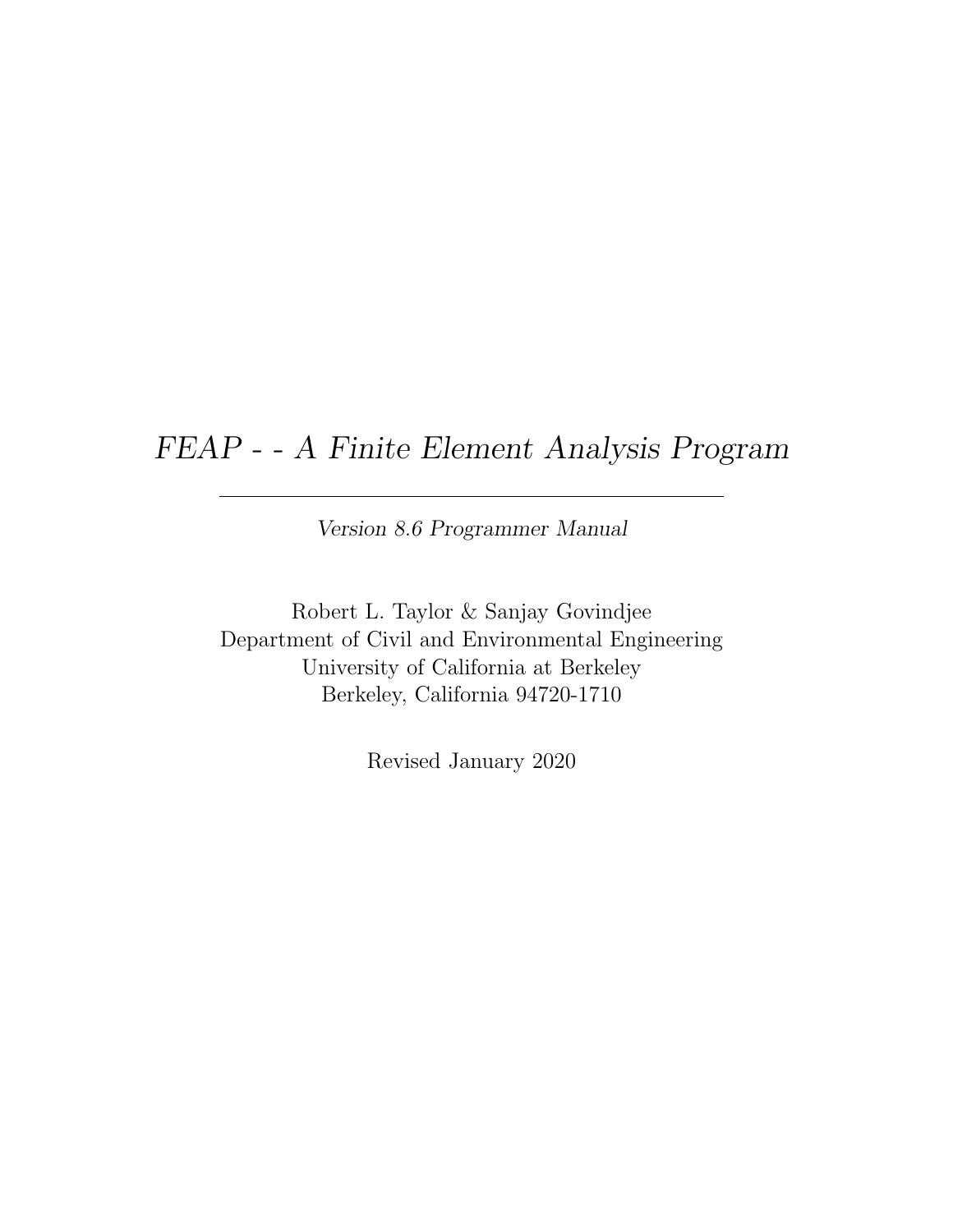# **Contents**

| $\mathbf{1}$           |     | Introduction          | $\mathbf{1}$                                            |
|------------------------|-----|-----------------------|---------------------------------------------------------|
|                        | 1.1 |                       | $\mathbf{1}$                                            |
|                        | 1.2 |                       | 3                                                       |
|                        | 1.3 |                       | Uses of Common and Include Statements<br>$\overline{4}$ |
| $\overline{2}$         |     |                       | $\overline{5}$<br>Data Input and Output                 |
|                        | 2.1 |                       | $\overline{5}$                                          |
|                        | 2.2 |                       | $\overline{7}$                                          |
| 3                      |     |                       | 9<br><b>Allocating Arrays</b>                           |
| $\boldsymbol{\Lambda}$ |     | <b>User Functions</b> | 17                                                      |
|                        | 4.1 |                       | 17                                                      |
|                        |     | 4.1.1                 | 19                                                      |
|                        |     | 4.1.2                 | 20                                                      |
|                        |     | 4.1.3                 | 23                                                      |
|                        | 4.2 |                       | Mesh Manipulation Functions - UMANIn.<br>25             |
|                        | 4.3 |                       | 26                                                      |
|                        | 4.4 |                       | 26                                                      |
|                        |     | 4.4.1                 | 27                                                      |
|                        |     | 4.4.2                 | 28                                                      |
|                        |     | 4.4.3                 | 28                                                      |
|                        |     | 4.4.4                 | 28                                                      |
|                        | 4.5 |                       | 28                                                      |
|                        |     | 4.5.1                 | 30                                                      |
|                        |     | 4.5.2                 | The UMATLn Module<br>30                                 |
|                        |     | 4.5.3                 | Accessing element and nodal data<br>38                  |
|                        |     | 4.5.4                 | 39                                                      |
|                        |     | 4.5.5                 | 40                                                      |
|                        |     | 4.5.6                 | 42                                                      |
|                        |     | 4.5.7                 | Numerical differentiation: Complex step<br>43           |

### 5 Adding Elements [45](#page-51-0)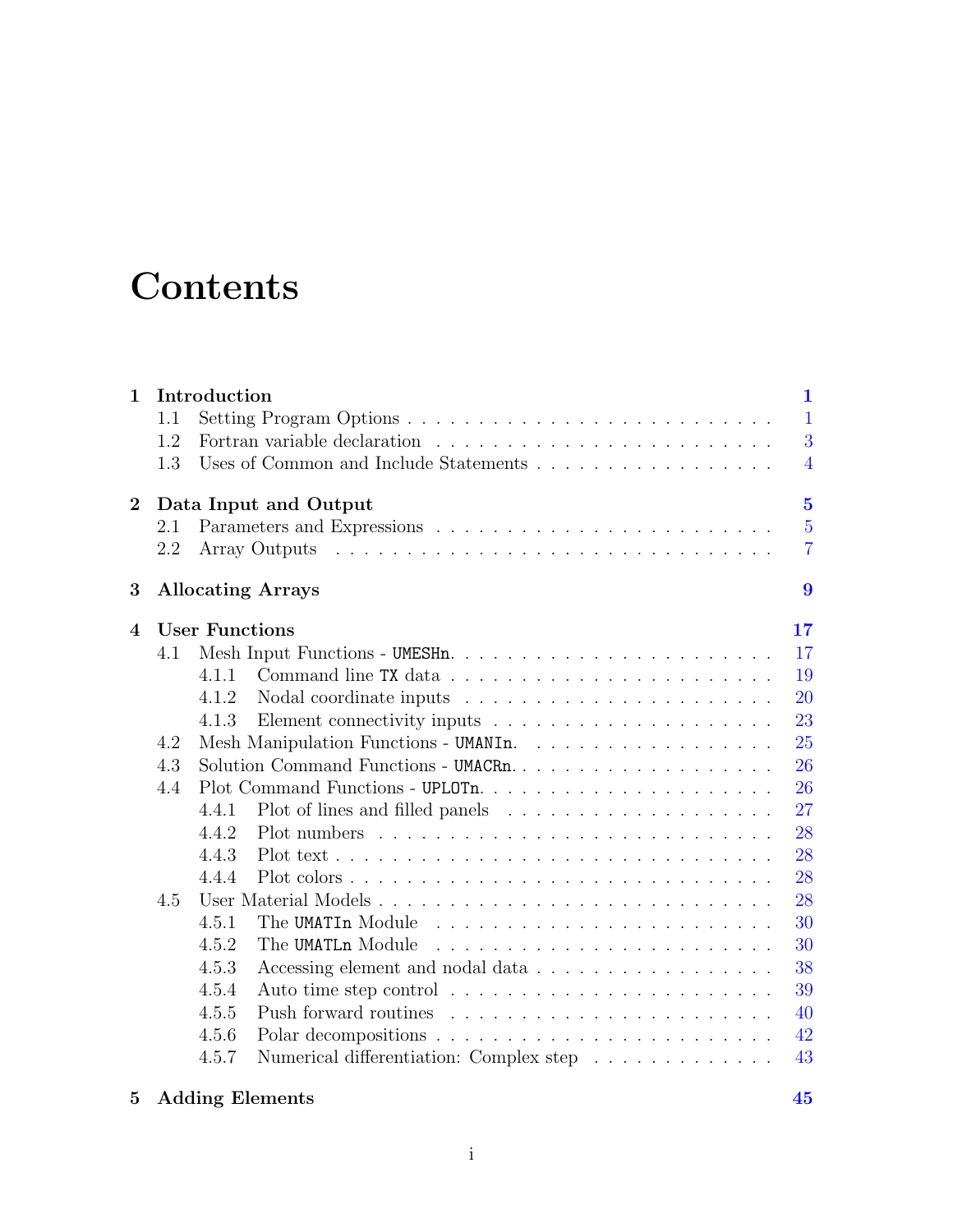|   | 5.1 |                  |                                                                                             |  |  |  |  | 50  |
|---|-----|------------------|---------------------------------------------------------------------------------------------|--|--|--|--|-----|
|   | 5.2 |                  |                                                                                             |  |  |  |  | 51  |
|   | 5.3 |                  | Elements with internal equations $\dots \dots \dots \dots \dots \dots \dots$                |  |  |  |  | 62  |
|   | 5.4 |                  |                                                                                             |  |  |  |  | 63  |
|   | 5.5 |                  |                                                                                             |  |  |  |  | 66  |
|   |     | 5.5.1            |                                                                                             |  |  |  |  | 66  |
|   |     | 5.5.2            | Task 2 Options $\ldots \ldots \ldots \ldots \ldots \ldots \ldots \ldots \ldots$             |  |  |  |  | 71  |
|   |     | 5.5.3            |                                                                                             |  |  |  |  | 72  |
|   |     | 5.5.4            |                                                                                             |  |  |  |  | 72  |
|   | 5.6 |                  |                                                                                             |  |  |  |  | 73  |
|   | 5.7 |                  |                                                                                             |  |  |  |  | 75  |
|   |     | 5.7.1            | Assigning amount of storage for each element                                                |  |  |  |  | 76  |
|   |     | 5.7.2            | Accessing history data for each element                                                     |  |  |  |  | 77  |
|   | 5.8 |                  |                                                                                             |  |  |  |  | 78  |
|   | 5.9 |                  | Elements with Finite Rotation Parameters                                                    |  |  |  |  | 79  |
|   |     | 5.9.1            | Nodal rotation treatment: UROTmm subprogram                                                 |  |  |  |  | 80  |
|   |     | 5.9.2            | Local nodal rotation treatment $\ldots \ldots \ldots \ldots \ldots \ldots$                  |  |  |  |  | 81  |
|   |     |                  |                                                                                             |  |  |  |  | 82  |
|   |     |                  |                                                                                             |  |  |  |  | 83  |
|   |     |                  |                                                                                             |  |  |  |  | 85  |
|   |     |                  |                                                                                             |  |  |  |  | 86  |
|   |     |                  |                                                                                             |  |  |  |  | 86  |
|   |     |                  |                                                                                             |  |  |  |  | 87  |
|   |     |                  |                                                                                             |  |  |  |  | 88  |
|   |     |                  |                                                                                             |  |  |  |  |     |
| 6 |     | Utility routines |                                                                                             |  |  |  |  | 89  |
|   | 6.1 |                  |                                                                                             |  |  |  |  | 89  |
|   |     | 6.1.1            |                                                                                             |  |  |  |  | 89  |
|   |     | 6.1.2            |                                                                                             |  |  |  |  | 90  |
|   |     | 6.1.3            |                                                                                             |  |  |  |  | 91  |
|   | 6.2 |                  | Shape function subprograms $\ldots \ldots \ldots \ldots \ldots \ldots \ldots \ldots \ldots$ |  |  |  |  | 92  |
|   |     | 6.2.1            | Shape functions in one-dimension                                                            |  |  |  |  | 93  |
|   |     | 6.2.2            | Shape functions in two-dimensions $\ldots \ldots \ldots \ldots \ldots$                      |  |  |  |  | 94  |
|   |     | 6.2.3            | Shape functions in three-dimensions $\dots \dots \dots \dots \dots \dots$                   |  |  |  |  | 97  |
|   | 6.3 |                  |                                                                                             |  |  |  |  | 99  |
|   | 6.4 | Plot routines    |                                                                                             |  |  |  |  | 100 |
|   |     | 6.4.1            |                                                                                             |  |  |  |  | 100 |
|   |     | 6.4.2            |                                                                                             |  |  |  |  | 102 |
|   |     | 6.4.3            |                                                                                             |  |  |  |  | 105 |
|   | 6.5 | Tabular data     |                                                                                             |  |  |  |  | 105 |
|   |     |                  |                                                                                             |  |  |  |  |     |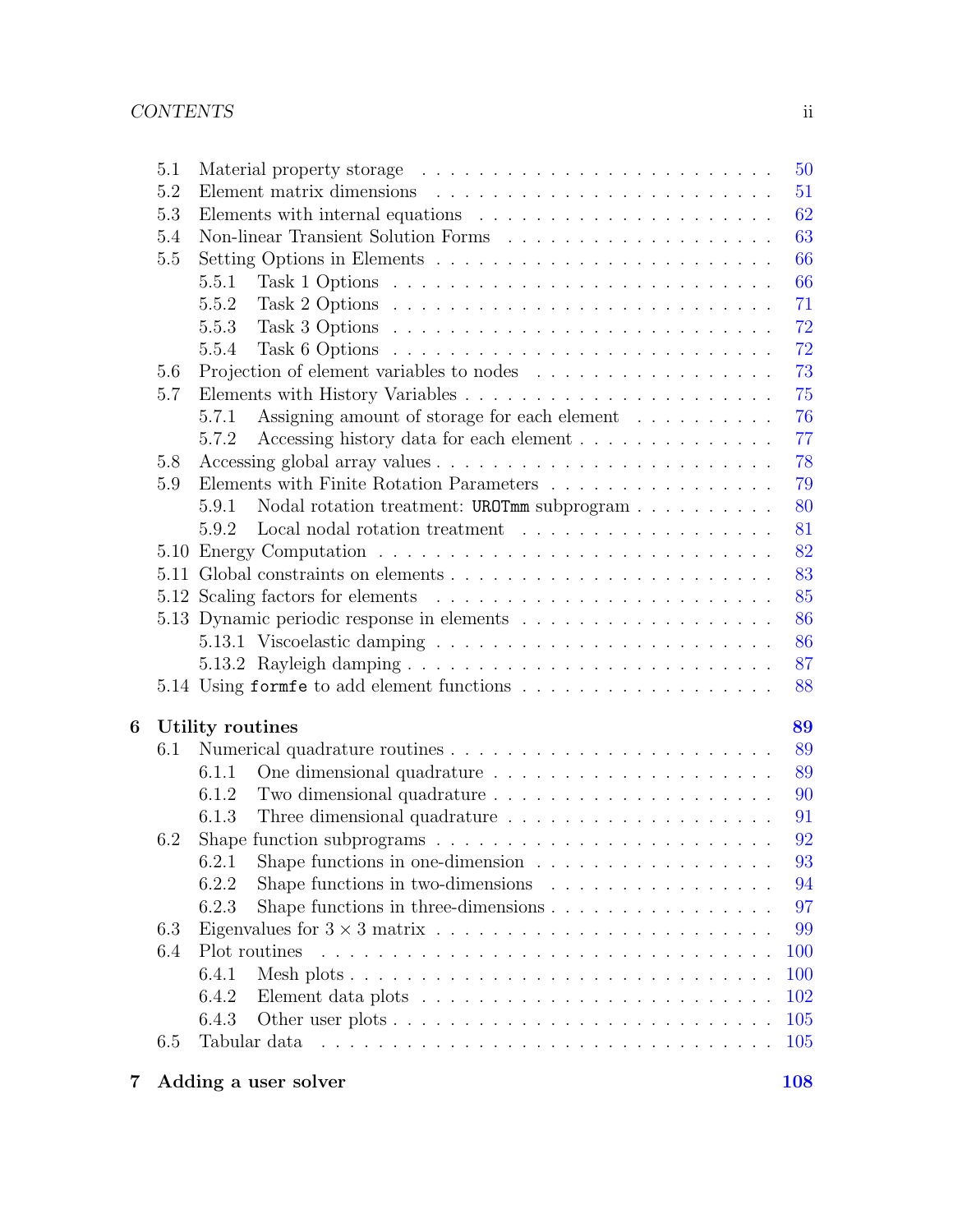| A Example: 2-Node Truss Element<br><b>110</b> |                  |     |  |  |  |  |
|-----------------------------------------------|------------------|-----|--|--|--|--|
|                                               |                  |     |  |  |  |  |
|                                               |                  |     |  |  |  |  |
|                                               | B Compiling in C | 120 |  |  |  |  |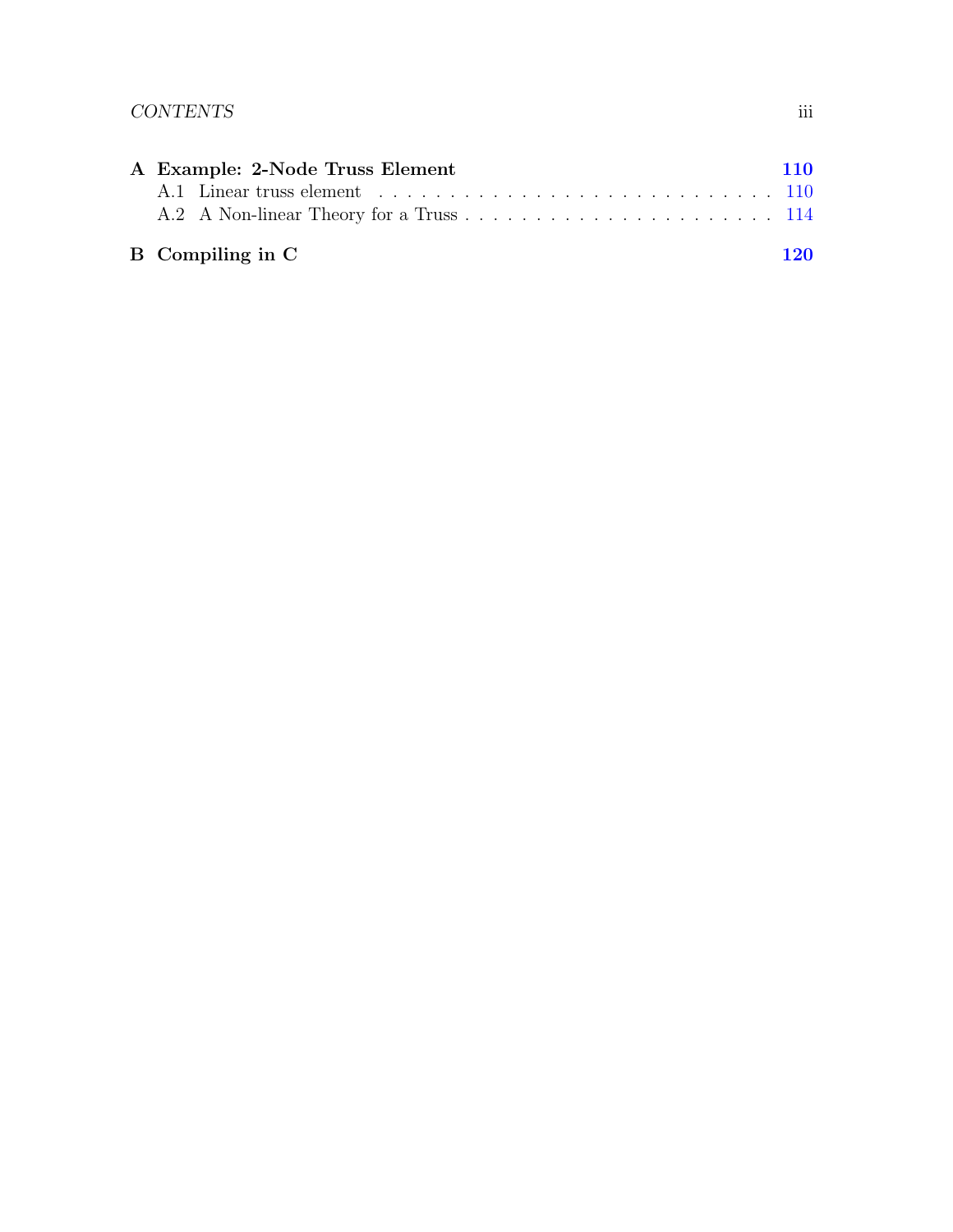# List of Figures

| 4.1 |                                                                                    | 18  |  |  |  |  |
|-----|------------------------------------------------------------------------------------|-----|--|--|--|--|
| 4.2 |                                                                                    | 21  |  |  |  |  |
| 4.3 | 25                                                                                 |     |  |  |  |  |
| 4.4 | 26                                                                                 |     |  |  |  |  |
| 4.5 |                                                                                    | 27  |  |  |  |  |
| 4.6 |                                                                                    | 31  |  |  |  |  |
| 4.7 | Sample UMATLn module for small deformation                                         | 35  |  |  |  |  |
| 4.8 | Sample UMATLn module for finite deformation                                        | 37  |  |  |  |  |
| 5.1 |                                                                                    | 46  |  |  |  |  |
| 5.1 |                                                                                    | 47  |  |  |  |  |
| 5.2 | FEAP Element Subprogram. Case form.                                                | 50  |  |  |  |  |
| 5.3 | Partial list of FEAP element common blocks. (N.B. All variables may                |     |  |  |  |  |
|     | not be included above.): Part $1 \ldots \ldots \ldots \ldots \ldots \ldots \ldots$ | 51  |  |  |  |  |
| 5.3 | Partial list of FEAP element common blocks: Part 2                                 | 52  |  |  |  |  |
| 5.4 | FEAP Element Common Blocks using Includes.                                         | 52  |  |  |  |  |
| 5.5 | Tangent matrix and residual including element and global constraints.              | 60  |  |  |  |  |
| 5.6 | Element variable projection routine by row sum $\dots \dots \dots \dots$           | 76  |  |  |  |  |
| 5.7 | Tangent matrix and residual including element and global constraints.              | 84  |  |  |  |  |
| 6.1 | Line type elements in $FEAP$ library $\ldots \ldots \ldots \ldots \ldots \ldots$   | 93  |  |  |  |  |
| 6.2 | Triangular surface type elements in $FEAP$ library $\ldots \ldots \ldots$          | 95  |  |  |  |  |
| 6.3 | Quadrilateral surface type elements in $FEAP$ library $\ldots \ldots \ldots$       | 96  |  |  |  |  |
| 6.4 | Tetrahedron solid type elements in $FEAP$ library $\ldots \ldots \ldots \ldots$    | 97  |  |  |  |  |
| 6.5 | 98<br>Brick solid type elements in FEAP library                                    |     |  |  |  |  |
| 6.6 | Example of tabular $x-y$ data $\ldots \ldots \ldots \ldots \ldots \ldots \ldots$   | 106 |  |  |  |  |
| A.1 |                                                                                    | 112 |  |  |  |  |
| A.2 |                                                                                    | 115 |  |  |  |  |
| A.3 |                                                                                    | 116 |  |  |  |  |
| A.4 |                                                                                    | 117 |  |  |  |  |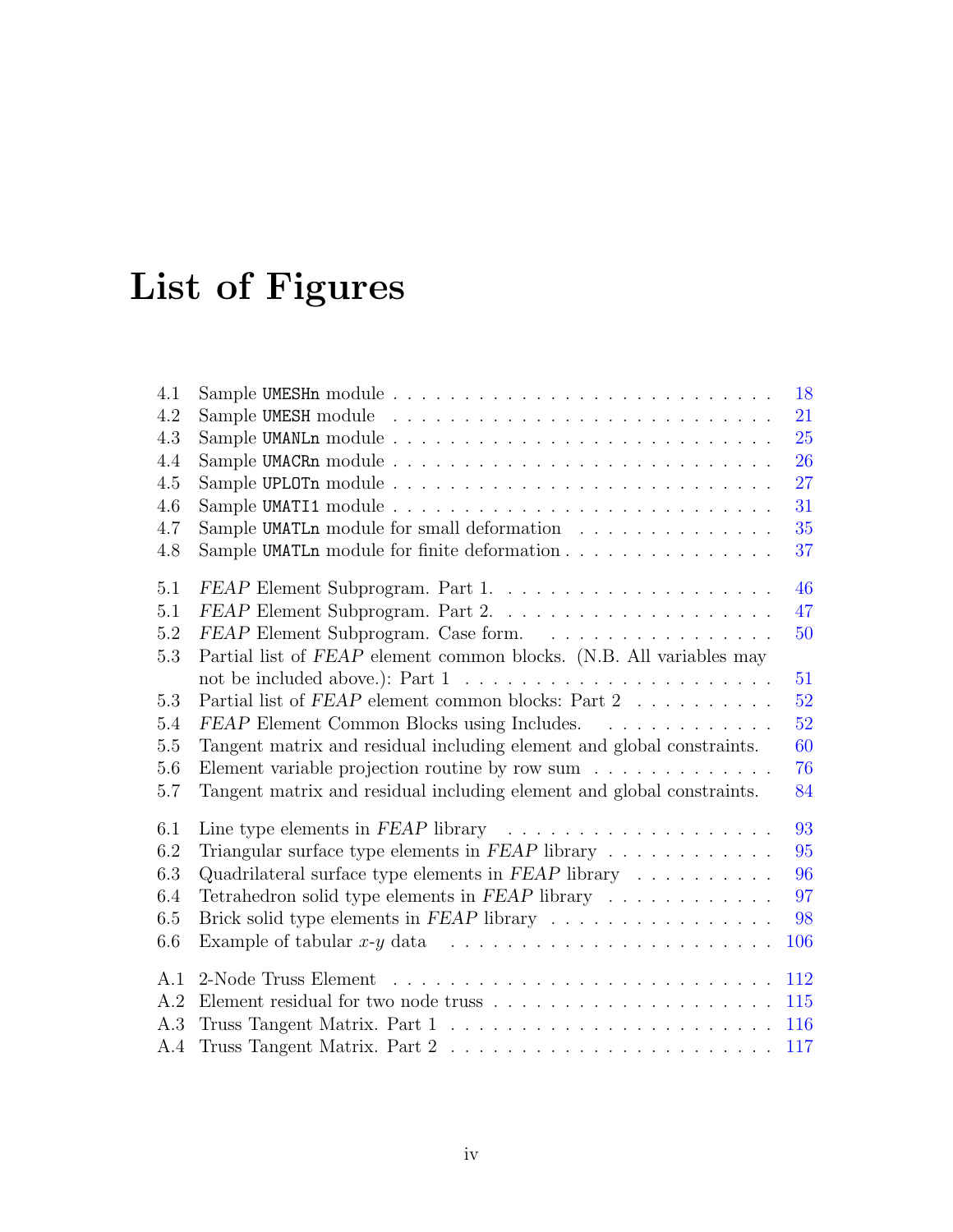# List of Tables

| 3.1  |                                                                                           | 12 |
|------|-------------------------------------------------------------------------------------------|----|
| 3.2  | Solution Array Names, Numbers and Sized                                                   | 12 |
| 3.3  | Element Array Names, Numbers and Sizes                                                    | 12 |
| 3.4  | Element connection array IX use for element $e \ldots \ldots \ldots \ldots$               | 13 |
| 3.5  |                                                                                           | 13 |
| 3.6  | Element control array IE use for material number $ma \dots a \dots a$                     | 14 |
| 3.7  | Element degree of freedom assignment array IEDOF use for material num-                    |    |
|      |                                                                                           | 14 |
| 4.1  | Element TYPE specification on connectivity input. $\ldots \ldots \ldots \ldots$           | 23 |
| 4.2  |                                                                                           | 29 |
| 4.3  |                                                                                           | 33 |
|      |                                                                                           |    |
| 5.1  | Arguments of FEAP Element Subprogram.                                                     | 48 |
| 5.2  | Task Options for FEAP Element Subprogram. $R = Required$ ; O =                            |    |
|      |                                                                                           | 49 |
| 5.3  | FEAP common block partial list of definitions.                                            | 53 |
| 5.4  | FEAP common block partial list of definitions.                                            | 54 |
| 5.5  |                                                                                           | 55 |
| 5.5  |                                                                                           | 56 |
| 5.5  |                                                                                           | 57 |
| 5.5  |                                                                                           | 58 |
| 5.5  |                                                                                           | 59 |
| 5.6  |                                                                                           | 66 |
| 5.7  |                                                                                           | 68 |
| 5.8  |                                                                                           | 71 |
| 5.9  |                                                                                           | 82 |
| 5.10 | Displacement and rate arrays at current solution state.<br>$\dots$ .<br>                  | 83 |
| 5.11 |                                                                                           | 85 |
|      | 5.12 Argument parameters for calls to formfe                                              | 88 |
|      |                                                                                           |    |
| 6.1  | Quadrature for triangles $\ldots \ldots \ldots \ldots \ldots \ldots \ldots \ldots \ldots$ | 91 |
| 6.2  |                                                                                           | 92 |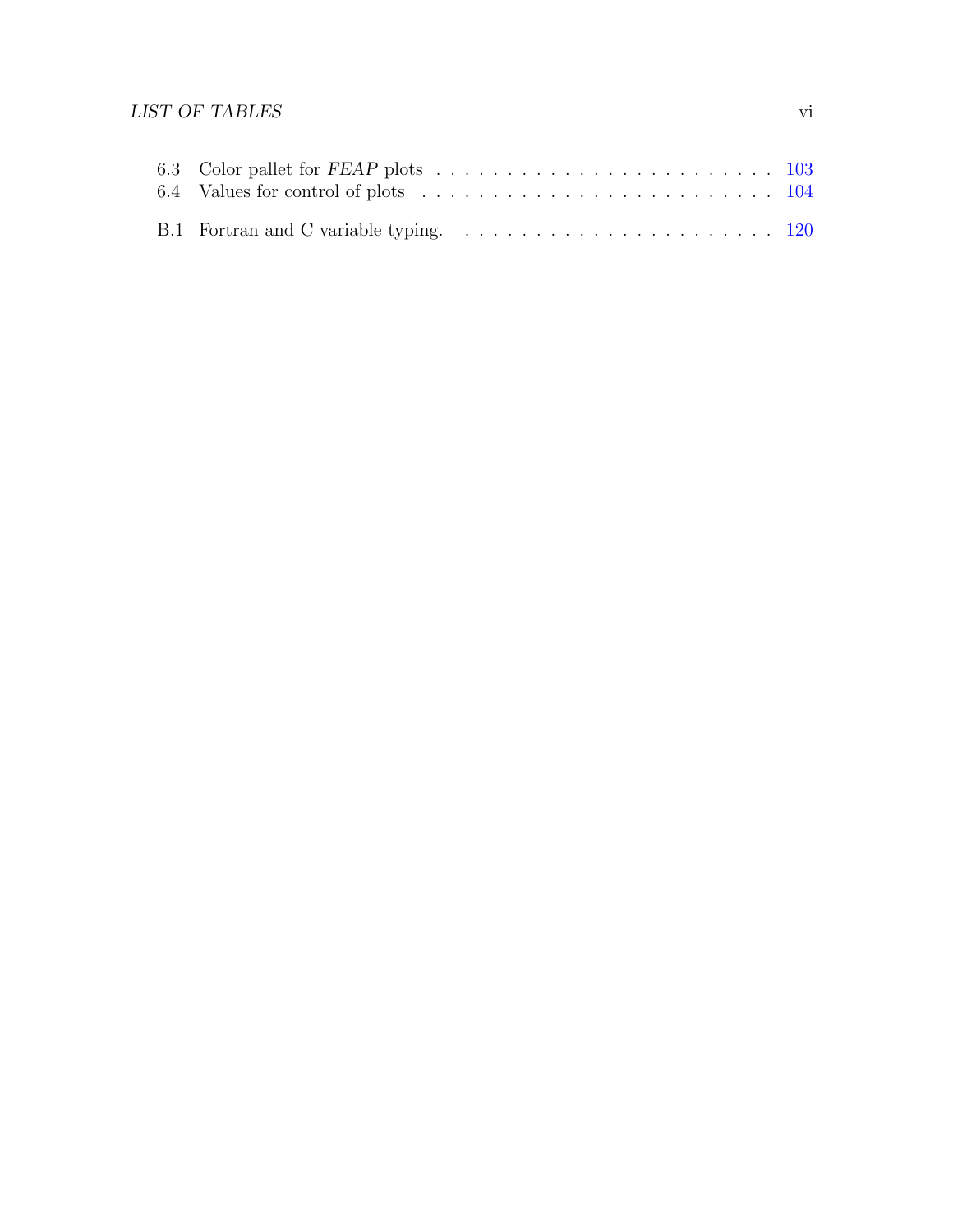## <span id="page-7-0"></span>Chapter 1

## INTRODUCTION

In this part of the FEAP manual some of the options to extend the capabilities of the program are described. We begin by describing the utilities provided in FEAP for use in data input. Options to add user commands for mesh and command language extensions is then described and finally the method to add an element to the program is described.

### <span id="page-7-1"></span>1.1 Setting Program Options

The size of problems which may be solved by FEAP depends on the amount of memory available in the computer, as well as, solution options used. Memory for the main arrays used to solve problems is dynamically allocated during the solution. Arrays are allocated and deallocated using a system subprogram PALLOC or, for user developed modules using subprogram UALLOC. Further information on use of these routines is given in Section [3.](#page-15-0)

The IPR parameter in the feap86.f module controls the specification of the ratio of REAL to INTEGER variables. For typical UNIX and PC systems all real variables should be twice as large as integers and IPR is set to 2. For systems in which INTEGER\*8 variables are used (set by compiler option) the IPR parameter is set to 1. Any error in setting this parameter may lead to incorrect behavior of the program, consequently, do not reset the parameter unless a careful assessment of compiler behavior has been made.

Normally FEAP reads each input data line as text data and checks each character for the presence of parameters, expressions, and constants. For very large data sets this parsing of each instruction can consume several seconds of compute time. If all data is normally provided as numerical data, without use of any parameters or expressions,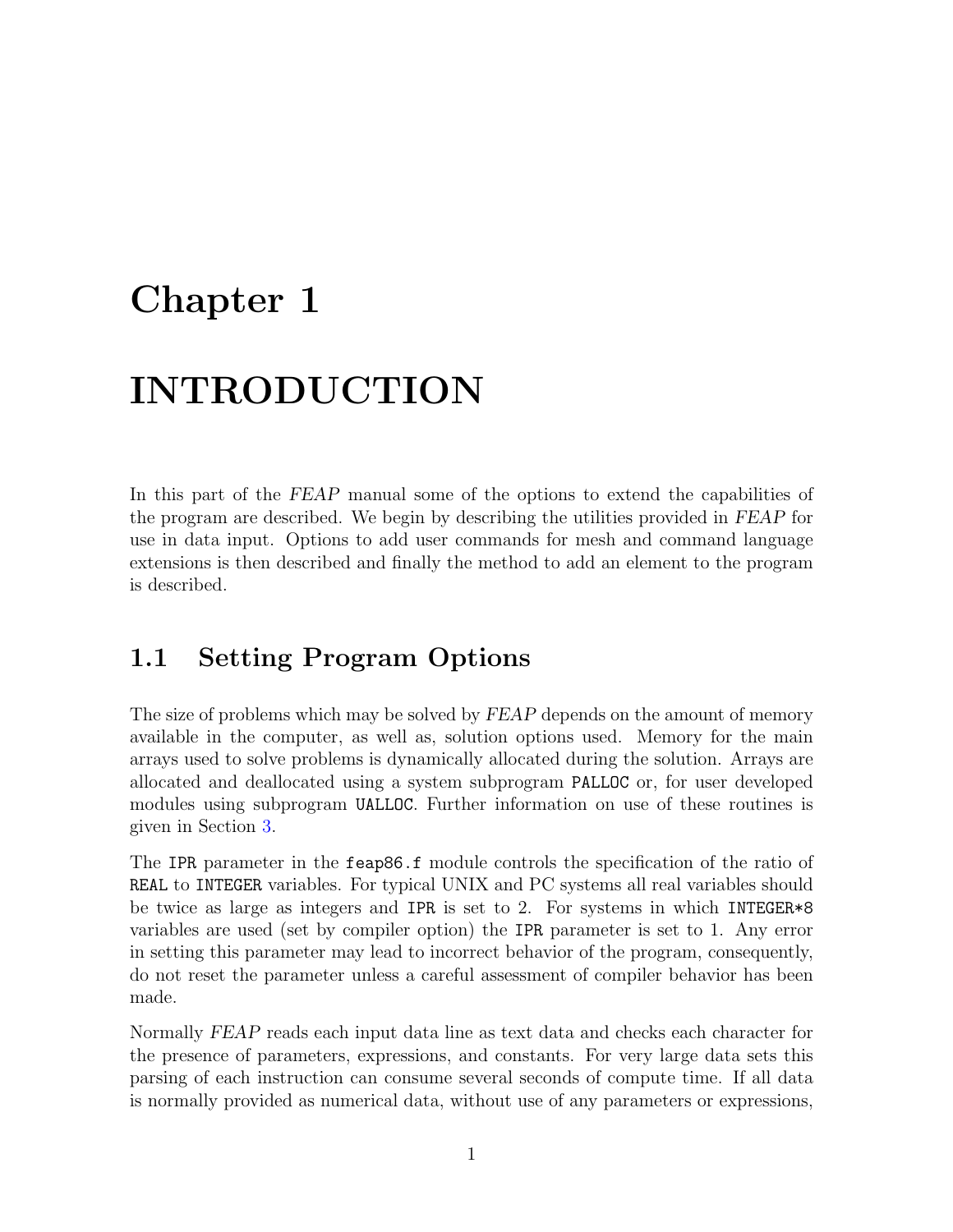the input time may be reduced by setting the value of the logical variable COFLG in feap86.f to false. FEAP will automatically switch to parsing mode if any record contains non-numerical data item. It is also possible to use the PARSe and NOPArse commands to set the appropriate mode of data input.

In Windows versions it is sometimes desirable to obtain the input file name from a pop-up menu. This is accomplished by setting the parameter CIFLG to true.

During the input of plot commands FEAP has the option to either set input options automatically (DEFAult mode) or to read the values or range of contours to plot. The default mode of operation may be assigned in the feap86.f module by setting the variables DEFAult and PROMPT. Setting DEFAult to *true* indicates that all default options are to be set automatically. If DEFAult is set false, a prompt for contour intervals may be requested by setting PROMPT to true.

FEAP has options to produce encapsulated PostScript output files in either gray scale of in color. The default mode may be established by setting the variable PSCOLR and PSREVS. Setting PSCOLR true indicates the PostScript files will be in color (unless set otherwise by the PLOT COLOr data command. The PSREVS variable reverses the color sequence.

The last parameter which may be set in the feap 86.f module is the level for displaying available commands when the HELP command is used while in mesh, solution, or plot mode. FEAP contains a large number of commands which are not commonly used by many users. To control the default number of commands displayed to users the commands have been separated into four levels: (0) Basic; (1) Intermediate; (2) Advanced; and (3) Expert. The level to be displayed when using the HELP command is given may be set in the integer variable HLPLEV. That is, setting:

hlplev = 1 ! Intermediate

results in commands up to the *intermediate* level being displayed. It is possible to raise or lower the level during execution using the command MANUal,,level where level is the numerical value desired.

When developing program modules it is often desirable to have output of specific quantities available (e.g. tracking the change in some parameters during successive iterations. FEAP provides for a switch to make the outputs active or inactive during an execution. The switch is named debug and placed in

integer ndebug logical debug common /debugs/ ndebug,debug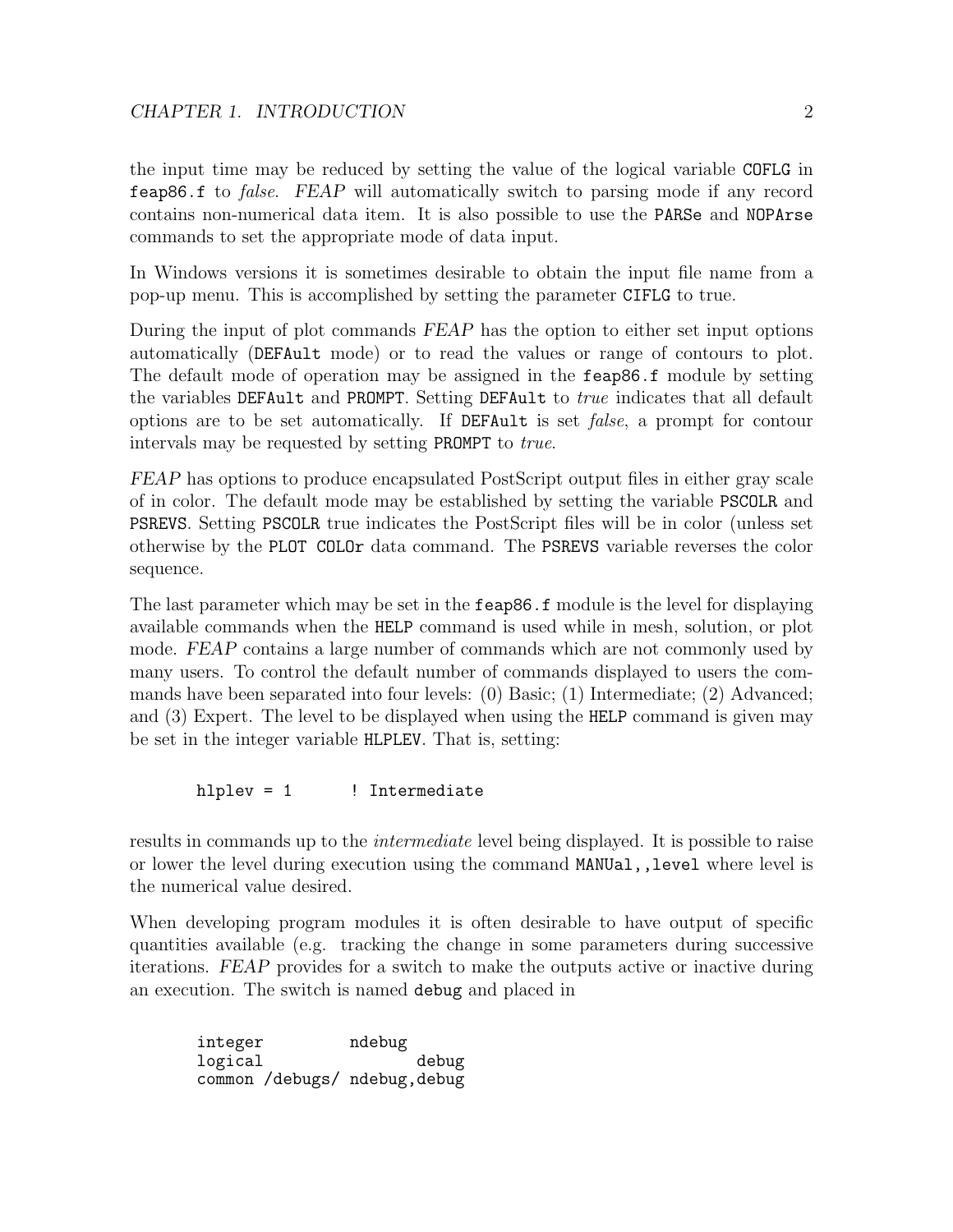The value of the debug is set true by the solution command DEBUg and false by the command DEBUg,OFF. Thus, placing code fragments into modules as

```
if(debug) then
       write(iow,*) 'LABEL',list ... ! writes to output file
! and/or
       write( *,*) 'LABEL',list ... ! writes to screen
     endif ! debug
```
This device supplements use of available debuggers on the computer.

### <span id="page-9-0"></span>1.2 Fortran variable declaration

FEAP has been developed over many years and contains programming style in Fortran 77 ; Fortran 90 and later versions. Thus, most of the files use the \*.f extender and not \*.f90. [1](#page-9-1) For the unix version some routines are also written in C. User modules may be added using either the syntax for \*.f, \*.f90 or \*.c.

The main real and integer variables in FEAP are set using the Fortran declarations

```
real (kind=8) :: or it can be real*8
complex (kind=8) ::
integer ::
integer (kind=8) :: ! For use with 'mr' or 'hr'
character (len= ) ::
logical ::
```
In particular we do not recommend the use of

```
integer (kind=4) ::
```
which is equivalent to integer since this does not permit compiler options to convert to large 64-bit integers. In some instances there are some declaration of 32-bit real variables using

real (kind=4) :: or real\*4

however, these are mostly for the timing routine, not main variables.

<span id="page-9-1"></span><sup>&</sup>lt;sup>1</sup>The parallel module also uses files with  $\ast$ . F extender for preprocessing by PETSc.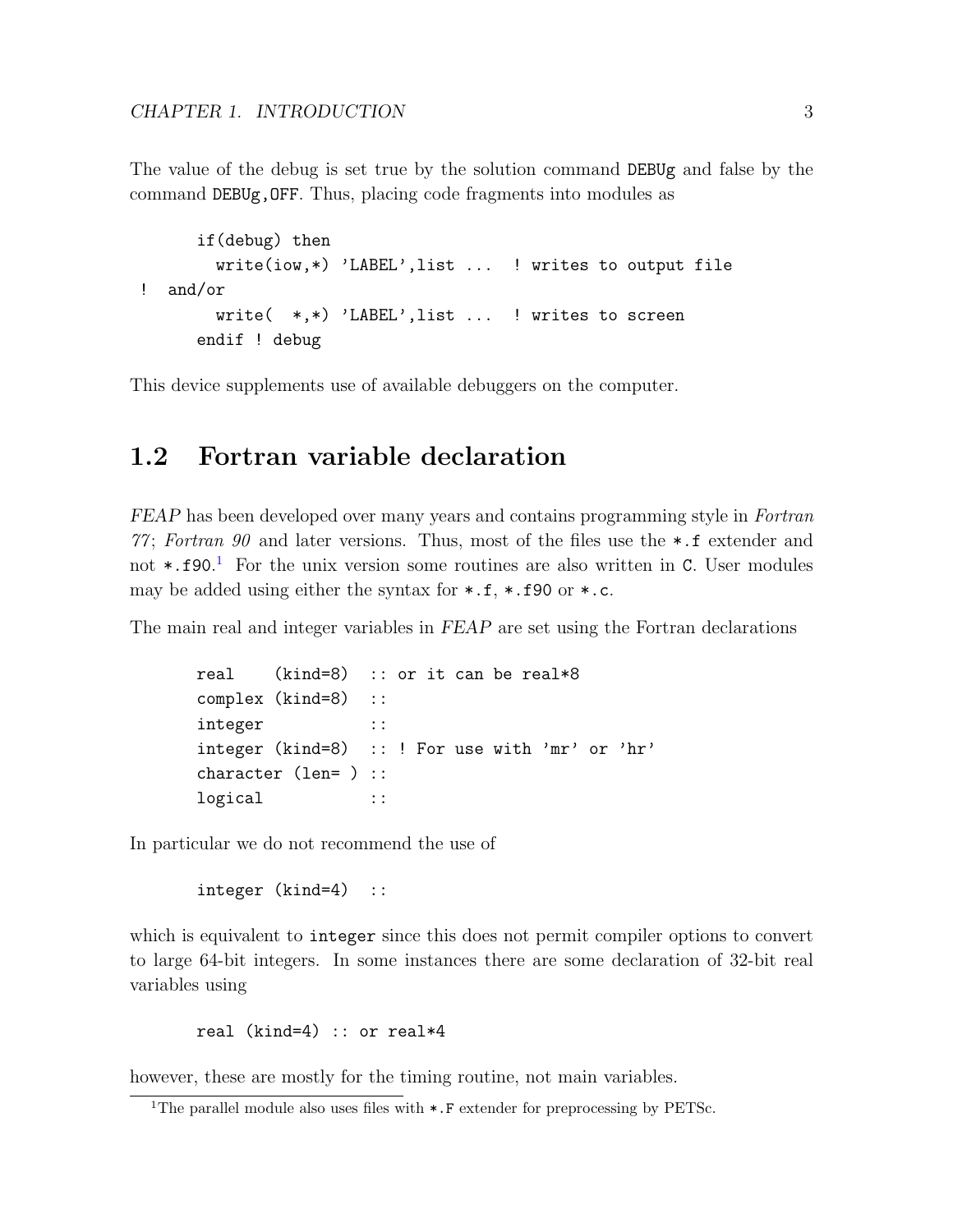### <span id="page-10-0"></span>1.3 Uses of Common and Include Statements

FEAP contains many COMMON statements that are used to pass parameters and small array values between subprograms. For example, access to the debugging parameter debug is facilitated through common /debugs/. Users may either place the common statement (as well as data typing statements) directly in the routine or may use an include statement. For debugging the statement would be

```
include 'debugs.h'
```
which during compilation would direct the precompiler to load the current common statement from this file. In FEAP all include files have the same name as the common with an added extender .h. For example, the common file name comble  $\lambda$  h is defined as

real (kind=8) :: hr integer mr common /comblk/ hr(1024),mr(1024)

The arrays  $\text{hr}(1024)$  and  $\text{mr}(1024)$  serve to pass all dynamically allocated arrays between subprograms using a pointer array contained in the common array named  $np(*)$  [or for user defined arrays in  $up(*)$ ] located in the include file pointer.h.  $^{2}$  $^{2}$  $^{2}$ See Section [3](#page-15-0) for more details on use of pointers. All include files are located in the directories include.

It is highly recommended that users use include files rather than giving equivalent common statements directly. If later releases of the FEAP program revise contents in a common block, it will only be necessary to recompile the user routine rather than change all the common statement definitions.

<span id="page-10-1"></span><sup>2</sup>The values 1024 are necessary to ensure loops on arrays using pointers directly are considered as long.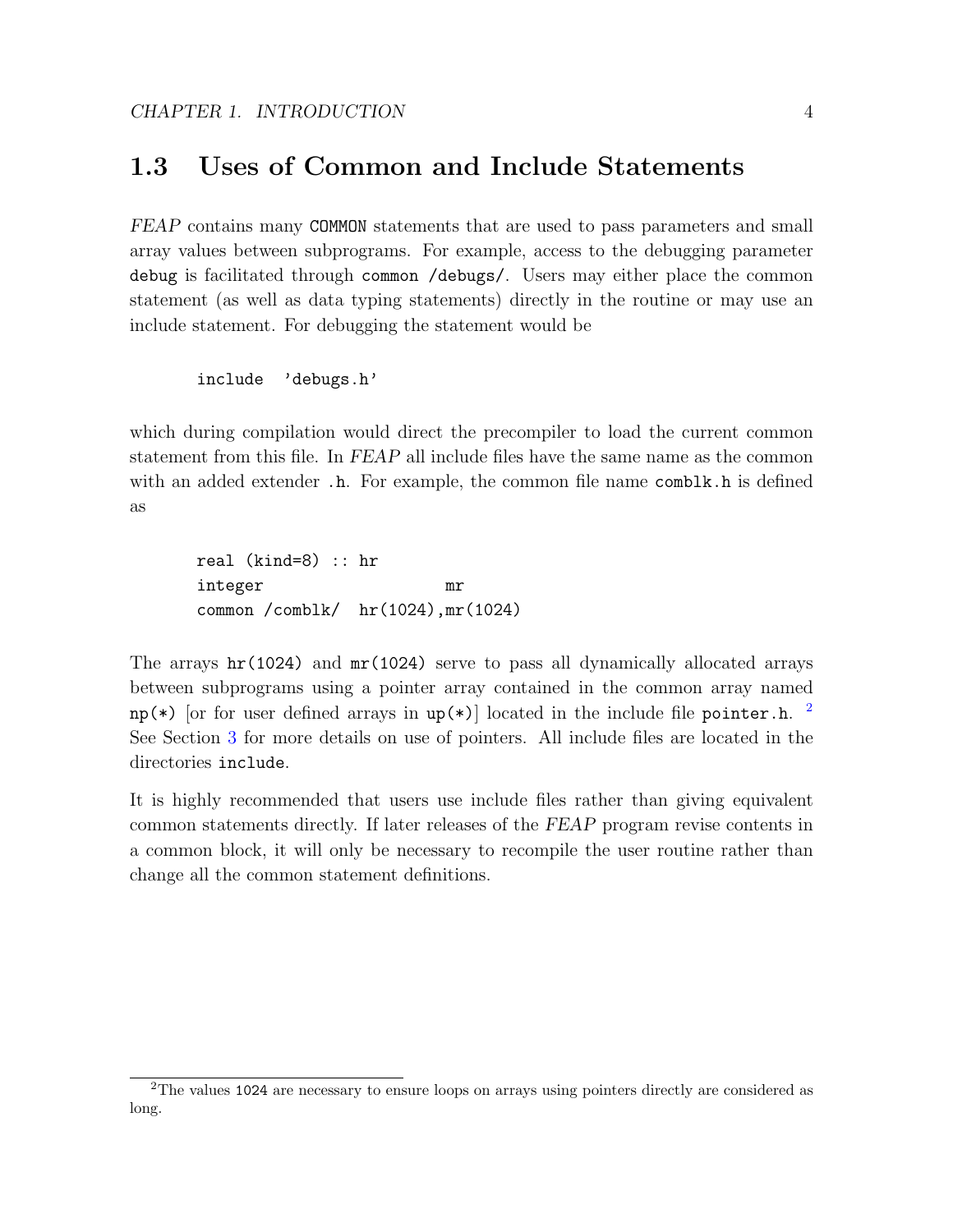## <span id="page-11-0"></span>Chapter 2

## DATA INPUT AND OUTPUT

FEAP includes utilities to perform input and to output small arrays of data. Users are strongly encouraged to use the input utilities but often may wish to use their own utilities to output data.

### <span id="page-11-1"></span>2.1 Parameters and Expressions

The subroutines PINPUT and TINPUT are input subprograms used by FEAP to input each data record. They permit the data to be in a free form format with up to 16 items (or 256 characters) on each record, as well as to employ expressions, parameters, and numerical representations for each data item. These routines also should be used to input data in any new program module developed. The PINPUT routine returns data to the calling subprogram in a double precision array. The following statements may be included as part of the routine performing the input.

```
subroutine xxx(.....)
  include 'iofile.h' ! ior,iow,ilg unit numbers
  logical :: errck, pinput
  real (kind=8) :: td(5)1 if(ior.lt.0) write(*,3000)
  erck = pinput(td, 5)if(errck) go to 1
```
The parameters defined in the include file (common block) are: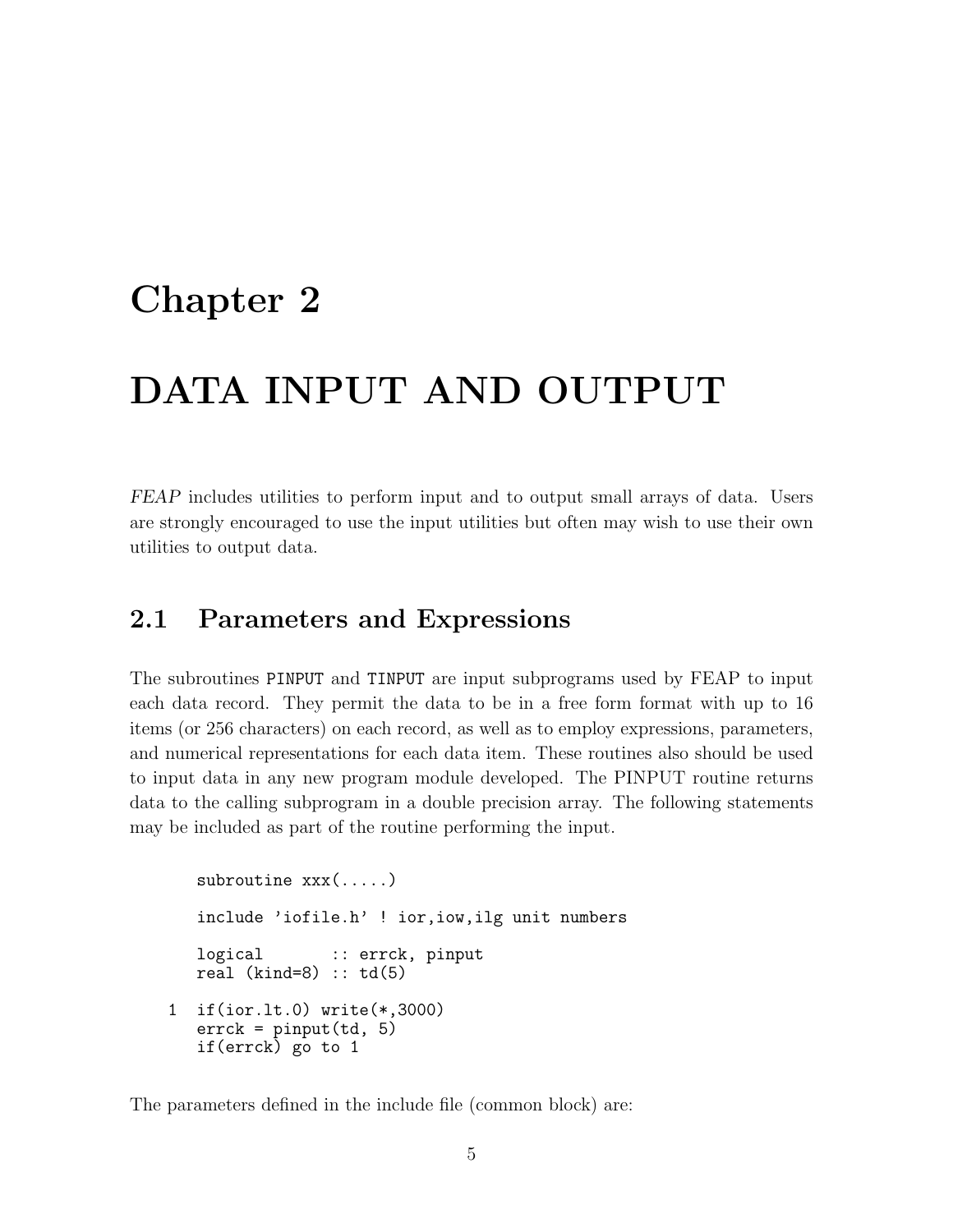| ior |                                 |  |  | - input file unit number (if negative, input |  |
|-----|---------------------------------|--|--|----------------------------------------------|--|
|     | from keyboard)                  |  |  |                                              |  |
| iow | - output file unit number       |  |  |                                              |  |
| ilg | - solution log file unit number |  |  |                                              |  |

If an error occurs during input from the keyboard FEAP returns a value of true for the function and a user may reinput the record if the implied loop shown above is used. For inputs from a file, the program will stop and an error message indicating the type of error occurring and the location in an input file is written to the output file.

The input routines return data in a real  $*8$  array  $td(*)$ . If any  $td(i)$  is to be used as an integer or real\*4 quantity, it must be cast to the correct type. That is, the following operations should be used to properly cast the variable type:

```
real (kind=4) :: t
real (kind=8) :: td(5)integer :: j
logical :: errck, pinput
errck = pinput (td, 5)
j = nint(td(1)) ! Integer assignment<br>t = float(td(2)) ! Real*4 assignment
                      ! Real*4 assignment
```
PINPUT may be used to input up to 16 individual expressions on one input record (each input record is, however, limited to 256 characters).

The routine TINPUT differs from PINPUT by permitting text data to also be input. It is useful for writing user commands or to input data described by character arrays. The routine is used as

```
logical :: errck, tinput
integer :: nt, nn
character (len=15) :: text(16)<br>real (kind=8) :: td(16)
     (kind=8) :: td(16)erack = tinput(text, nt, td, nn)
```
The parameter nt specifies the number of text values to input and the non specifies the number of *real data* values to input. The value for parameter **nt** or **nn** may be zero. Thus the use of

errck = tinput(text,0,td,nn)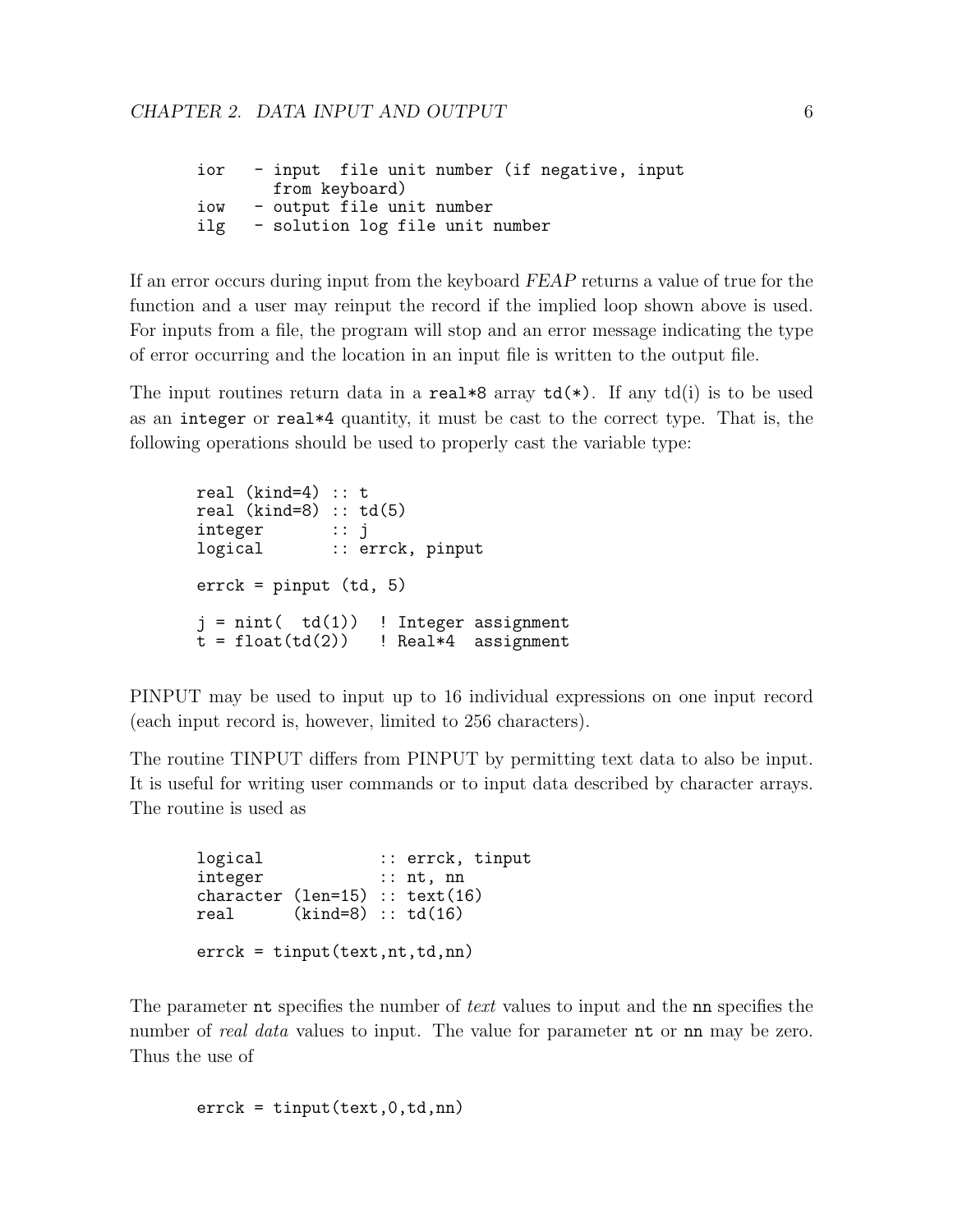is equivalent to

 $errck = pinput(td,nn)$ 

Text variables may be converted to numerical (REAL\*8) form using the subroutine call

call setval(text,nc,td)

where text is a string with nc characters and td a REAL\*8 variable. The text string can contain any parameters, expressions or numerical constants which evaluate to a single value.

### <span id="page-13-0"></span>2.2 Array Outputs

Two subprograms exist to output arrays of integer and real (double precision) data. The routine MPRINT is used to output real data and is accessed by the statement:

call mprint( array, nrow, ncol, ndim, label)

where array is the name of the array to print, nrow and ncol are the number of rows and columns to output, ndim is the first dimension on the array, and label is a character label which is added to the output. For example the statements:

real (kind=8) ::  $aa(8,6)$ . . . call mprint( aa(2,4), 2, 3, 8, 'AA')

outputs a  $2 \times 3$  submatrix from the array aa starting with the entry aa(2,4). The output entries will be ordered as the terms:

aa(2,4) aa(2,5) aa(2,6) aa(3,4) aa(3,5) aa(3,6)

The MPRINT routine adds row and column labels as well as the character label.

The routine NZPRINT is used to output the upper non-zero block of a real array and is accessed by the statement: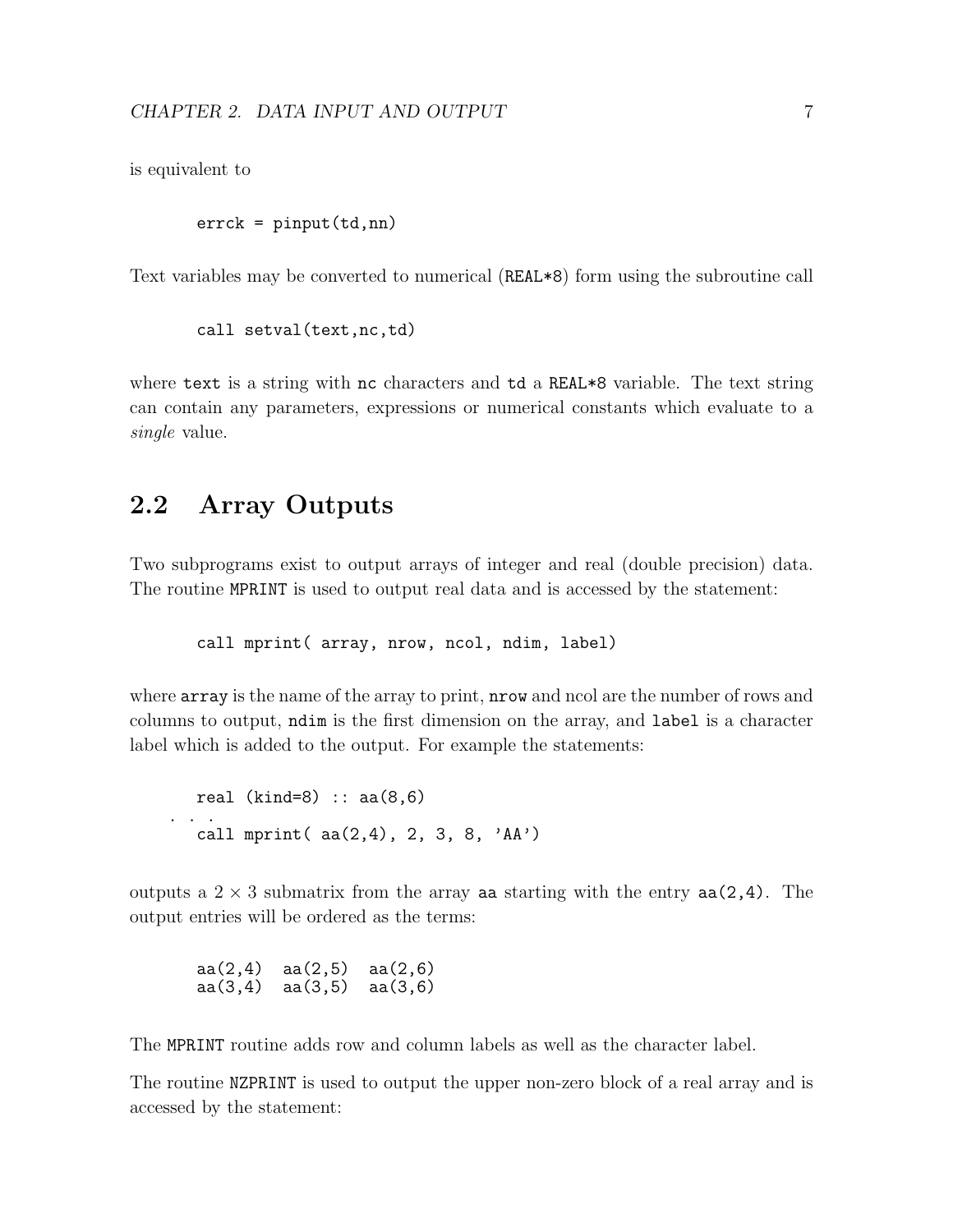#### CHAPTER 2. DATA INPUT AND OUTPUT 8

call nzprint( array, nrow, ncol, ndim, label)

where all parameters are identical to those for MPRINT.

The routine IPRINT is used to output integer data and is accessed by the statement:

call iprint( array, nrow, ncol, ndim, label)

where all parameters are identical to those for MPRINT except the array must be of type integer.

The routine CPRINT is used to output complex (kind=8) data and is accessed by the statement:

call cprint( array, nrow, ncol, ndim, label)

where all parameters are identical to those for MPRINT except the array must be of type complex.

The routine LPRINT is used to output logical data and is accessed by the statement:

call lprint( array, nrow, ncol, ndim, label)

where all parameters are identical to those for MPRINT except the array must be of type logical.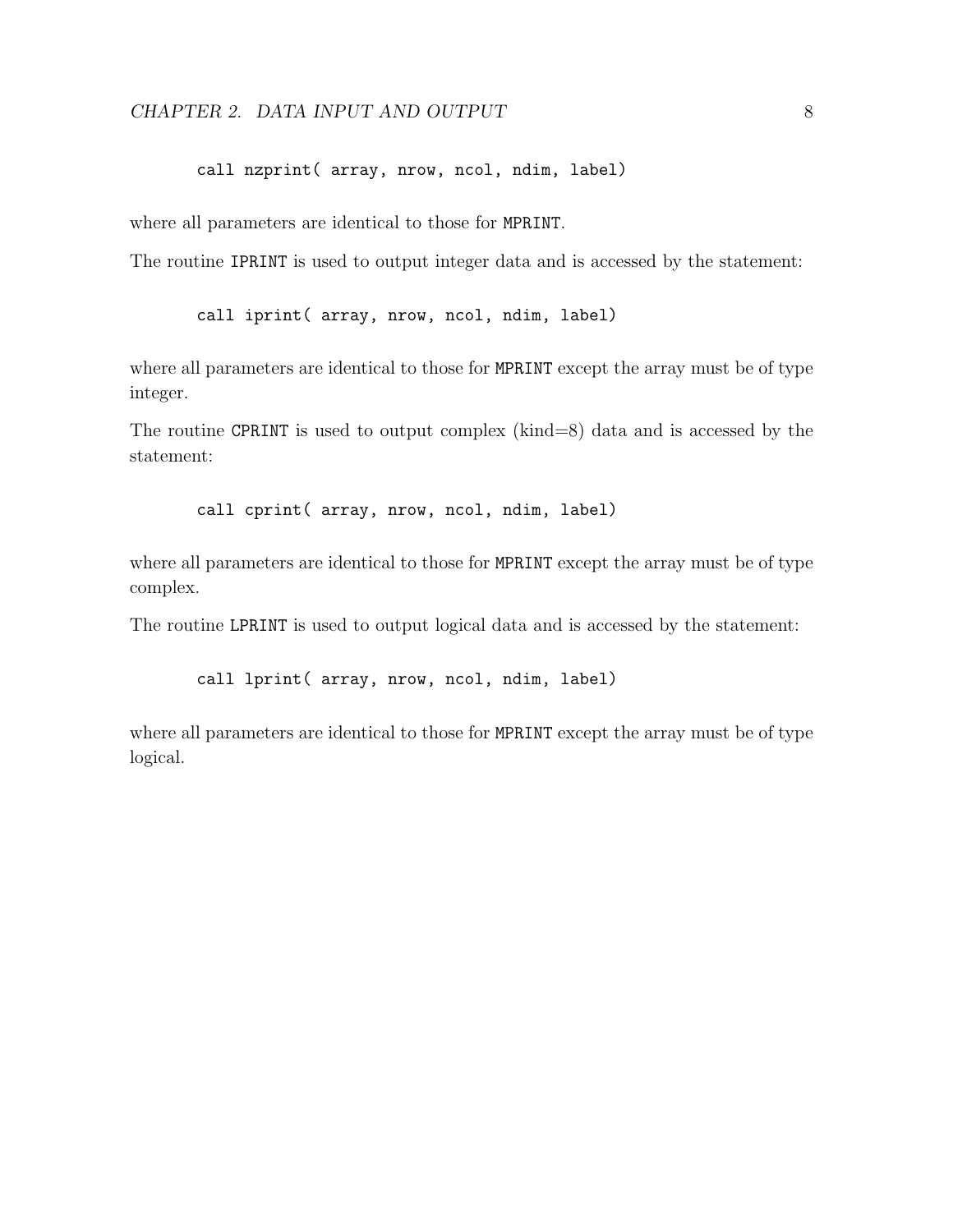## <span id="page-15-0"></span>Chapter 3

## ALLOCATING ARRAYS

Dynamic data allocation is accomplished in FEAP by defining addresses in pointers contained in the common block defined in pointer.h. This common block contains pointers np for standard program arrays and up for user defined arrays and has the form

integer num\_nps , num\_ups parameter (num\_nps = 400 , num\_ups = 200) integer (kind=8) :: np , up common /pointer/ np(num\_nps) , up(num\_ups)

Each pointer is an offset relative to the address of a REAL\*8 array hr(1) or an INTEGER array mr(1) defined in a blank common

real (kind=8) :: hr integer mr common /comblk/ hr(1024),mr(1024)

which is placed in the file comblest.h in the include directory. The pointers 64-bit length (*i.e.*, integer (kind=8)) allows access to all of the computer memory. The arrays 'hr' and 'mr' are used to establish addresses only and not to physically store data. This mechanism permits references to elements in arrays which have positions relative to hx or mx that may be after or before 1. Thus, FEAP must be compiled without strict array bound checking. Size of problems is limited only by the available memory in the computer used.

When using 64-bit pointers users must be careful to always define the address of an array in a calling statement to also be 64-bits in length. For example use of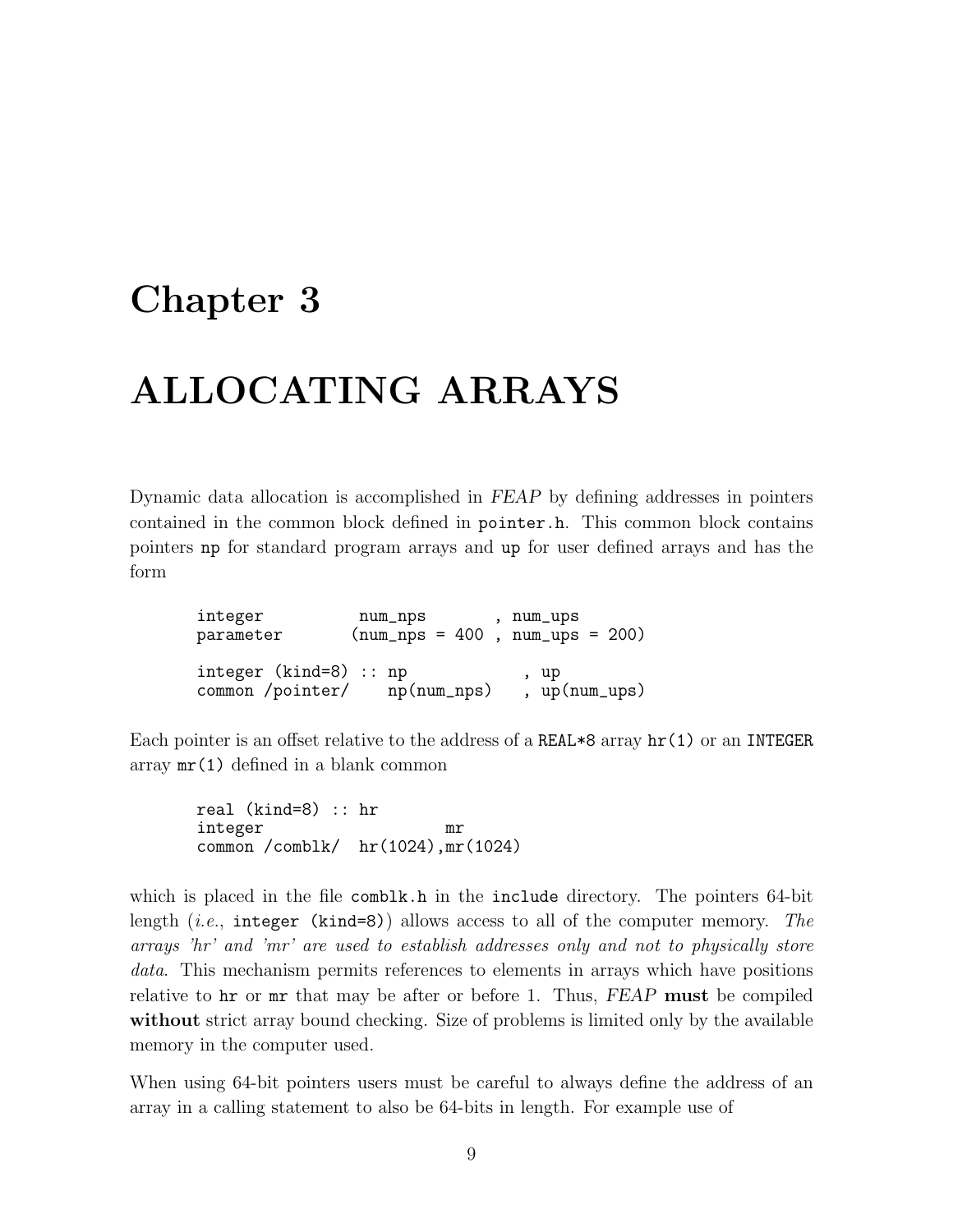```
integer :: ioff
 ...
ioff = np(111) + numnpcall submat( hr(ioff), ...)
```
would cause an error since the pointer **ioff** is only 32 bits in length. To avoid this problem it is necessary to either declare ioff to be 64-bits long as

integer (kind=8) :: ioff

or use one of the FEAP include files  $p_{\text{int}}$ .h (defining the integer type array  $fp(10)$ ) or p point.h (defining the integer type scalar point).

Using this scheme permits direct reference to either real\*8 or integer arrays in program modules without need to pass arrays through arguments of subprograms. A subprogram PALLOC controls the allocation of all standard arrays in FEAP defined by the np pointers and a subprogram UALLOC permits users to add allocation for their own arrays defined by the pointers up. The basic use of the routines is provided by an instruction

setvar = palloc(number,'NAME',length,precision)

or

setvar = ualloc(number,'NAME',length,precision)

where setvar, palloc and ualloc are logical types, number is an integer number of the array, NAME is a 5 character name of the array, length is the number of words of storage needed for the array, and precision is the type of array to allocate (1 for integer and 2 for real\*8 types). Upon initial assignment of any array its values are set to zero. Thus, if the array is to be used only once it need not be set to zero before accumulating additional values. If the array is to be reused or resized (see below) it must be reinitialized prior to accumulating any additional values. Use of these subprograms controls the assignment of memory space for all arrays such that no conflicts occur between hr and mr referenced arrays. Each routine which makes direct reference to an allocated array using a pointer (e.g.,  $hr(np(43))$  or  $mr(np(1))$ ) must contain include files as

include 'pointer.h' include 'comblk.h'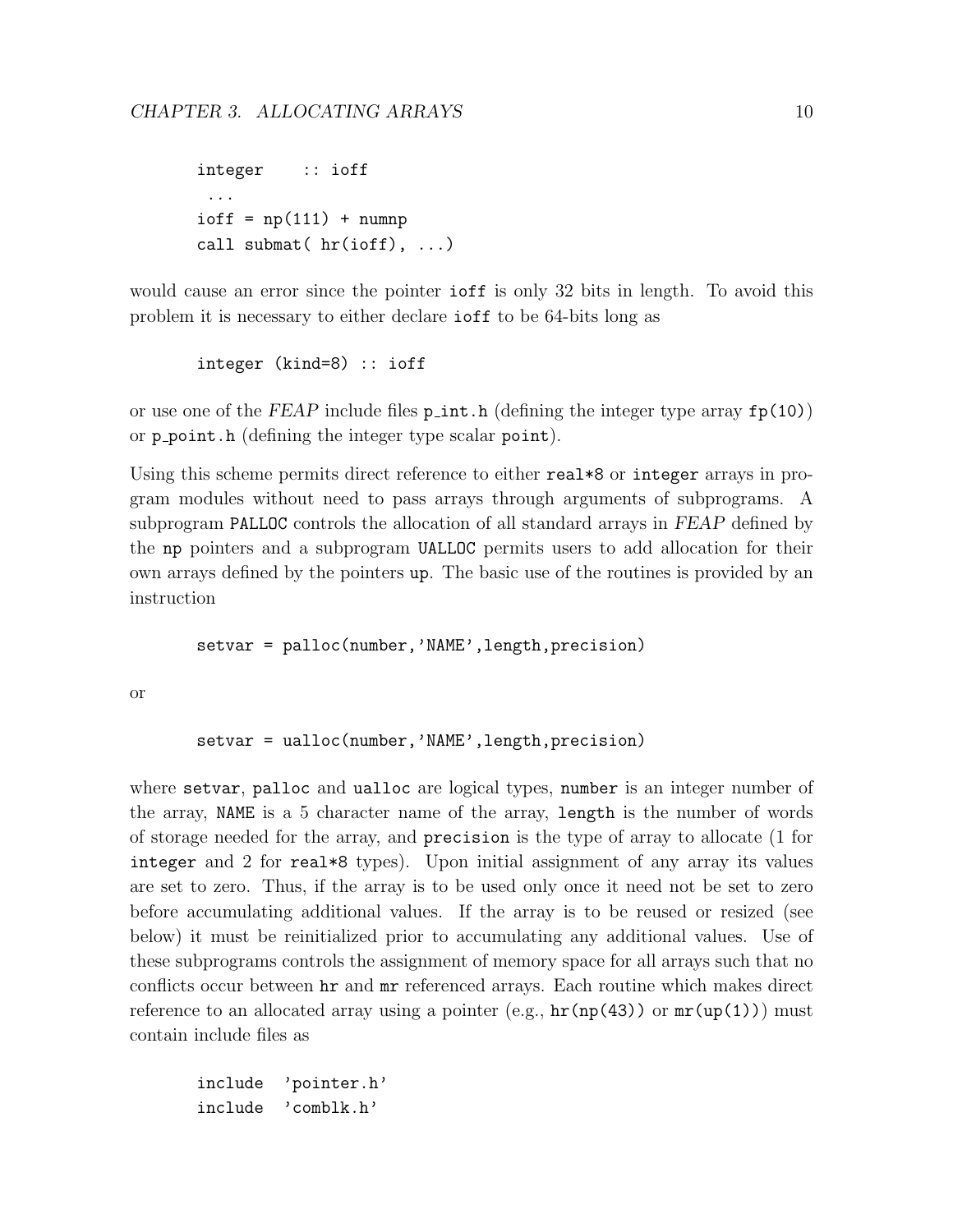As an example for the use of the above allocation scheme consider a case where it is desired to allocate a real (double precision array) with length NUMNP (number of nodes in mesh) and an integer array with length NUMEL (number of elements in mesh). The parameters NUMNP and NUMEL are contained in COMMON /CDATA/ and available using the include file cdata.h. The new arrays are defined using the temporary names TEMP1 and **TEMP2** which have numerical locations '[1](#page-17-0)11' and '112', respectively.<sup>1</sup> The two arrays are allocated using the statements

```
setvar = palloc(111, 'TEMP1', numnp, 2)\text{setvar} = \text{palloc}(112, \text{ 'TEMP2', numel, 1'})
```
where the last entry indicates whether the array is  $REAL*8$  (2) or INTEGER (1). These arrays are now available in any subprogram by specifying the pointer.h and comblk.h include files and referencing the arrays using their pointers, e.g., in a subroutine call as:

```
include 'pointer.h'
include 'comblk.h'
  ...
call subname ( hr(np(111)) , mr(np(112)) .... )
```
Note the use of  $hr(*)$  and  $mr(*)$  for the double precision and integer references, respectively. Also, the use of the pointers avoids a need to include the array reference until it is needed in a computation.

A short list of the mesh arrays available in FEAP is given in Table [3.1,](#page-18-0) for solution arrays in Table [3.2,](#page-18-1) and for element arrays in Table [3.3.](#page-18-2) The names of all active arrays in any analysis may be obtained using the SHOW,DICTionary solution command.

The array IX(nen1,numel) is used to store basic information for each element in the mesh related to the nodal connections and material data requirements. In addition, arrays IE and IEDOF define additional information required to process each element. Tables [3.4,](#page-19-0) [3.6](#page-20-0) and [3.7](#page-20-1) describe the use of individual entries in the arrays IX, IE, and IEDOF, respectively.

The subprograms PALLOC and UALLOC may also be used to destroy a previously defined array. This is achieved when the length of the array is specified as zero (0). For example, to destroy the arrays defined as TEMP1 and TEMP2 the statements

<span id="page-17-0"></span><sup>&</sup>lt;sup>1</sup>See the subprogram palloc.f in the program directory for the names and numbers of existing arrays.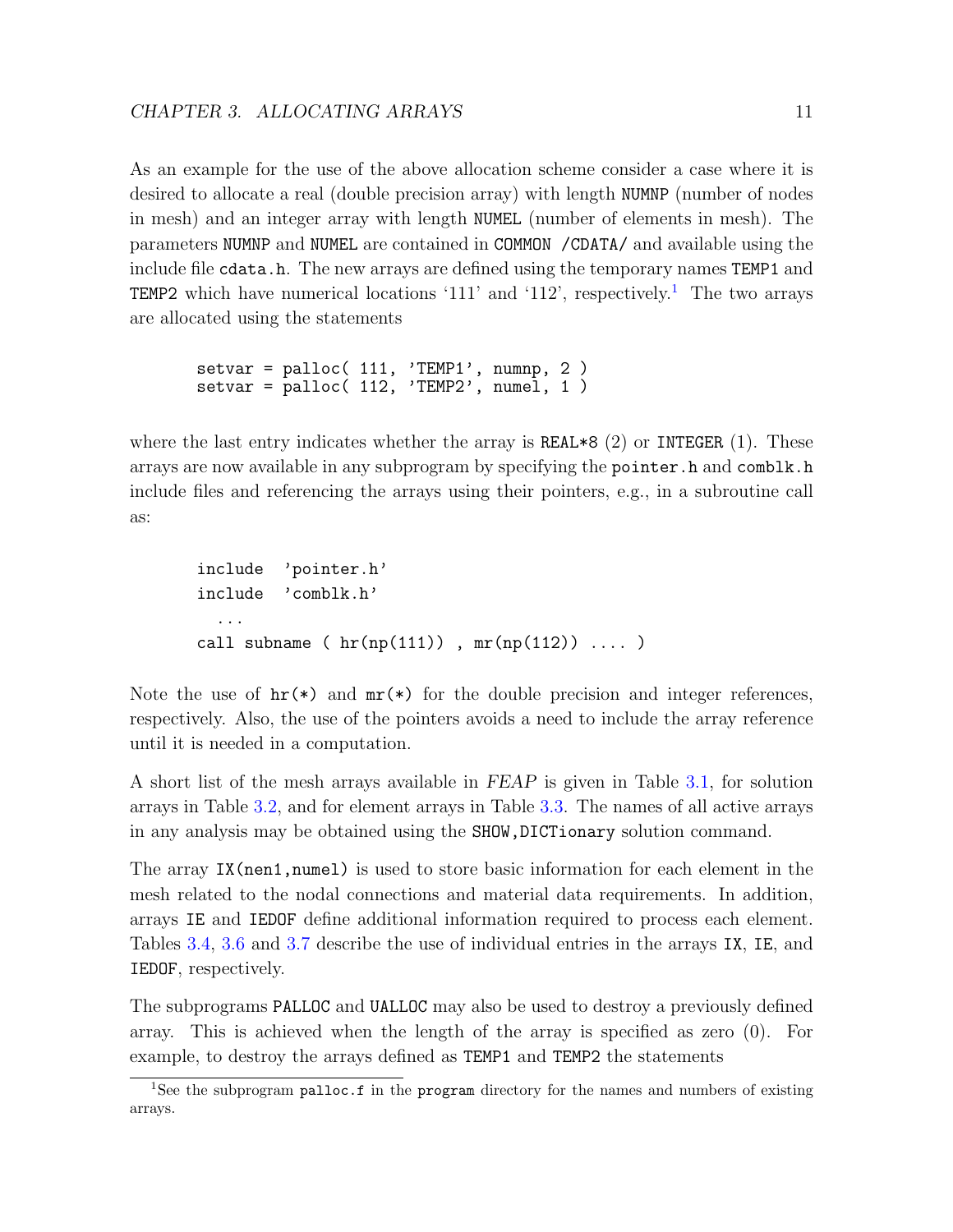| <b>NAME</b> | Num. | dim 1 | dim 2  | dim 3                        | Description                        |
|-------------|------|-------|--------|------------------------------|------------------------------------|
| <b>ANG</b>  | 45   | numnp |        | $\overline{\phantom{0}}$     | Angle                              |
| D           | 25   | ndd   | nummat | $\overline{a}$               | Material parameters                |
| F           | 27   | ndf   | numnp  | $\overline{2}$               | Force and Displacement             |
| ID          | 31   | ndf   | numnp  | $\overline{2}$               | Equation nos. $(1)$ and B.C. $(2)$ |
| IE          | 32   | nie   | nummat | -                            | Element control, dofs, etc.        |
| IX          | 33   | nen1  | numel  | $\overline{a}$               | Element connections                |
| T           | 38   | numnp |        | $\qquad \qquad \blacksquare$ | Temperature                        |
| U           | 40   | ndf   | numnp  | 3                            | Solution array                     |
| VEL         | 42   | ndf   | numnp  | nt                           | Solution rate array                |
| Χ           | 43   | ndm   | numnp  | $\overline{a}$               | Coordinates                        |

<span id="page-18-0"></span>Table 3.1: Mesh Array Names, Numbers and Sizes

| <b>NAME</b>  | Num.   | dim 1  | dim 2 | dim 3 | Description         |
|--------------|--------|--------|-------|-------|---------------------|
| CMASn        | $n+8$  | compro |       |       | Consistent Mass     |
| <b>DAMPn</b> | $n+16$ | compro |       |       | Damping             |
| JPn          | $n+20$ | neq    |       |       | Profile pointer     |
| LMASn        | $n+12$ | neq    |       |       | Lump Mass           |
| TANGn        | n      | maxpro |       |       | Symmetric tangent   |
| <b>UTANn</b> | $n+4$  | maxpro |       |       | Unsymmetric tangent |

<span id="page-18-1"></span>Table 3.2: Solution Array Names, Numbers and Sized

| <b>NAME</b> | Num. | dim 1    | dim 2 | dim 3 | Description    |
|-------------|------|----------|-------|-------|----------------|
| <b>ANGL</b> | 46   | nen      |       |       | Angle          |
| LD          | 34   | nst      |       |       | Assembly nos.  |
| Р           | 35   | nst      |       |       | Element vector |
| Ρ           | 35   | $\alpha$ | ndf   | nen   | Element vector |
| S           | 36   | nst      | nst   |       | Element matrix |
| TL          | 39   | nen      |       |       | Temperature    |
| UL          | 41   | ndf      | nen   | 6     | Solution array |
| XL          | 44   | ndm      | nen   |       | Coordinates    |

<span id="page-18-2"></span>Table 3.3: Element Array Names, Numbers and Sizes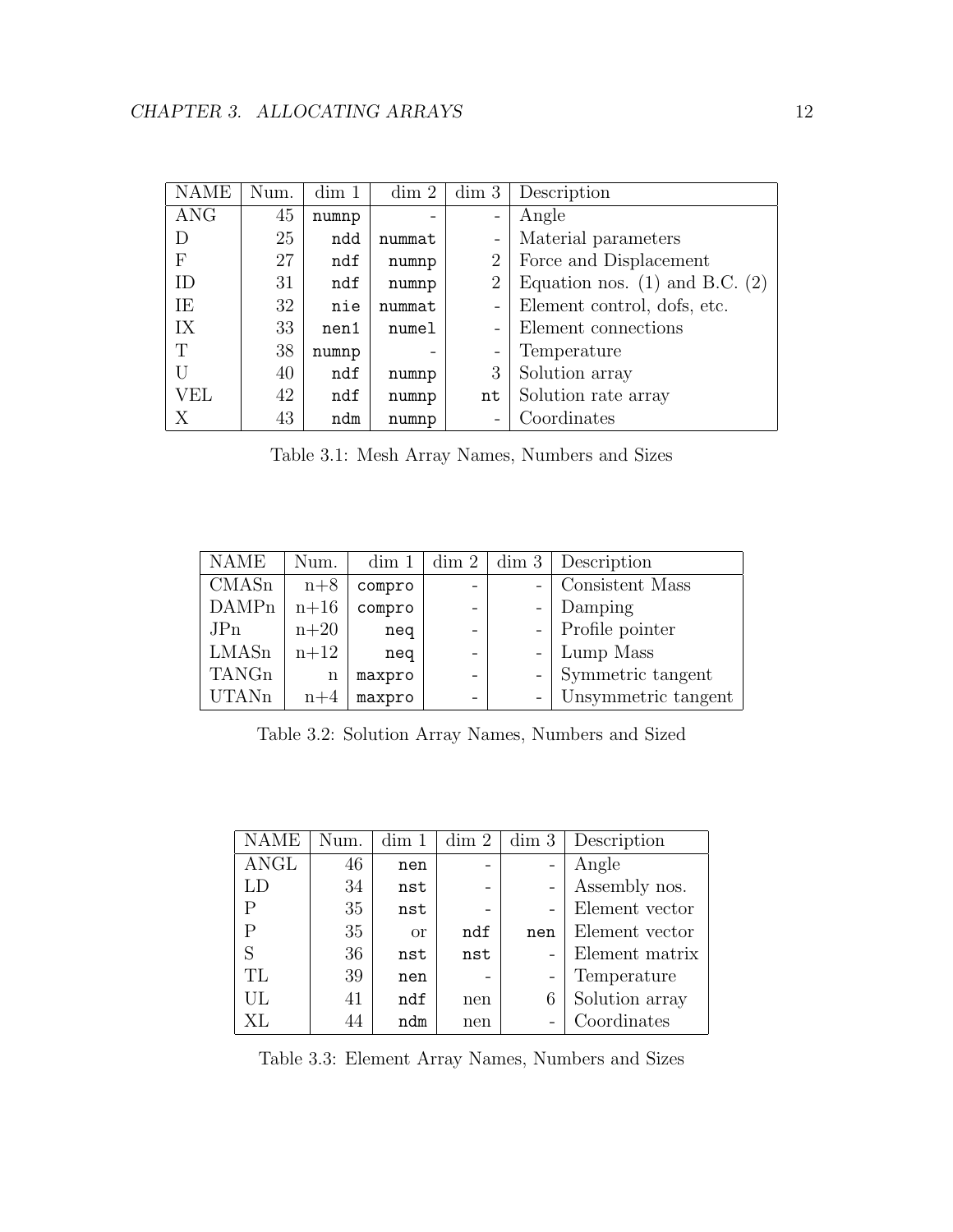| <b>NAME</b>     | Description                                               |
|-----------------|-----------------------------------------------------------|
| IX $(1, e)$     | Global node 1                                             |
| .               | to                                                        |
| IX(new, e)      | Global node nen                                           |
| $IX(nen+1,e)$   | H <sub>1</sub> history data pointer                       |
| $IX(nen+2,e)$   | H <sub>2</sub> history data pointer                       |
| $IX(nen+3,e)$   | H <sub>3</sub> history data pointer                       |
| $IX(nen+4,e)$   | Lagrange multiplier tag                                   |
| $IX(nen+5,e)$   | Lagrange multiplier data pointer                          |
| $IX(nen+6,e)$   | Time integrator: $0=$ implicit; $> 0=$ explicit           |
| $IX(nen+7,e)$   | Element type: $FE \le 0$ ; IGA $> 0$                      |
| IX(nen1, e)     | Element material type number                              |
| $IX(nen1-1,e)$  | Element region number (default = 0); Active region $>0$ ; |
|                 | Inactive region $\langle 0 \rangle$                       |
| $IX(nen1-2,e)$  | Active/deactive start                                     |
| $IX(nen1-*, e)$ | Used for element data pointers                            |

<span id="page-19-0"></span>Table 3.4: Element connection array IX use for element e

| Number | Shape         |
|--------|---------------|
| 0      | Undefined     |
| 1      | Line          |
| 2      | Triangle      |
| 3      | Quadrilateral |
| 4      | Tetrahedron   |
| 5      | Hexagon       |
| 6      | Wedge         |
| 7      | Pyramid       |
|        | Point         |

<span id="page-19-1"></span>Table 3.5: Element types in IX(nen+7,e)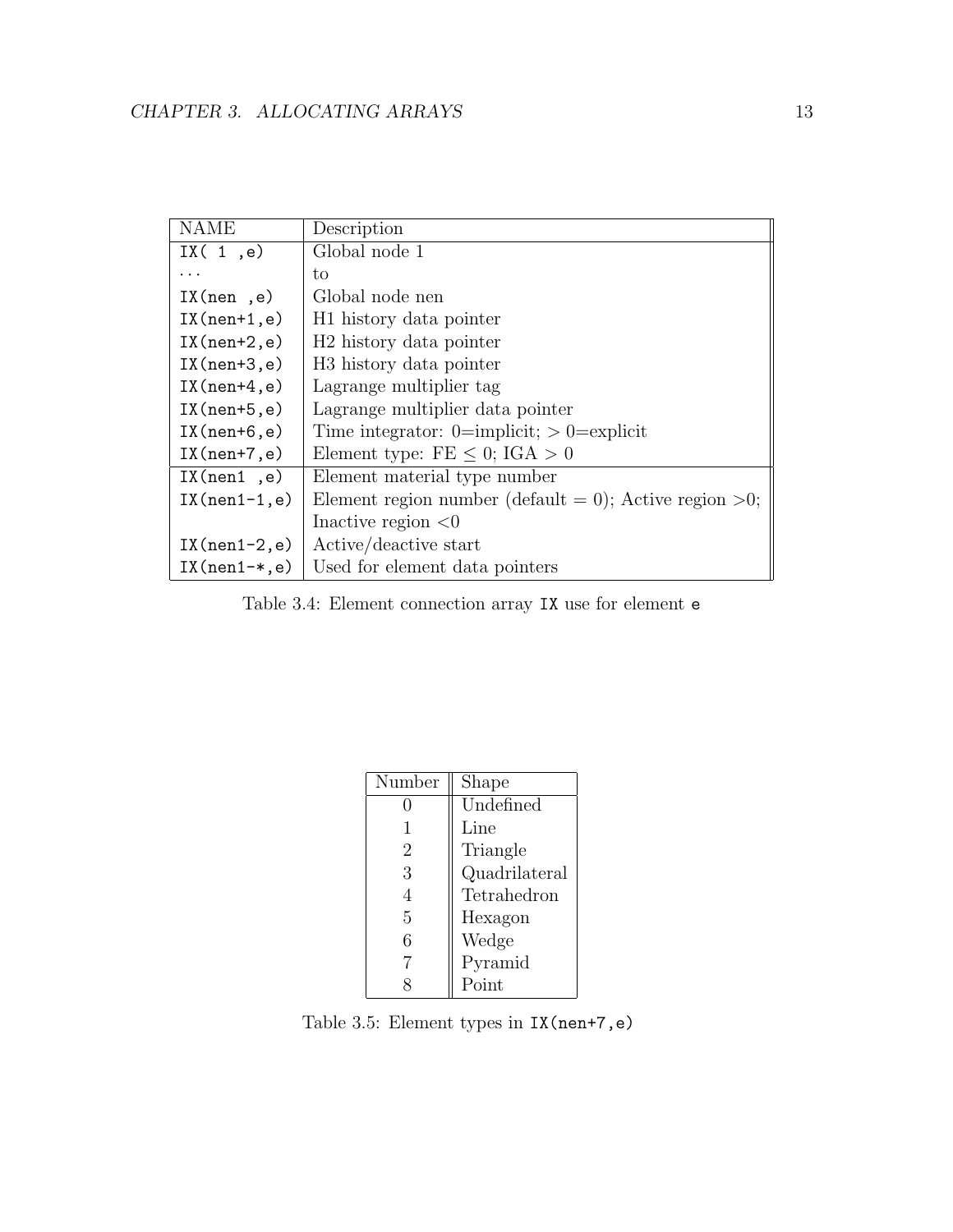| <b>NAME</b>     | Description                                                     |  |  |
|-----------------|-----------------------------------------------------------------|--|--|
| IE(1, ma)       | Plot shape dimension $(0,1,2,3)$ ; $0 =$ no plot, $1 =$ line; 2 |  |  |
|                 | $=$ surface; $3 =$ solid.                                       |  |  |
| IE(2, ma)       | Rigid material number.                                          |  |  |
| IE(nie ,ma)     | Number history variables/element (NH1 and NH2).                 |  |  |
| $IE(nie-1, ma)$ | Element material type number ( $ELMTO1 = 1$ , etc.).            |  |  |
| $IE(nie-2,ma)$  | Element material type identifier (default $=$ ma).              |  |  |
| $IE(nie-3,ma)$  | Offset to NH1/2 history variables (default = 0).                |  |  |
| $IE(nie-4,ma)$  | Offset to NH3 history variables (default $= 0$ ).               |  |  |
| $IE(nie-5,ma)$  | Number history variables/element (NH3).                         |  |  |
| $IE(nie-6,ma)$  | Finite rotation update number (for PROTxx<br>$\alpha$           |  |  |
|                 | UROTxx).                                                        |  |  |
| $IE(nie-7,ma)$  | Get tangent from element if 0; if $> 0$ numerically differ-     |  |  |
|                 | entiate residual to obtain tangent.                             |  |  |
| $IE(nie-8,ma)$  | Equation number for element Lagrange multiplier.                |  |  |
| $IE(nie-9,ma)$  | Partition number for element Lagrange multiplier.               |  |  |
| $IE(nie-10,ma)$ | Global equation number.                                         |  |  |

<span id="page-20-0"></span>Table 3.6: Element control array IE use for material number ma

| NAME          | Description                                                                   |
|---------------|-------------------------------------------------------------------------------|
| IEDOF(1,i,ma) | Degree of freedom 1 for node i of material ma.                                |
| $\cdots$      |                                                                               |
|               | <b>IEDOF</b> ( $ndf, i, ma$ ) Degree of freedom $ndf$ for node i of material. |

<span id="page-20-1"></span>Table 3.7: Element degree of freedom assignment array IEDOF use for material number ma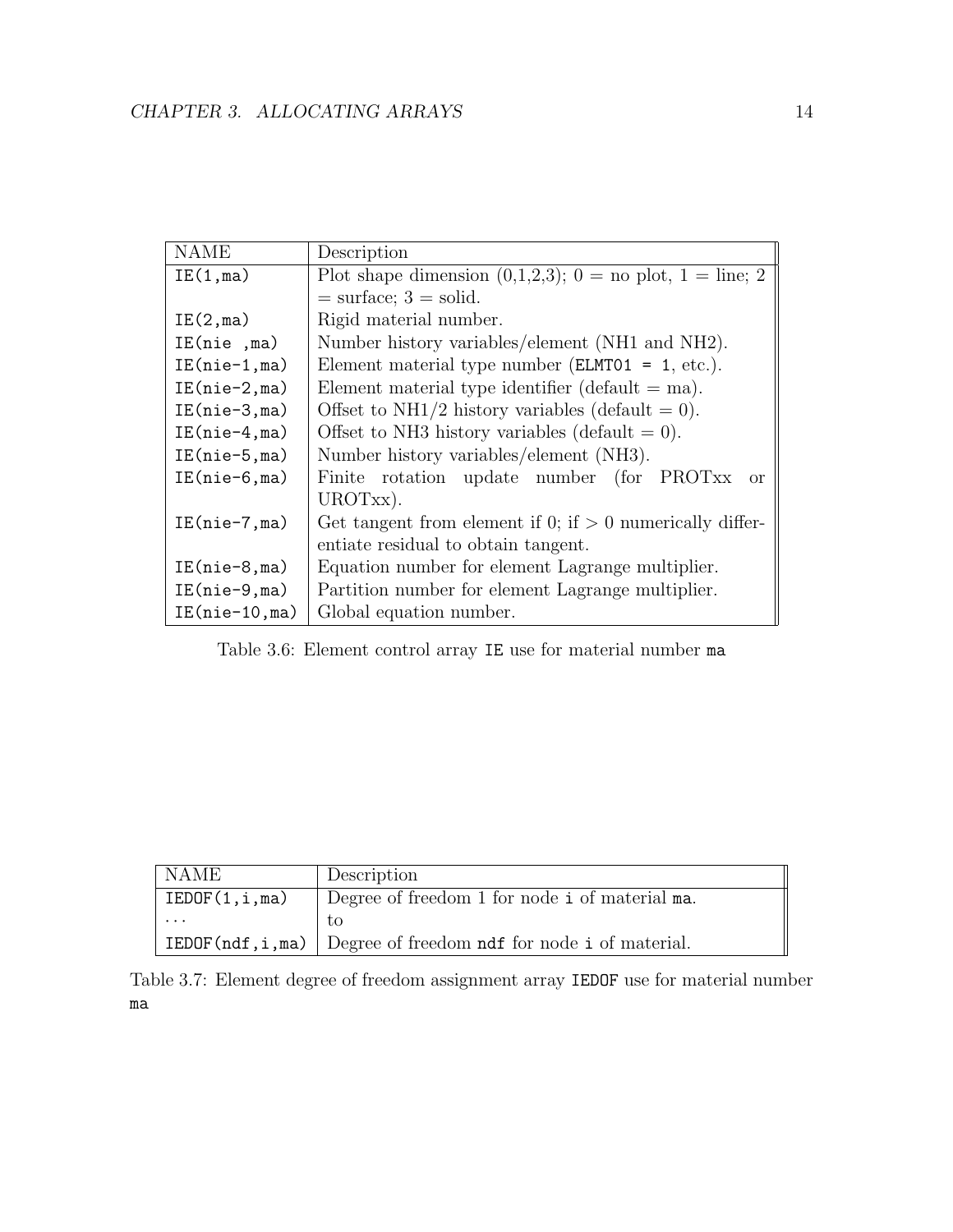```
setvar = palloc( 111, 'TEMP1', 0, 2 )
setvar = palloc( 112, 'TEMP2', 0, 1 )
```
are given. Use of these statements results in the pointers  $np(111)$  and  $np(112)$  being set to zero and the space used by the arrays being released for use by other allocations at a later point in the program.

A call to PALLOC or UALLOC for any previously defined array but with a different nonzero length causes the size of the array to be either increased or decreased.

For user defined arrays specified in UALLOC care should be exercised in selecting the alphanumeric NAME parameter, which is limited to 5 characters, so that conflicts are not created with existing names (use of the SHOW,DICT command is one way to investigate names of arrays used in an analysis) or check the names already contained in the subprogram PALLOC.

The subroutine PGETD also may be used to retrieve internal data arrays by NAME for use in user developed modules. For example, if a development requires the nodal coordinate data the call

integer :: xpoint, xlen, xpre logical :: flag .... call pgetd ('X ', xpoint, xlen, xpre, flag)

will return the first word address in memory for the coordinates as xpoint, the length of the array as xlen, and the precision of the array as xpre. If the retrieval is successful flag is returned as true, whereas if the array is not found it is false. The precision will be either one (1) or two (2) for INTEGER or double precision (REAL $*8$ ) quantities, respectively. Thus, the above coordinate call will return xpre as 2 and xlen will be the product of the space dimension of the mesh and the total number of nodes in the mesh. The first coordinate,  $x_1$ , may be given as

#### $x1 = hr(xpoint)$

any other coordinates at nodes may also be recovered by a correct positioning in later words of hr. For example  $y_1$  is located at hr(xpoint+1). The use of pgetd can lead to errors for situations in which the length of arrays changes during execution, since in these cases the value of the pointer xpoint can change. For such cases a call to pgetd must be made prior to each reference involving xpoint. On the other hand, reference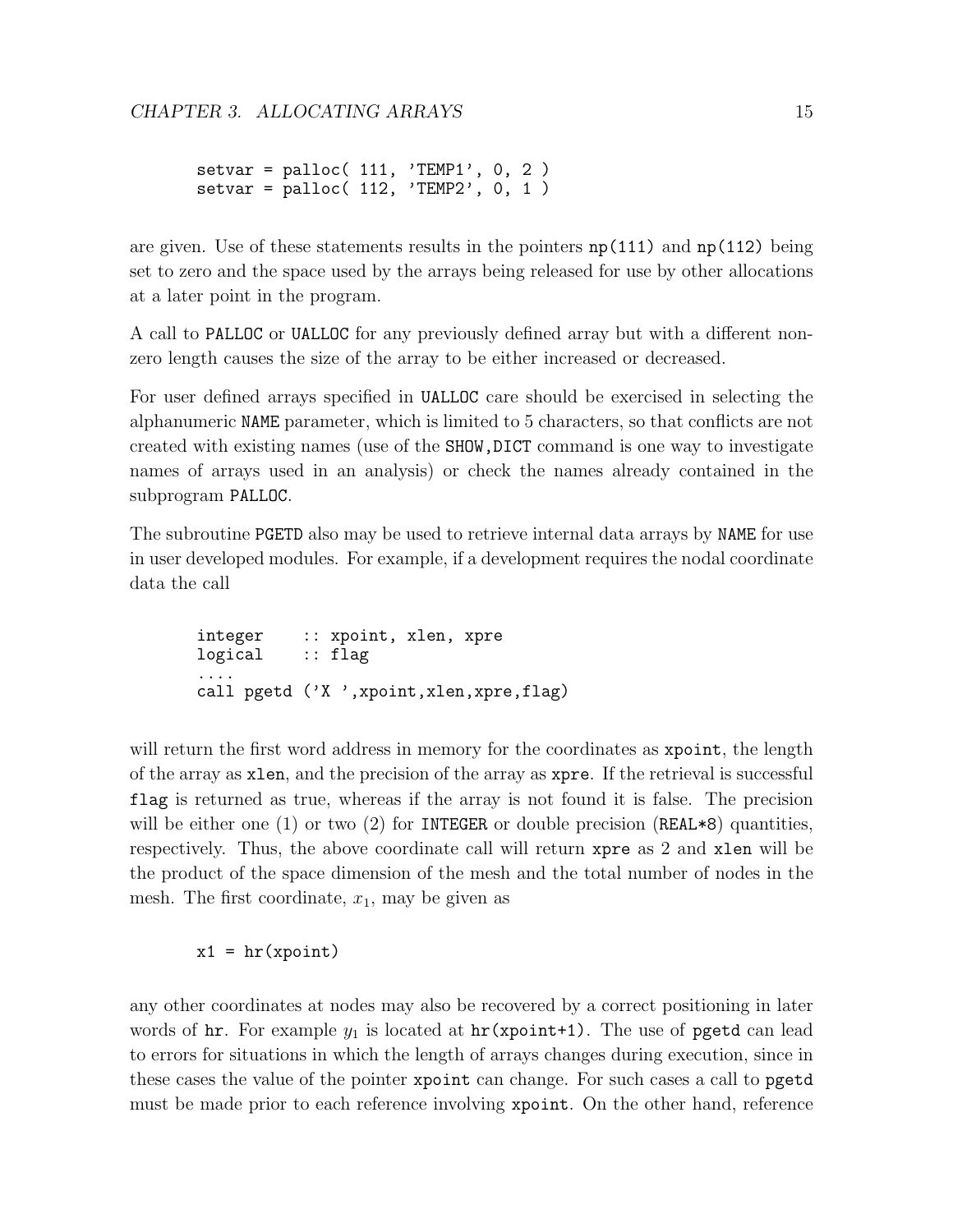using the pointers defined in arrays NP or UP are adjusted each time an array changes size. However, users must ensure that a calling sequence is not sensitive to a change in pointer. One way pointer changes can still lead to errors is through a program

```
call subname (hr(np(111)), mr(np(112)), ....)
```
and then change the length of the array number '111' or '112' in the subroutine.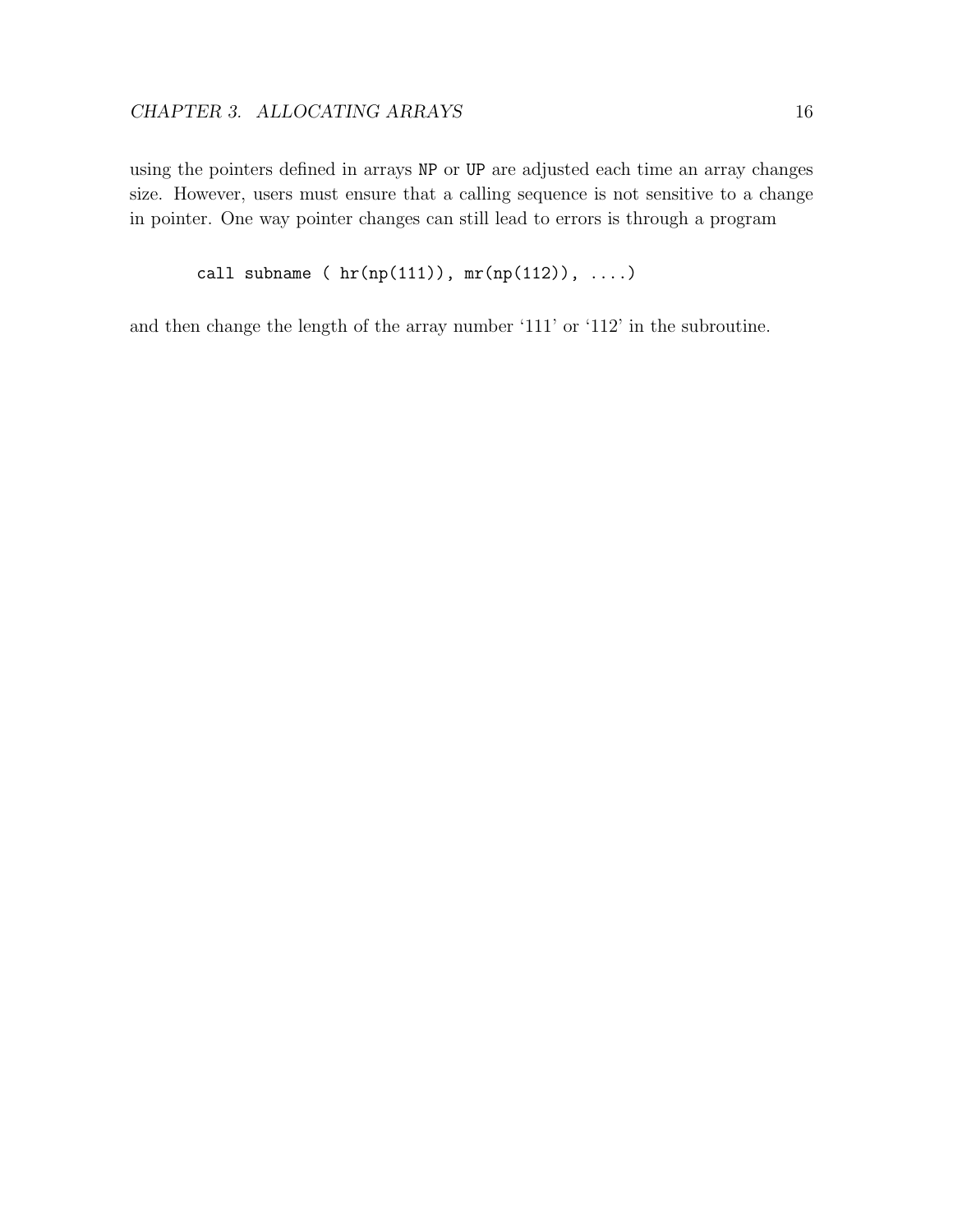## <span id="page-23-0"></span>Chapter 4

## USER FUNCTIONS

Users may add their own procedures to facilitate additional mesh input features, to perform transformations or manipulations on mesh data, to add new solution commands, or to add new plot capabilities.

### <span id="page-23-1"></span>4.1 Mesh Input Functions - UMESHn.

To add a mesh input command a subprogram with the name UMESHn, where n has a value between 0 and 9 must be written, compiled, and linked with the program. The basic structure of the routine UMESH1 is:

The parameter TX is a character array which is assigned by the input and UPRT is a logical parameter which is set to false when the NOPRint mesh command is given and to true when the PRINt command is used (default is true). The common block UMAC1 transfers the character variable UCT to assign the name of the command. The default name is MESn where n is the same as the routine name number. Assignment of a unique character name (which must not conflict with names already assigned for mesh input commands) should be used to replace the xxxx shown.

When FEAP begins execution it scans all of the UMESH<sub>n</sub> routines and replaces the command names mes1, etc., by the user furnished names. Thus, when the command HELP is issued while in interactive MESH mode, the user name will appear in the list instead of the default name (note, FEAP does not always display all available commands. To see all commands issue the command MANUal,3 and then the HELP command).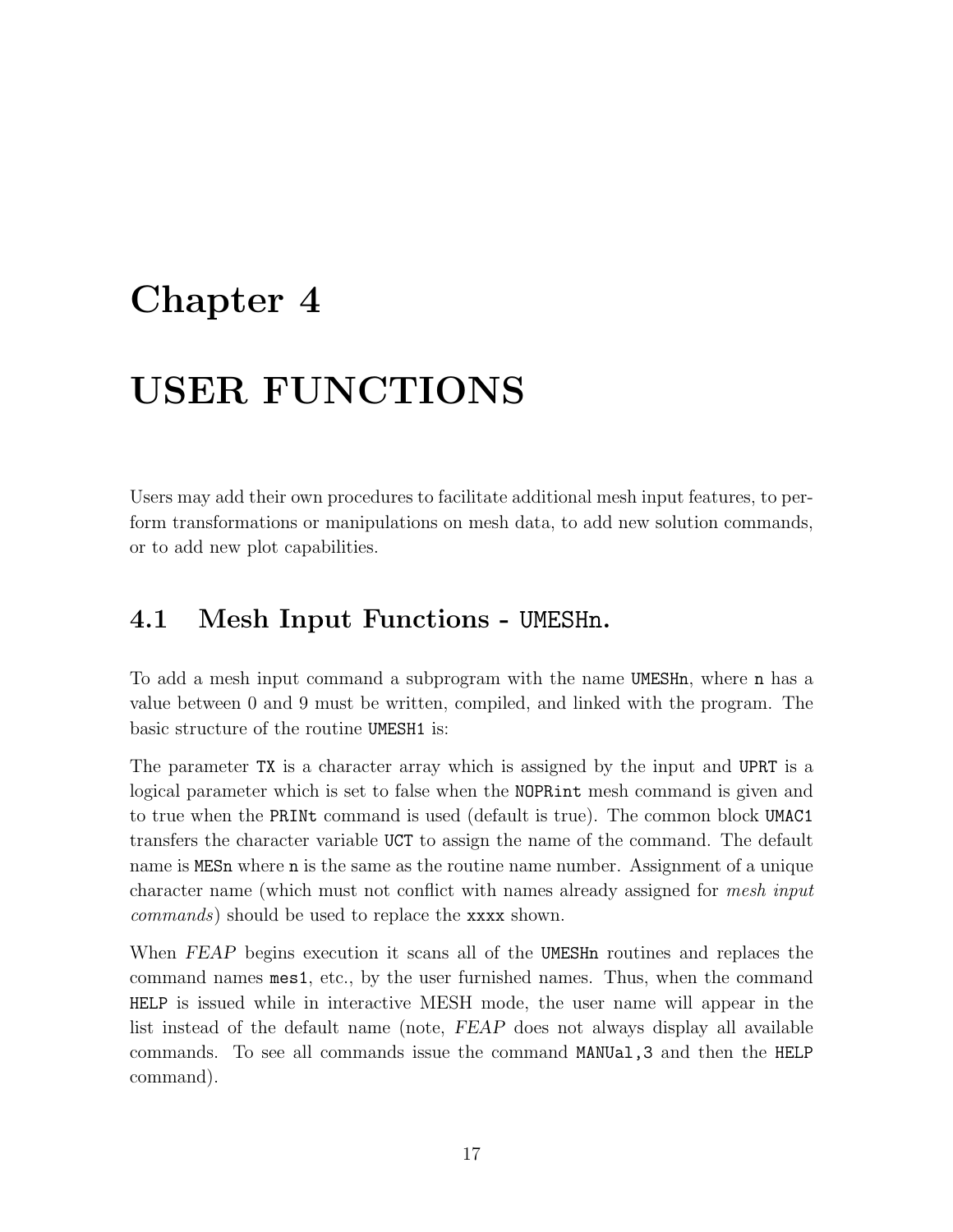```
subroutine umesh1(tx, uprt)
!-----[--.----+----.----+----.-------------------------------------]
      Purpose: User defined routine to input mesh data to FEAP
! Inputs:
tx(*) - Command line input parameter name<br>
l uprt - Flag, Output results if true
        uprt - Flag, Output results if true
! Outputs:
! none - Users responsible for outputs to arrays, etc.
!-----[--.----+----.----+----.-------------------------------------]
       implicit none
       include 'umac1.h' ! Contains UCT variable
       character (len=15) :: tx(*)*15
      logical :: uprt
 ! Set name 'mes1' to user defined
       if(pcomp(uct,'mes1',4)) then
       uct = 'xxxx' ! Set user defined command name<br>elseif(ucount) then ' ! Count elements
                                        ! Count elements and nodes
        elseif(urest.eq.1) then ! Read restart data
        elseif(urest.eq.2) then ! Write restart data
      else
 ! User execution function statements follow
       end if
       end subroutine umesh1
```
<span id="page-24-0"></span>Figure 4.1: Sample UMESHn module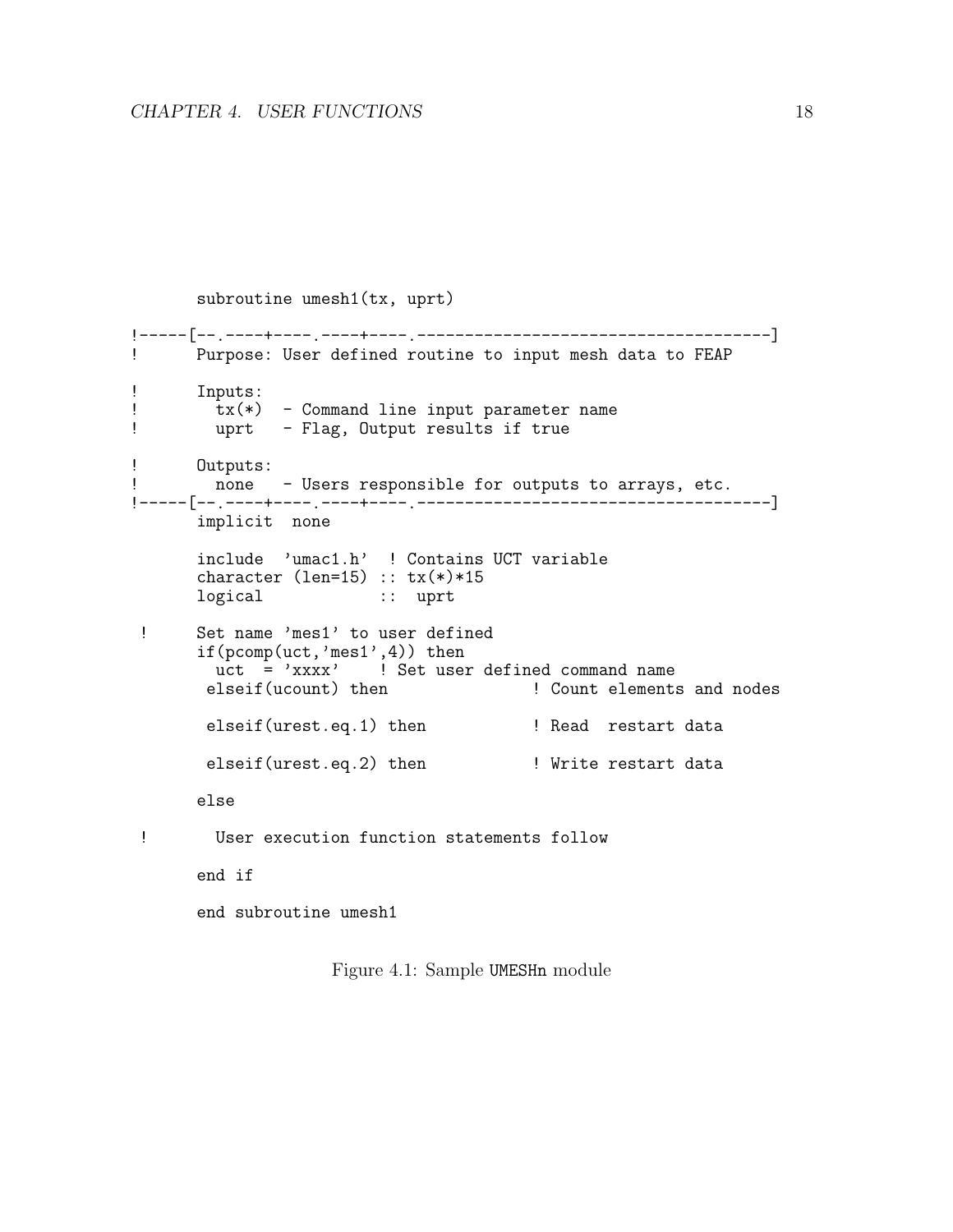The ability to get array names as shown in Chapter [3](#page-15-0) can be used to develop user routines for input of coordinates, element connections, etc. With this facility it is possible to develop an ability to directly input data prepared by other programs which may be in a format which is not compatible with the requirements of standard FEAP mesh commands.

#### <span id="page-25-0"></span>4.1.1 Command line TX data

It is possible to include up to 8 data items on the command line for user functions. All the data is passed to the UMESHn functions by the character array  $TX(*)$ \*15 and may be used to control actions in the function. If the information is of type character it may be used directly, however, if it is numeric it must be converted within the UMESHn function. before any additional input statements are processed. For example if a user input function has the command line:

#### GETData VALUes 35

is developed in the user function UMESH1 the first argument GETData must match the name assigned to UCT and will also be in  $TX(1)$ . The second parameter will be in  $TX(2)$ and the third in TX(3). To recover the numerical value for the third parameter the statement statements

real (kind=8) :: ctl ... call setval(tx(3),15, ctl)

may be used to assign the real value  $35.0d0$  to ctl. If necessary, the real value for ctl can be cast into an integer using

 $it1 = nint(ct1)$ 

If more than 8 items are desired on the input line it is possible to recover their values from the character string yyy\*256 which has been parsed into columns with width 15 characters. Note that the total number of added words must be 15 items or less (this is imposed by the total of 16 items on any FEAP input record). To recover their values the statements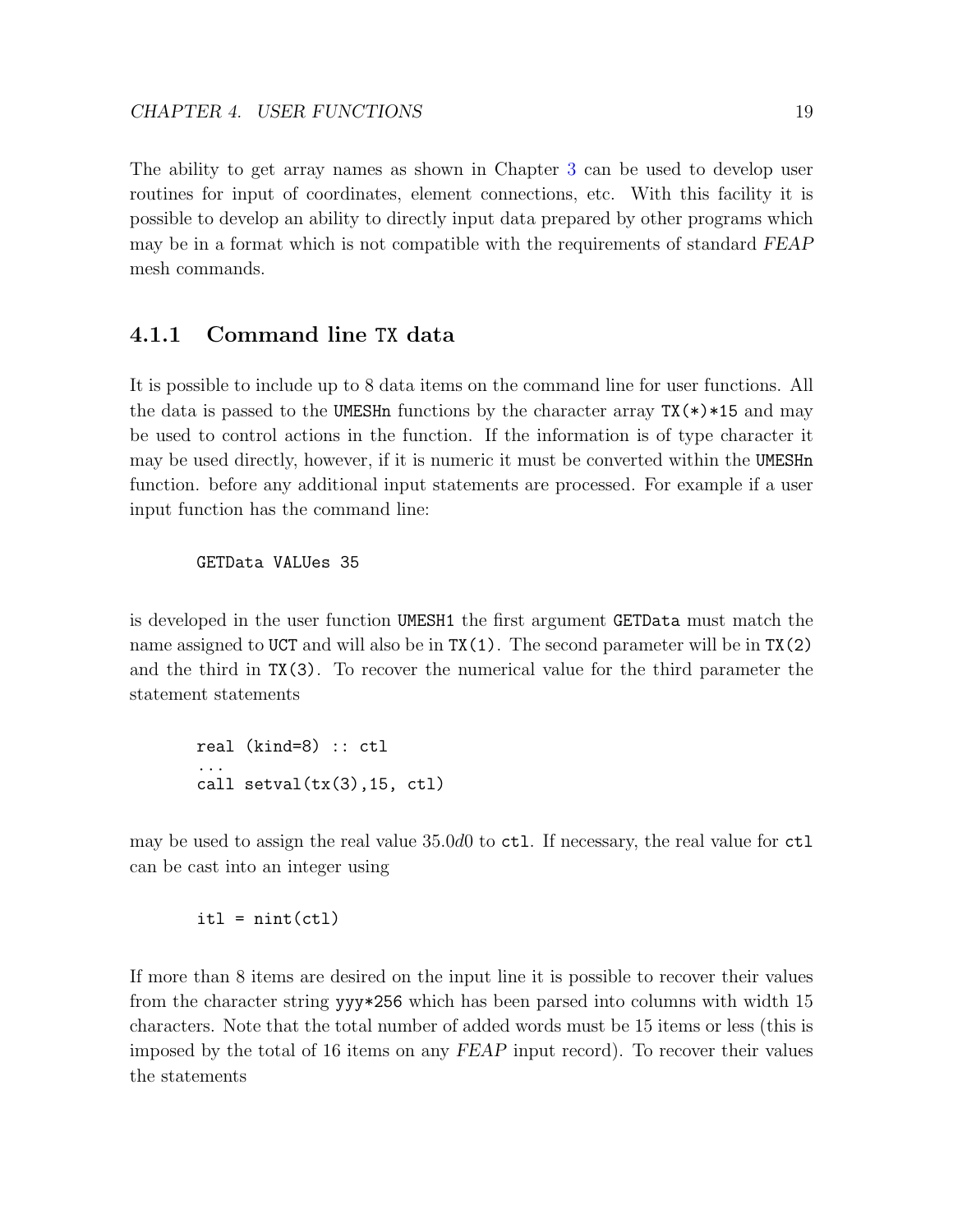include 'chdata.h' character (len=15) ::  $lct(15)*15$ <br>real (kind=8) ::  $rt1(15)$  $(kind=8) :: rt1(15)$ integer :: itl

are added to the user function and the items recovered in the else option of the function using the statements:

 $lct(1) = yyy(16:30)$ call setval(yyy(31:45),15, rtl(1))

would assign  $lct(1)$  values from the second set of 15 characters and  $rtl(1)$  to the third set of 15 characters. In this case  $lct(1) = tx(2)$  and rtl(1) would have the same value as ctl above.

If users wish to add more than 10 material models it is possible to use the user function UMESH which has the form

#### <span id="page-26-0"></span>4.1.2 Nodal coordinate inputs

A UMESH command is useful to input the nodal coordinates and element connectivity from external mesh generation programs. The name of the data set to be read is described by the part of a umesh

if(pcomp(uct,'mes\*',4)) then uct = '.....' ! name should not conflict with any other

Often multiple nodal and element data sets are required to completely specify the problem mesh. In some cases each of the data sets have node and element numbers beginning with unity. Alternatively, the data may be given without any node or element number and implicitly begin with unity. In these cases it is necessary to establish a unique number for every node or element. In  $FEAP$  the  $\ast$ auto [see User Manual<sup>[\[1\]](#page-127-0)</sup> for details] may be used to create the unique numbers. For single data sets the command is not needed. The descriptions below for nodes and elements describes how to program for this feature.

For the input of nodal coordinate data, the number of nodal items can be determined from the data either by counting the number of items, from a separate record, or from the command data as described above using the tx data array. In FEAP this is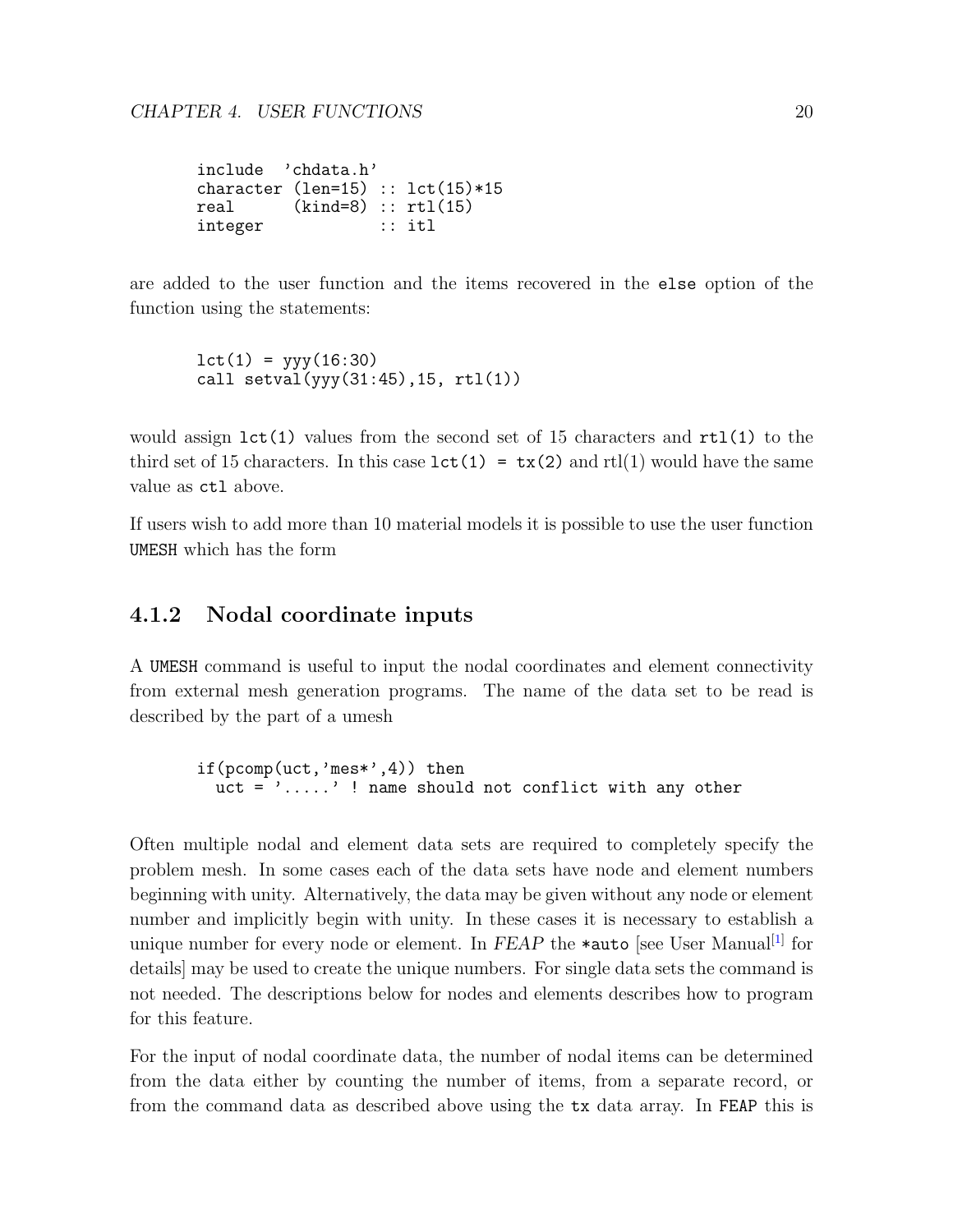```
logical function umesh(cc,tx,prt)
!-----[--.----+----.----+----.---------------------------------------]
! Purpose: User mesh command interface
! Inputs:<br>! CC
! cc - User command option<br>! tx(*) - Command line input o
! tx(*) - Command line input data
         prt - Output if true
! Outputs:
         none - Data stored by user development
!-----[--.----+----.----+----.---------------------------------------]
     implicit none
     logical :: prt,pcomp
     character (len= 4) :: cc
     character (len=15) :: tx(*)! Match on 'USER': Add as many checks as desired with 'user'
     if(pcomp(cc,'xxxx',4)) then ! Provide name for 'xxxx'
       umesh = .true. ! Activate command
       .....
     elseif(.........
     endif
     end logical function umesh
```
<span id="page-27-0"></span>Figure 4.2: Sample UMESH module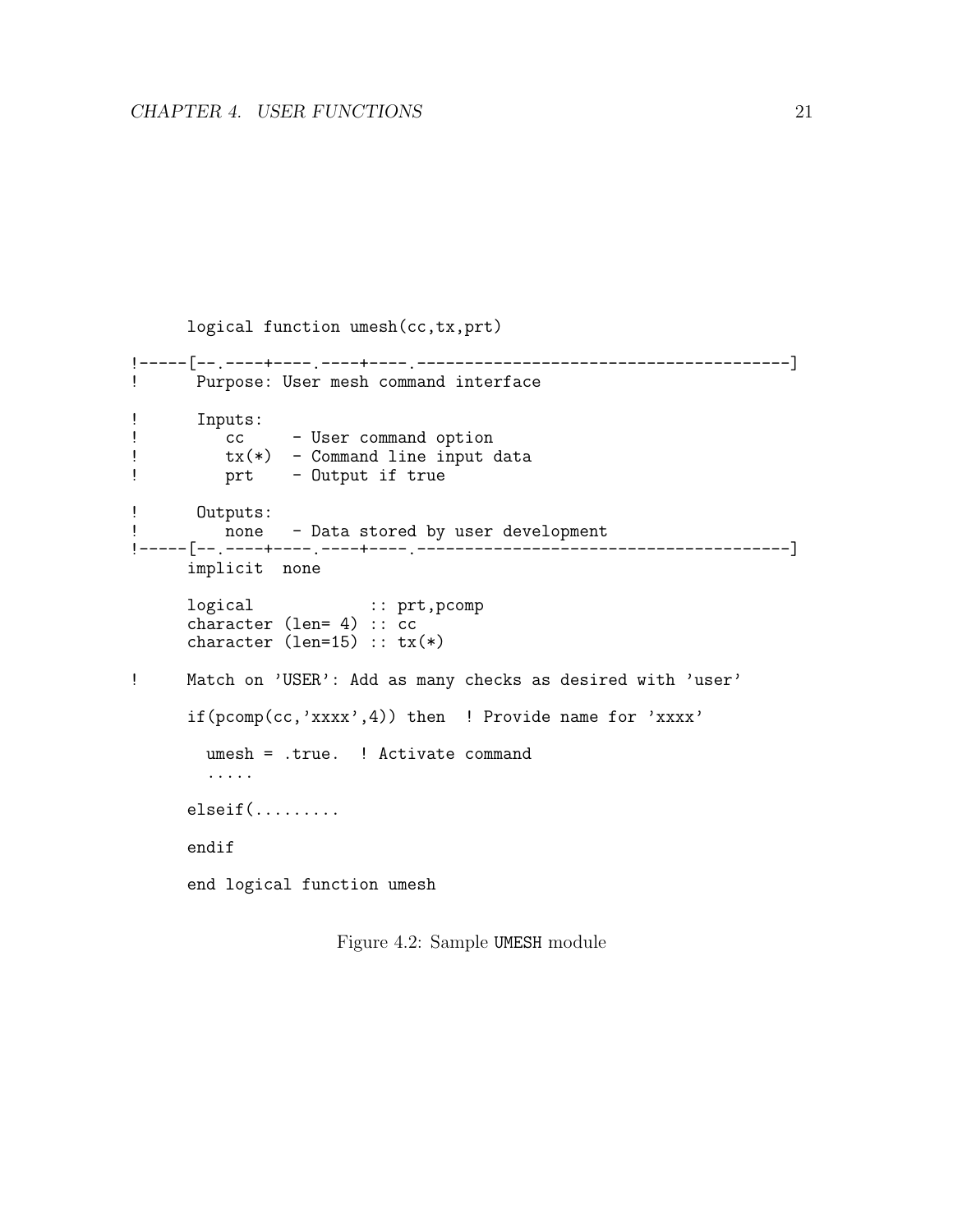established by either reading the mesh data once before the input phase or specifying the actual numbers on the control record. For user mesh modules umeshn  $[n=0:9]$ , once known for each data set the number should be returned as:

```
elseif(ucount) then
 unumnp = "number of nodes in data set"
```
where unumnp is found in

include 'umac1.h'

This allows FEAP to determine the total number of nodes in a mesh, even if multiple data sets are used to describe the coordinates.

The actual input of the data may be performed by adding the two include files

```
include 'pointer.h' ! np(*) pointers<br>include 'comblk.h' ! mr(*) and hr(*)
              'comblk.h' ! mr(*) and hr(*) arrays
```
and then adding a call as:

```
else
  call unode_xxxx(hr(np(43)),mr(np(190)) ...)
```
where umesh xxxx is a user defined module in which  $\text{hr(np(43)})$  is the location of the nodal coordinate data and  $mr(np(190))$  is the location of the nodal activation data. By default all the numnp coordinates are marked as not defined in this array. The module unode\_xxxx may be given as:

```
subroutine unode_xxxx(x, ndtyp, ....)
      implicit none
      include 'cdata.h' ! numnp
      include 'sdata.h' ! ndm
      include 'dstars.h' ! starnd, starel
      integer :: ndtype(numnp)
      real (kind=8) :: x(ndm,numnp)
        ....
! Loop over data set,input local node "n" and set node number
      nod = n + starnd ! For *AUTO data inputs x(:,nod) = ... ! Input values
                = .... \blacksquarendtyp(nod) = 0 ! Activate node
      .... 1992 I After all data inputs
      starnd = starnd + .. | Add number input items
```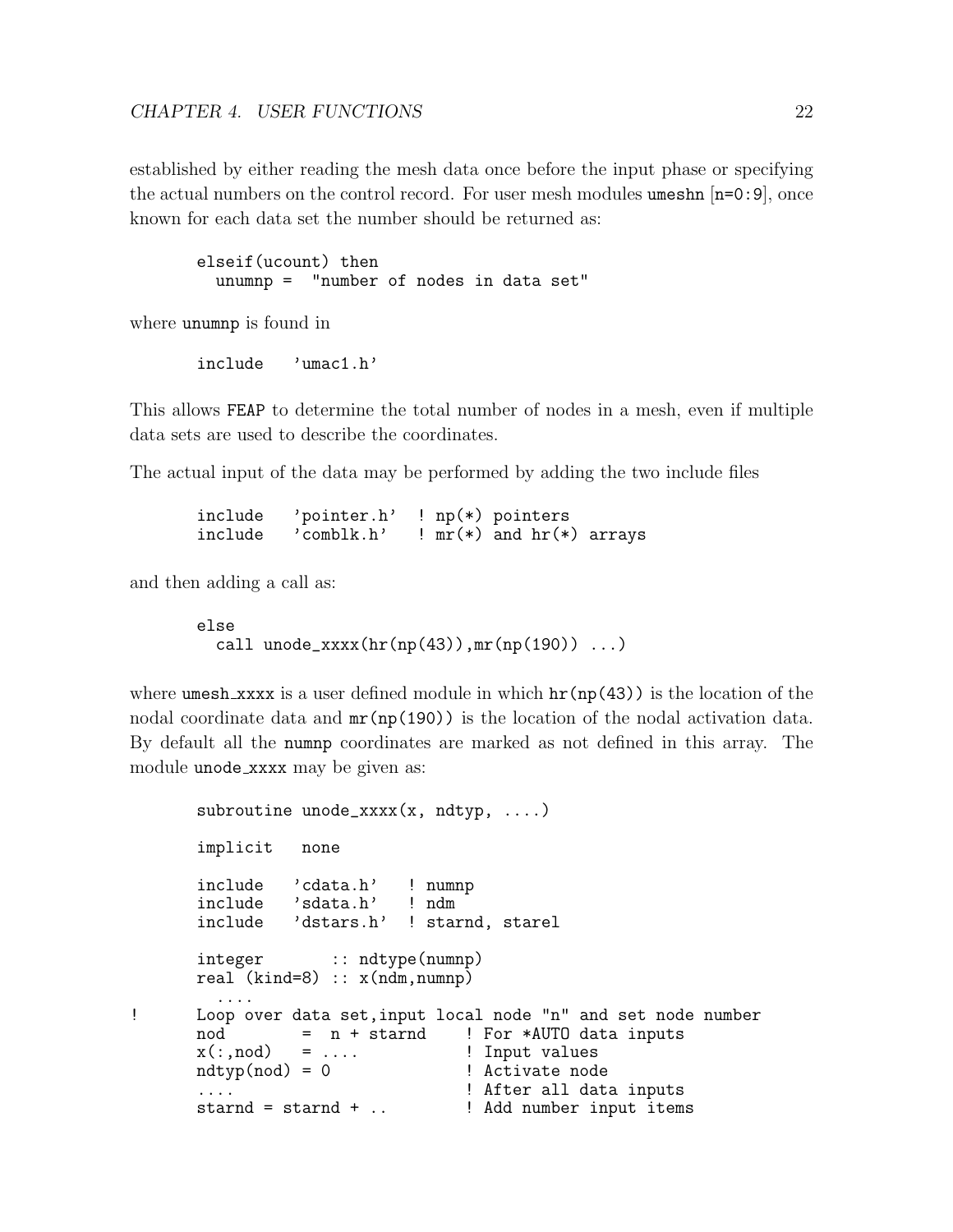The critical part is setting the correct mesh node number and activating the node. By default starnd (and starel) are zero at the begging of mesh inputs. The starnd parameter keeps track of how many total nodes have been described.

#### <span id="page-29-0"></span>4.1.3 Element connectivity inputs

For UMESH modules used to input connectivity and material set numbers into the IX(NEN1, NUMEL) the type of element should be inserted into the position IX(NEN+7, $\ast$ ) for each element. The value to be inserted is shown in the Feap Value column of Table [4.1.](#page-29-1) The table also shows the element forms that will be displayed when using a ParaView output command.

| <b>TYPE</b>       | Nodes/  | Feap        | ParaView |
|-------------------|---------|-------------|----------|
| Parameter         | Element | Value       | Value    |
| <b>LINE</b>       | 2       | $-1$        | 3        |
|                   | 3       | $-1$        | 21       |
| TRIAngle          | 3       | $-2$        | 5        |
|                   | 6/7     | $-2$        | 22       |
|                   | 10      | $-2$        |          |
| QUADrilateral     | 4       | $-3$        | 9        |
|                   | 8/9     | $\text{-}3$ | 23       |
|                   | 12/16   | $\text{-}3$ |          |
| TETRahedron       | 4       | $-4$        | 10       |
|                   | 10      | $-4$        | 24       |
| <b>HEXAhedron</b> | 8       | $-5$        | 12       |
|                   | 20/27   | $-5$        | 25       |
|                   | 64      | $-5$        |          |
| WEDGe             | 6       | -6          | 13       |
| PYRAmid           | 5       | $-7$        | 14       |

<span id="page-29-1"></span>Table 4.1: Element TYPE specification on connectivity input.

A umeshn module may be used to input the nodal connection date in a similar manner to that used for nodal coordinate input. Accordingly, the number of elements in the data set is returned as:

```
elseif(ucount) then
 unumel = "number of elements in data set"
```
where unumel is found in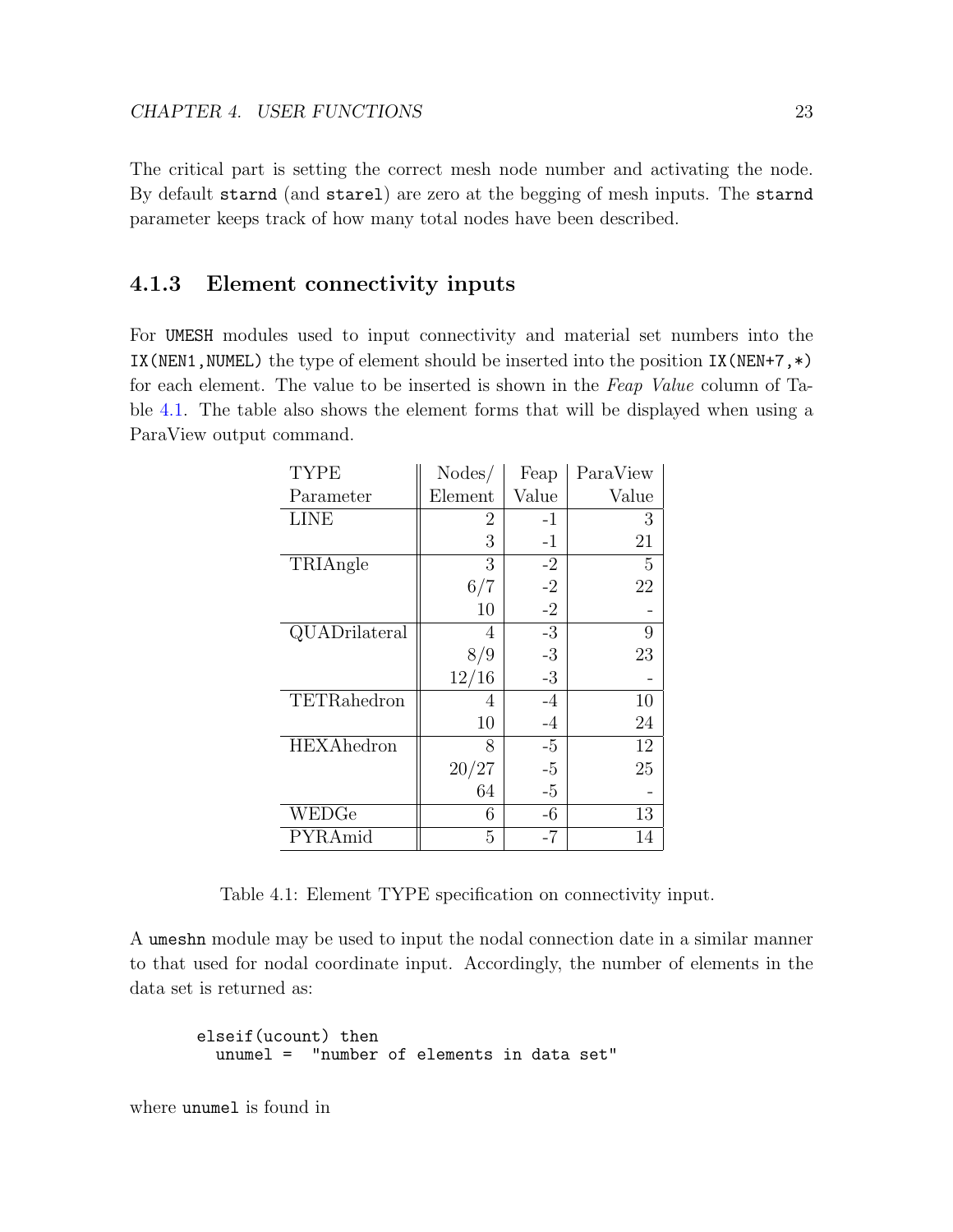include 'umac1.h'

This allows FEAP to determine the total number of elements in a mesh, even if multiple data sets are used.

The actual input of the element data may be performed by adding the two include files

include 'pointer.h' ! np(\*) pointers<br>include 'comblk.h' ! mr(\*) and hr(\*)  $'comblk.h'$  ! mr(\*) and  $hr(*)$  arrays

and then adding a call as:

```
else
  call uelmt_xxxx(mr(np(33)),), \ldots)
```
where  $\texttt{uelmt\_xxxx}$  is a user defined module in which  $\texttt{mr(np(33)})$  is the location of the element connection data. By default all elements are marked as not input by a large negative material set number for each element "e" in  $ix(nen1,e)$ . The module uelmt xxxx may be given as:

```
subroutine uelmt_xxxx(ix, ....)
      implicit none
      include 'cdata.h' ! numel
      include 'sdata.h' ! nen1
      include 'dstars.h' ! starnd, starel
      integer :: ix(nen1,numel)
         ....
! Loop over data set,input local element "e" and set global number
      eg = e + starel ixl(1:nel) = ...<br>ixl(1:nel) = ...
                                          ! Sets local node number
      ix(1:nel,eg) = ix1(1:nel) + starnd ! Sets global node number ix(nen1,eg) = ... ! Set material set number
      ix(nen1,eg) = .... ! Set material set number
                                         ! Set element shape type
      ....<br>starel = starel + .. <br> 1 Add number input items
                                           ! Add number input items
```
The critical part is setting the correct mesh node and element numbers. using the current starnd and starel values. By default starnd (and starel) are zero at the begging of mesh inputs. The starel parameter above keeps track of how many total elements have been described.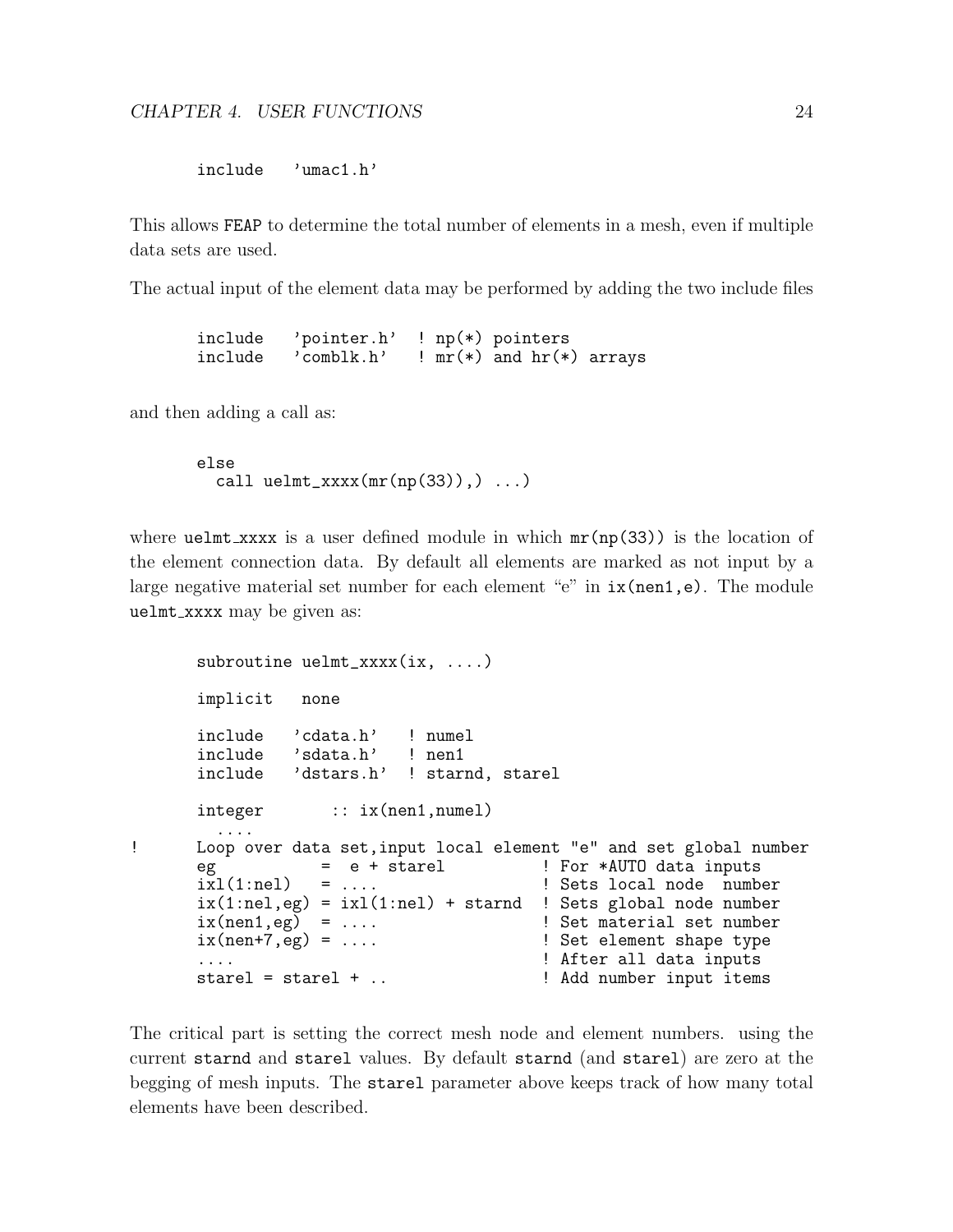subroutine umani1

```
! User defined routine to manipulate mesh data for FEAP
     implicit none
     include 'umac1.h' ! Contains UCT variable
! Set name 'man1' to user defined
     if(pcomp(uct,'man1',4)) then
       uct = 'xxxx' ! Set user defined command name
! User execution function statements follow
     else
     end if
     end subroutine umani1
```
<span id="page-31-1"></span>Figure 4.3: Sample UMANLn module

### <span id="page-31-0"></span>4.2 Mesh Manipulation Functions - UMANIn.

The UMANIn modules, where n ranges from 0 to 9, may be used to perform transformations or manipulations on previously prescribed data. These commands appear between the mesh input END command and the first INTEractive or BATCh solution command. To add a mesh manipulation command a subprogram with the name UMANIn, where n has a value between 0 and 9 must be written, compiled, and linked with the program. The basic structure of the routine UMANI1 is:

The common block UMAC1 transfers the character variable UCT for the name of the command. The default names are MANn where n is the same as the routine name number. Assignment of a unique character name (which must not conflict with names already assigned for *mesh input commands*) should be used to replace the **xxxx** shown.

After FEAP completes the input of mesh data it scans all of the UMANIn routines and replaces the command names man1, etc., by the user furnished names.

The ability to get array names as shown in Chapter [3](#page-15-0) can be used to develop user routines for manipulation of the mesh data. For example, if a user has added the specification of information by coordinates it may later be necessary to associate the data with specific node numbers. This can be accomplished using a manipulation command which searches for the node number whose coordinates are closest to the specified location.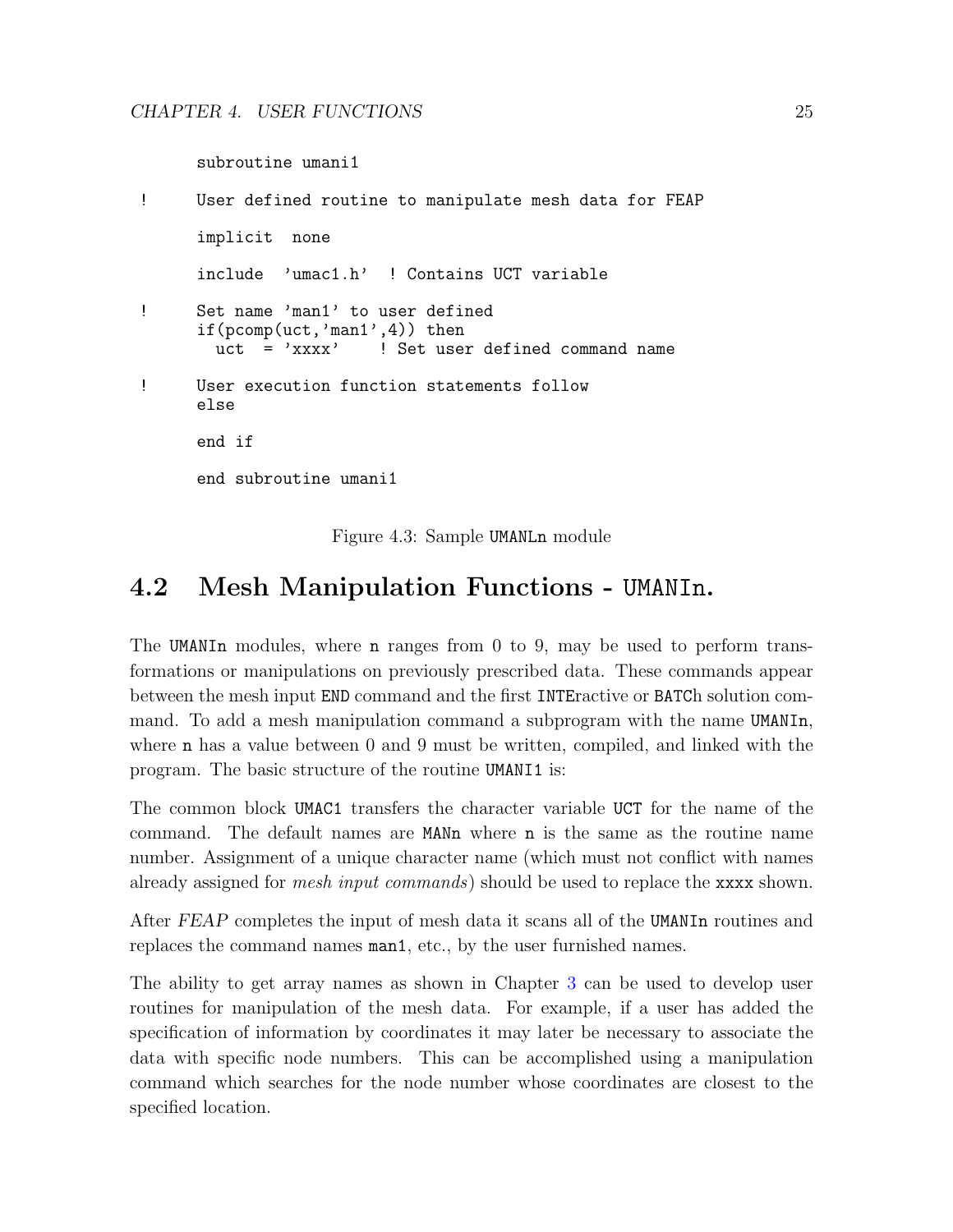subroutine umacr0(lct,ctl)

```
! User solution command function
     implicit none
     include 'umac1.h' ! Contains the variable UCT
     character (len=15) :: lct*15
     real (kind=8) :: ct1(3)! Set command word
     if(pcomp(uct,'mac0',4)) then
       uct = 'xxxx'! User command statements are placed here
     else
     endif
     end subroutine umacr0
```
<span id="page-32-2"></span>Figure 4.4: Sample UMACRn module

### <span id="page-32-0"></span>4.3 Solution Command Functions - UMACRn.

In a similar manner, users may add solution commands to the program by adding a routine with the name UMACRn where n ranges from 0 to 9.

The parameters LCT and CTL are used to pass the second word of a solution command and the three parameter values read, respectively. Again the name xxxx should be selected to not conflict with existing solution command names and will appear whenever HELP is issued.

### <span id="page-32-1"></span>4.4 Plot Command Functions - UPLOTn.

In a similar manner, users may add new plot commands to the program by adding a routine with the name UPLOT<sub>n</sub> where n ranges from 0 to 9.

The parameters CTL(3) are used to pass the three parameter values read, respectively. Again the name xxxx should be selected to not conflict with existing plot command names and will appear whenever HELP is issued.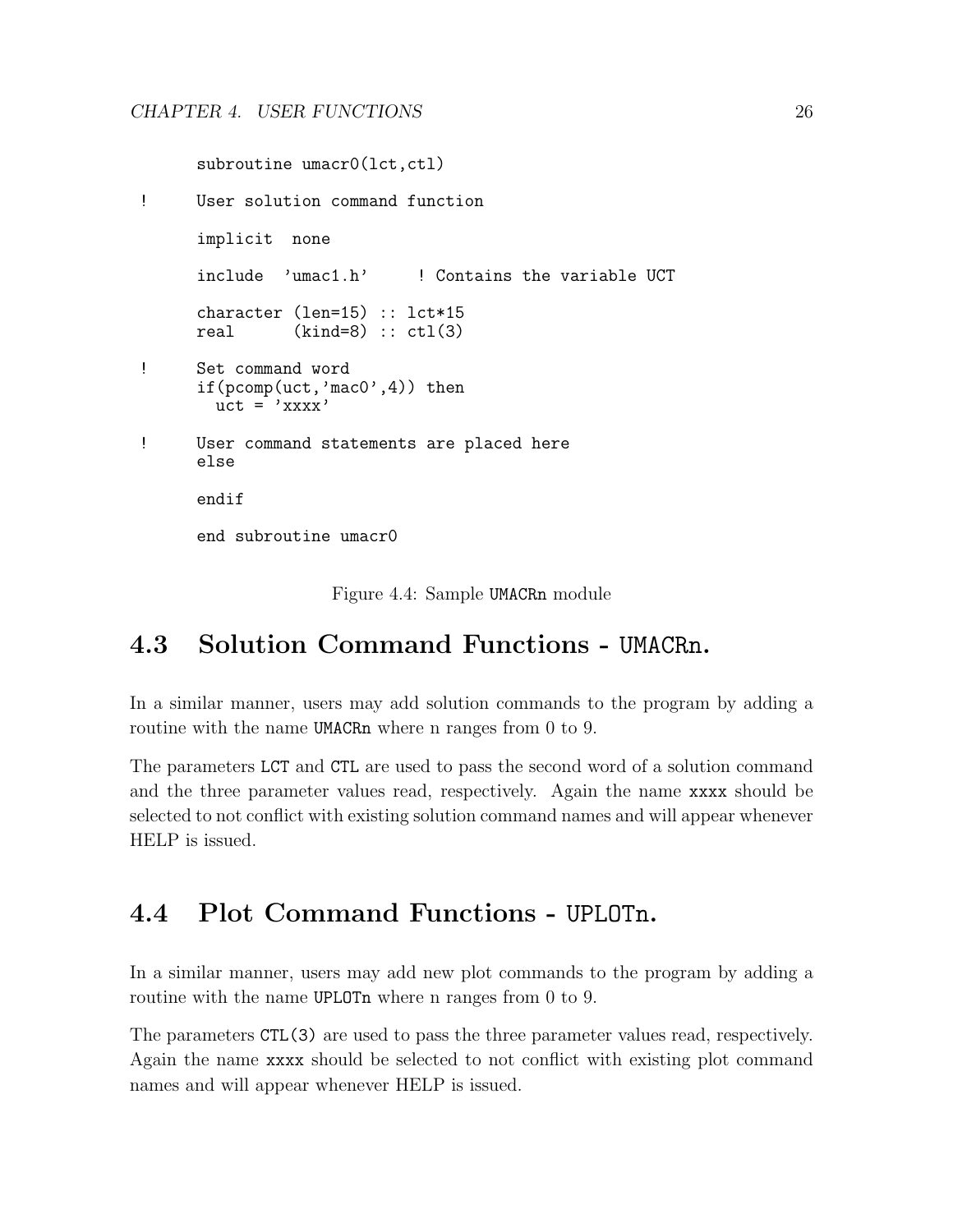subroutine uplot0(ctl) ! User plot command function implicit none include 'umac1.h' ! Contains the variable UCT real  $(kind=8)$  ::  $ctl(3)$ ! Set command word if(pcomp(uct,'plt0',4)) then  $uct = 'xxxx'$ ! User plot command statements are placed here else

end subroutine uplot0

endif

<span id="page-33-1"></span>Figure 4.5: Sample UPLOTn module

### <span id="page-33-0"></span>4.4.1 Plot of lines and filled panels

Two plot utilities are available for placing lines on the screen. These are named DPLOT and PLOTL. The calling form for DPLOT is given as

call dplot(s1,s2,ipen)

where **s1**, **s2** are screen coordinates ranging from 0 to 1. Similarly, the calling sequence for PLOTL is

call plotl(x1,x2,x3,ipen)

where  $x1$ ,  $x2$ ,  $x3$  are coordinates values of the mesh. The value of ipen ranges from 1 to 3: 1 starts a filled panel; 2 draws a line from the current previous point to the new point; 3 moves to the new point without drawing a line. If a filled panel is started it must be closed by inserting the statement

call clpan()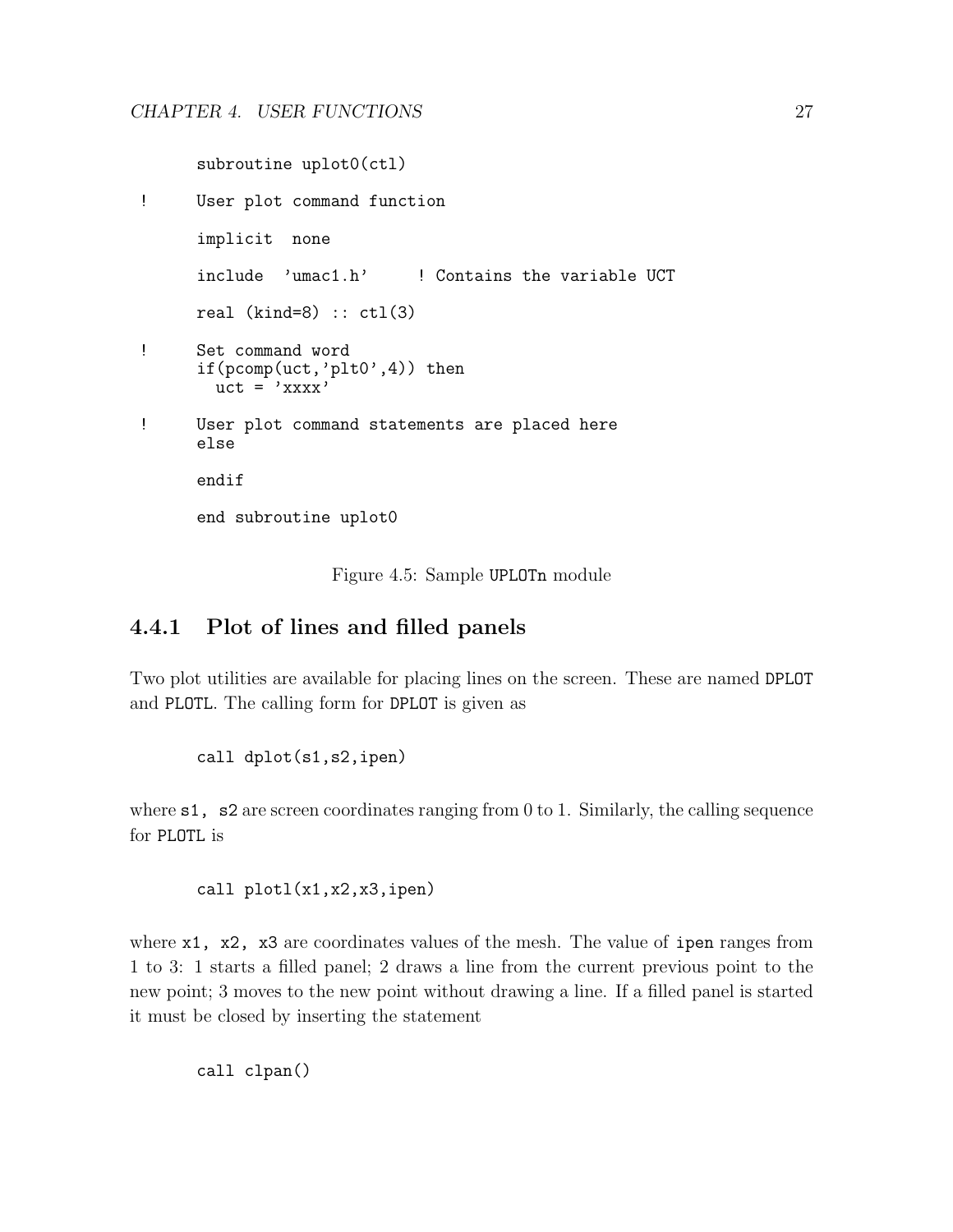#### <span id="page-34-0"></span>4.4.2 Plot numbers

Positive and negative integer numbers may be plotted using the module

call plabl(n)

where n is the integer to place in the plot region. Prior to using a move to the plot location should be made using the dplot or plotl routines described above.

#### <span id="page-34-1"></span>4.4.3 Plot text

Text may be placed in the plot region using the call

call pltext(x,y,il,string)

where  $x$ , y are *screen* coordinates and len is the length of the string of text to place.

#### <span id="page-34-2"></span>4.4.4 Plot colors

Lines are drawn or panels filled in the current color. A color is set using the statement

```
call pppcol(color, switch)
```
where color is an integer defining the color number and switch should be zero. The color values are given in Table [4.2.](#page-35-0)

### <span id="page-34-3"></span>4.5 User Material Models

Users may add material models to elements by appending subprograms UMATIn and UMATLn (where n have values from 0 to 9) to the  $FEAP$  system. The subprogram UMATIn defines the input of parameters used by the model and the subprogram UMATLn is called by the element for each computation point  $(i.e.,$  the quadrature point), receives the value of a deformation measure as input and must return the value of stress and tangent moduli as output.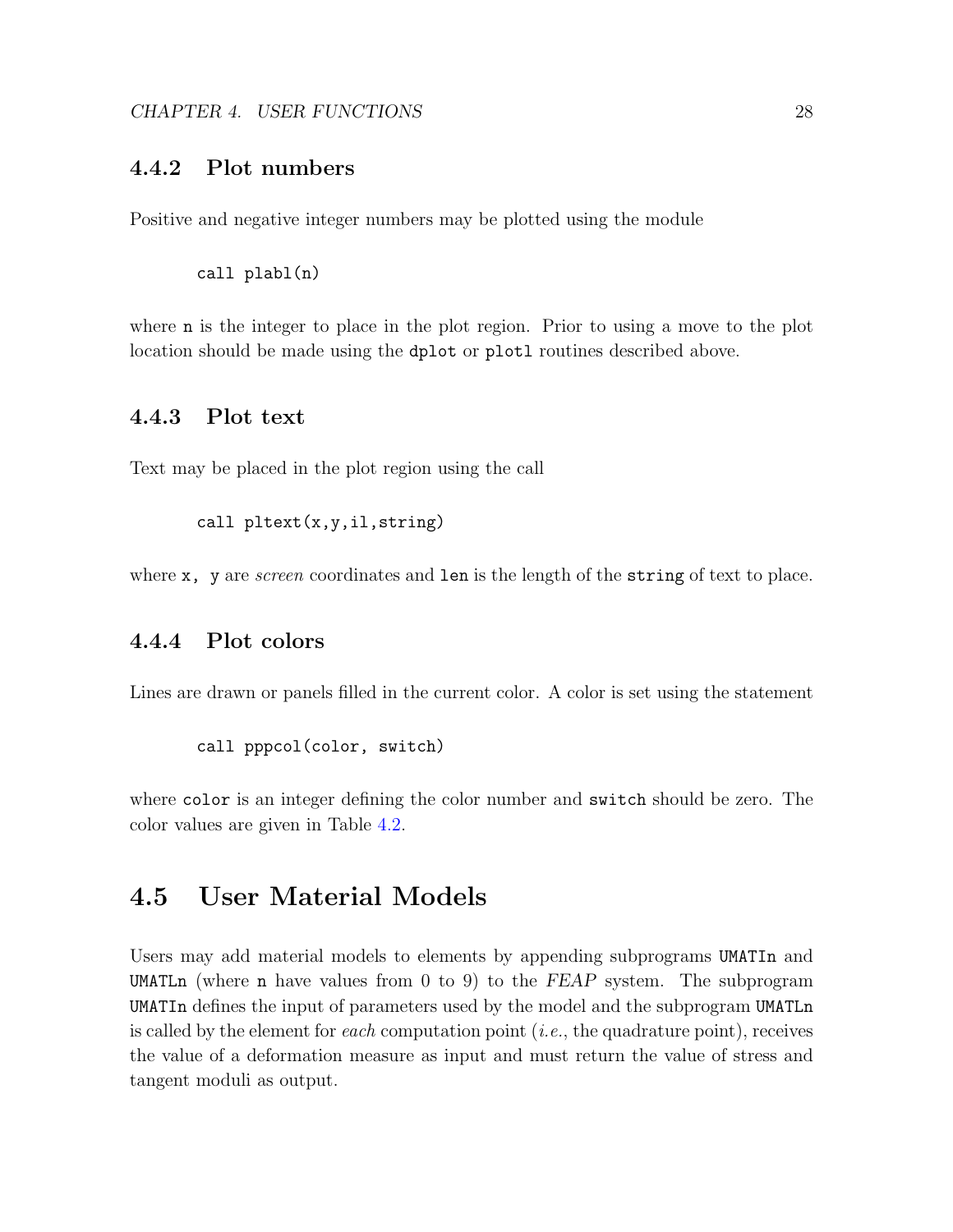| Number         | Color        | Number | Color           |
|----------------|--------------|--------|-----------------|
|                | <b>Black</b> | 10     | Green-Yellow    |
|                | White        | 11     | Wheat           |
| $\overline{2}$ | Red          | 12     | Royal Blue      |
| 3              | Green        | 13     | Purple          |
| 4              | Blue         | 14     | Aquamarine      |
| 5              | Yellow       | 15     | Violet-Red      |
| 6              | Cyan         | 16     | Dark Slate Blue |
|                | Magenta      | 17     | Gray            |
| 8              | Orange       | 18     | Light Gray      |
|                | Coral        |        |                 |

<span id="page-35-0"></span>Table 4.2: Color Table for Plots

To activate a user material model the input data for the mesh MATErial command must include a statement with UCON as the first field. For example in a solid element the command sequence can be

```
MATErial ma
  SOLId
    UCONstitutive xxxx v1 v2 ...
       ! Blank termnation record
```
The role of the xxxx and vi data will be described in Section [4.5.1.](#page-36-0)

It is possible to use standard input parameters defined in Tables [5.5](#page-61-0) to [5.5,](#page-61-0) as well, by preceding the UCON command with a normal input sequence. For example, if isotropic elastic properties are needed they may be included in the input sequence as

MATErial ma SOLId ELAStic ISOTropic e nu UCONstitutive xxxx v1 v2 ... ! Blank termnation record

No standard commands should follow the UCON command.

Alternatively, users may input elastic properties as part of their UMATIn module. For example, the sample module shown in Figure [4.6](#page-37-0) would input the data as

MATErial ma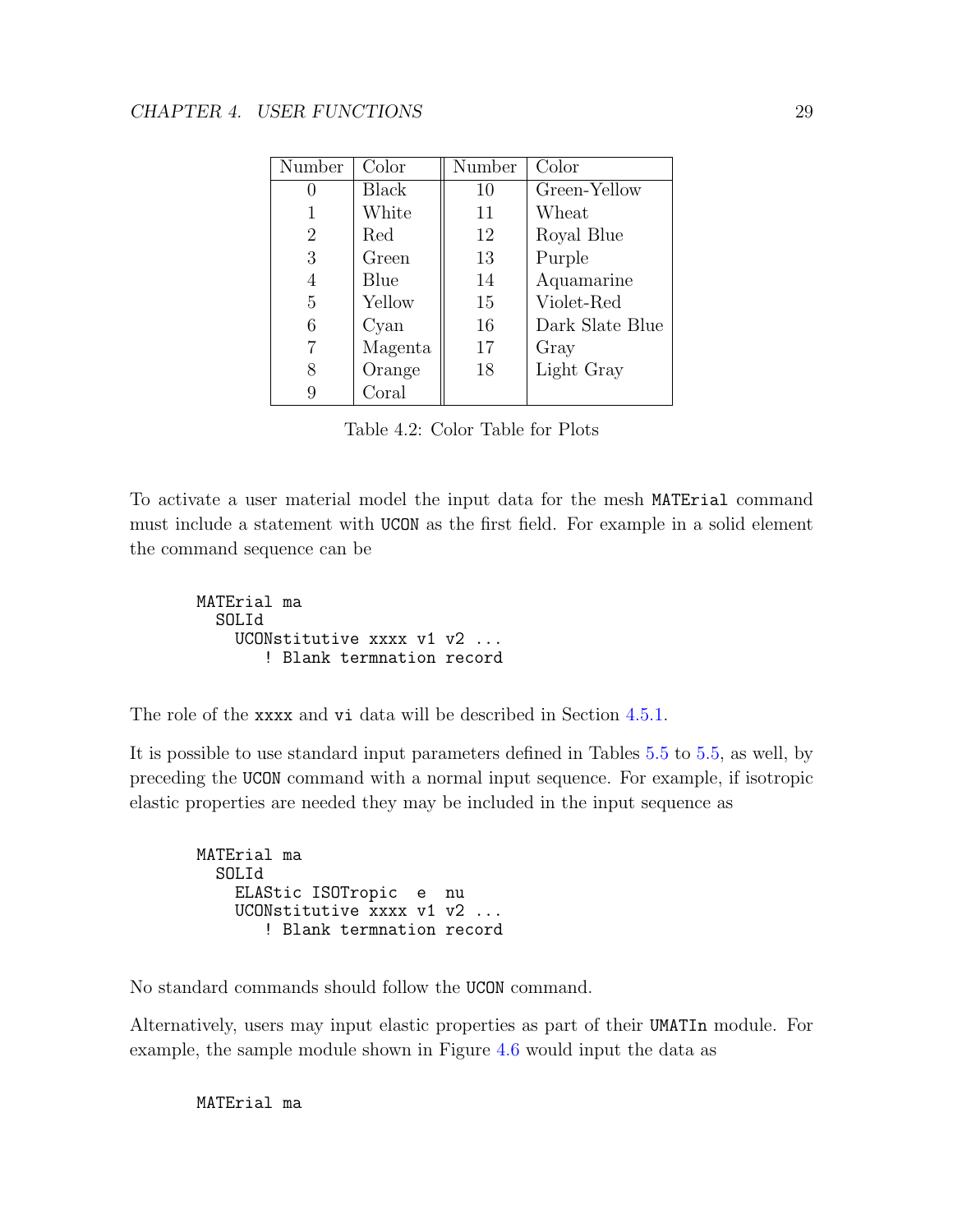SOLId UCONst E\_1d e ! e = Young's modulus ! Blank termnation record

If the user routine does input additional data records (after the UCON record) and these are terminated by a blank record, a second blank record will be needed to discontinue material data input for this set. In all cases at least one blank record is always needed to terminate the input of standard options for the material set. Extra blank records may always be used without causing problems

## 4.5.1 The UMATIn Module

A sample module for a user constitutive model is shown in Fig. [4.6.](#page-37-0) As shown in this figure, the UMATIn module has 5 arguments. The name of the constitutive equation to be described is passed in the first parameter type. The second parameter passes an array  $(vv(*))$  which may be used to define up to 5 parameters for the material model. The example shown above for the UCON includes the type data as xxxx and the array  $vv(*)$  values as  $v1 v2 \ldots$  Users may also provide additional input within the UMATIn module using the routines PINPUT or TINPUT described in Sect. [2.1.](#page-11-0) The values of user parameters must be saved in the array  $ud(*)$  (the fourth argument of UMATIn). In the current version there are 150 words of double precision values available by default. Additional values may be allocated by assigning a larger value on the control record (first record after the FEAP title record). Each material model is assigned a user material number to the return parameter umat. This number must be a positive integer. Finally, the number of history parameters to be assigned to each computation (quadrature) point must be returned in the parameter n1. Currently, the parameter n3 may be set but is not available to the user material model. Thus, all history variables must be retained in the **n1** list. Use of history variables is described later as part of the UMATLn module.

## 4.5.2 The UMATLn Module

In preparing user material models for FEAP it is recommended that the develop be made for a general three-dimensional model. In this way the material can work properly in conjunction with both the two-dimensional plane and axisymmetric solids as well as the general three-dimensional elements.

The UMATLn module is used to compute the stress and tangent moduli at time  $t_{n+1}$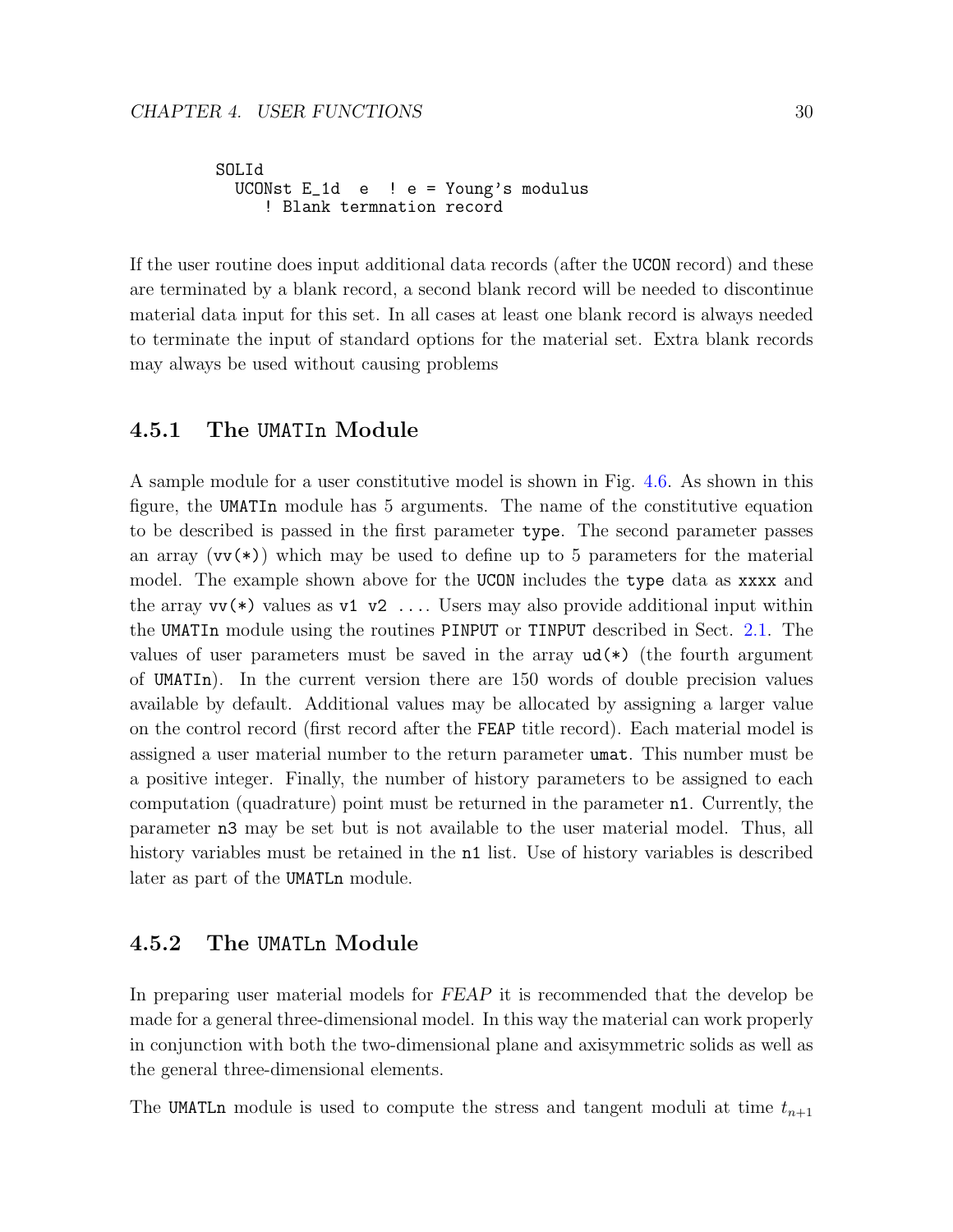```
subroutine umati1(type,vv, d, ud, n1,n3)
!-----[--.----+----.----+----.-------------------------------------]
! Purpose: User material model interface
! Inputs:<br>! type
! type - Name of constitutive model (character variable)<br>! vv(*) - Parameters: user parameters from command line
! vv(*) - Parameters: user parameters from command line
         d(*) - Program material parameter data
! Outputs:<br>! n1
! n1 - Number history terms: nh1,nh2
         n3 - Number history terms: nh3
! ud(*) - User material parameters
!-----[--.----+----.----+----.-------------------------------------]
     implicit none
     include 'iofile.h'
     logical :: pcomp
     character (len=15) :: type*15
     integer :: n1,n3
     real (kind=8) :: vv(5), d(*), ud(*)! Specify type of user model
     if(pcomp(type,'mat1',4)) then<br>type = 'E_1d'! Specify new name for model
! Input/output user data and save in ud(*) array
     else
! Set values of 'n1' if required
       n1 = ...write(iow,*) ' User Constitutive Inputs: E = ', vv(1)
       ud(1) = vv(1) ! Parameter from input on command name
     endif
     end subroutine umati1
```
<span id="page-37-0"></span>Figure 4.6: Sample UMATI1 module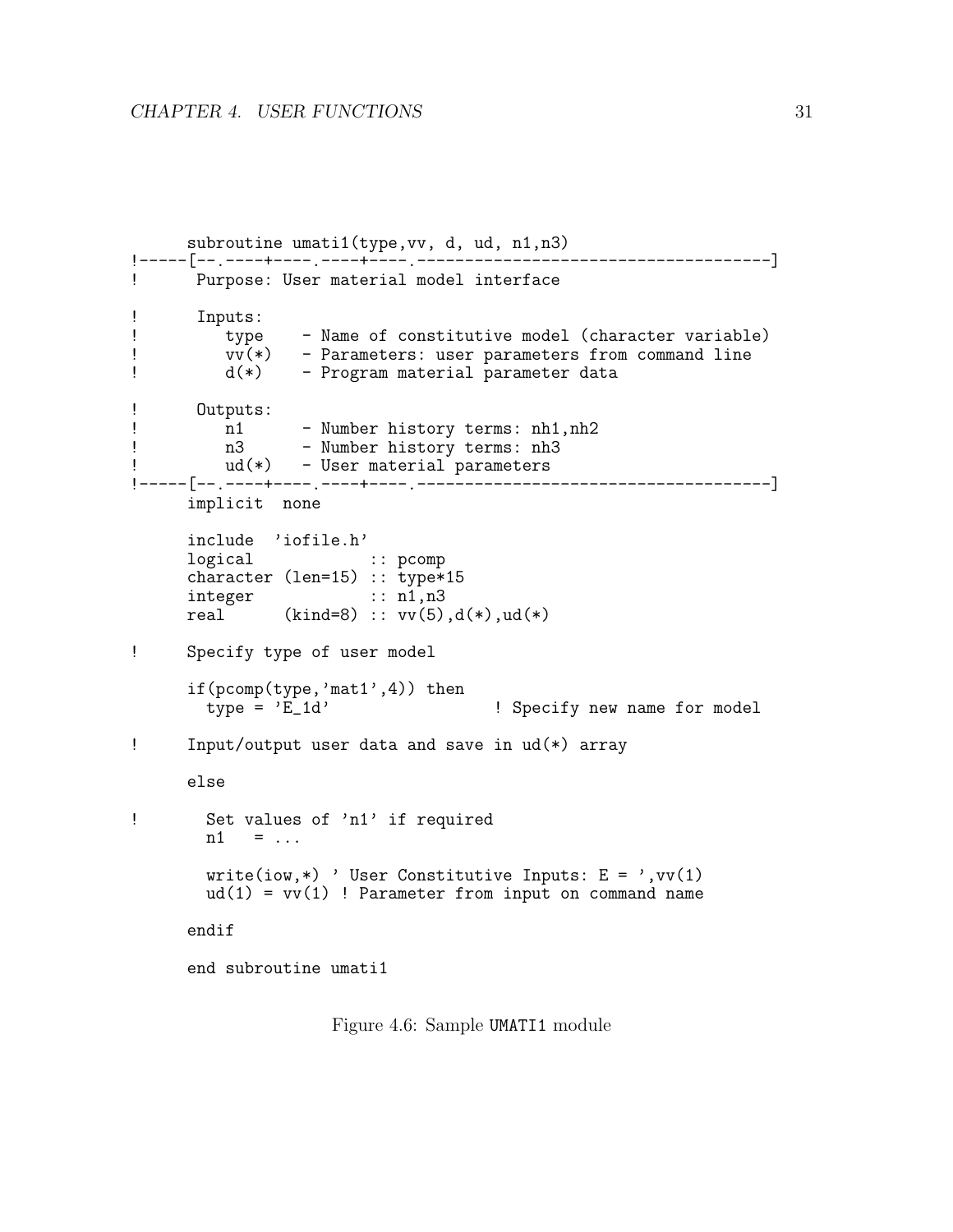from the supplied deformation measure at time  $t_{n+1}$ . For small strain the supplied deformation measure is the linear strain which is ordered as

$$
\boldsymbol{\epsilon} = \begin{bmatrix} \epsilon_{11} & \epsilon_{22} & \epsilon_{33} & \gamma_{12} & \gamma_{23} & \gamma_{31} \end{bmatrix}
$$

To access the strain at time  $t_n$  it is necessary to dimension the strain array as  $eps(9,*)$ ; with eps(9,1) providing the  $t_{n+1}$  strains and eps(9,2) the  $t_n$  strain. Note the first dimension is 9, however, only the first six entries are used for the small strain model.

In finite strain the deformation gradient and the displacement gradient at times  $t_{n+1}$ and  $t_n$  are passed to the UMATLn module in the array  $f(3,3,4)$ . The array  $f(3,3,1)$ stores the value of the deformation gradient at  $t_{n+1}$ ;  $f(3,3,2)$  stores the deformation gradient at the time  $t_n$ ;  $f(3,3,3)$  stores the displacement gradient at  $t_{n+1}$ ; and  $f(3,3,4)$  stores the displacement gradient at  $t_n$ . The displacement gradient **G** is given by

$$
\mathbf{G} = \mathbf{F} - \mathbf{I}
$$

where  $\bf{I}$  is the unit tensor (or identity matrix). FEAP computes the displacement gradient and then adds the identity. Thus using the displacement gradient as much as possible is recommended to avoid round-off when it is very small. It is recommended users study some of the models included in the library to see how developments can be made for various deformation measures.

Although the basic finite deformation measure passed has nine components, both the small and the finite strain user models must return only six components of stress and their associated tangent moduli. The stresses and moduli are returned in a Voigt notation in the order

$$
\boldsymbol{\sigma} = \begin{bmatrix} \sigma_{11} & \sigma_{22} & \sigma_{33} & \tau_{12} & \tau_{23} & \tau_{31} \end{bmatrix}
$$

The two-dimensional solid elements (located in the directory ./elements/solid2d) include formulations for plane stress, plane strain, axisymmetric without torsion and axisymmetric with torsion. Table [4.3](#page-39-0) describes the stress components used in each formulation and the values of the associated variable stype (see Table [5.5\)](#page-61-0) to define each type of analysis.

However, coding a user material model for full 3-d analysis is always recommended. All standard FEAP solid elements pass the unused 3-direction strain or deformation measures with a zero value.

A sample for the UMATL1 module with arguments defined for small deformation is shown in Fig. [4.7](#page-41-0) and for arguments defined for finite deformation in Fig. [4.8.](#page-43-0) This subprogram will be called by many of the elements included within FEAP if a user model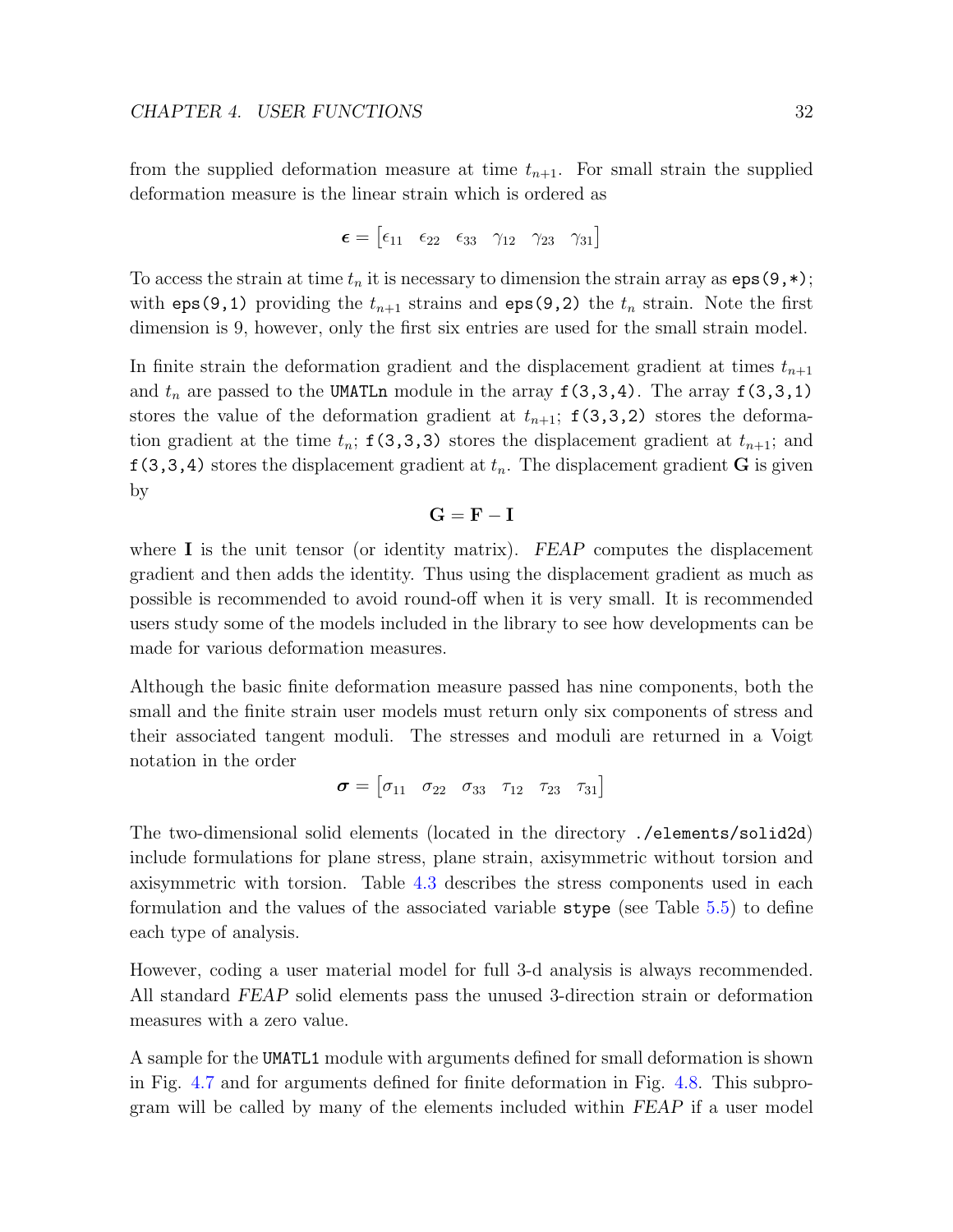| Analysis Type             | stvpe         | Stress components used                             |
|---------------------------|---------------|----------------------------------------------------|
| <b>Plane Stress</b>       |               | $\sigma_{11}, \, \sigma_{22}, \, \tau_{12}$        |
| Plane Strain              | $\mathcal{D}$ | $\sigma_{11}, \sigma_{22}, \tau_{12}$              |
| Torsionless Axisymmetric  | -3            | $\sigma_{11}, \sigma_{22}, \sigma_{33}, \tau_{12}$ |
| Axisymmetric with Torsion |               | All 6 stress components                            |

<span id="page-39-0"></span>Table 4.3: Stress components used in 2-D analyses.

has been specified as part of the MATE mesh data (see previous subsection). The user model will not be called for truss, frame, plate, and shell elements which use resultant models to describe behavior. Also, any form which requires a one-dimensional model will not use a UMATLn module. The module is designed to compute three-dimensional constitutive models in which the stress and strain are stored as 6-component vectors and the tangent moduli as a  $6 \times 6$  matrix.

#### Small deformation models

For small deformation models the strains are passed to UMATLn in the argument array eps(6) and stored in the order

$$
\boldsymbol{\epsilon} = \left[\begin{array}{cccccc}\epsilon_{11}&\epsilon_{22}&\epsilon_{33}&\gamma_{12}&\gamma_{23}&\gamma_{31}\end{array}\right]^T
$$

where  $\gamma_{ij} = 2 \epsilon_{ij}$  is the engineering shearing strain. Stress and moduli are to be associated with the same ordering and returned in the argument arrays dimensioned as  $sig(6)$  and  $dd(6,6)$ , respectively. All real values are in double precision (i.e., REAL $*8$ ).

When UMATLn is called the model n will be that which is defined in the module UMATIn. Current values of the strains are, as mentioned above, passed in the array eps(6) and the trace of the strain in the parameter theta. Thus,

$$
\theta = \epsilon_{ii} = \epsilon_{11} + \epsilon_{22} + \epsilon_{33} .
$$

In addition, if thermal problems are being solved the current value for the temperature is passed as td. All material parameters for the current model are passed in the arrays  $d(*)$  and  $ud(*)$ . The array  $d(*)$  contains parameters assigned by standard FEAP commands as described in Tables [5.5](#page-61-0) to 5.5 and the array  $ud(*)$  contains values as assigned in the user module UMATIn.

Other values for use in writing material models can be obtained from parameters in common blocks. For models which depend on position in the body the values of the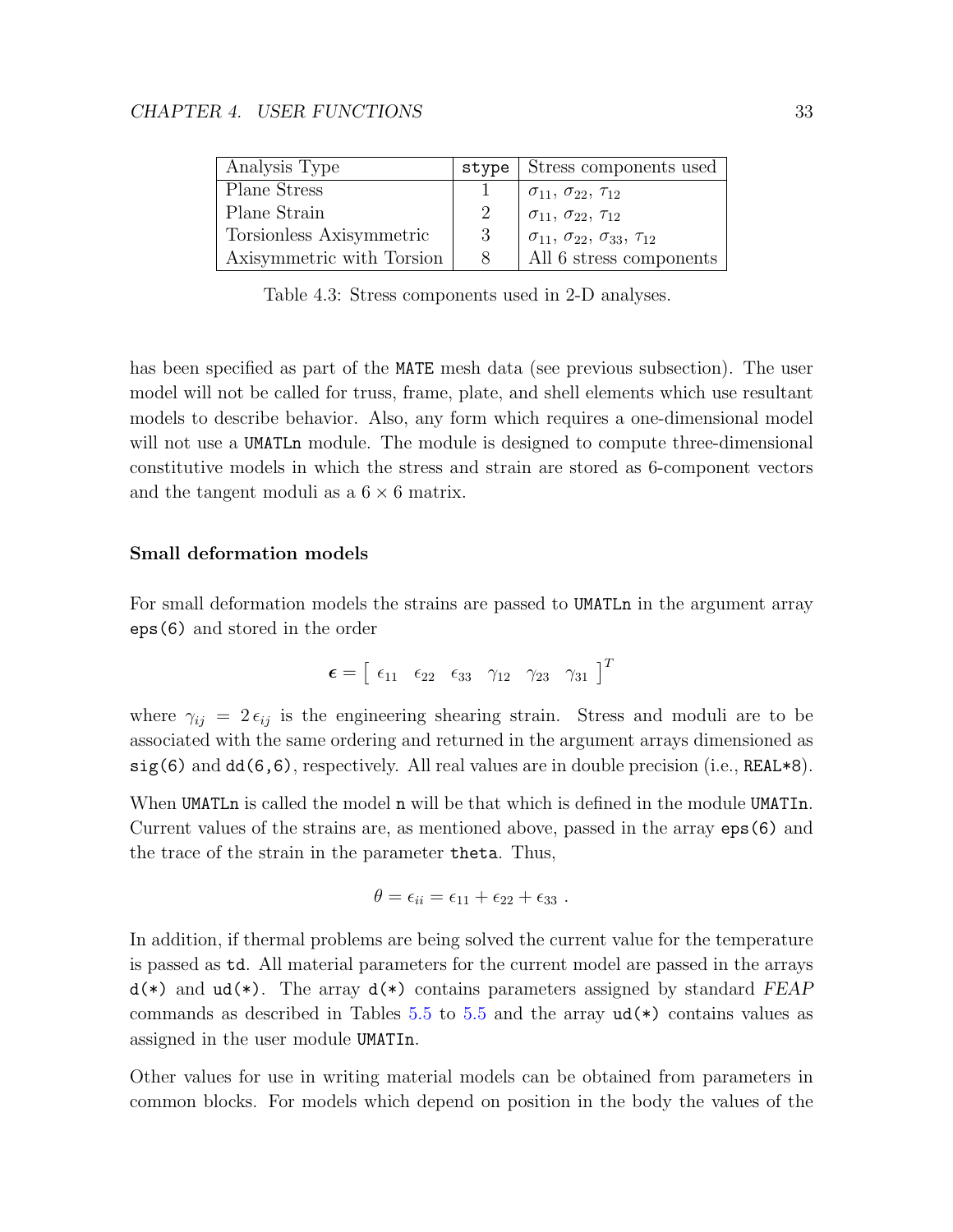reference and current coordinates for the constitutive point are passed in common block elcoor which contains the values in

real (kind=8) :: xref ,xcur common /elcoor/ xref(3),xcur(3)

For models that may need to use an incremental formulation with

$$
\Delta \boldsymbol{\epsilon} = \boldsymbol{\epsilon}_{n+1} - \boldsymbol{\epsilon}_n
$$

the array for strains may be dimensioned as eps(9,2) where the first 6 entries of eps(9,1) store the strains at  $t_{n+1}$  and the first 6 entries of eps(9,2) store those at  $t_n$ . The extra entries are not defined as they are provided only for use in the finite deformation form of the model described next.

## Finite deformation models

For finite deformation models the deformation gradient is passed to UMATLn in the argument array  $f(3,3,4)$  where  $f(3,3,1)$  defines  $F_{n+1}$ ,  $f(3,3,2)$  defines  $F_n$ ,  $f(3,3,3)$ defines  $\mathbf{G}_{n+1}$  and  $f(3,3,4)$  defines  $\mathbf{G}_n$ . The deformation gradient is stored as

$$
f(i, J, 1) = F_{iJ}(t_{n+1})
$$
  
\n
$$
f(i, J, 2) = F_{iJ}(t_n)
$$
  
\n
$$
f(i, J, 3) = G_{iJ}(t_{n+1}) = F_{iJ}(t_{n+1}) - \delta_{iJ}
$$
 and  
\n
$$
f(i, J, 4) = G_{iJ}(t_n) = F_{iJ}(t_n) - \delta_{iJ}
$$

where  $G_{iJ}$  are displacement gradients. Stress and moduli are to be returned in the argument arrays dimensioned as sig(6) and dd(6,6), respectively. Cauchy stresses and their moduli are returned using Voigt notation where stresses are ordered as

$$
\boldsymbol{\sigma} = \left[\begin{array}{cccccc}\sigma_{11}&\sigma_{22}&\sigma_{33}&\sigma_{12}&\sigma_{23}&\sigma_{31}\end{array}\right]^T
$$

with corresponding order for the moduli. All real values are in double precision (i.e., REAL\*8).

When UMATL is called the model n will be that which is defined in the module UMATIn. Current values of the deformation gradient are, as mentioned above, passed in the array  $f(3,3,4)$  and the determinant of the deformation gradient in the parameter theta $(4)$ where

$$
\theta_1 = \det \mathbf{F}_{n+1}
$$
 and  $\theta_2 = \det \mathbf{F}_n$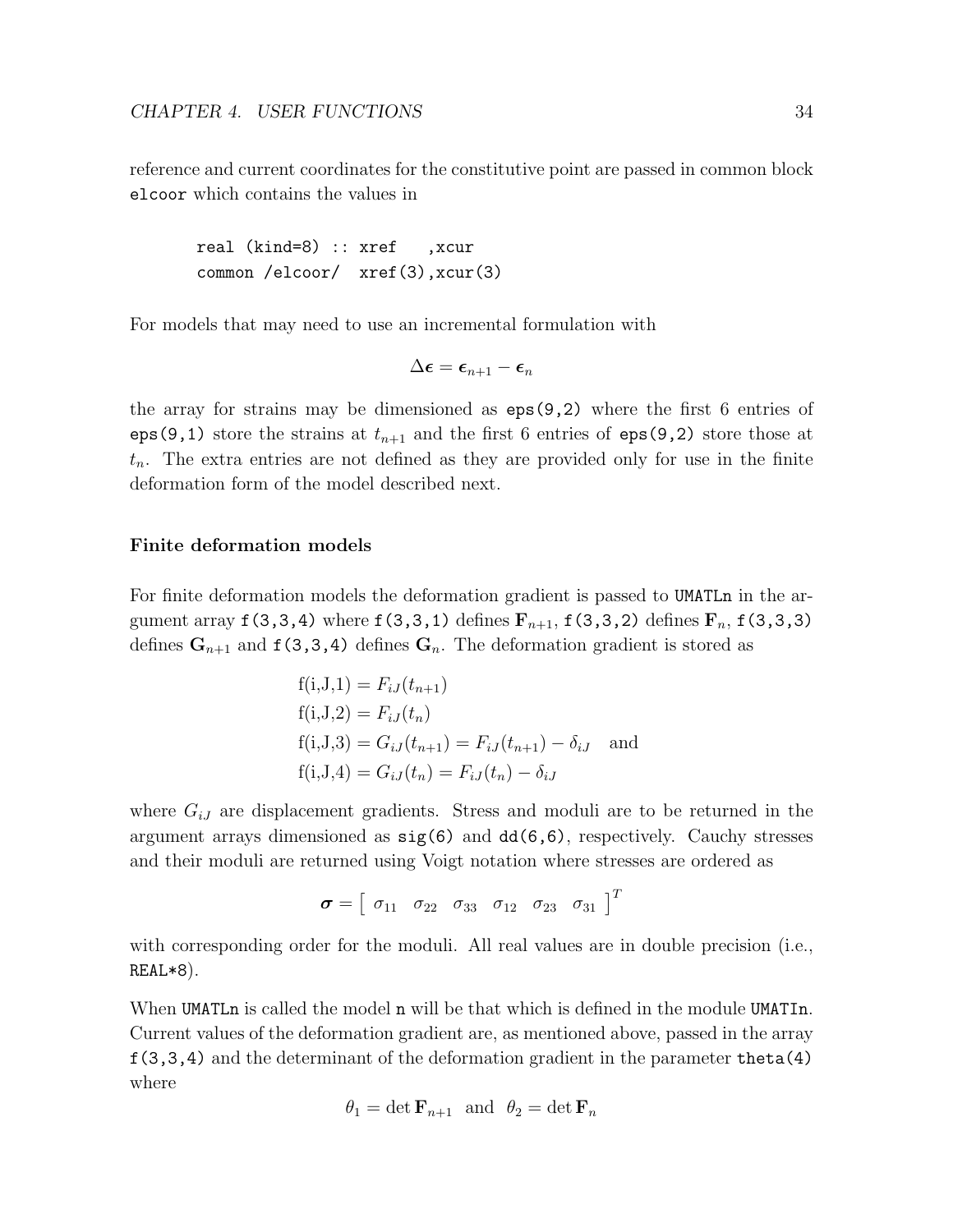subroutine umatl1(eps,theta,td,d,ud,hn,h1,nh,ii,istrt,sig,dd,isw)

```
!-----[--.----+----.----+----.----------------------------------------]
     ! Purpose: User Constitutive Model
! Input:
! eps(*) - Current strains at point
! theta - Trace of strain at point
! td - Temperature change<br>! d(*) - Program material pa
! d(*) - Program material parameters
! ud(*) - User material parameters
! hn(nh) - History terms at point: t_n<br>! h1(nh) - History terms at point: t_n-
! h1(nh) - History terms at point: t_n+1
! nh - Number of history terms
! ii - Current point number
! istrt - Start state: 0 = elastic; 1 = last solution
          isw - Solution option from element
! Output:<br>! Si
! sig(6) - Stresses at point.
          dd(6,6) - Current material tangent moduli
!-----[--.----+----.----+----.----------------------------------------]
     implicit none
     integer :: nh, ii, istrt, isw, i
     real (kind=8) :: td
     real (kind=8): eps(*), theta(*), d(*), ud(*), hn(nh), hl(nh)real (kind=8) :: sig(6),dd(6,6)! Dummy model: sig = ud(1)*eps
     if(isw.eq.14) the ! Set initial values for history parameters
     ! .... None needed for this model
! Compute tangent and stress
     else
       do i = 1,6
         dd(i, i) = ud(1)sig(i) = ud(1)*eps(i)end do
     endif
     end subroutine umatl1
```
<span id="page-41-0"></span>Figure 4.7: Sample UMATLn module for small deformation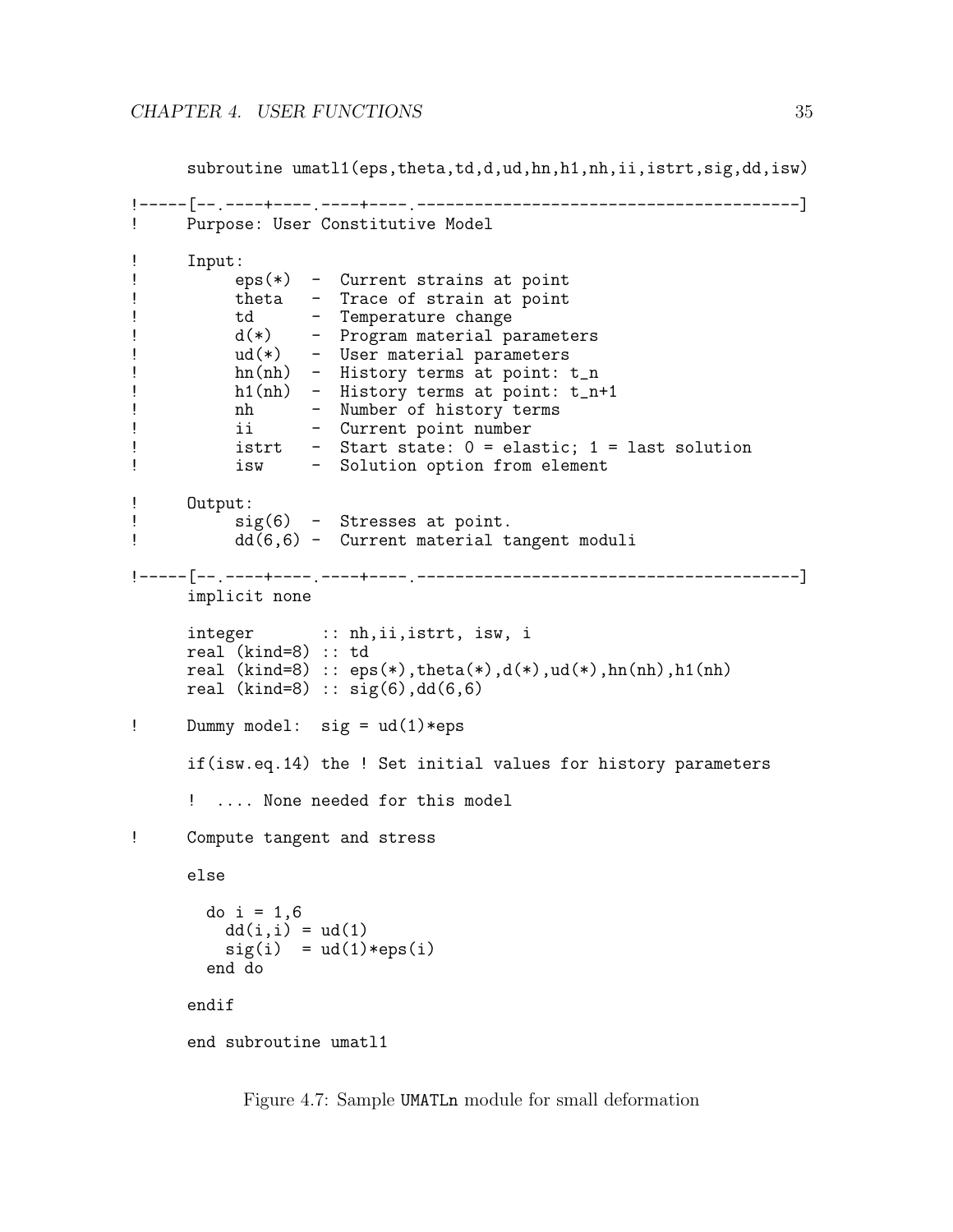In addition

 $\theta_3 = \det \mathbf{F}_{n+1} - 1$  and  $\theta_4 = \det \mathbf{F}_n - 1$ 

If thermal problems are being solved the current value for the temperature is passed as td. All material parameters for the current model are passed in the arrays  $d(*)$  and ud(\*). The array  $d(*)$  contains parameters assigned by standard FEAP commands as described in Tables [5.5](#page-61-0) to 5.5 and the array  $ud(*)$  contains values as assigned in the user module UMATIn.

Other values for use in writing material models can be obtained from parameters in common blocks. For models which depend on position in the body the values of the reference and current coordinates for the constitutive point are passed in common block elcoor which contains the values in

```
real (kind=8) :: xref ,xcur
common /elcoor/ xref(3),xcur(3)
```
#### Internal variable storage and use

For constitutive equations with additional (internal) variables that evolve in time, users must define entries for the  $h1(*)$  array. The number of entries available in the array for each evaluation (i.e., each quadrature point) is nh. The value for nh is defined by the parameter  $n1$  in module UMATIn (see Fig. [4.6\)](#page-37-0). Values from the previous time step are passed back to the module in the array  $hn(*)$  (which also contains nh entries). Users should **never** modify entries in the  $hn(*)$  array. Finally, the values of the element operation switch is passed as the parameter isw (See Chapter [5](#page-51-0) for operations performed during different values of isw).

In particular, when isw=14 any non-zero values for internal variables must be set. It is not necessary to set zero values. Generally, for other values of isw and using the above information, users must compute values for the stress and the associated tangent matrix. These are returned to the element in the arrays  $sig(6)$  and  $dd(6,6)$ . In addition, updates for any of the history parameters must be assigned in the array h1(\*) and returned to the element. Values of history variables returned are not used for all values of isw (e.g., when reporting or projecting stresses under  $i\text{sw} = 4$  and  $i\text{sw}$ = 8 they are not saved). Values retained in the  $h1(*)$  array are copied to the  $h(n*)$ array each time the command statement TIME is issued in a solution.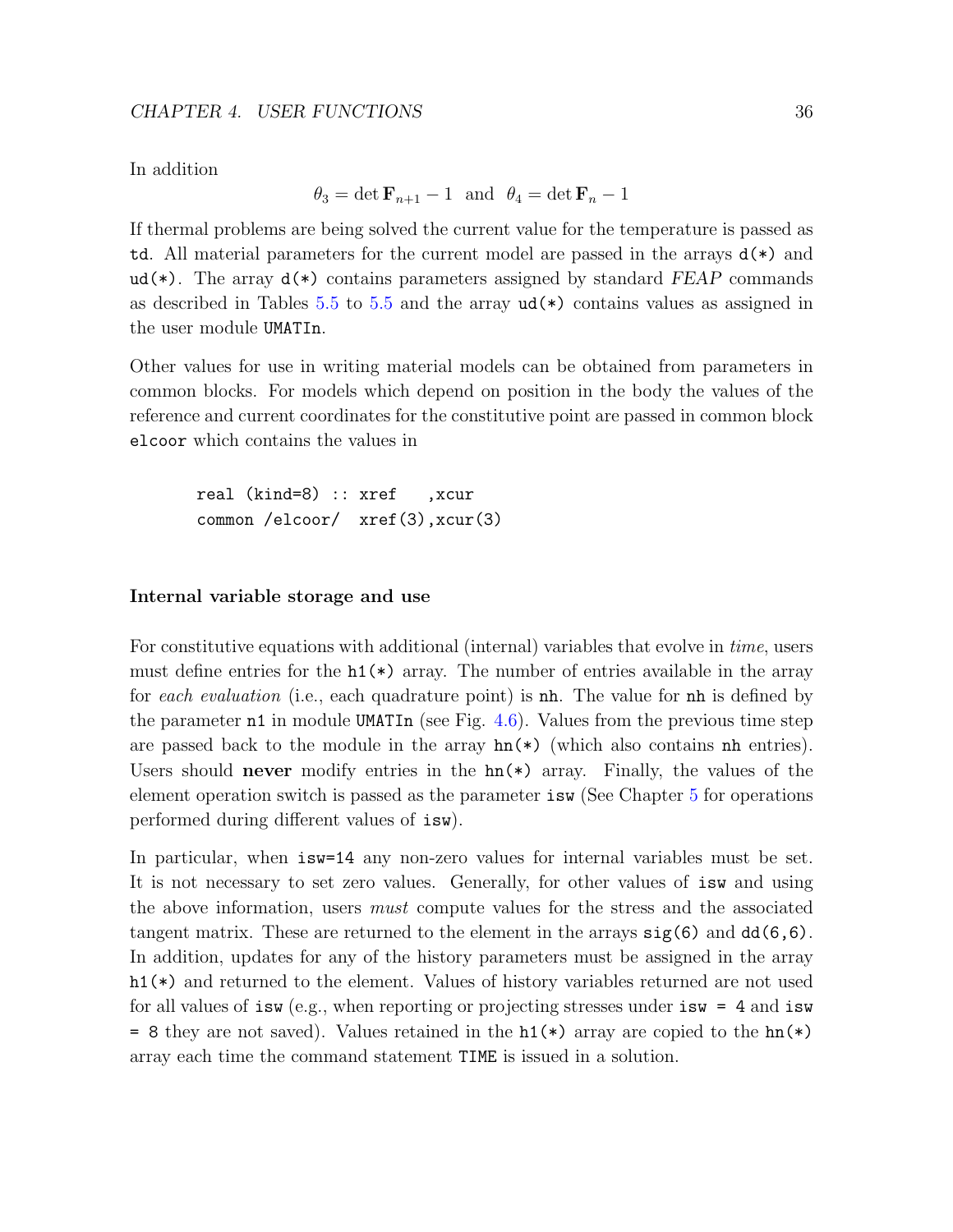```
subroutine umatl1(f,detf,td,d,ud,hn,h1,nh,ii,istrt,sig,dd,isw)
!-----[--.----+----.----+----.-------------------------------------]
! Purpose: User Constitutive Model
! Input:
! f(3,3,*)- Deformation gradient (finite deformation)
         detf(*) - Determinant of deformation gradient
! td - Temperature change
! d(*) - Program material parameters
! ud(*) - User material parameters
! hn(nh) - History terms at point: t_n
         h1(nh) - History terms at point: t_n+1
! nh - Number of history terms
! ii - Current point number
! istrt - Start state: 0 = elastic; 1 = last solution
! isw - Solution option from element
! Output:
! sig(6) - Stresses at point.
! dd(6,6) - Current material tangent moduli
!-----[--.----+----.----+----.-------------------------------------]
     implicit none
     integer :: nh, istrt, ii, isw
     real (kind=8) :: td
     real (kind=8): f(3,3,*), det f(*), d(*), ud(*), hn(nh), hl(nh)real (kind=8) :: sig(6),dd(6,6)
! Model:
     if(isw.eq.14) then ! Set any initial values for history
     else \qquad \qquad \vdots Compute model tangent and stress
       ...
     endif
     end subroutine umatl1
```
<span id="page-43-0"></span>Figure 4.8: Sample UMATLn module for finite deformation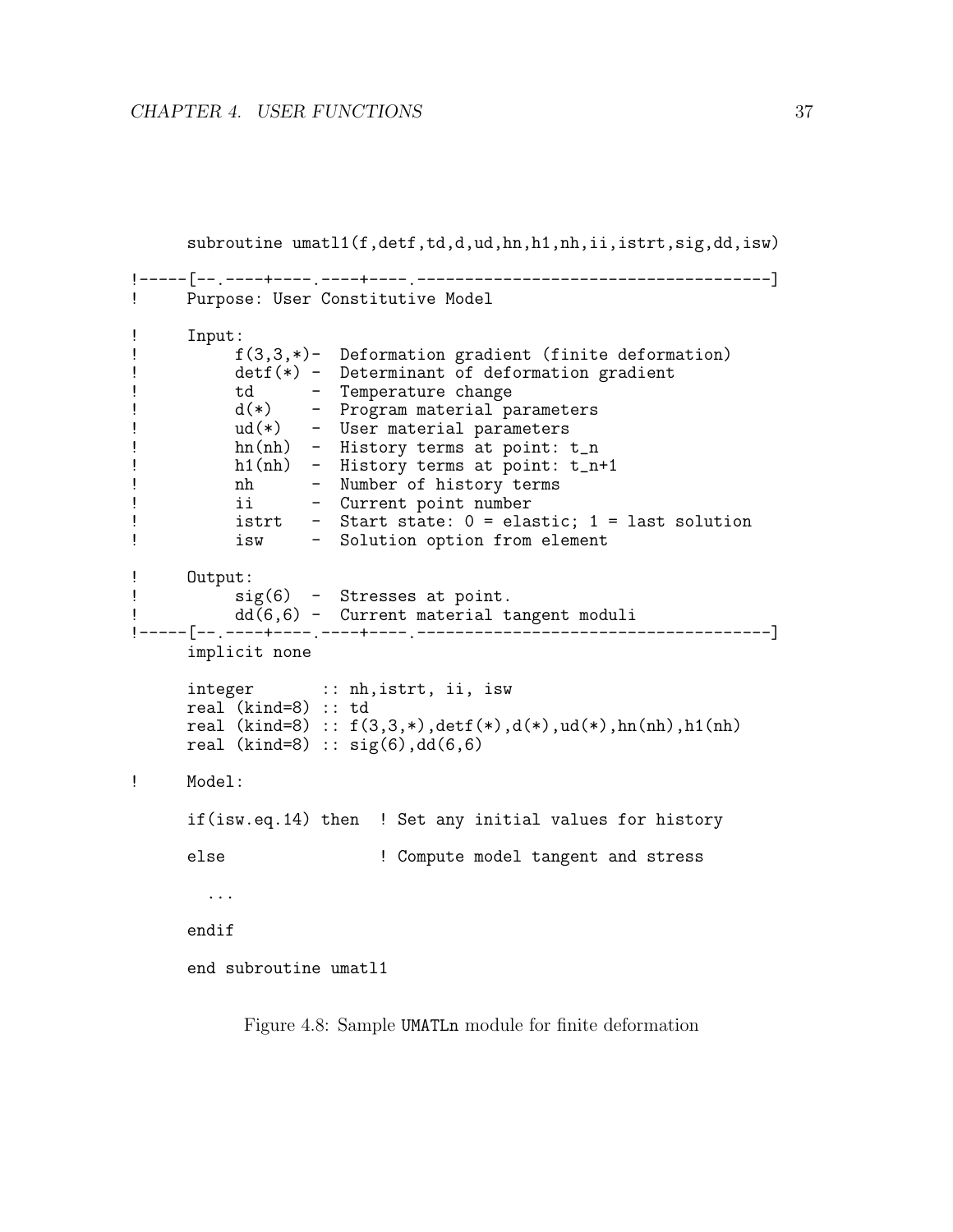## 4.5.3 Accessing element and nodal data

In some user material models it is necessary to relate the behavior to additional data, such as an orientation field or other nodal related data. This may be accessed by retrieving the current element number from the common block eldata, which may be included in the umatl module using

include 'eldata.h' ! n\_el & ma values

and using the integer parameter 'n\_el' (which is the current element number being processed).<sup>[1](#page-44-0)</sup> The value of the material model, 'ma' begin processed is also available in the same include. With this information it is possible to access the element connection array ix(nen1,numel) using its pointer. This may be most easily obtained by adding statements of the form

include 'pointer.h' ! np(\*) values include 'comblk.h' ! hr(\*) & mr(\*) arrays call  $sub... (n_{el}, mr(np(33)), ...)$  !  $np(33) = ix$  pointer

and the subroutine using

```
subroutine sub...(n_el, ix, ..)
implicit none
include 'eldata.h' ! nel value
include 'sdata.h' ! nen1 value
integer (kind=4) :: ix(nen1,*)...
do i = 1, nel
 node = ix(i, n_e1)...
```
Once the value of node is known other arrays may be used, for example nodal orientation arrays defined by the programmer as umesh modules, etc.

All FEAP arrays are similarly available in *any module* a programmer wants to develop.

<span id="page-44-0"></span><sup>&</sup>lt;sup>1</sup>Earlier versions may use **n** as the element number.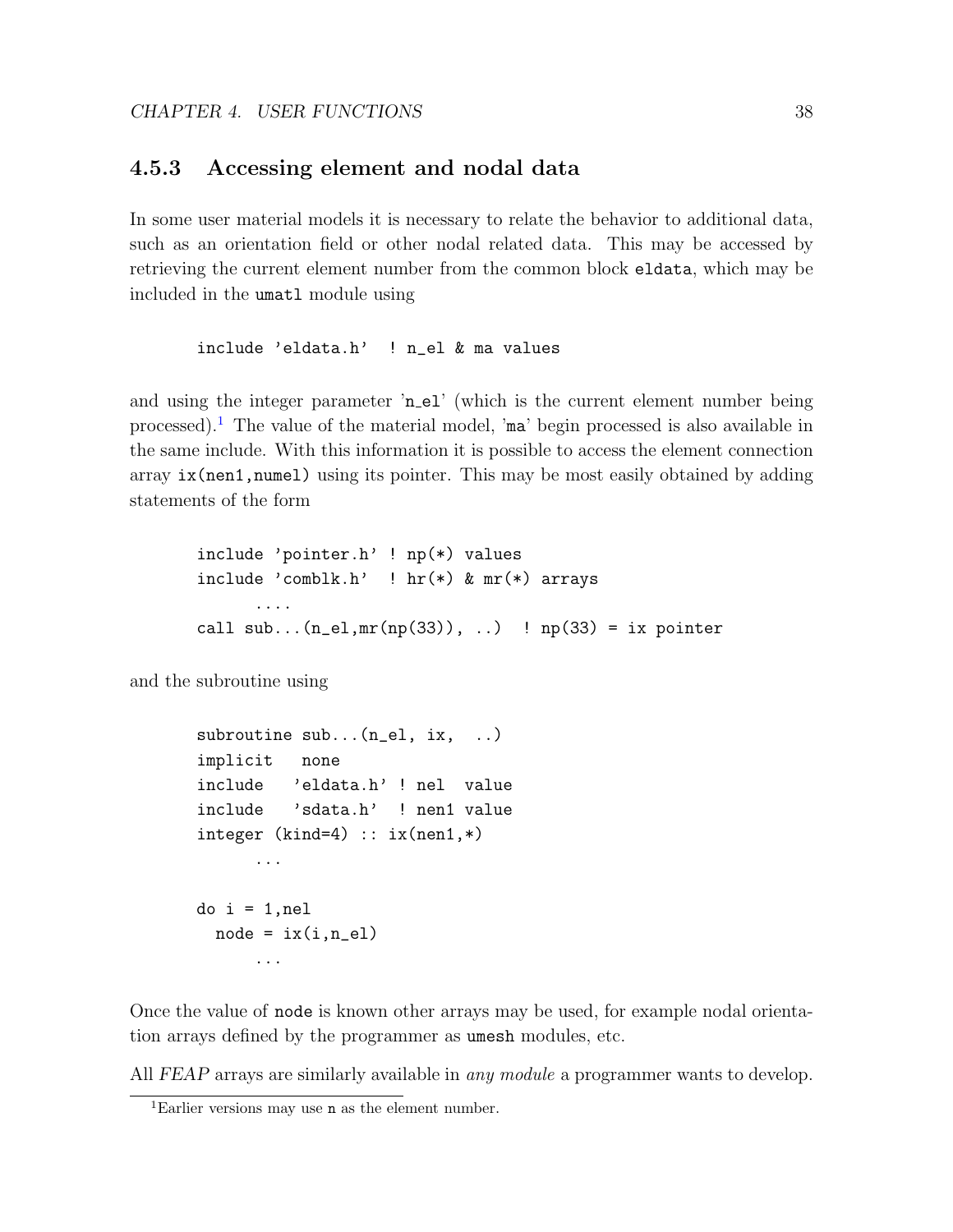## 4.5.4 Auto time step control

The solution command:

## AUTO MATErial rvalu(1) rvalu(2) rvalu(3)

initiates an attempt to control the solution process by a variable time stepping algorithm based on a user set value in the material constitution. The value to be set is named rmeas which is passed between constitution and solution modules in the labeled common

> real (kind=8) :: rmeas,rvalu logical :: aratfl common /elauto/ rmeas,rvalu(3),aratfl

The three parameters may be used in defining an acceptable value for rmeas. The algorithm coded monitors the solution during a standard iteration process set by, for example:

LOOP,,n TANG,,1 NEXT

If during any iteration up to n the value of rmeas exceeds a value of 2 (rmeas = 0 at the start of the loop) a new value of  $\Delta t$  is immediately set to

$$
\Delta t_{new} = 0.85 \,\Delta t / rmeas
$$

and the iteration process is started over. On the other hand if convergence occurs during the time step and the value of rmeas is smaller than 1.25, the time step is adjusted according to

$$
\Delta t_{new} = 1.50 \,\Delta t \qquad ; \; rmeas \leq 0.5
$$
  

$$
\Delta t_{new} = 1.25 \,\Delta t \qquad ; \; 0.5 < rmeas \leq 0.8
$$
  

$$
\Delta t_{new} = \Delta t / rmeas \quad ; \; 0.8 < rmeas
$$

Finally, if convergence does not occur with in the n steps, then the time step is reset according to

$$
\Delta t_{new} = 0.85 \,\Delta t / rmeas \quad ; \quad 1.25 < rmeas
$$
\n
$$
\Delta t_{new} = \Delta t / 3 \quad ; \quad \text{otherwise.}
$$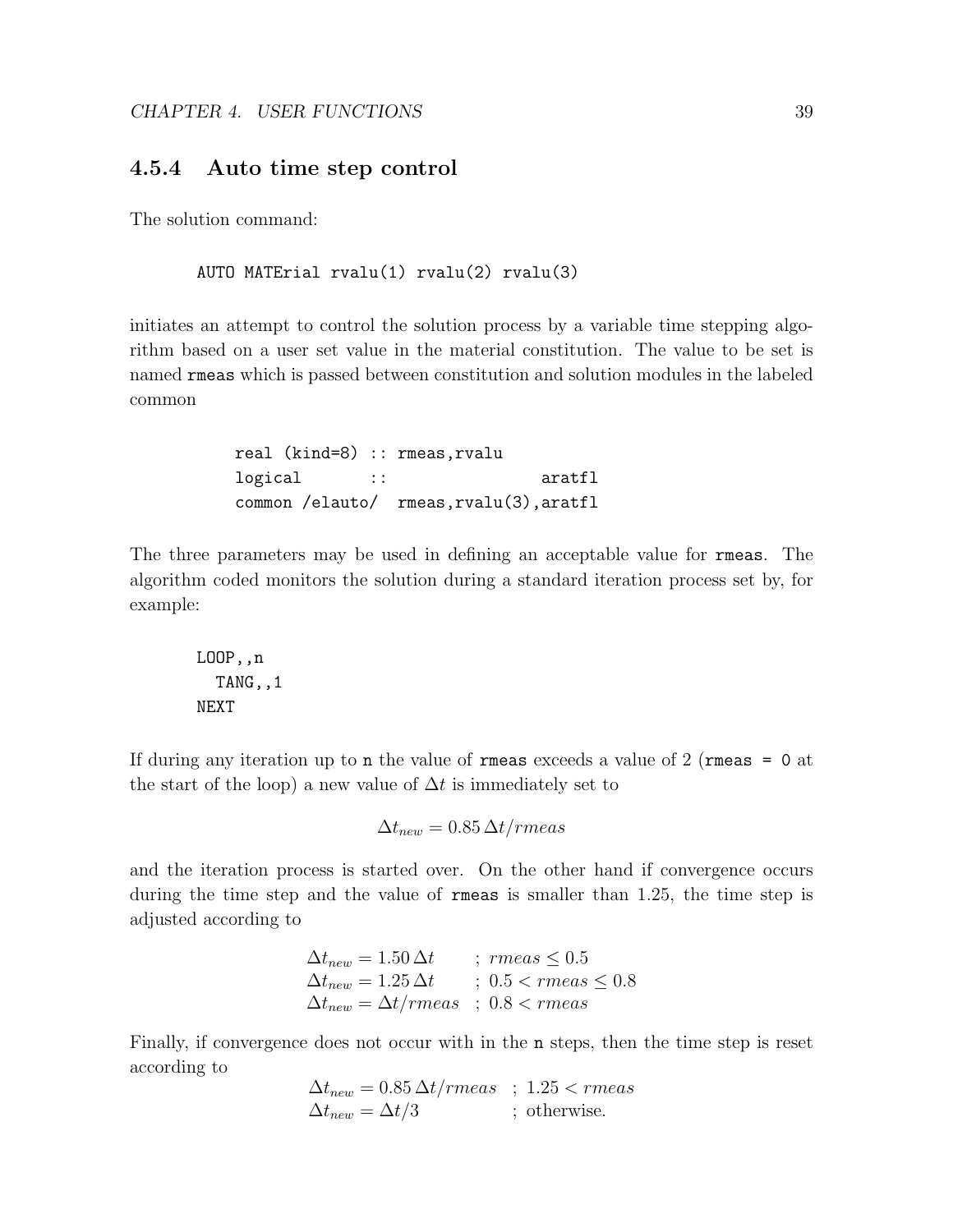After any of the above adjustments the value of rmeas is reset to zero (0).

An optimal value of rmeas is 1.25 – which leaves the step unchanged. The above algorithm was proposed by Weber et al. [\[2\]](#page-127-0).

## 4.5.5 Push forward routines

When developing constitutive models it is often necessary to push quantities forward from the reference configuration to the current configuration. For example, a vector  $V_I$ in the reference configuration can be pushed forward to the current configuration as

$$
v_i = \frac{1}{J} \, F_{iI} \, V_I
$$

In elements included in the program the deformation gradient is computed at the current time and the previous (converged) time; in addition the displacement gradient is also computed at the same times. The displacement gradient is expressed as

$$
F_{iI} = \delta_{iI} + G_{iI}
$$

where  $\delta_{iI}$  is an identity tensor. A utility routine to push forward a vector is accessed using

#### call pusht1(F, V, v, J, flag)

where  $F(3,3)$  is the *displacement gradient* if the logical parameter flag is true and is the *deformation gradient* if  $flag$  is false. The array  $V(3)$  passes the reference configuration vector and  $v(3)$  returns the current configuration vector. The parameter J may be passed as the determinant of the deformation gradient, or if no scaling is required as unity. The same routine may also be used to perform a *pull back* from the current configuration to the reference configuration by replacing the deformation gradient by its inverse.

The push forward of a second rank tensor is given by

$$
a_{ij} = \frac{1}{J} F_{iI} A_{IJ} F_{jJ}
$$

and may be implemented using the call

```
call pusht2(F, A, a, J, flag)
```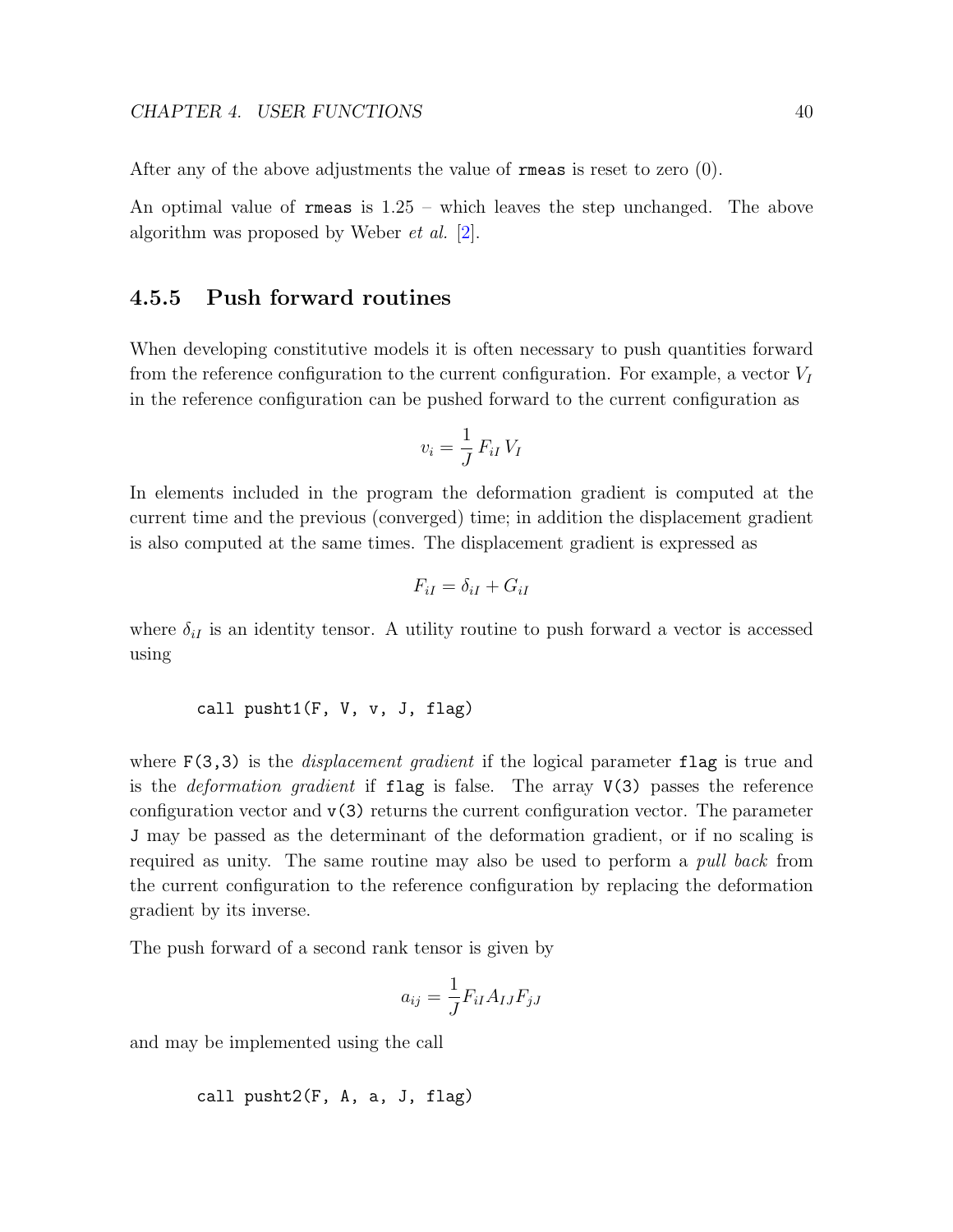where  $F(3,3)$  is the *displacement gradient* when the logical parameter flag is true and the *deformation gradient* when the logical parameter flag is false.

The above two routines work directly with the tensor components; however, routines also are provided that work in Voigt notation. For a symmetric second rank tensors the routine is

call pushr2(f, S, s, J)

where  $S(6)$  is the reference configuration tensor ordered as

 $S_I = \begin{bmatrix} S_{11} & S_{22} & S_{33} & S_{12} & S_{23} & S_{31} \end{bmatrix}$ 

and the current configuration s(6) in Voigt notation by

 $s_i = \begin{bmatrix} s_{11} & s_{22} & s_{33} & s_{12} & s_{23} & s_{31} \end{bmatrix}$ 

The deformation gradient is  $F(3,3)$  and J is its determinant. Note that in some instances FEAP stores the deformation gradient as a 9-component vector ordered as

$$
F_{iI} = \begin{bmatrix} F_{11} & F_{21} & F_{31} & F_{12} & F_{22} & F_{32} & F_{13} & F_{23} & F_{33} \end{bmatrix}
$$

This ordering permits passing the array in either the 9-component F(9) form or in the two index F(3,3) form with identical result.

The push forward of fourth-order tensors (e.g., material moduli) is accomplished in Voigt notation as

$$
\mathbf{d} = \frac{1}{J} \, \mathbf{T}_l^T \, \mathbf{D} \, \mathbf{T}_r
$$

which in index form is given by

$$
d_{ij} = \frac{1}{J} T l_{ki} D_{kl} T r_{lj}
$$

here all arrays are of size 6 and for some algorithms the  $l$  and  $r$  indices are different. This form is used to replace the tensor form

$$
c_{ijkl} = \frac{1}{J} F 1_{iI} F 2_{jJ} C_{IJKL} F 3_{kK} F 4_{lL}
$$

Thus, it is necessary to first map the left side deformation gradient F1 and F2 onto the Tl matrix. This is accomplished using the Voigt ordering and implemented by calling the routine

$$
Tl_{Nm} \leftarrow F1_{iI}F2_{jJ} ; \quad N \text{ for } IJ ; n \text{ for } i, j
$$

The above may be performed using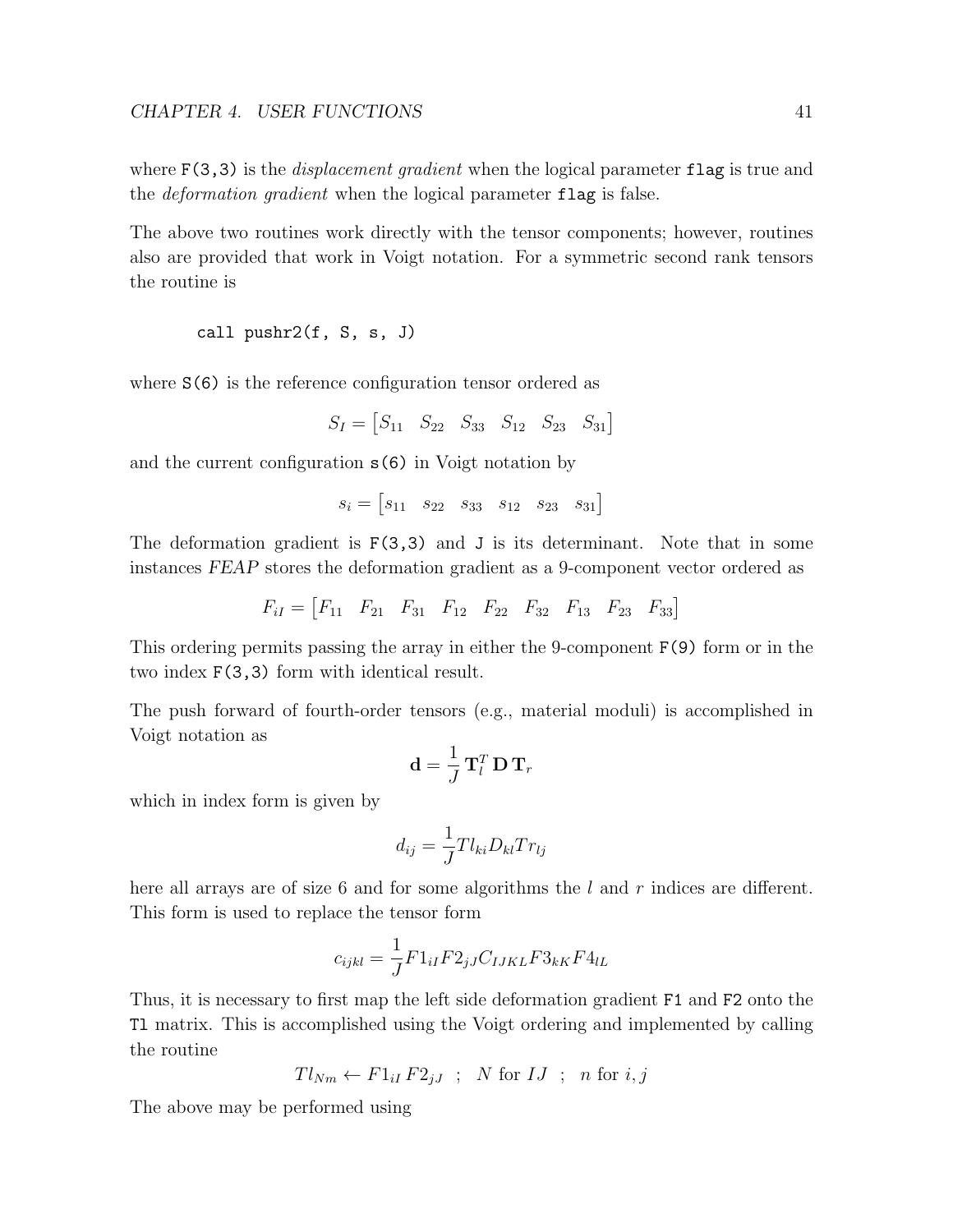call tranr4(F1, F2, Tl, flag)

where F1 and F2 are displacement gradients when flag is true otherwise *deformation* gradients when false. If the algorithm has all different descriptions for the various Fi then the routine may need to be called twice. Once the Tl, Tr are known the fourth rank tensor in Voigt notation is pushed forward using

call pushr4(Tl, Tr, D, d, J)

in which all arrays are of size 6.

## 4.5.6 Polar decompositions

The right polar decomposition of the deformation gradient is given by the relation

$$
F_{iJ} = R_{iI} U_{IJ} \tag{4.1}
$$

where  $R_{iI}$  is a rotation and  $U_{IJ}$  the right stretch tensor. The rotation tensor satisfies the orthonormal relation

$$
R_{iI} R_{iJ} = \delta_{IJ} \tag{4.2}
$$

The computation of the stretch tensor may be obtained from the square root of the right Cauchy-Green tensor since

$$
C_{IJ} = F_{iI} F_{iJ} = R_{iK} U_{KI} R_{iL} U_{LJ} = U_{KI} U_{KJ}
$$
\n(4.3)

If the deformation gradient is written in terms of the displacement gradient as

$$
F_{iI} = \delta_{iI} + G_{iI} \tag{4.4}
$$

then

$$
C_{IJ} - \delta_{IJ} = \delta_{iI} G_{iJ} + \delta_{iJ} G_{iI} + G_{iI} G_{iJ} = H_{IJ}
$$
\n(4.5)

The result  $H_{IJ}$  may be written in the spectral form

$$
H_{IJ} = \sum_{a=1}^{3} N_{aI} \lambda_a N_{aJ} \tag{4.6}
$$

which may then be used to compute the stretch tensor as

$$
U_{IJ} = \sum_{a=1}^{3} N_{aI} (1 + \lambda_a)^{1/2} N_{aJ} \tag{4.7}
$$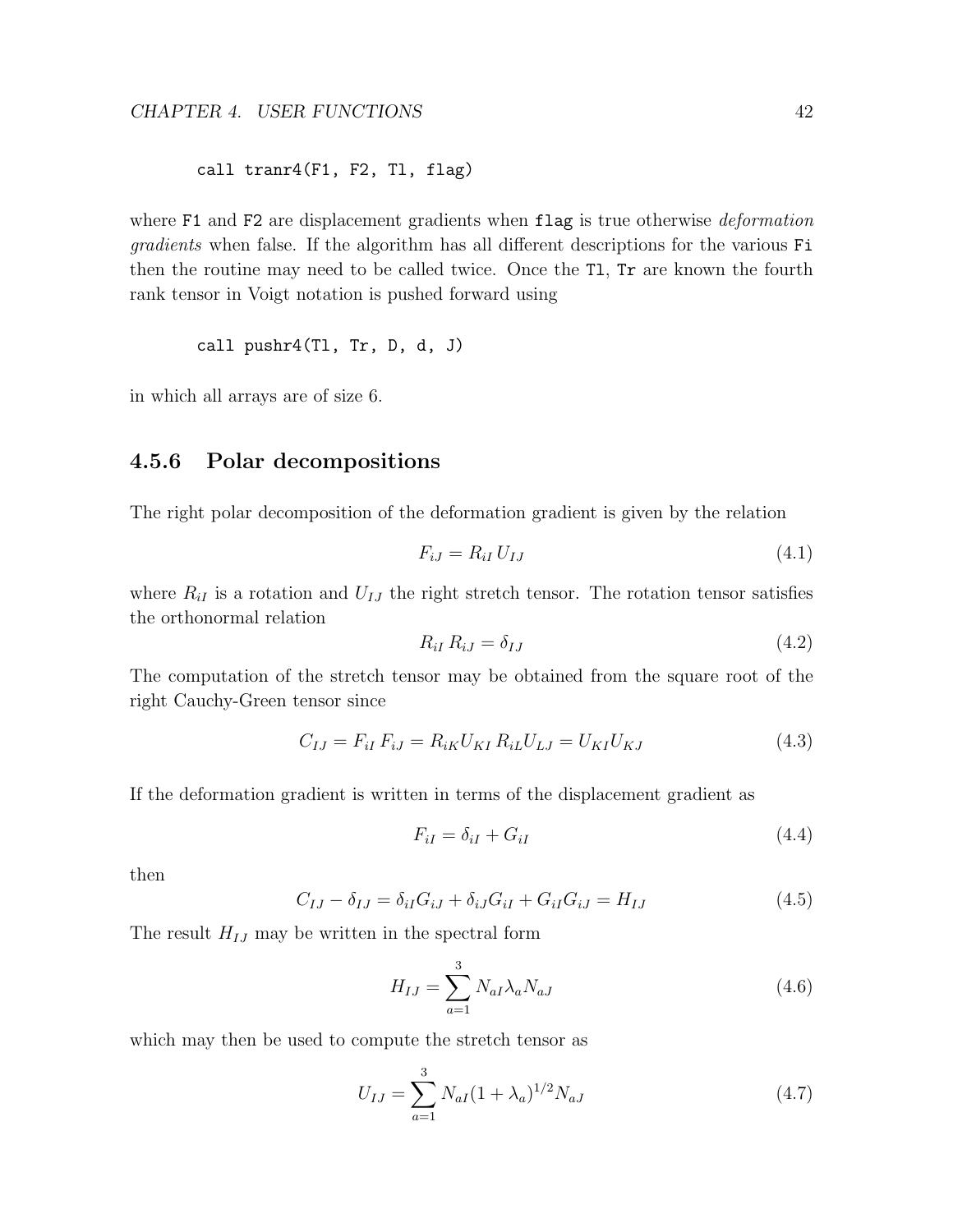and also its inverse as

$$
U_{IJ}^{-1} = \sum_{a=1}^{3} N_{aI} (1 + \lambda_a)^{-1/2} N_{aJ}
$$
 (4.8)

The rotation tensor may then be obtained from

$$
R_{iI} = F_{iJ} U_{JI}^{-1} = \delta_{iJ} U_{JI} + G_{iJ} U_{JI}
$$
\n(4.9)

The left polar decomposition is expressed as

$$
F_{iI} = V_{ij} R_{jI} \tag{4.10}
$$

which has a similar solution as that described above.

#### Polar decomposition in FEAP

Users may include the right polar decomposition algorithm in modules programmed in Fortran by including including:

call polar\_ru( f, r, u, flag}

where  $f(3,3)$  is the deformation gradient when  $flag = true$ ; and the displacement gradient if  $flag = false$ . The value of the rotation is returned in the array  $r(3,3)$ and the right stretch in  $u(3,3)$ .

The left polar decomposition may be obtained using

call polar\_vr( f, v, r, flag}

where  $f(3,3)$  is the deformation or displacement gradient depending on whether  $flag$ is true or false, respectively. The return values are the left stretch tensor  $v(3,3)$  and the rotation  $r(3,3)$ .

## 4.5.7 Numerical differentiation: Complex step

In developing constitutive modules for FEAP it is often quite easy to determine the expression for the stress (or derived variable) but may be more difficult to obtain the linearization for the algorithmic tangent matrix (moduli in the case of stress). For these situations a numerical method of differentiation becomes attractive and useful. Indeed,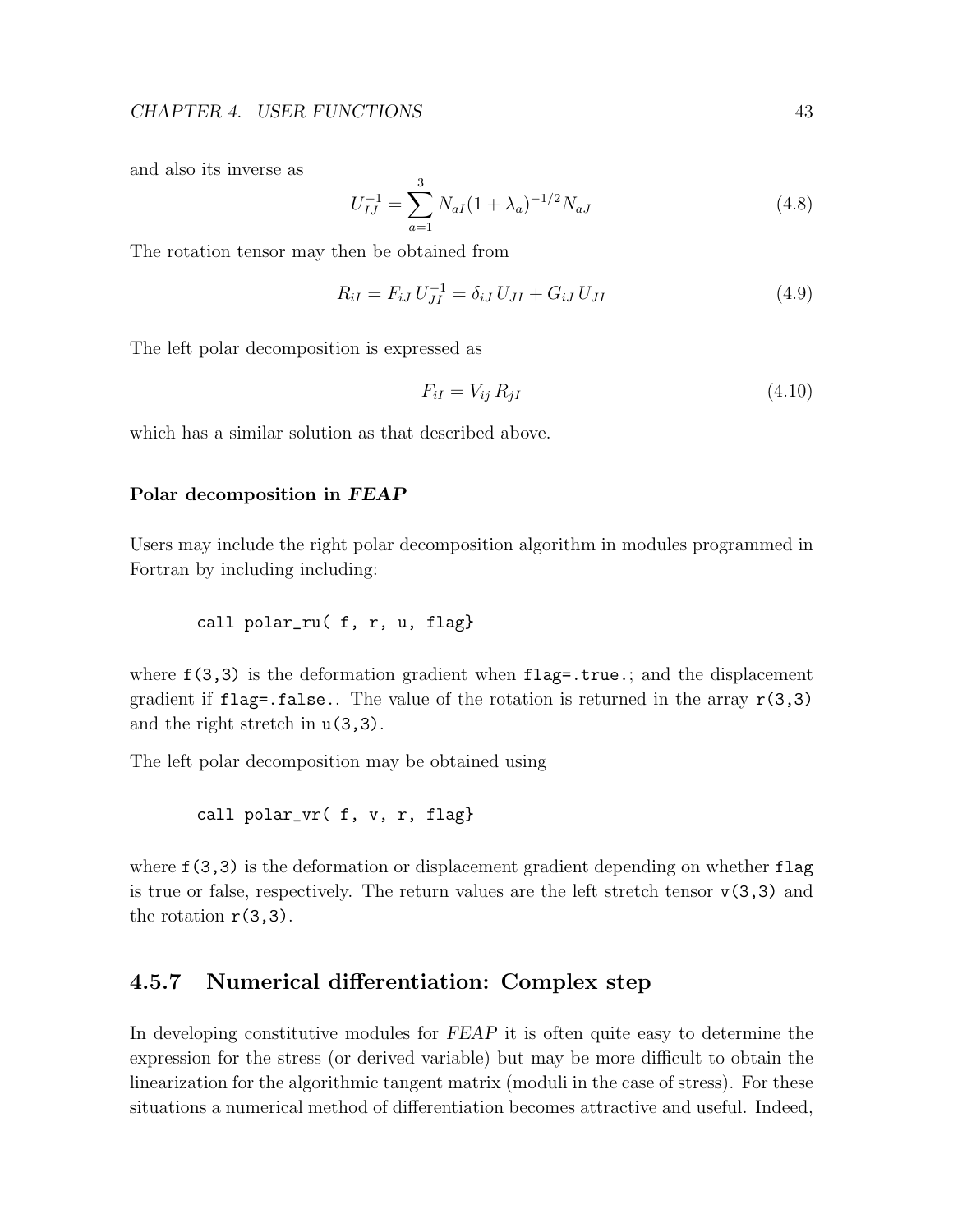in FEAP it is possible to compute an estimate to the the tangent stiffness matrix using the command: TANG NUMErical. In order to use modules without modification the differentiation is done using a simple finite difference approximation for the first derivative of the residual vector.

As an alternative to derivatives in real arithmetic a very accurate computation may be obtained by performing the derivative in complex arithmetic. As a simple example consider the complex scalar function

$$
f(z) = f(u + ih) \tag{4.11}
$$

where  $f(u)$  is a real function and h a parameter in the direction of u. A series expansion around the point  $u$  is given by

$$
f(u+ih) = f(u) + ih f'(u) - \frac{1}{2!}h^2 f''(u) - \frac{1}{3!}ih^3 f^{(3)}(u) \cdots
$$
 (4.12)

Taking the real part of the expansion gives

$$
\Re f(u+ih) = f(u) - \frac{1}{2!}h^2 f''(u) \cdots
$$
\n(4.13)

Similarly taking the imaginary part gives

$$
\Im f(u+ih) = h f'(u) - \frac{1}{3!} h^3 f^{(3)}(u) \cdots
$$
\n(4.14)

Thus, assuming higher derivative behave smoothly, one may take a small value for  $h$ and obtain the derivative to numerical precision from

$$
f'(u) = \Im f(u + ih)/h \tag{4.15}
$$

Similarly, to numerical precision,

$$
f(u) = \Re f(u + ih) \tag{4.16}
$$

For the development of a constitutive relation or an element stiffness matrix, the scalar functions  $f$  and  $u$  may be replaced by vectors and the derivative carried out by perturbations on each component independently. This results in columns of the derivative (tangent array) for each perturbation. This method is called a *complex step* algorithm.<sup>[\[3,](#page-127-1) [4,](#page-127-2) [5,](#page-127-3) [6,](#page-127-4) [7,](#page-127-5) [8,](#page-127-6) [9,](#page-127-7) [10,](#page-128-0) [11,](#page-128-1) [12\]](#page-128-2)</sup> Development of modules in Fortran are quite easy to incorporate complex arrays and variables using the declaration

complex (kind=8) :: <list of variables>

In addition most intrinsic functions  $(e.g., exp(z))$  may also be used with complex arguments z. This makes the complex step method very attractive for use in constructing the required tangents.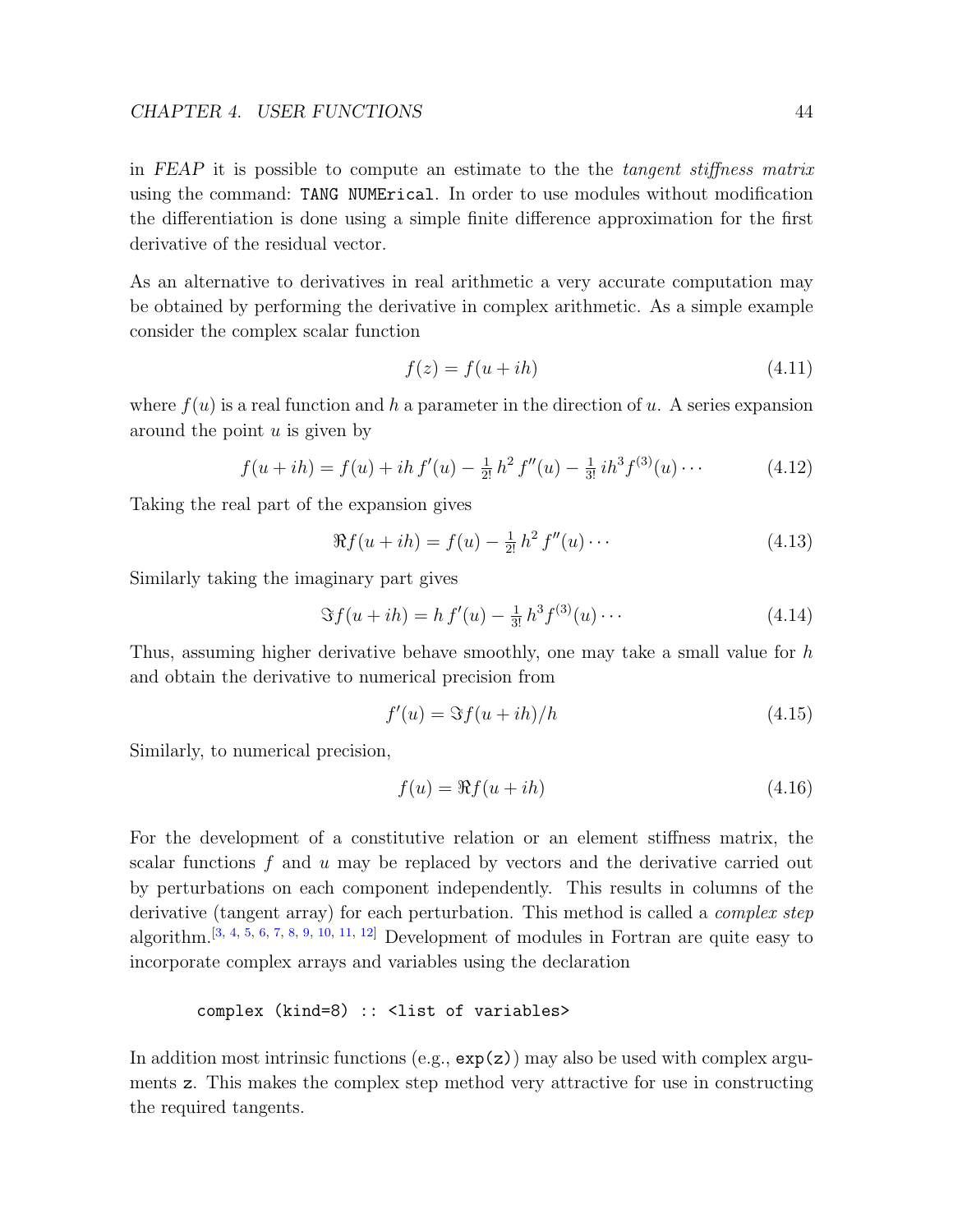# <span id="page-51-0"></span>Chapter 5

# ADDING ELEMENTS

FEAP permits users to add their own element modules to the program by writing a single subprogram called

subroutine elmtnn(d,ul,xl,ix,tl,s,r,ndf,ndm,nst,isw)

where **nn** may have values between 01 and 50 or for interface type elements by adding a single module called

```
subroutine intOn(d,ul,x1,ix,tl,s,r,ndf,ndm,nst,isw)
```
where n has values between 2 and 5. The basic steps for either form are identical. Copies of a required framework for all user elements are located in the ./user directory. Each element module has the basic structure required for implementation of the steps described below. Most are set using an if-then-else form (as shown in Figure [5.1\)](#page-52-0), however, elmt11.f is set using a select-case form (as shown in Figure [5.2\)](#page-56-0) and may be substituted in the others if desired.

## Build of executable

To add a user element:

- Copy the module elmthn.f (where nn is between 01 and 50) from the directory ./user to the directory where the development will be made. Do not delete the module in the ./user directory. Do not change the name of the elmting.froutine or any of the variables in the argument list.
- Build an archive (library module) of the program (including all the routines in the ./user directory).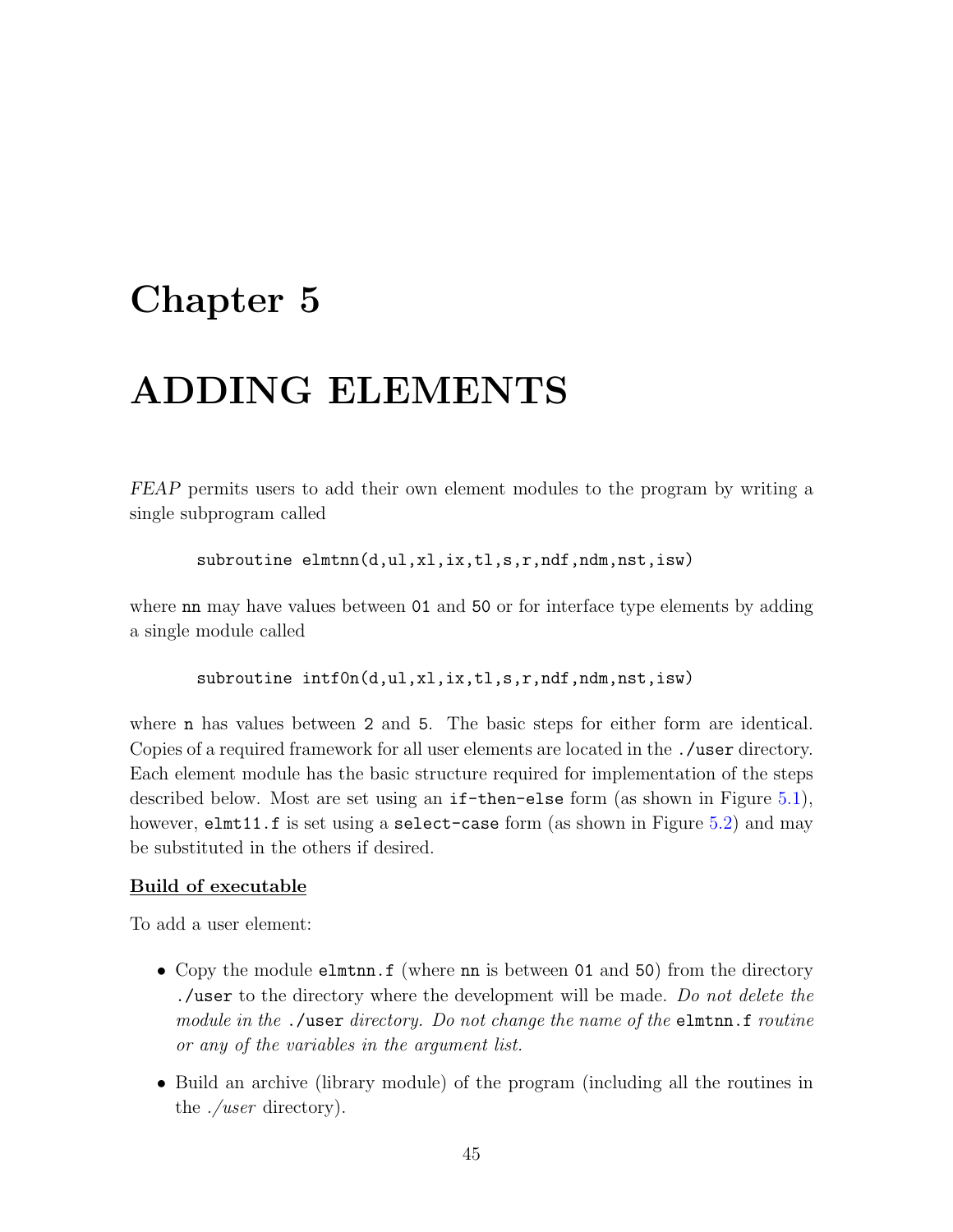• Build the final program by combining the archive with: (a) the main program feap86.f which is located in the ./main directory; and (b) the new element module elmtnn.f and any other new routines called by the element.

Hint: It is recommended that a temporary write be added as the first executable statement of the new element routine to ensure that the correct routine is accessed.

#### Structure of element

The basic structure for an element routine is shown in Figures [5.1](#page-52-0) Part1 and Part 2.

Information is provided to the element subprogram through data passed as arguments and data passed in common blocks. The data passed as arguments consists of eleven ([1](#page-52-1)1) items which are briefly described in Table  $5.1<sup>1</sup>$  $5.1<sup>1</sup>$ .

FEAP carries out tasks according to the parameter value, ISW, passed to the ELMTnn subprogram. A short description of the current task carried out by each value is given in Table [5.2.](#page-55-0)

To use basic solutions available in FEAP it is necessary to program tasks in Table [5.2](#page-55-0)

```
subroutine elmtnn(d,ul,xl,ix,tl,s,r,ndf,ndm,nst,isw)
! Prototype FEAP Element Routine: nn = 01 to 50
      implicit none
! Common blocks: See Figure 5.2.<br>integer :: ndf,ndm,nst,is
                   :: ndf,ndm,nst,isw
      integer :: i x(*)real (kind=8) :: d(*), ul(ndf, *), xl(ndm, *), tl(*)real (kind=8): s(nst,nst), r(nst)if(isw. lt. 0) then
        utx(1) = 'Name_U_Want' (Name of element type)
     elseif(isw.eq.0 .and. ior.lt.0) then
! Return: Output of element description
        write(*, *) ' Elmt 1: Element description'
           ..
```
<span id="page-52-1"></span><sup>&</sup>lt;sup>1</sup>Note in Table [5.1](#page-54-0) that  $FEAP$  transfers the values for most of the solution parameters in array UL(NDF,NEN,\*) at time  $t_{n+a}$ , where a denotes a value between 0 and 1. The value of a is 1 (i.e., values are reported for time  $t_{n+1}$ ) unless generalized midpoint integration methods are used. For the present we will assume a is 1.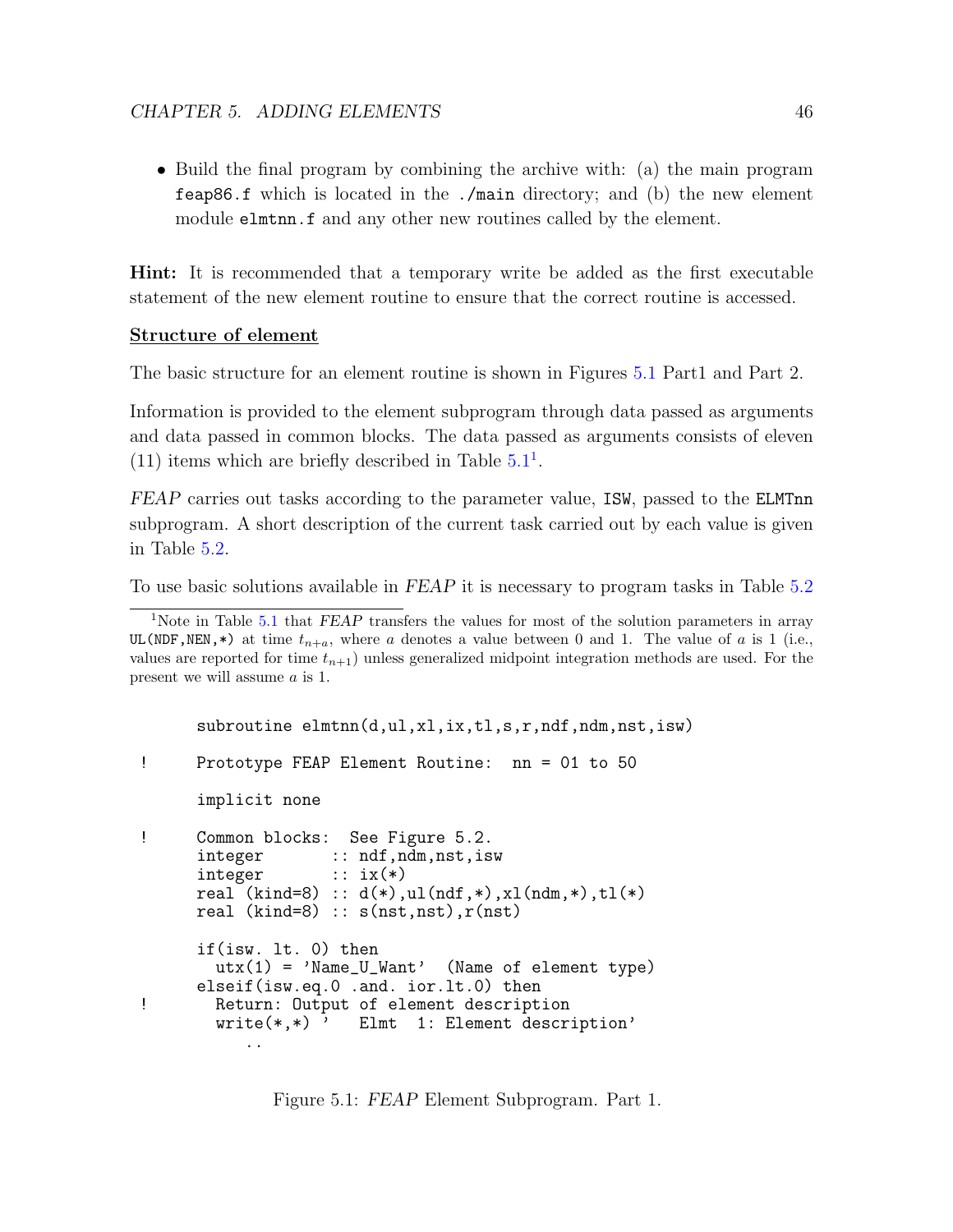```
elseif(isw.eq.1) then
! Input/output of property data after command: 'mate'<br>I d(*) stores information for each material set
\bar{d}(*) stores information for each material set<br>
Return: pstvp = <0.1.2.3> for dimension of mesh
! Return: pstyp = <0,1,2,3> for dimension of mesh plots
       Return: istv = maximum number of element projections! (default: project 8 quantities)<br>! Return: nh1 = number of nh1/nh2 words/elemen
! Return: nh1 = number of nh1/nh2 words/element
       Return: nh3 = number of nh3elseif(isw.eq.2) then
! Check element for errors. Negative jacobian, etc.
     elseif(isw.eq.3) then
! Return: Element coefficient matrix and residual
! s(nst,nst) element coefficient matrix
         r(ndf,nen) element residual
! hr(nh1) history data base: previous time step
! hr(nh2) history data base: current time step
         hr(nh3) history data base: time independent
     elseif(isw.eq.4) then
! Return: Output element quantities (e.g., stresses)
      elseif(isw.eq.5) then
! Return: Element mass matrix (imtype = 1)
! Return: Element geometric tangent (imtype = 2)
! s(nst,nst) consistent matrix/geometric tangent
         r(ndf,nen) diagonal matrix
      elseif(isw.eq.6) then
! Return: Residual only
          r(ndf,nen) element residual
      elseif(isw.eq.7) then
! Return: Surface loading for element
! s(nst,nst) coefficient matrix
         r(ndf,nst) nodal forces
      elseif(isw.eq.8) then
! Return: Element projections to nodes (diagonal)<br>! p(nen) projection weight: wt(nen)
! p(nen) projection weight: wt(nen)
! s(nen,*) projection values: st(nen,*)
       Return: iste = number of projections
      endif
      end subroutine elmtnn
```
Figure 5.1: FEAP Element Subprogram. Part 2.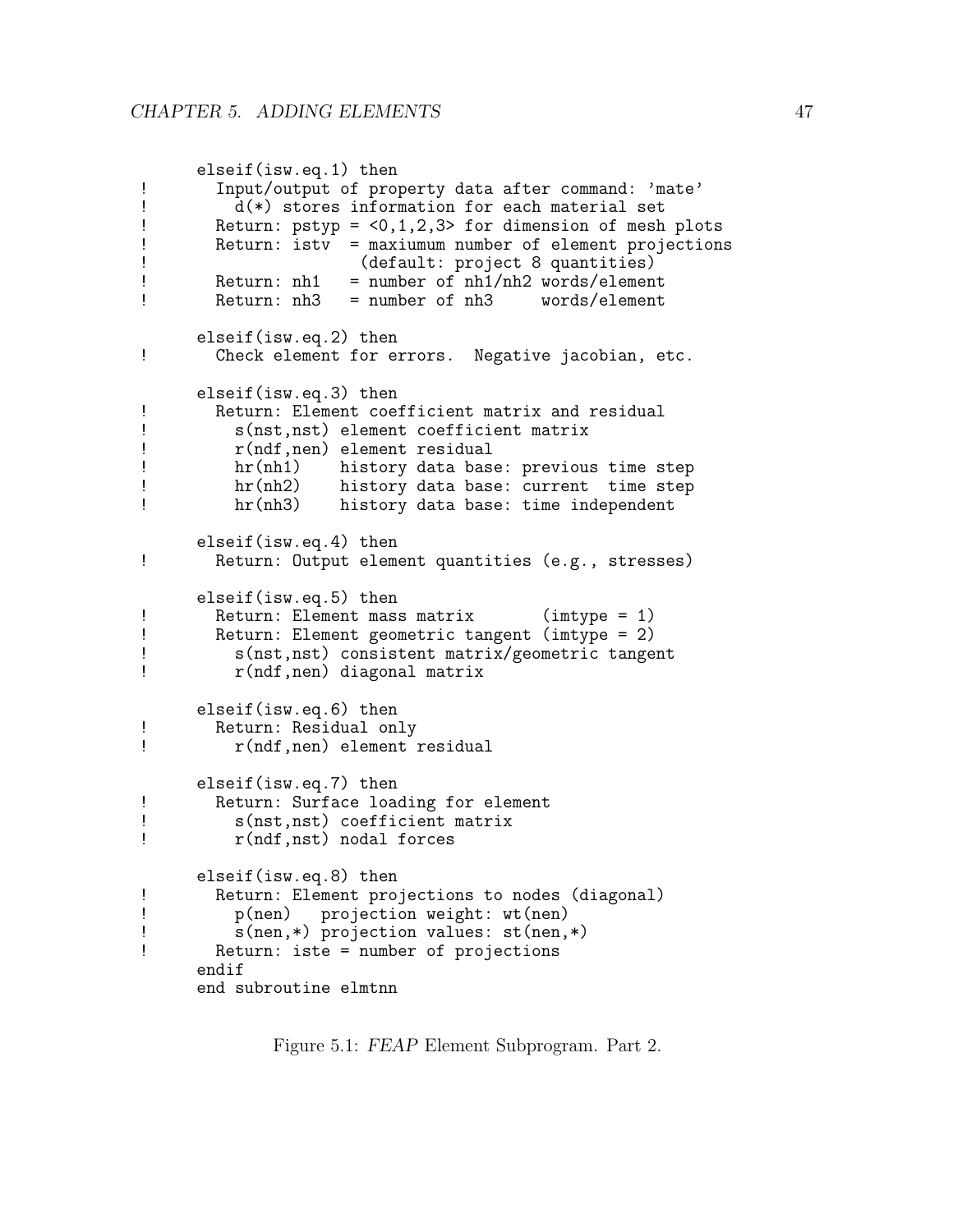labeled as R. Elements with local variables that need to be retained between subsequent time steps (history variables) are defined as described in Section [5.7.](#page-81-0) In this case it may be necessary to code Task 12 for any variable transformation. Task 14 is used to set non-zero initial values of history variables (zero values are set by default). Finally, if special plotting options are desired it may be necessary to program Task 20 (contours for element variables such as stress, strain, etc. are computed in Task 8).

It is not necessary to implement optional tasks in an element, however, for those tasks that are not implemented it is important that the element routine not perform any calculations. Thus if the form of the branch is programmed as an IF-THEN-ELSE construct as shown in Fig. [5.1](#page-52-0) then the ELSE should not carry out any operations unless all options for ISW are programmed. Similarly if the element is programmed using a SELECT-CASE form shown in Figure [5.2](#page-56-0) the CASE DEFAULT should not perform any operations.

| Parameter     | Description                                                                                  |
|---------------|----------------------------------------------------------------------------------------------|
| $d(*)$        | Element data parameters                                                                      |
|               | (Moduli, body loads, etc.)                                                                   |
| ul(ndf,nen,j) | Element nodal solution parameters                                                            |
|               | nen is number of nodes on an element (max)                                                   |
|               | $j = 1$ : Displacement $u_{n+a}^{(k)}$                                                       |
|               |                                                                                              |
|               | j = 2: Increment $u_{n+a}^{(k)} - u_n$<br>j = 3: Increment $u_{n+1}^{(k)} - u_{n+1}^{(k-1)}$ |
|               | j = 4: Rate $v_{n+a}^{(k)}$<br>j = 5: Rate $a_{n+a}^{(k)}$                                   |
|               |                                                                                              |
|               | $j = 6$ : Rate $v_n$                                                                         |
| xl(ndm,nen)   | Element nodal reference coordinates                                                          |
| ix(nen)       | Element global node numbers                                                                  |
| tl(nen)       | Element nodal temperature values                                                             |
| s(nst,nst)    | Element matrix (e.g., stiffness, mass)                                                       |
| r(ndf,nen)    | Element vector (e.g., residual, mass)                                                        |
|               | may also be used as $r(nst)$                                                                 |
| ndf           | Number unknowns (max) per node                                                               |
| ndm           | Space dimension of mesh                                                                      |
| $_{\rm nst}$  | Size of element arrays S and R                                                               |
|               | N.B. Normally $nst = ndf*nen$                                                                |
| isw           | Task parameter to control computation                                                        |
|               | See prototype element in Figure 5.1                                                          |

<span id="page-54-0"></span>Table 5.1: Arguments of FEAP Element Subprogram.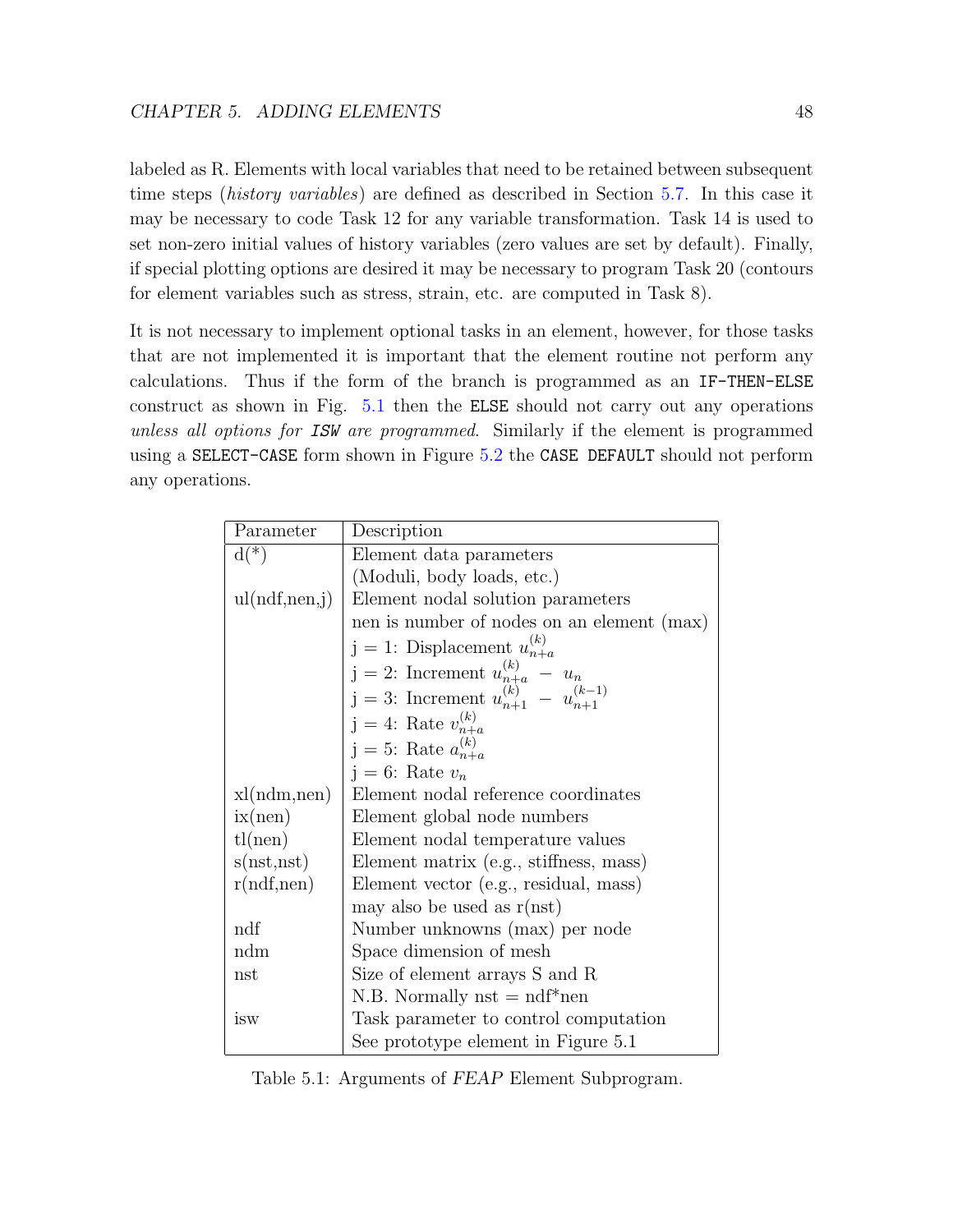| isw              | <b>Type</b>    | Description                                      | Access             | Calling       |  |
|------------------|----------------|--------------------------------------------------|--------------------|---------------|--|
| Task             |                |                                                  | Command            | Program       |  |
| $-1$             | $\overline{O}$ | Set name in $uts(1)$                             | Called by default  | pcontr        |  |
| $\boldsymbol{0}$ | $\overline{O}$ | Output label                                     | SHOW ELEM          | pmacr5        |  |
| $\mathbf{1}$     | $\mathbf R$    | Input $d(*)$ parameters                          | Mesh:MATE, n       | pmatin        |  |
| $\overline{2}$   | $\overline{O}$ | Check elements                                   | Soln:CHECk         | pform         |  |
| 3                | $\mathbf R$    | Compute tangent/residual                         | Soln:TANG          | pform         |  |
|                  |                | Store in $S/r$                                   | <b>UTAN</b>        | pform         |  |
| $\overline{4}$   | $\overline{O}$ | Output element variables                         | Soln:STRE          | pform         |  |
| $\overline{5}$   | E              | Compute cons/lump mass                           | Soln:MASS          | pform, formrb |  |
|                  |                | Store in $S/r$                                   | MASS, LUMP         | pform         |  |
| 6                | $\rm R$        | Compute residual                                 | Soln:FORM, REAC    | pform         |  |
|                  |                |                                                  | Plot:REAC          | pform         |  |
| $\overline{7}$   | $\overline{O}$ | Surface load/tangents                            | Mesh:SLOAd         | ploadl        |  |
| 8                | $\overline{O}$ | Nodal projections                                | Soln:STRE NODE     | pform         |  |
|                  |                |                                                  | Plot:STRE,PSTR     | pform         |  |
| 9                | $\overline{O}$ | Damping                                          | Soln:DAMP          | pform         |  |
| 10               | $\overline{O}$ | Augmented Lagrangian update                      | Soln:AUGM          | pform         |  |
| 11               | $\overline{O}$ | Error estimator                                  | Soln:ERRO          | pform         |  |
| 12               | $\mathbf R$    | History update.<br>For special                   | Soln:TIME          | pform         |  |
|                  |                | treatments else return                           |                    |               |  |
| 13               | $\bigcirc$     | Energy/momentum                                  | Soln:TPLO, ENER    | pform         |  |
| 14               | ${\bf R}$      | Initialize history                               | BATCh, INTEr       | pform         |  |
| 15               | $\overline{O}$ | Body force                                       | Mesh:BODY          | pform         |  |
| 16               | $\bigcirc$     | J integrals                                      | Soln: JINT         | pform         |  |
| 17               | $\overline{O}$ | Set after activation                             | Soln:ACTI          | pform         |  |
| 18               | $\overline{O}$ | Set after deactivation                           | Soln:DEAC          | pform         |  |
| 19               |                | <b>AVAILABLE:</b><br>NOT<br>used<br>in           | Soln:BASE          | pform         |  |
|                  |                | $\text{modal}/\text{base}$ . Uses isw = 5        |                    |               |  |
| $20\,$           | $\bigcirc$     | Element plotting                                 | Plot:PELE          | pform         |  |
| 21               | $\bigcirc$     | Critical time step calculation                   | Soln:TIME EXPL     | pform         |  |
| 22               | $\overline{O}$ | stress/strain volume average                     | Soln:STRE AVER     | pform         |  |
| 23               | $\overline{O}$ | Compute element loads only                       | Soln:ARCL          | pform         |  |
| 25               | $\overline{O}$ | Zienkiewicz-Zhu projection<br>Soln:ZZHU<br>pform |                    |               |  |
| 26               | $\mathbf R$    | Used to compute mesh boundary                    | Called by default. | pextndc       |  |

<span id="page-55-0"></span>Table 5.2: Task Options for  $FEAP$  Element Subprogram.  $R =$  Required; O = Optional;  $E = For$  eigensolutions

N.B. Finally, the old form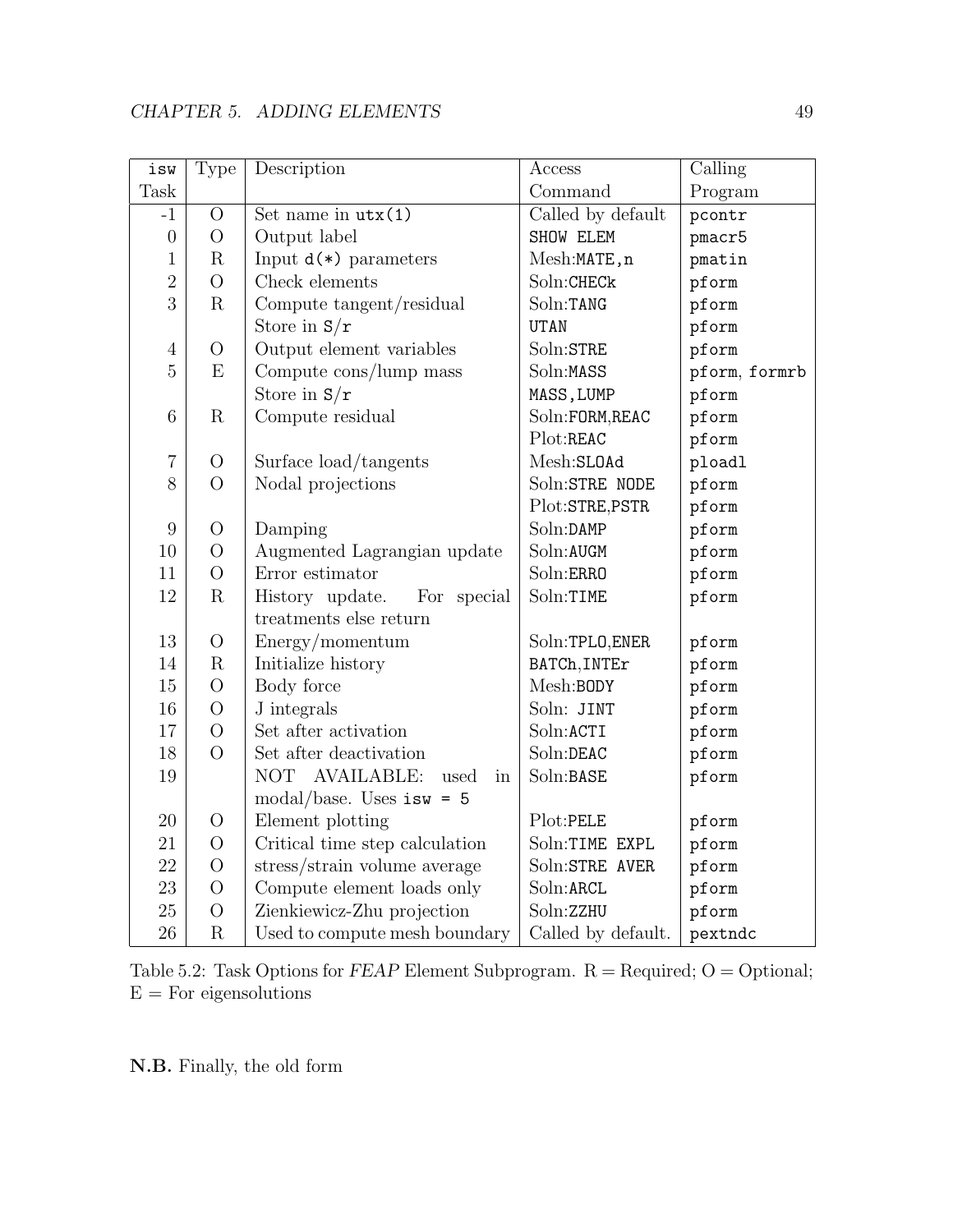```
select case (isw)
         case(-1)utx(1) = 'Name_UWant'case(1)
! Input material parameters
           ...
           pstyp = \langle 0,1,2,3 \rangle ! Dimension of mesh plot
           isty = max(istv, *) ! * = max no. element projections
         case default
           ...
       end select
             Figure 5.2: FEAP Element Subprogram. Case form.
       go to (1, 2, \ldots), isw
       return
! Input Material Properties
 1 ..... etc.
```
<span id="page-56-0"></span>is not recommended, however, if it is used the RETURN statement should always be included as shown. This prevents any unexpected execution of a statement that appears after the GO TO.

Some of the options for additional data passed through common blocks is shown in Figure [5.3](#page-57-0) with each variable defined in Table [5.3.](#page-59-0) Also, in Figure [5.4](#page-58-0) the reference to common blocks using include statements is shown. In the prototype routine the number of nodes on an element (nen) which is used to dimension ul is passed in the labeled common /cdata/. Additional discussion is given below on use of some of the other data passed through the common blocks.

# 5.1 Material property storage

The material parameters to be stored in the array D with pointer np(25) may be input using the subprogram INMATE. This subroutine is accessed by the statement:

```
call inmate(d,tdof, nev, type)
```
where **d** is the array storing the material parameters; **tdof** is returned as the parameter to access temperature; nev is the number of element history variables to allocate to nh1; and type is an input to define the element type (the various type of elements allowed is specified in the module inmate.f)..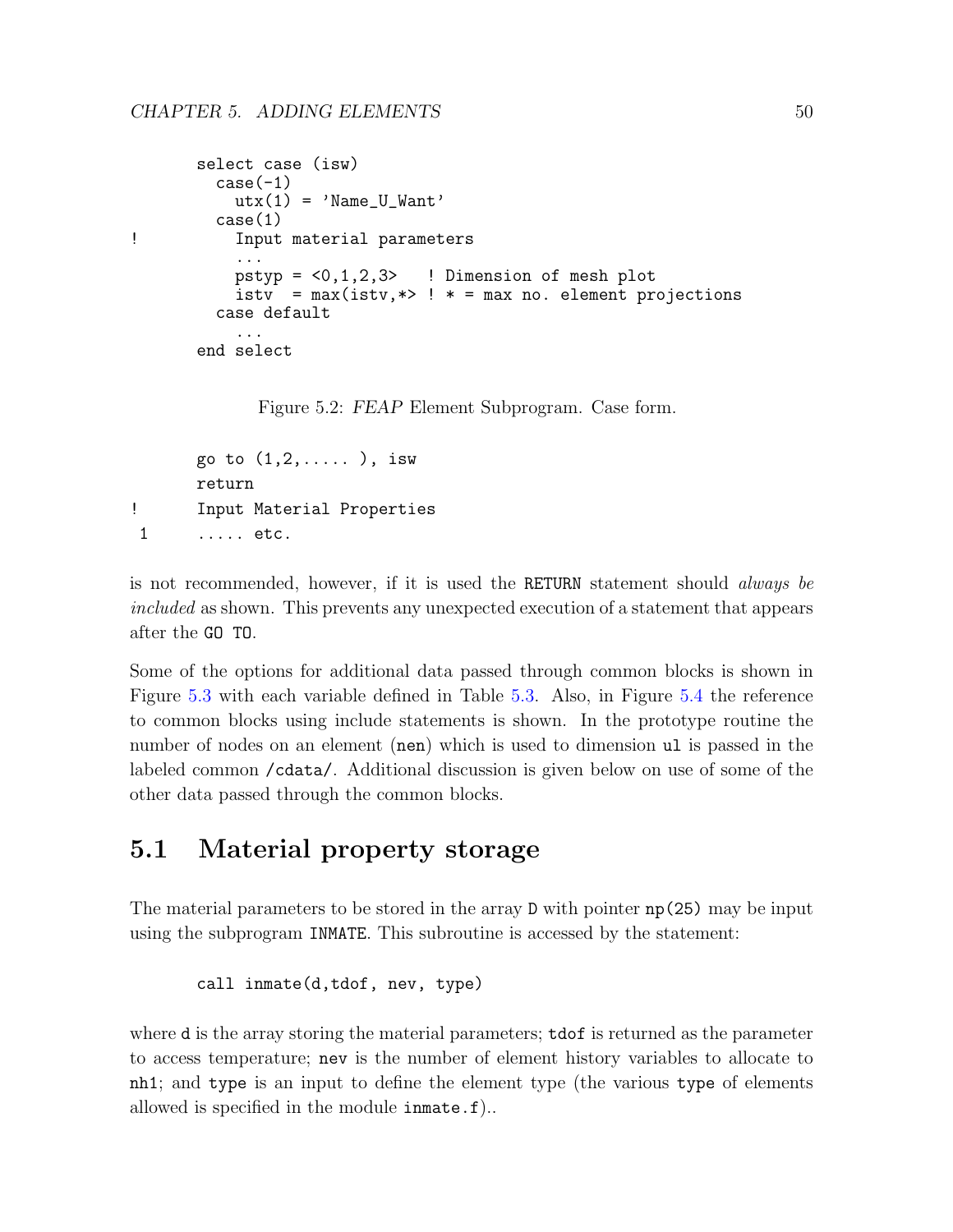```
character (len=4) :: o,head
common /bdata/ o,head(20)
integer :: numnp,numel,nummat,nen,neq,ipr, netyp, cnel
common /cdata/ numnp,numel,nummat,nen,neq,ipr, netyp, cnel
integer :: nstep,niter,nform,naugm, titer,taugm,tform
common /counts/ nstep,niter,nform,naugm, titer,taugm,tform
integer :: iaugm,iform,intvc,iautl, nstepa, nsplt
common /counts/ iaugm,iform,intvc,iautl, nstepa, nsplt
character (len=17) :: ecapt, dcapt
common /elcapt/ ecapt(50), dcapt(50)
real (kind=8) ::dm
integer :: n_el,ma,mct,iel,nel,pstyp,eltyp,eltyp2,eltyp3
common /eldata/ dm,n_el,ma,mct,iel,nel,pstyp,eltyp,eltyp2,eltyp3
real (kind=8) ::tt
common /elplot/ tt(1000)
real (kind=8) ::bpr, ctan, psil
common /eltran/ bpr(3), ctan(3), psil
real (kind=8) ::ut
common /eluser/ ut(1000)
integer :: nh1,nh2,nh3,ht1,ht2,ht3 ! int*4 or int*8
common /hdata/ nh1,nh2,nh3,ht1,ht2,ht3
integer :: nlm,plm,nge,pge ! int*4 or int*8
common /hdata/ nlm,plm,nge,pge
```
<span id="page-57-0"></span>Figure 5.3: Partial list of FEAP element common blocks. (N.B. All variables may not be included above.): Part 1

This routine inputs the commands as described in the user manual and stores the data for each material set into the D array elements as described in Table [5.5.](#page-61-0) Users should always verify that table list is correct by checks to module inmate located in the ./elements/material directory.

## 5.2 Element matrix dimensions

Each element has the capability to form two arrays: a matrix, S, and a vector, R. For example, when  $\text{isw} = 3$  the matrix stores the problem *tangent array* and the vector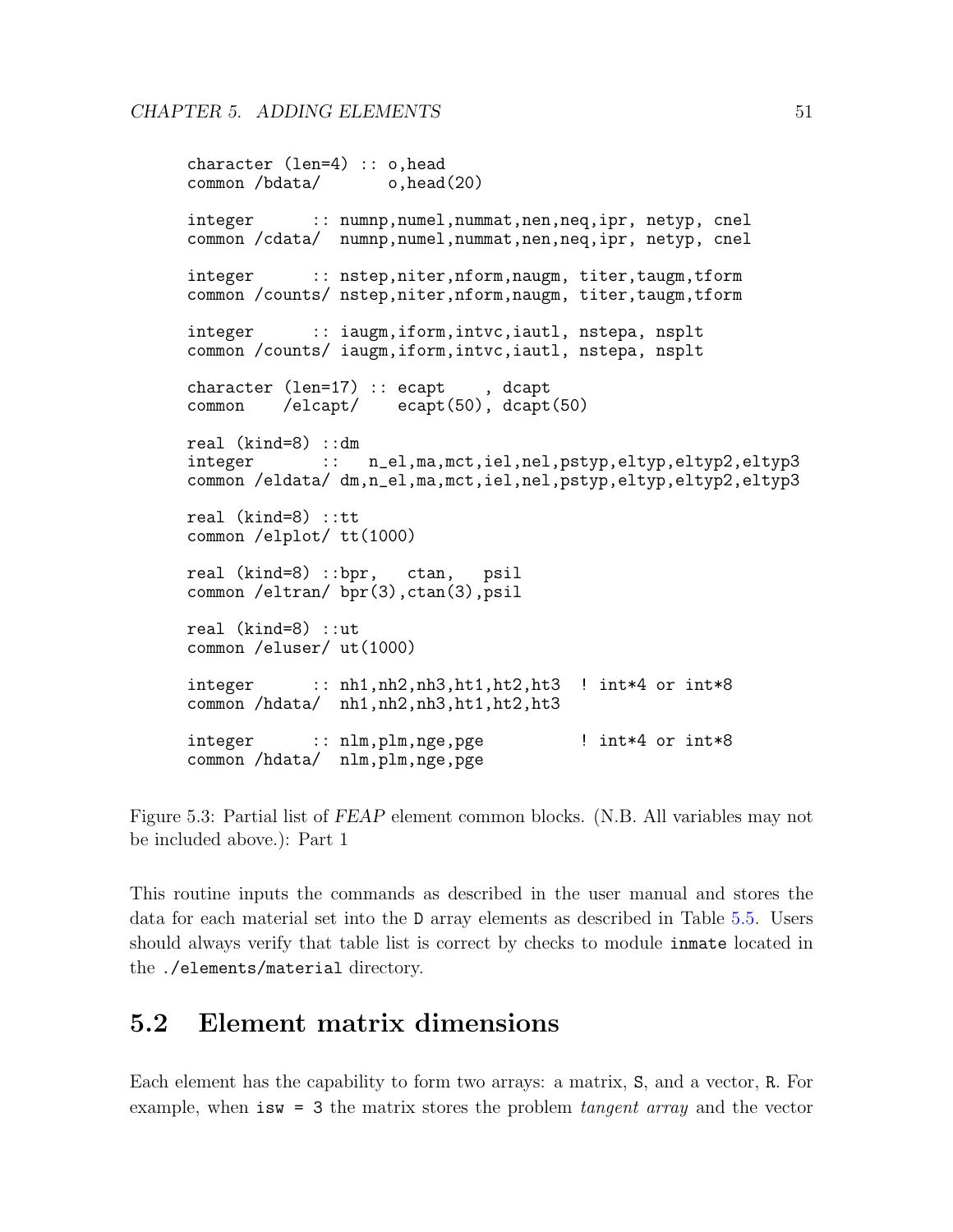```
integer :: ior,iow,ilg
common /iofile/ ior,iow,ilg
logical :: keepfl,wprt
common /iofile/ keepfl,wprt
integer :: nph,ner ! int*4 or int*8
real (kind=8)::
common /prstrs/ nph,ner,erav,jshft
integer :: ndf,ndm,nen1,nst,nneq,ndl,nnlm,nadd
common /sdata/ ndf,ndm,nen1,nst,nneq,ndl,nnlm,nadd
real (kind=8):: ttim,dt,c1,c2,c3,c4,c5, chi, dtcr
integer :: idyn0
common /tdata/ ttim,dt,c1,c2,c3,c4,c5, chi, dtcr, idyn0
integer (kind=8) :: np ,up<br>
common /pointer/ np(400),up(200)
common /pointer/
real (kind=8):: hr
integer :: mr
common /comblk/ hr(1024),mr(1024)
```
Figure 5.3: Partial list of FEAP element common blocks: Part 2

the problem *residual array*. When  $i \leq \pi$  is the matrix stores the consistent mass array and the vector a lumped mass array.

In FEAP the element tangent matrix,  $S_{ij}$ , is stored as a two dimensional array which is dimensioned as s(nst,nst), where nst is the product of ndf and nen plus any element and global equations, with ndf the maximum number of degree-of-freedoms

```
include 'bdata.h'
include 'cdata.h'
include 'counts.h'
include 'eldata.h'
include 'elplot.h'
include 'eltran.h'
include 'hdata.h'
include 'iofile.h'
include 'prstrs.h'
include 'tdata.h'
include 'pointer.h'
include 'comblk.h'
```
<span id="page-58-0"></span>Figure 5.4: FEAP Element Common Blocks using Includes.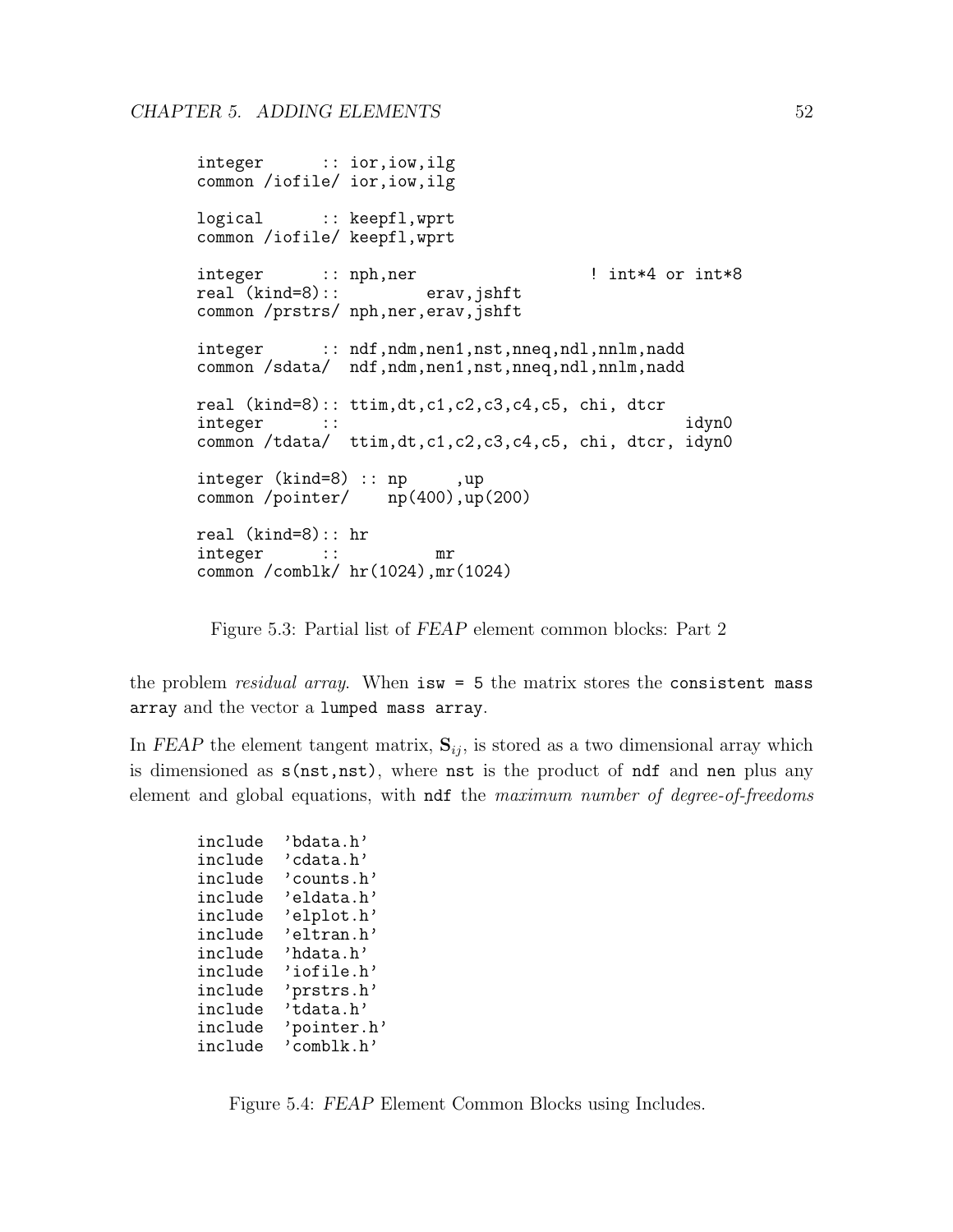| Common Name | Variable | Definition                        |
|-------------|----------|-----------------------------------|
| bdata       | O        | Page eject option                 |
|             | head     | Title record                      |
| cdata       | numnp    | Number of mesh nodes              |
|             | numel    | Number of mesh elements           |
|             | nummat   | Number of material sets           |
|             | nen      | Maximum nodes/element             |
|             | neq      | Number active equations           |
|             | ipr      | Real variable precision           |
| counts      | nstep    | Total number of time steps        |
|             | niter    | Number of iterations current step |
|             | naugm    | Number of augments current step   |
|             | titer    | Total iterations                  |
|             | taubm    | Total augments                    |
|             | iaugm    | Augmenting counter                |
|             | iform    | Number residuals in line search   |
| elcapt      | dm       | Nodal & element plot captions     |
|             | dcapt    | Nodal contour plot captions       |
|             | ecapt    | Element contour plot captions     |
| eldata      | dm       | Element proportional load         |
|             | $n_e1$   | Current element number            |
|             | ma       | Current element material set      |
|             | mct      | Print counter                     |
|             | iel      | User element number               |
|             | nel      | Number nodes on current element   |
| elplot      | tt       | Element stress values for TPL0t   |
| eltran      | bpr      | Principal stretch                 |
|             | ctan     | Element multipliers               |
| eluser      | ut       | Element user values for TPL0t     |

<span id="page-59-0"></span>Table 5.3: FEAP common block partial list of definitions.

at any node in the problem and nen the maximum number of nodes on any element. The ordering of the unknowns into the first ndf\*nen entries of nst must be carefully aligned in order for FEAP to properly assemble each element matrix into the global tangent. Element equations follow these and then finally any global equations (See Fig. [5.5\)](#page-66-0). The ordering of the first row and column blocks is such that sub-matrices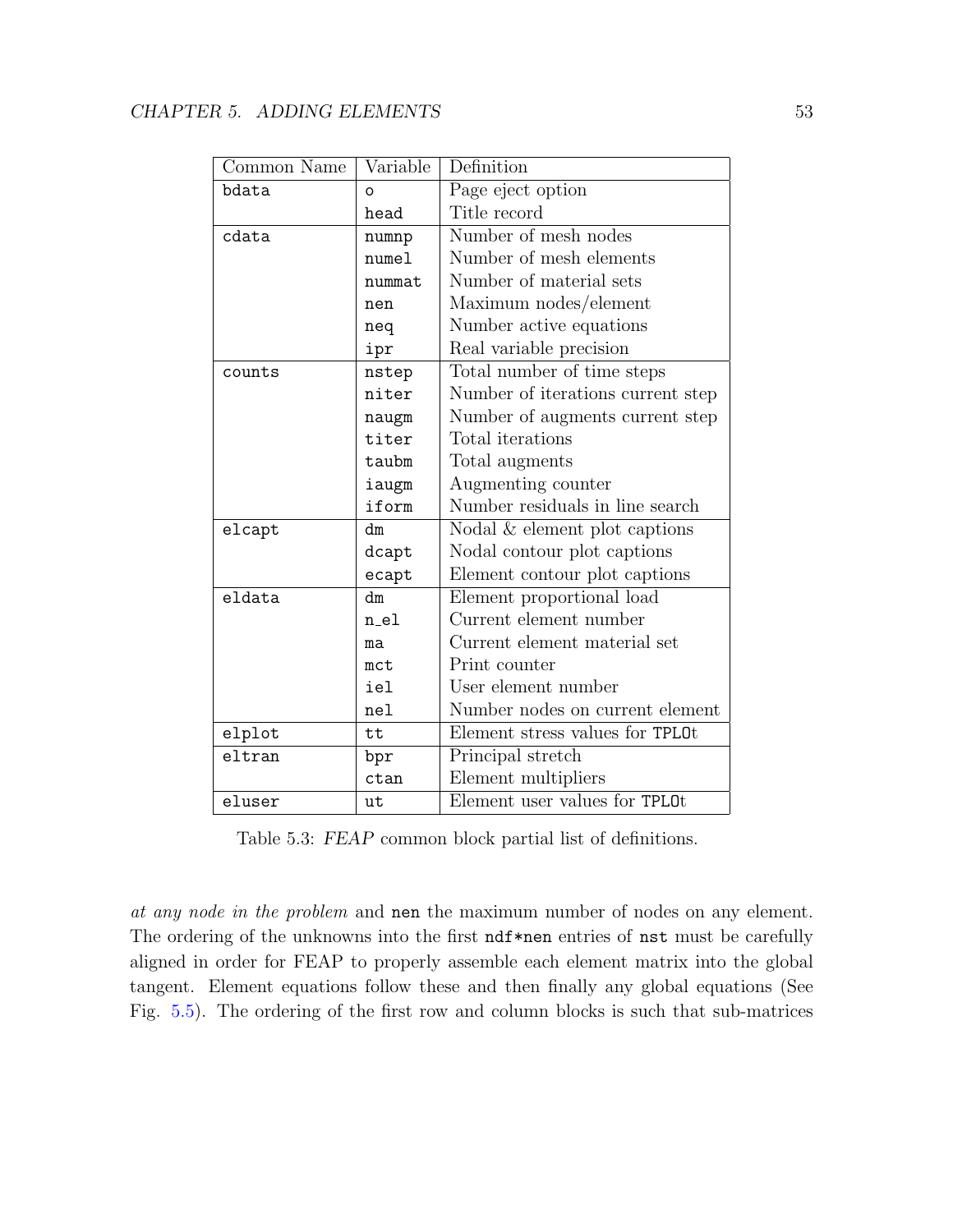| Common Name | Variable | Definition                          |
|-------------|----------|-------------------------------------|
| hdata       | nh1      | Pointer to $t_n$ history data       |
|             | nh2      | Pointer to $t_{n+1}$ history data   |
|             | nh3      | Pointer to element history          |
|             | nlm      | Number of element equations         |
|             | plm      | Partition of element equations      |
|             | nge      | Number of global equations          |
|             | pge      | Partition of global equations       |
| iofile      | ior      | Current input logical unit          |
|             | iow      | Current output logical unit         |
| prstrs      | nph      | Pointer to global projection arrays |
|             | ner      | Pointer to global error indicator   |
|             | erav     | Element error value                 |
| sdata       | ndf      | Maximum dof/node                    |
|             | ndm      | Mesh space dimension                |
|             | nen1     | Dimension 1 on IX array             |
|             | nst      | Size of element matrix              |
|             | nneq     | Total dof in problem                |
| tdata       | ttim     | Current time                        |
|             | dt       | Current time increment              |
|             | сi       | Integration parameters              |
| comblk      | hr       | Real array data                     |
|             | mr       | Integer array data                  |

Table 5.4: FEAP common block partial list of definitions.

are defined for each node attached to the element. Thus

$$
\mathbf{S} = \begin{bmatrix} \mathbf{S}_{11} & \mathbf{S}_{12} & \mathbf{S}_{13} & \cdots \\ \mathbf{S}_{21} & \mathbf{S}_{22} & \mathbf{S}_{23} & \cdots \\ \mathbf{S}_{31} & \mathbf{S}_{32} & \mathbf{S}_{33} & \cdots \\ \cdots & \cdots & \cdots & \cdots \end{bmatrix}
$$

where  $S_{ij}$  is the sub-matrix for nodal pairs i, j. Each of the sub-matrices is a square matrix of the size of the maximum number of degree-of-freedoms in the problem which is passed to the subprogram as ndf. Thus,

ij

$$
\mathbf{S}_{ij} = \begin{bmatrix} S_{11}^{ij} & S_{12}^{ij} & S_{13}^{ij} & \cdots \\ S_{21}^{ij} & S_{22}^{ij} & S_{23}^{ij} & \cdots \\ S_{31}^{ij} & S_{32}^{ij} & S_{33}^{ij} & \cdots \\ \cdots & \cdots & \cdots & S_{ndf,ndf}^{ij} \end{bmatrix}
$$

ij

in which  $S_{ab}^{ij}$  is an array coefficient for nodal pair i, j for the degree-of-freedom pair  $a, b$ .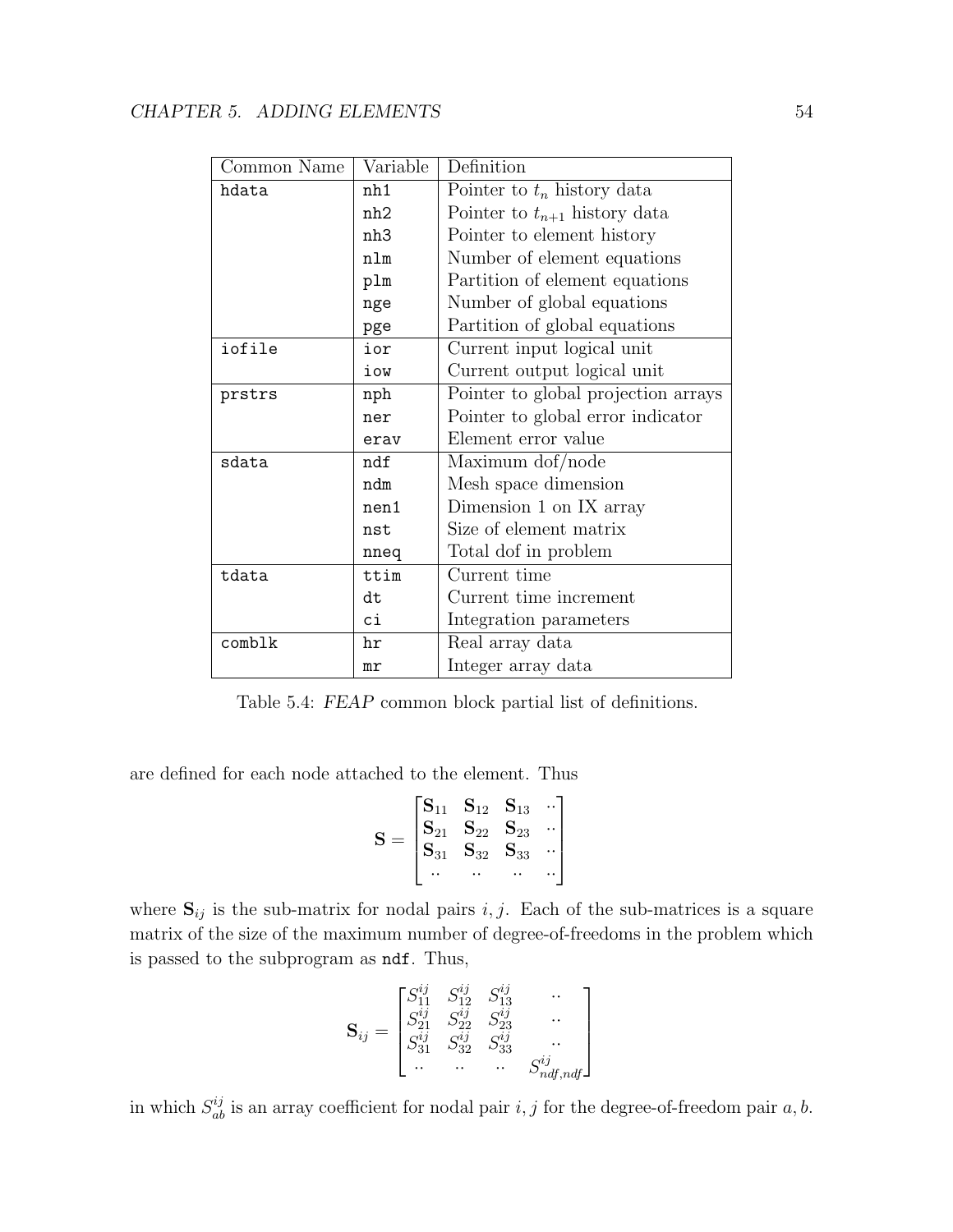| Parameter        | Name             | Description                                                   |
|------------------|------------------|---------------------------------------------------------------|
| 1                | $E\,$            | Young's modulus                                               |
| $\overline{2}$   | $\nu$            | Poisson ratio                                                 |
| 3                | $\alpha$         | Thermal expansion coefficient                                 |
| $\overline{4}$   | $\rho$           | Mass density                                                  |
| $\mathbf 5$      |                  | Quadrature order for arrays $\&$ output                       |
| $\overline{7}$   | $\boldsymbol{a}$ | Mass interpolation ( $a = 0$ : Diagonal; $a = 1$ : Consistent |
| 8                | $rho_i$          | Rotational mass factor (plates/shells)                        |
| $\boldsymbol{9}$ | $T_0$            | Stress free reference temperature                             |
| 10               | $\overline{q}$   | Loading intensity (plates/shells)                             |
| 11               | $b_1$            | Body force/volume in 1-directions                             |
| 12               | b <sub>2</sub>   | Body force/volume in 2-directions                             |
| 13               | $b_3$            | Body force/volume in 3-directions                             |
| 14               | $\boldsymbol{h}$ | Thickness (plates/shells)                                     |
| 15               | nh1              | History variable counter                                      |
| 16               | stype            | Two dimensional type: 1 - plane stress; 2 - plane strain;     |
|                  |                  | 3 - axisymmetric; 8 - axisymmetric-torsion;                   |
|                  |                  | $9$ - spherical <sup>2</sup>                                  |
| 17               | etype            | Element formulation: 1 - displ; 2 - mixed; 3 - enhanced;      |
|                  |                  | 7 - Uniform defm.; 8 - stabilized; 9 - incompressible.        |
| 18               | dtype            | Deformation type: $\langle$ : finite; small $\rangle$         |
| 19               | tdof             | Thermal degree-of-freedom                                     |
| 20               | imat             | Non-linear elastic material type                              |
| 21               | $d_{11}, a_1$    | Material elastic moduli, Fung parameter                       |
| 22               | $d_{22}, a_2$    | Material elastic moduli, Fung parameter                       |
| 23               | $d_{33}, a_3$    | Material elastic moduli, Fung parameter                       |
| 24               | $d_{12}, a_4$    | Material elastic moduli, Fung parameter                       |
| 25               | $d_{23}, a_5$    | Material elastic moduli, Fung parameter                       |
| 26               | $d_{31}, a_6$    | Material elastic moduli, Fung parameter                       |
| 27               | $g_{12}, a_7$    | Material elastic moduli, Fung parameter                       |
| 28               | $g_{23}, a_8$    | Material elastic moduli, Fung parameter                       |
| $\,29$           | $g_{31},\ a_9$   | Material elastic moduli, Fung parameter                       |
| 30               | $\mathcal{C}$    | Fung pseudo elastic model modulus                             |

<span id="page-61-0"></span>Table 5.5: Material Parameters.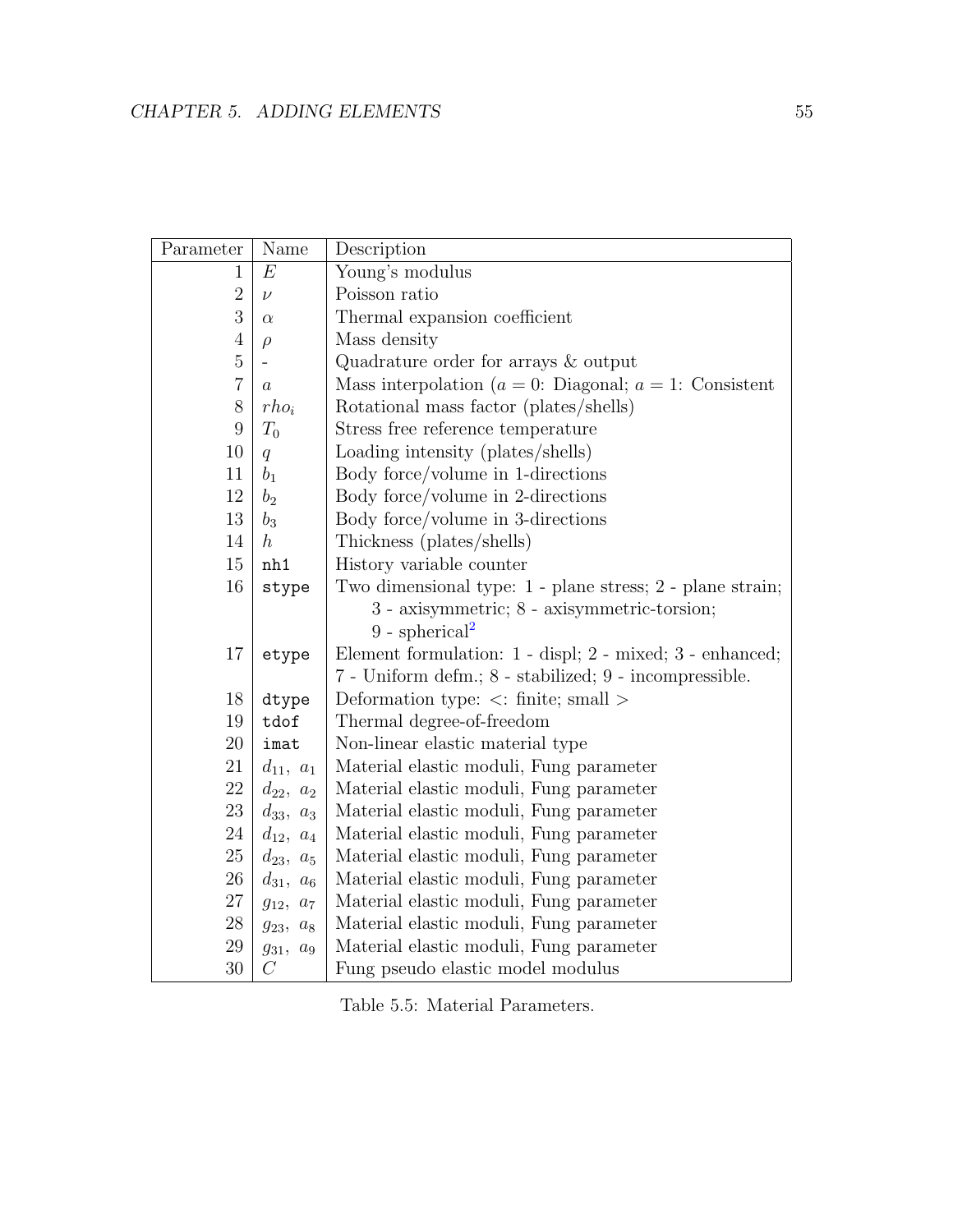| Parameter | Name             | Description                              |
|-----------|------------------|------------------------------------------|
| 31        | $\psi$           | Orthotropic angle $x_1$ principal axis 1 |
| 32        | $\boldsymbol{A}$ | Area cross section (beam/truss)          |
| 33        | $I_{11}$         | Inertia cross section (beam/truss)       |
| 34        | $I_{22}$         | Inertia cross section (beam/truss)       |
| $35\,$    | $I_{12}$         | Inertia cross section (beam/truss)       |
| 36        | $J_{\rm}$        | Polar inertia cross section (beam/truss) |
| 37        | $\kappa_1$       | Shear factor (plates/shells/beams)       |
| 38        | $\kappa_2$       | Shear factor plate                       |
| $39\,$    |                  | Non-linear flag (beam/truss)             |
| 40        |                  | Inelastic material model type            |
| 41        | $Y_0$            | Initial yield stress (Mises)             |
| 42        | $Y_{\infty}$     | Final yield stress (Mises)               |
| 43        | $\beta$          | Exponential hardening rate               |
| 44        | $H_{iso}$        | Isotropic hardening modulus (linear)     |
| 45        | $H_{kin}$        | Kinematic hardening modulus (linear)     |
| 46        |                  | Yield flag                               |
| 47        | $\beta_1$        | Orthotropic thermal stress               |
| 48        | $\beta_2$        | Orthotropic thermal stress               |
| 49        | $\beta_3$        | Orthotropic thermal stress               |
| $50\,$    |                  | Error estimator parameter                |
| 51        | $\nu_1$          | Viscoelastic shear parameter             |
| $52\,$    | $\tau_1$         | Viscoelastic relaxation time             |
| $53\,$    | $\nu_2$          | Viscoelastic shear parameter             |
| $54\,$    | $\tau_2$         | Viscoelastic relaxation time             |
| $55\,$    | $\nu_3$          | Viscoelastic shear parameter             |
| 56        | $\tau_3$         | Viscoelastic relaxation time             |
| $57\,$    | nvis             | Number of viscoelastic terms $(1-3)$     |
| $58\,$    |                  | Damage limit                             |
| 59        |                  | Damage rate                              |
| 60        | $\boldsymbol{k}$ | Penalty parameter                        |

Table 5.5: (Cont.) Material Parameters.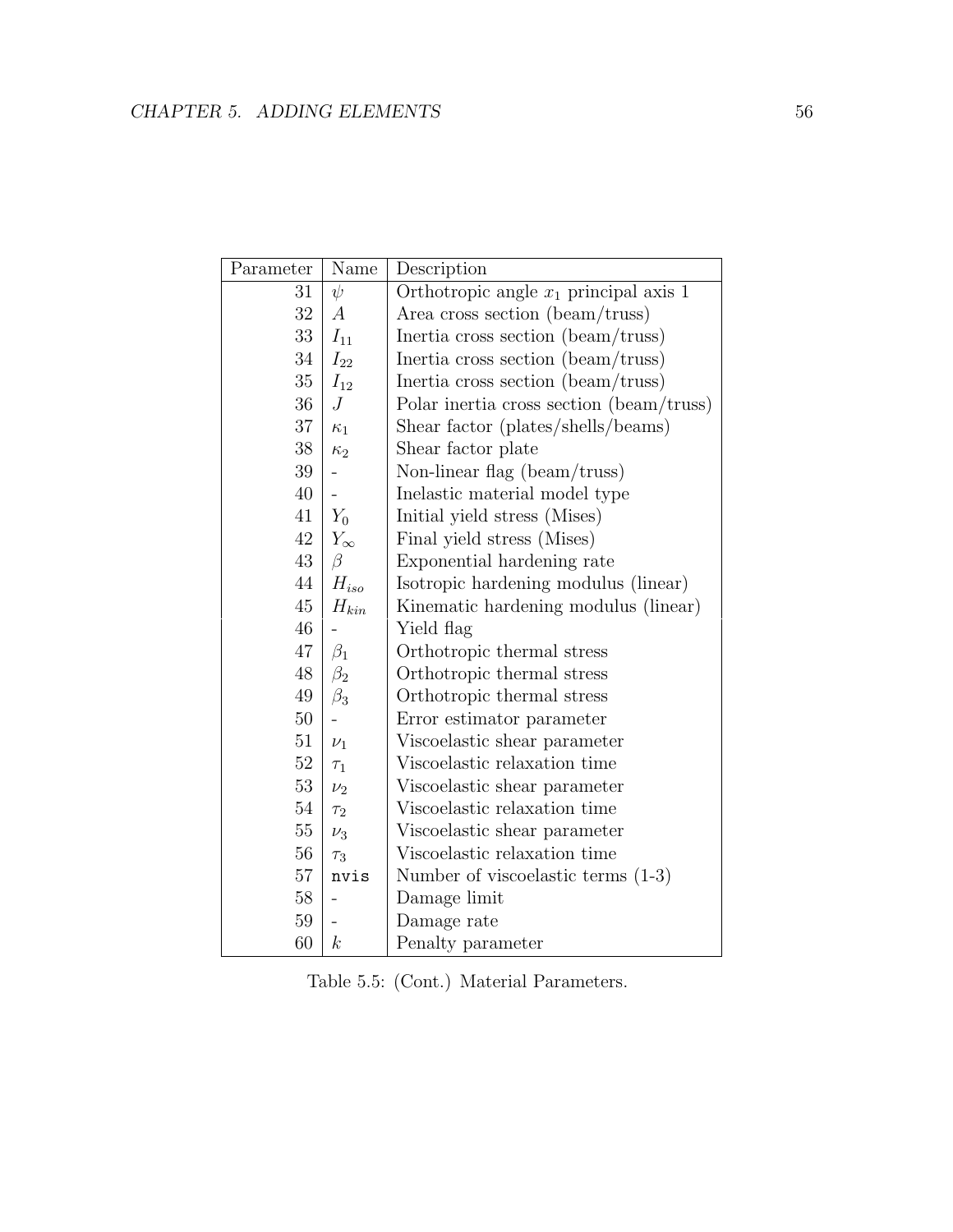| Parameter | Name                     | Description                                  |
|-----------|--------------------------|----------------------------------------------|
| 61        | $K_1$                    | Fourier thermal conductivity                 |
| 62        | $K_2$                    | Fourier thermal conductivity                 |
| 63        | $K_3$                    | Fourier thermal conductivity                 |
| 64        | $\overline{c}$           | Fourier specific heat                        |
| 65        | $\omega$                 | Angular velocity                             |
| 66        | Q                        | Body heat                                    |
| 67        | $\overline{\phantom{0}}$ | Heat constitution added indicator            |
| 68        |                          | Follower loading indicator                   |
| 69        |                          | Frame distributed load (framf3e.f only)      |
| 70        |                          | Damping factor                               |
| 71        | $g_1$                    | Ground acceleration factor                   |
| 72        | $g_2$                    | Ground acceleration factor                   |
| 73        | $g_3$                    | Ground acceleration factor                   |
| 74        | $p_1$                    | Ground acceleration proportional load number |
| 75        | p <sub>2</sub>           | Ground acceleration proportional load number |
| 76        | $p_3$                    | Ground acceleration proportional load number |
| 77        | a <sub>0</sub>           | Rayleigh damping mass ratio                  |
| 78        | $a_1$                    | Rayleigh damping stiffness ratio             |
| 79        |                          | Plate/Shell/Rod shear activation flag        |
| 80        |                          | Method: Type 1                               |
| 81        |                          | Method: Type 2                               |
| 82        |                          | Truss/Rod quadrature number                  |
| 83        |                          | Axial loading value                          |
| 84        |                          | Constitutive start indicator                 |
| 85        |                          | Polar angle indicator                        |
| 86        |                          | Polar angle coord_1                          |
| 87        |                          | Polar angle coord_2                          |
| 88        |                          | Polar angle coord_3                          |
| 89        |                          | Constitution transient type                  |
| 90        | $d_{31}$                 | Plane stress recovery                        |
| 91        | $d_{32}$                 | Plane stress recovery                        |
| 92        | $\alpha_3$               | Plane stress recovery                        |

Table 5.5: (Cont.) Material Parameters.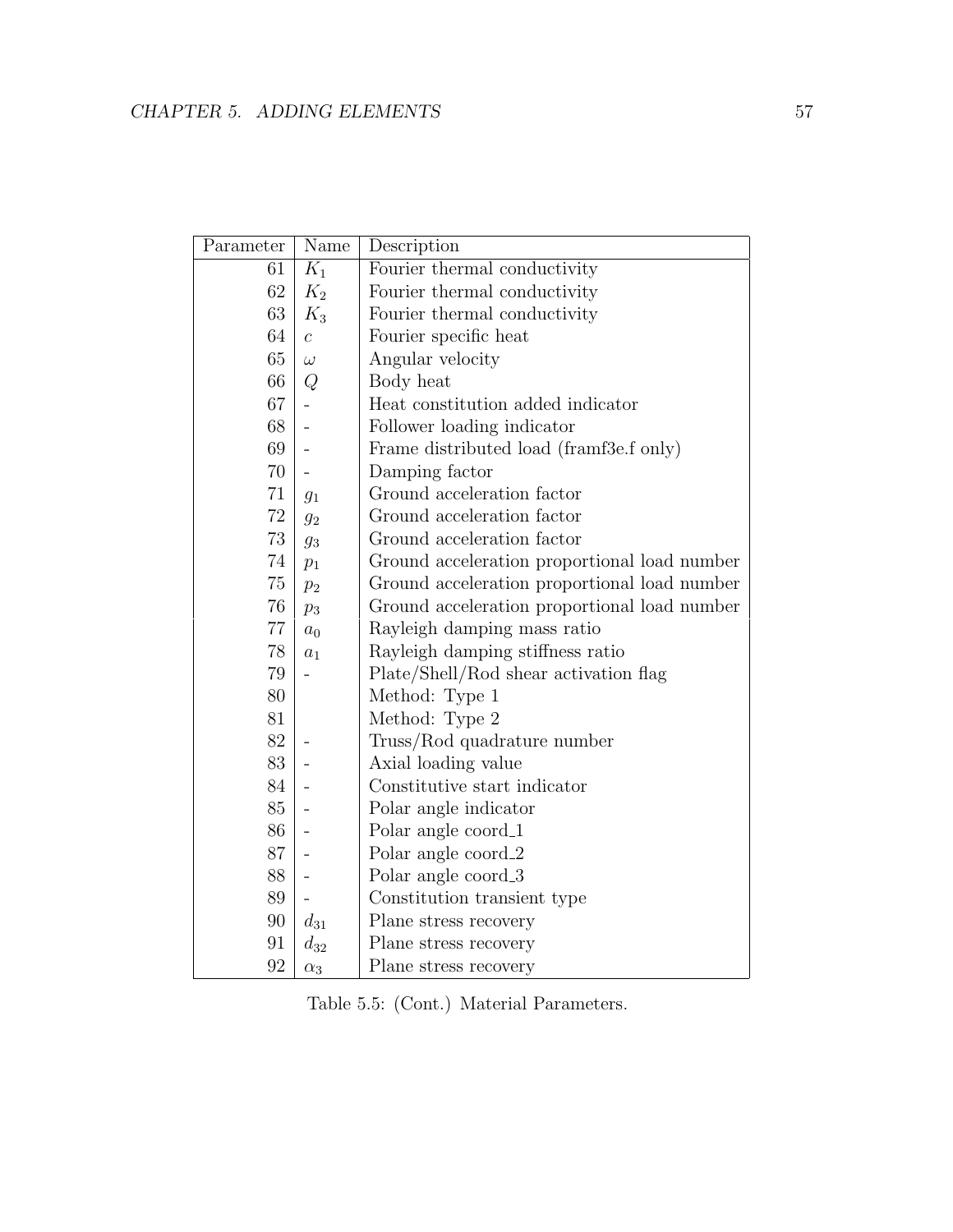| Parameter | Name                     | Description                                                 |
|-----------|--------------------------|-------------------------------------------------------------|
| 93        | sref                     | Shear center type                                           |
| 94        | $y_1$                    | Shear center coordinate                                     |
| 95        | $y_2$                    | Shear center coordinate                                     |
| 96        | lref                     | Reference vector type                                       |
| 97        | $n_1$                    | Reference vector parameter                                  |
| 98        | $n_2$                    | Reference vector parameter                                  |
| 99        | $n_3$                    | Reference vector parameter                                  |
| 100       |                          | Cross section shape type: $1 =$ rectangles; $2 =$ tube;     |
|           |                          | $3$ = Wide flange; $4$ = Channel; $5$ = Angle; $5$ = Circle |
| 101-126   |                          | Shape data                                                  |
| 127       |                          | Surface convection (h)                                      |
| 128       |                          | Free-stream temperature $(T_{\infty})$                      |
| 129       |                          | Reference absolute temperature                              |
| 130       | nseg                     | Number of hardening segments                                |
| 131-148   |                          | Segment data sets $e_p$ , $Y_{iso}$ , $H_{kin}$             |
| 149       |                          | Total variables on frame section                            |
| 150       |                          | Plastic kinematic hardening                                 |
| 151-156   | $\sim$                   | Hardening: $h_1, h_2, h_3, h_4, h_5, j_1$                   |
| 157       | $\bar{F}$                | Traction RVE constraints.                                   |
| 158       | $\bar{Q}$                | Thermal flux RVE constraints.                               |
| 159       | ngm                      | Number of RVE constraints                                   |
| 160       | $\overline{\phantom{a}}$ | Initial stress flag                                         |
| 161-166   | $\sigma_{ij}$            | Initial stresses (constant)                                 |
| 167       |                          | Tension/compression only indicator                          |
| 168       |                          | Thermal activation indicator                                |
| 169       |                          | Mechanical activation indicator                             |
| 170       | $\blacksquare$           | Volume model number (default 1)                             |
| 171       |                          | Plot projections on/off                                     |
| 172       | nvpr                     | Number viscoelastic pressure terms $(1-3)$                  |
| 173       | $\mu_1$                  | Viscoelastic volume/pressure parameter                      |
| 174       | $\tau_1$                 | Viscoelastic relaxation time                                |
| 175       | $\mu_2$                  | Viscoelastic volume/pressure parameter                      |
| 176       | $\tau_2$                 | Viscoelastic relaxation time                                |
| 177       | $\mu_3$                  | Viscoelastic volume/pressure parameter                      |
| 178       | $\tau_3$                 | Viscoelastic relaxation time                                |
| 179       |                          | Unused                                                      |
| 180-181   |                          | Viscoplastic rate parameters                                |
| 182       |                          | Nodal quadrature parameters                                 |
| 183       | $\beta_m$                | $M_L - M_C$ mass scaling factor                             |
| 184       | $\boldsymbol{c}$         | Estimate on maximum wave speed                              |

Table 5.5: (Cont.) Material Parameters.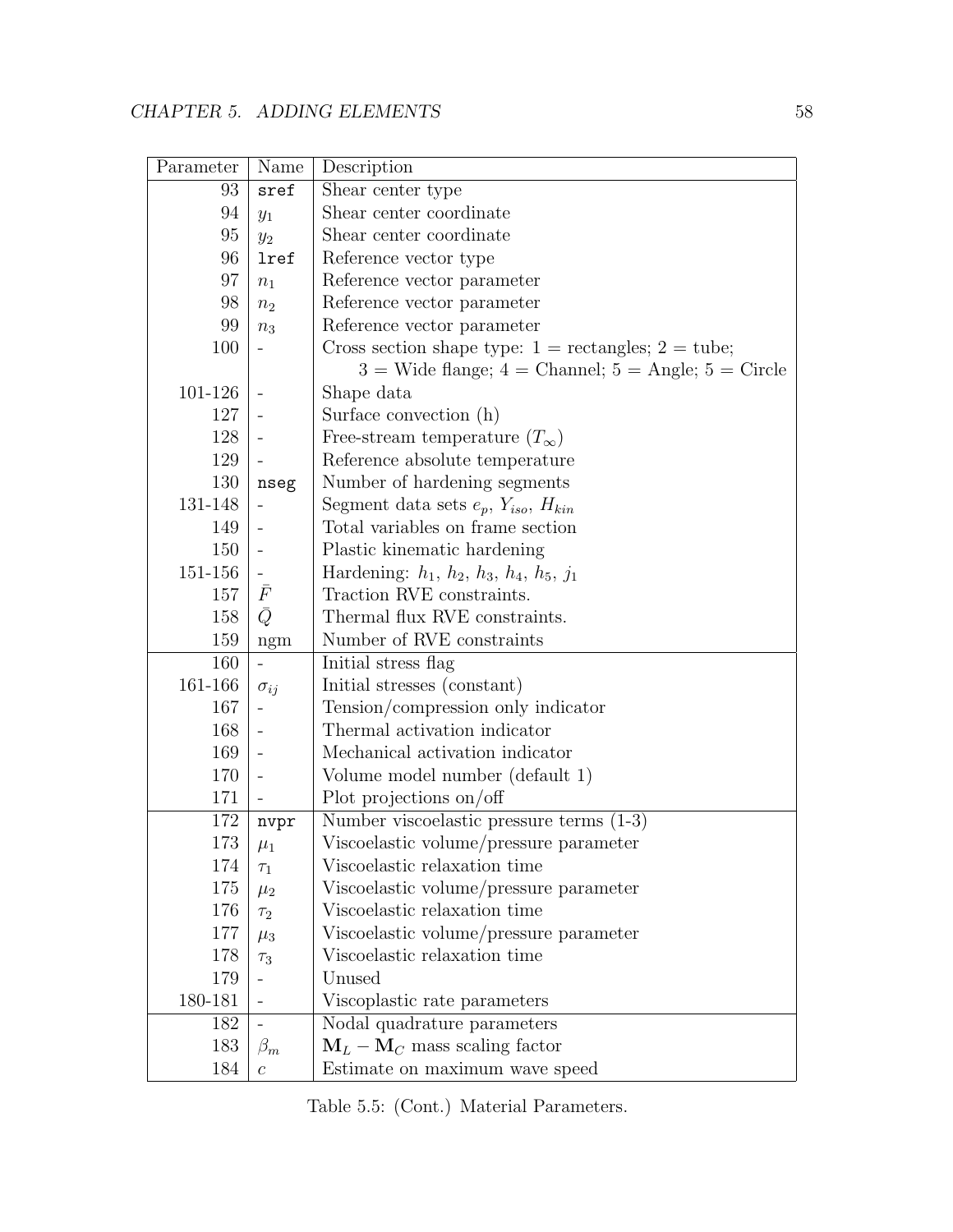| Parameter | Name                         | Description                                                 |
|-----------|------------------------------|-------------------------------------------------------------|
| 185       | $\overline{\phantom{a}}$     | Augmentation switch: $\langle \text{on}/\text{off} \rangle$ |
| 186       | $\frac{1}{2}$                | Augmentation explicit indicator                             |
| 187       |                              | Implicit = 0; Explicit = 1 element integration              |
| 188       |                              | Number stress components in rod elements                    |
| 189       |                              | Nurbs & VEM flag                                            |
| 190-192   |                              | Nurbs quadrature values/direction                           |
| 193       | $t$ <i>mat</i>               | Thermal material numbers                                    |
| 194       | ietype                       | Element type                                                |
| 195       | $T - frac$                   | Fraction of work to heat                                    |
| 196       | $q - prop$                   | Proportional load factor for pressure loading               |
| 197-198   |                              | Body patch loading values                                   |
| 199       |                              | Axisymmetric 1-d: Plane stress in thickness                 |
| 200       | nsiz                         | Size of modulus or compliance array                         |
| 201-236   | $\blacksquare$               | Anisotropic Modulus or Compliance array                     |
| 237       | $\frac{1}{2}$                | Number of element global equations (nge                     |
| 238       | $\frac{1}{2}$                | Partition of element global equations                       |
| 239       |                              | Unused                                                      |
| 240       | $\overline{a}$               | $0 =$ Element based; 1 = nodal based formulation            |
| 241       |                              | Number of active element degrees of freedom                 |
| 242-248   | $V_1, V_2$                   | Plastic Vector orientation                                  |
| 249-255   |                              | Reference vector types and values                           |
| 260-279   | nstv                         | Number structure vectors/values                             |
| 280-282   | $g_i$                        | Thermal-elastic temperature function                        |
| 283       | $\overline{a}$               | Unused                                                      |
| 284-286   | ÷,                           | Delete element data                                         |
| 287       | $\frac{1}{2}$                | Total energy computation switch                             |
| 288       | $\qquad \qquad -$            | Shell thickness change flag                                 |
| 289       |                              | Rate switch $(on=0, off=1)$                                 |
| 290-293   | $\qquad \qquad -$            | Constitutive equation coordinate frame                      |
| 294       | $\qquad \qquad \blacksquare$ | Rotatory inertia on/off flag                                |
| 295-296   | $\frac{1}{2}$                | Body force user parameters                                  |
| 297       | $\overline{a}$               | RVE type: $1 =$ Hill-Mandel; $2 =$ Irving-Kirkwood          |

Table 5.5: (Cont.) Material Parameters.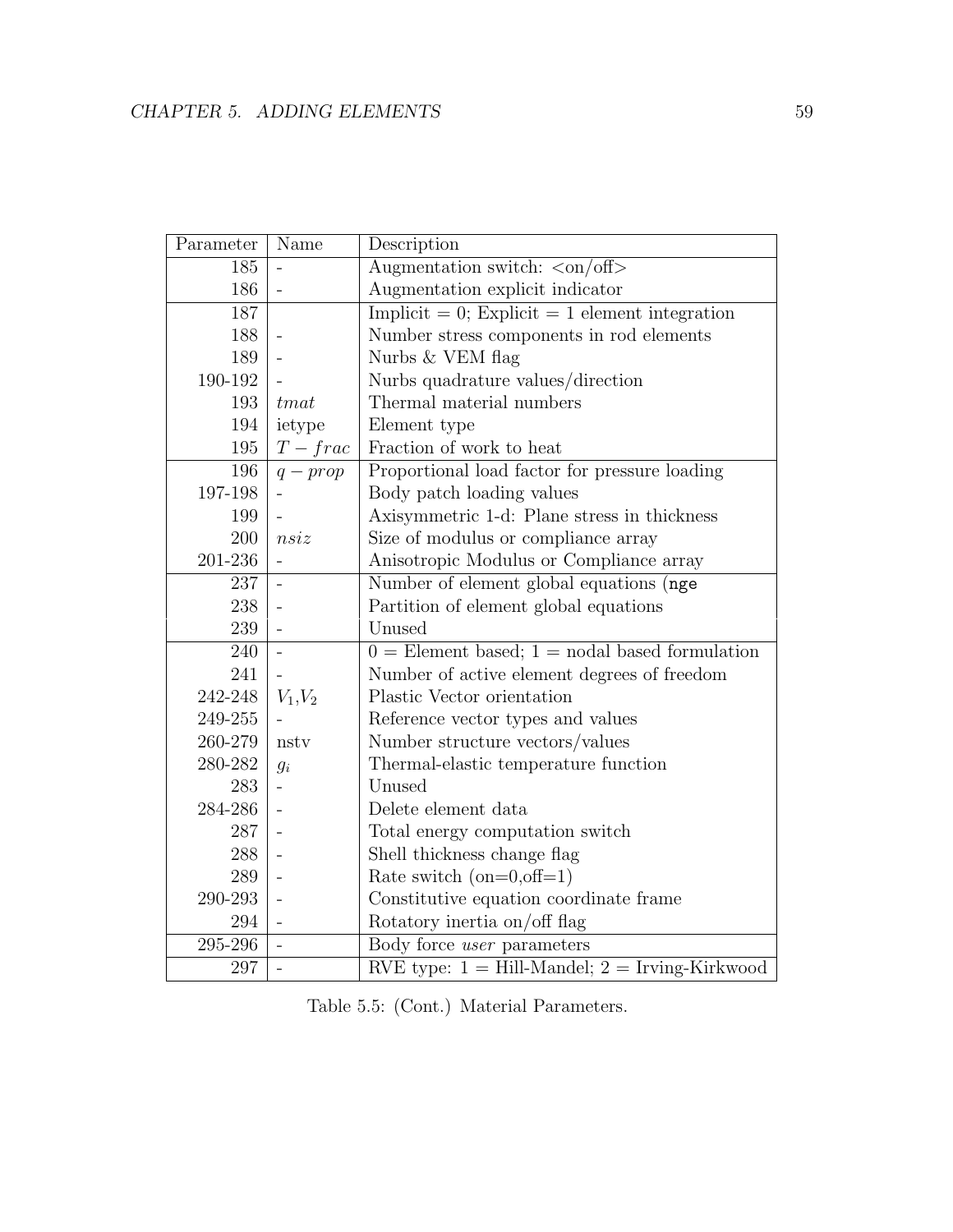

<span id="page-66-0"></span>Figure 5.5: Tangent matrix and residual including element and global constraints.

In FEAP, the element residual may be stored as a one dimensional array which is dimensioned  $r(nst)$  with entries stored in the same order as the rows of the element tangent matrix or as a two dimensional array which is dimensioned as  $r(ndf,nen)$ . The one dimensional form of the residual is given as

$$
\mathbf{R} = \begin{bmatrix} \mathbf{R}_1 \\ \mathbf{R}_2 \\ \mathbf{R}_3 \\ \vdots \end{bmatrix}
$$

where the entries in each submatrix are given as

$$
\mathbf{R}_i = \begin{bmatrix} R_1^i \\ R_2^i \\ \vdots \\ R_{ndf}^i \end{bmatrix} \ .
$$

The two dimensional form  $\mathbf{r}(\text{ndf},\text{nen})$  places the entries  $\mathbf{R}_i$  as columns. Accordingly,

$$
\mathbf{R} = \begin{bmatrix} \mathbf{R}_1 & \mathbf{R}_2 & \mathbf{R}_3 & \cdots \end{bmatrix}.
$$

The two forms for defining the residual  $r$  are equivalent based on the Fortran ordering of information into double subscript arrays.

If ndf is larger than needed for the element and residual the unused positions need not be defined (the tangent array  $s$  and the residual  $r$  are set to zero before each element routine is called).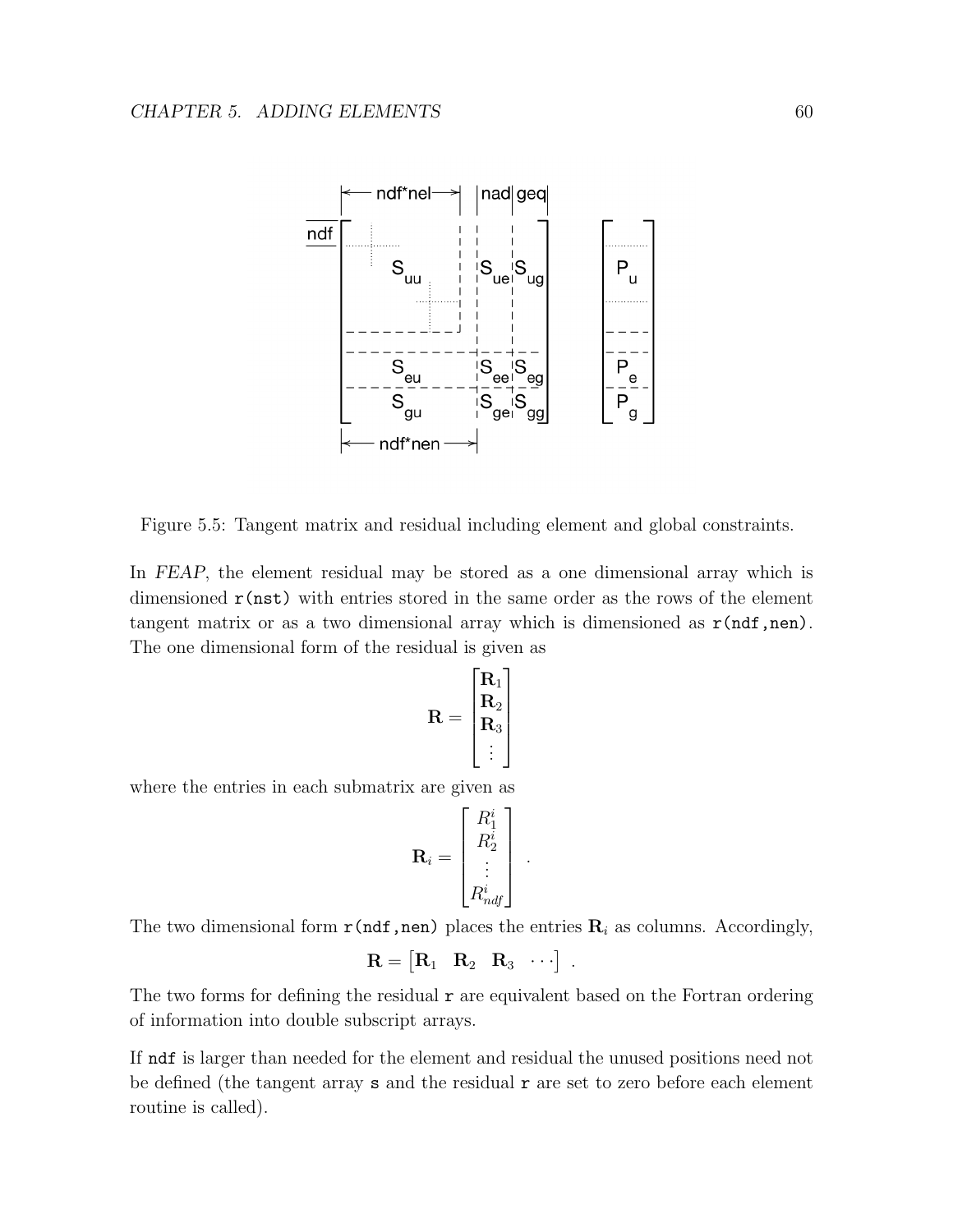The arrays  $x1(i,j)$ ,  $u1(i,j,1)$ ,  $u1(i,j,4)$  and  $u1(i,j,5)$  (described in Table [5.1\)](#page-54-0) are used to obtain the nodal coordinates, displacements, velocities and accelerations, respectively.

When programming an element it is the users responsibility to decide the meaning for each degree-of-freedom. In all the standard elements provided with FEAP the degree-of-freedoms for displacements are assigned to the first ndm positions (where ndm is the spatial dimension of the mesh). In thermo-mechanical problems the thermal degree-of-freedom is normally located at NDM+1. The actual location of element degreeof-freedoms to the global degree-of-freedoms can be set in the input file by the data statements

MATErial ma etype uel eset g\_1 g\_2 ... g\_ndf

When etype = user the parameter uel defines the user element number. The eset parameter defines the values set for each element (by default it is ma). Finally the g i values define the global degree-of-freedom for the "i" local degree-of-freedom. By default  $g_i$  = i. Thus, if the programmer is coding ELMT02 and has placed the values for a scalar degree-of-freedom in the first degree-of-freedom in S and R it may be moved to global degree-of-freedom 4 using the input statements

MATErial ma USER 2 ,, 4 ...

To assemble the element stiffness matrix it is often useful to define an integer indexing array,  $sa(nen)$  which may be set in Fortran using the statements<sup>[3](#page-67-0)</sup>:

 $sa(1) = 0$ do i = 2,nel  $sa(i) = sa(i-1) + ndf$ end do ! i

The entries in the first nd degree-of-freedoms in the element matrix and vector may then be assembled using the statements

<span id="page-67-0"></span><sup>&</sup>lt;sup>3</sup>If the include qudshp.h is used in the element the array is automatically defined and available.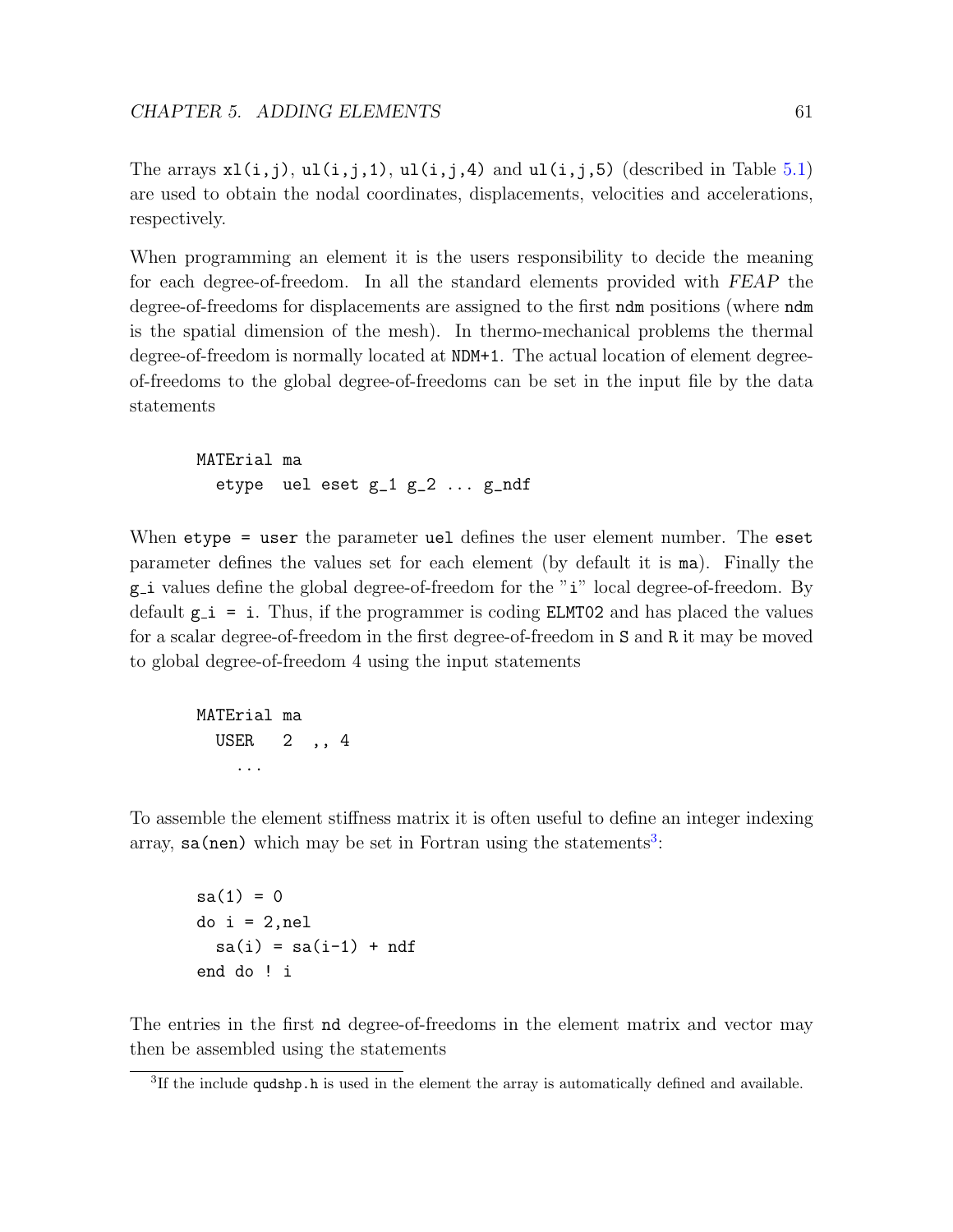```
do j = 1, nel ! Column node loopdo a = 1, nd ! DOF loop
      ! 1-d r-array form
   r(sa(j)+a) = r(sa(j)+a) + ...! 2-d r-array form
   r(a, j) = r(a, j) + ...end do ! a
 do i = 1, nel ! Row node loop
   do b = 1,nd ! DOF loops
     do a = 1,nd
       s(sa(i)+a, sa(j)+b) = s(sa(i)+a, sa(j)+b) + ......
```
This form ensures that the submatrices are properly aligned in the s-array and r-array.

# 5.3 Elements with internal equations

In some formulations it is convenient to use *non-nodal* degrees of freedom that are independent of a node. These may be of the Lagrange multiplier type or simply any other variable. To activate these element variables the include

include 'hdata.h'

must be available and the statement

 $nlm = var1$ 

defined in the sections where isw=1 occurs. The value of var1 defines the number of element variables. If the equations are only active in one partition then the statement

 $plm = var2$ 

is also given where var2 defines the partition for element variables. If plm is zero the element equations are active in all partitions. The equations associated with these equations is located at the rows and columns greater than nen\*ndf in the residual and tangent matrices. That is in rows and columns nen\*ndf+1 to nen\*ndf+var1. See Sect. [5.5.1](#page-75-0) for further details on setting element equations.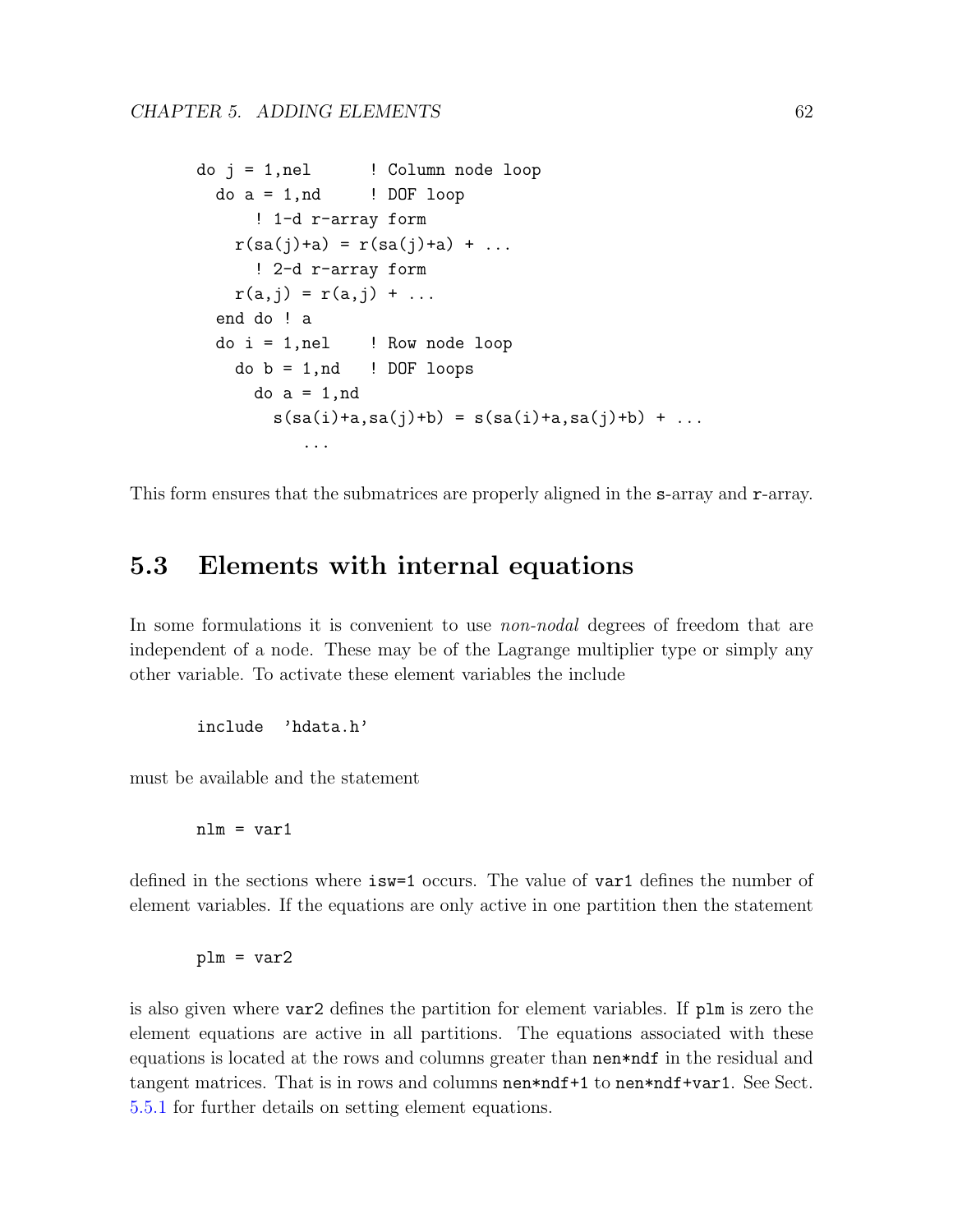# 5.4 Non-linear Transient Solution Forms

Before describing the steps in developing an element we summarize first the basic structure of the algorithms employed by FEAP to solve problems. Each problem to be solved using an ELMTnn routine is established in a standard finite element form as described in standard references (e.g., The Finite Element Method, 4th ed., by O.C. Zienkiewicz and R.L. Taylor, McGraw-Hill, London, 1989 (vol 1), 1991 (vol 2)). Here it is assumed this step leads to a set of non-linear ordinary differential equations expressed in terms of nodal displacements, velocities, and accelerations given by  $\mathbf{u}_i(t)$ ,  $\dot{\mathbf{u}}_i(t)$ , and  $\ddot{\mathbf{u}}_i(t)$ , respectively. We denote the differential equation for node-i as the residual equation:

$$
\mathbf{R}_i(\mathbf{u}_i(t),\dot{\mathbf{u}}_i(t),\ddot{\mathbf{u}}_i(t),t) = \mathbf{0}.
$$

To solve for the nodal displacements,velocities and accelerations it is necessary to introduce an algorithm to integrate the nodal quantities in time, specify a constitutive relation, and develop an algorithm to solve a (possibly) non-linear problem.

In FEAP, the integration method for nodal quantities is taken as a one step algorithm with each quantity defined only at discrete times  $t_n$ . Accordingly, we have displacements  $\mathbf{u}_i(t_n)$  with velocities and accelerations denoted as

$$
\dot{\mathbf{u}}_i(t_n) \quad \approx \quad \mathbf{v}_i(t_n)
$$

and

$$
\ddot{\mathbf{u}}_i(t_n) \quad \approx \quad \mathbf{a}_i(t_n)
$$

A typical example for an integration algorithm for these discrete quantities is Newmark's method where

$$
\mathbf{u}_{i}(t_{n+1}) = \mathbf{u}_{i}(t_{n}) + \Delta t \mathbf{v}_{i}(t_{n}) + \Delta t^{2} [(\frac{1}{2} - \beta) \mathbf{a}_{i}(t_{n}) + \beta \mathbf{a}_{i}(t_{n+1})]
$$

and

$$
\mathbf{v}_i(t_{n+1}) = \mathbf{v}_i(t_n) + \Delta t \left[ (1 - \gamma) \mathbf{a}_i(t_n) + \gamma \mathbf{a}_i(t_{n+1}) \right]
$$

with  $\bf{u}, \bf{v}$ , and a being the set of displacements, velocities, and accelerations at node-i, respectively.

A Newton method is commonly adopted to solve a non-linear (or linear) problem. To implement a Newton method it is necessary to linearize the residual equation. For FEAP, the Newton equation may be written as

$$
\mathbf{R}^{(k+1)}_{i} \; = \; \mathbf{R}^{(k)}_{i} \; + \; \frac{\partial \mathbf{R}_{i}}{\partial \boldsymbol{\alpha}_{j}} \; |^{(k)} \; d\boldsymbol{\alpha}^{(k)}_{j} \; = \; \mathbf{0}
$$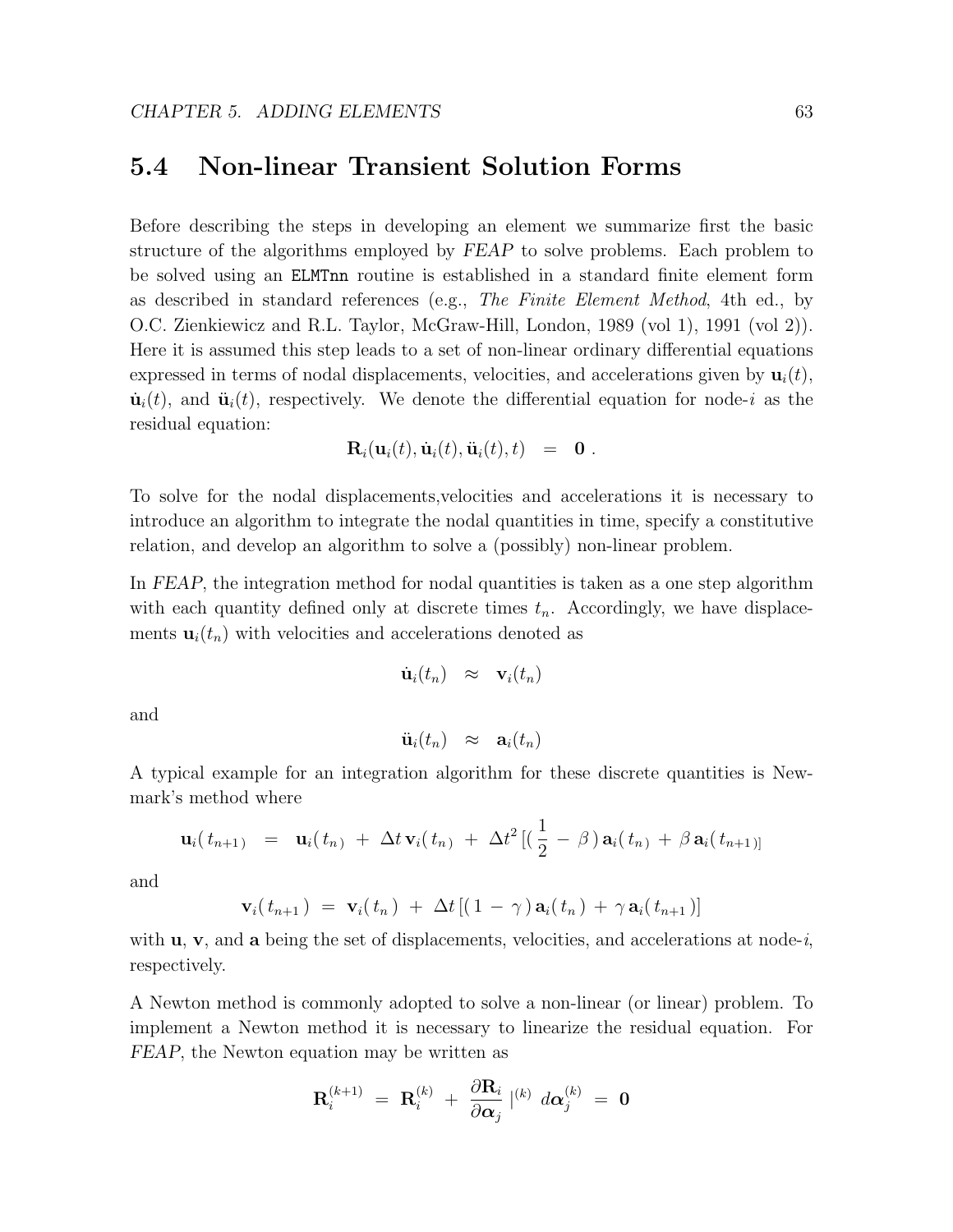where  $\alpha_j$  is one of the variables at time  $t_{n+1}$  (e.g.,  $\mathbf{u}_j(t_{n+1})$ ). We define

$$
\mathbf{S}^{(k)}_{ij} \;\; = \;\; - \frac{\partial \mathbf{R}_i}{\partial \boldsymbol{\alpha}_j} \;|^{(k)}
$$

and solve

$$
\mathbf{S}_{ij}^{(k)} d\boldsymbol{\alpha}_j^{(k)} = \mathbf{R}_i^{(k)}.
$$

The solution is updated using

$$
\pmb{\alpha}_j^{(k+1)} \;\; = \;\; \pmb{\alpha}_j^{(k)} \; + \; d\pmb{\alpha}_j^{(k)} \; .
$$

In the above  $(k)$  is the iteration number for the Newton algorithm. To start the solution for each step, FEAP sets

$$
\boldsymbol{\alpha}_j^{(0)}(\,t_{n+1}\,) \;\; = \;\; \boldsymbol{\alpha}_j(\,t_n\,)
$$

where a quantity without the  $(k)$  superscript represents a converged value. For a linear problem, Newton's method converges in one iteration. Computing the residual after one iteration must yield a zero value to within the roundoff of the computer used. For non-linear problems, a properly implemented Newton's method must exhibit a quadratic asymptotic rate of convergence. Failure of the above performance for linear and non-linear cases implies a programming error in an implementation or lack of a consistently linearized algorithm (i.e.,  $S_{ij}$  is not an exact derivative of the residual).

In a non-linear problem, Newmark's method may be parameterized in terms of increments of displacement, velocity, or acceleration. From the Newmark formulas, the relations

$$
d\mathbf{u}_i = \beta \Delta t^2 d\mathbf{a}_i
$$

and

$$
d\mathbf{v}_i = \gamma \, \Delta t \, d\mathbf{a}_i
$$

define the relationships between the increments. Note that only scalar multipliers involving  $\beta$ ,  $\gamma$ , and  $\Delta t$  are involved between the different measures.

The tangent matrix for the transient problem using Newmark's method may be expressed in terms of the incremental displacement, velocity, or acceleration. As an example, consider the case where the solution is parameterized in terms of increments of the displacements (i.e.,  $\alpha_j$  is the displacement vector  $\mathbf{u}_j$ ). For this case, the tangent matrix is (we do not show dependence on the iteration  $(k)$  for simplicity of notation)

$$
\mathbf{S}_{ij} d\mathbf{u}_j = -\frac{\partial \mathbf{R}_i}{\partial \mathbf{u}_j} d\mathbf{u}_j - \frac{\partial \mathbf{R}_i}{\partial \mathbf{v}_k} \frac{\partial \mathbf{v}_k}{\partial \mathbf{u}_j} d\mathbf{u}_j - \frac{\partial \mathbf{R}_i}{\partial \mathbf{a}_k} \frac{\partial \mathbf{a}_k}{\partial \mathbf{u}_j} d\mathbf{u}_j.
$$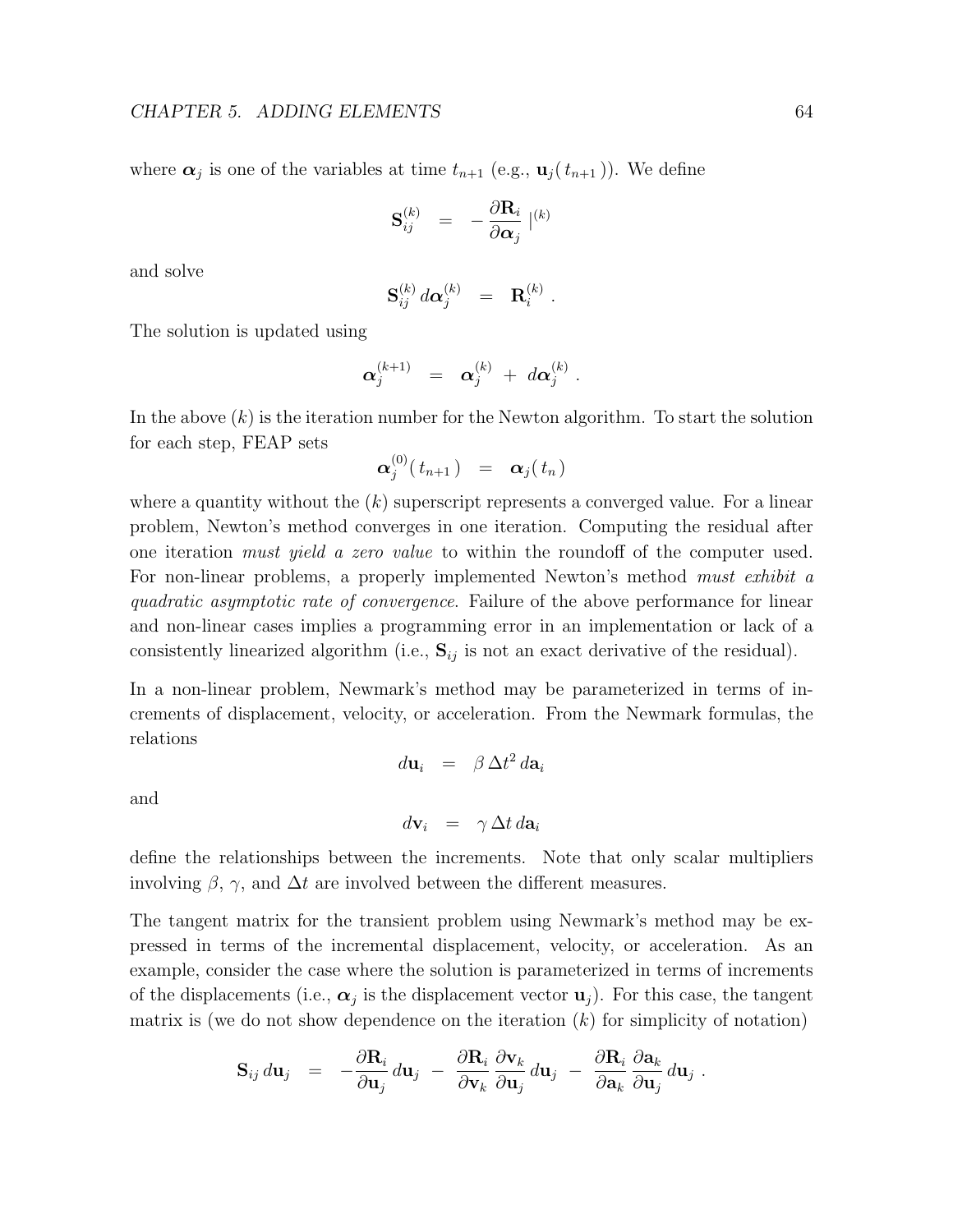#### CHAPTER 5. ADDING ELEMENTS 65

Note that from the Newmark formulas

$$
\frac{\partial \mathbf{a}_k}{\partial \mathbf{u}_j} = \frac{1}{\beta \Delta t^2} \boldsymbol{\delta}_{kj} \quad ; \quad \frac{\partial \mathbf{v}_k}{\partial \mathbf{u}_j} = \frac{\partial \mathbf{v}_k}{\partial \mathbf{a}_l} \frac{\partial \mathbf{a}_l}{\partial \mathbf{u}_j} = \frac{\gamma}{\beta \Delta t} \boldsymbol{\delta}_{kj}
$$

in which  $\delta_{kj}$  is the Kronnecker delta identity matrix for the k,j nodal pair. From the residual we observe that

$$
{\bf K}_{ij} \hspace{2mm} = \hspace{2mm} - \frac{\partial {\bf R}_i}{\partial {\bf u}_j} \hspace{2mm} ; \hspace{2mm} {\bf C}_{ij} \hspace{2mm} = \hspace{2mm} - \frac{\partial {\bf R}_i}{\partial {\bf v}_j} \hspace{2mm} ; \hspace{2mm} {\bf M}_{ij} \hspace{2mm} = \hspace{2mm} - \frac{\partial {\bf R}_i}{\partial {\bf a}_j}
$$

define the tangent stiffness, damping, and mass, respectively. Thus, for the Newmark algorithm the total tangent matrix in terms of the incremental displacements is

$$
\mathbf{S}_{ij} \hspace{2mm} = \hspace{2mm} \mathbf{K}_{ij} \hspace{2mm} + \hspace{2mm} \frac{\gamma}{\beta \, \Delta t} \, \mathbf{C}_{ij} \hspace{2mm} + \hspace{2mm} \frac{1}{\beta \, \Delta t^2} \, \mathbf{M}_{ij} \; .
$$

For other choices of increments, the tangent may be written in the general form

$$
{\bf S}_{ij} \ \ = \ \ c_1 \, {\bf K}_{ij} \; + \; c_2 \, {\bf C}_{ij} \; + \; c_3 \, {\bf M}_{ij}
$$

where the  $c_i$  are scalar quantities involving the integration parameters of the method selected and  $\Delta t$ . Thus, any one step integrator may be considered and will affect only the specification of the constants in the tangent. When FEAP solves a problem without transient loading (e.g., inertial loading as mass times acceleration) the velocities and accelerations are set to zero prior to calling the element subroutine. Consequently, in programming the steps to compute the residual  $\bf{r}$  the inertia terms have no effect for static or quasi-static problems and may be included (generally there are very few additional operations involved to add these terms). The programming of the tangent array, however, must distinguish between cases in which transient (e.g., inertial) loads are present and those in which they are omitted. The different cases are implemented in FEAP by making appropriate assignments to the  $c_i$  parameters. To facilitate the programming of the tangent array returned in s for the various cases, a parameter array ctan(3) is passed to the subprogram in labeled common eltran. When the task parameter isw is 3, the values in the ctan array are interpreted according to Table [5.6.](#page-72-0)

Thus, in solid mechanics applications the tangent matrix is defined in an element routine as

$$
S = \ctan(1) K + \ctan(2) C + \ctan(3) M
$$

where  $\bf{K}$  is the stiffness matrix,  $\bf{C}$  is the damping matrix, and  $\bf{M}$  is the mass matrix. For non-linear applications these matrices normally are computed with respect to the current values of the available solution parameters. The values provided in the ctan array are set by FEAP according to the active transient solution option. For a static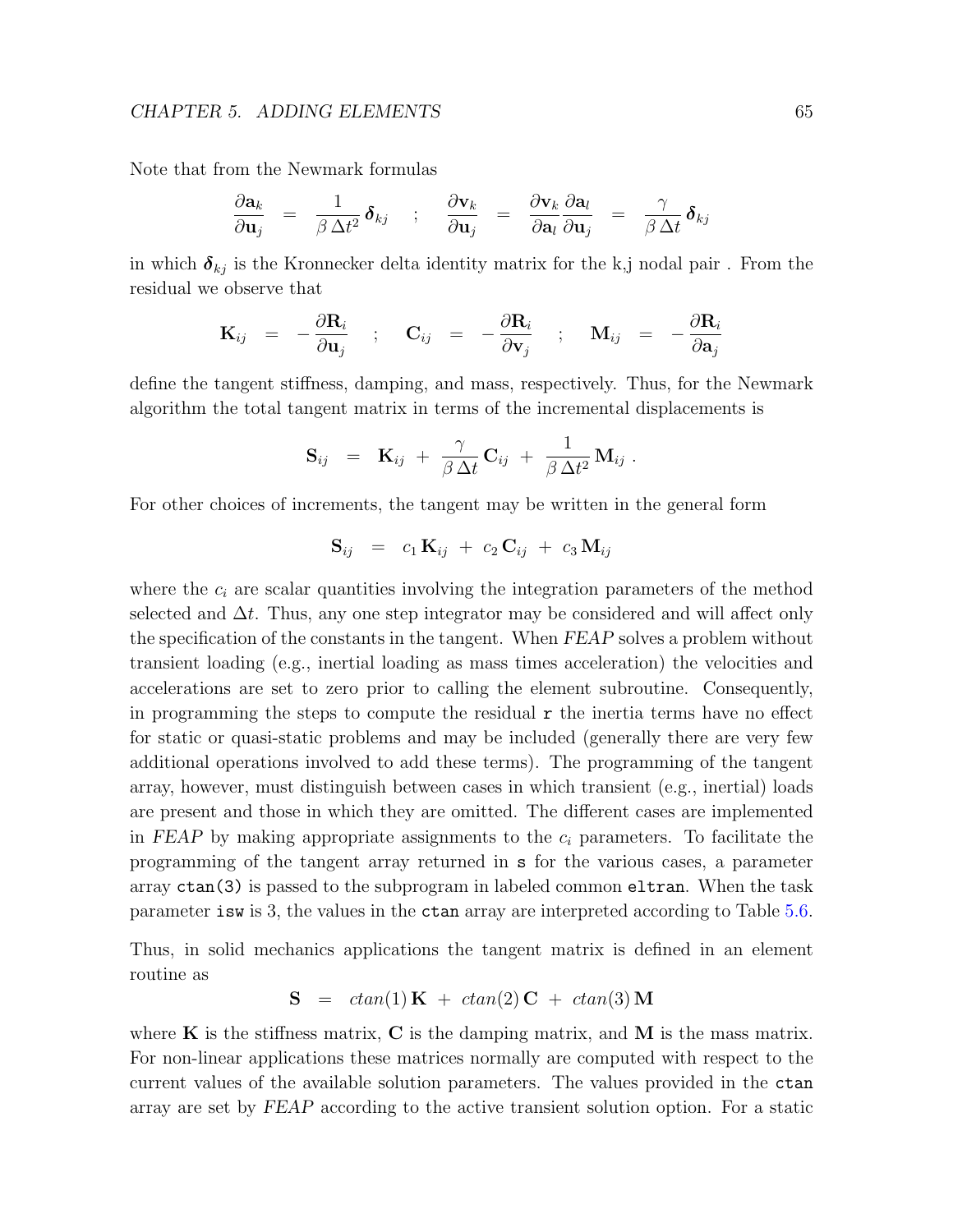| Parameter | Description                                                                                  |
|-----------|----------------------------------------------------------------------------------------------|
| ctan(1)   | $c_1$ : Multiplier of <b>s</b> matrix for <b>ul</b> ( <b>i</b> , <b>j</b> , <b>1</b> ) terms |
|           | (e.g., stiffness matrix multiplier)                                                          |
| ctan(2)   | $c_2$ : Multiplier of s matrix for $ul(i,j,4)$ terms                                         |
|           | (e.g., damping matrix multiplier)                                                            |
| ctan(3)   | $c_3$ : Multiplier of s matrix for $ul(i, j, 5)$ terms                                       |
|           | (e.g., mass matrix multiplier)                                                               |

Table 5.6: Tangent Parameters

option both ctan(2) and ctan(3) are zero. For options integrating first order differential equations in time only ctan(3) will be zero. For options integrating second order differential equations in time all the parameters are non-zero.

In Appendix [A](#page-116-0) an example of the stiffness matrix and residual for a 2-node truss user element in FEAP is presented in detail.

# 5.5 Setting Options in Elements

FEAP requires setting of some parameters and provides also setting of additional options within element tasks.

## 5.5.1 Task 1 Options

#### Setting active nodal equations

Often it is necessary to use several element types to perform an analysis. For example it may be necessary to use both truss and frame (bending resistant) elements to perform an analysis. As developed in Appendix [A,](#page-116-0) the truss element has one degree-of-freedom for each spatial dimension, whereas, the frame element must have additional unknowns to represent the bending behavior. For nodes connected only to truss elements it is not necessary to have the additional degrees-of-freedoms active and a user would be required to specify restraint conditions for these nodes and degrees-of-freedom. By inserting the following lines of code into the truss element routine for the isw = 1 task FEAP will automatically eliminate the degrees-of-freedom with values greater than ndm (the spatial dimension of the mesh).

 $do i = ndm+1, ndf$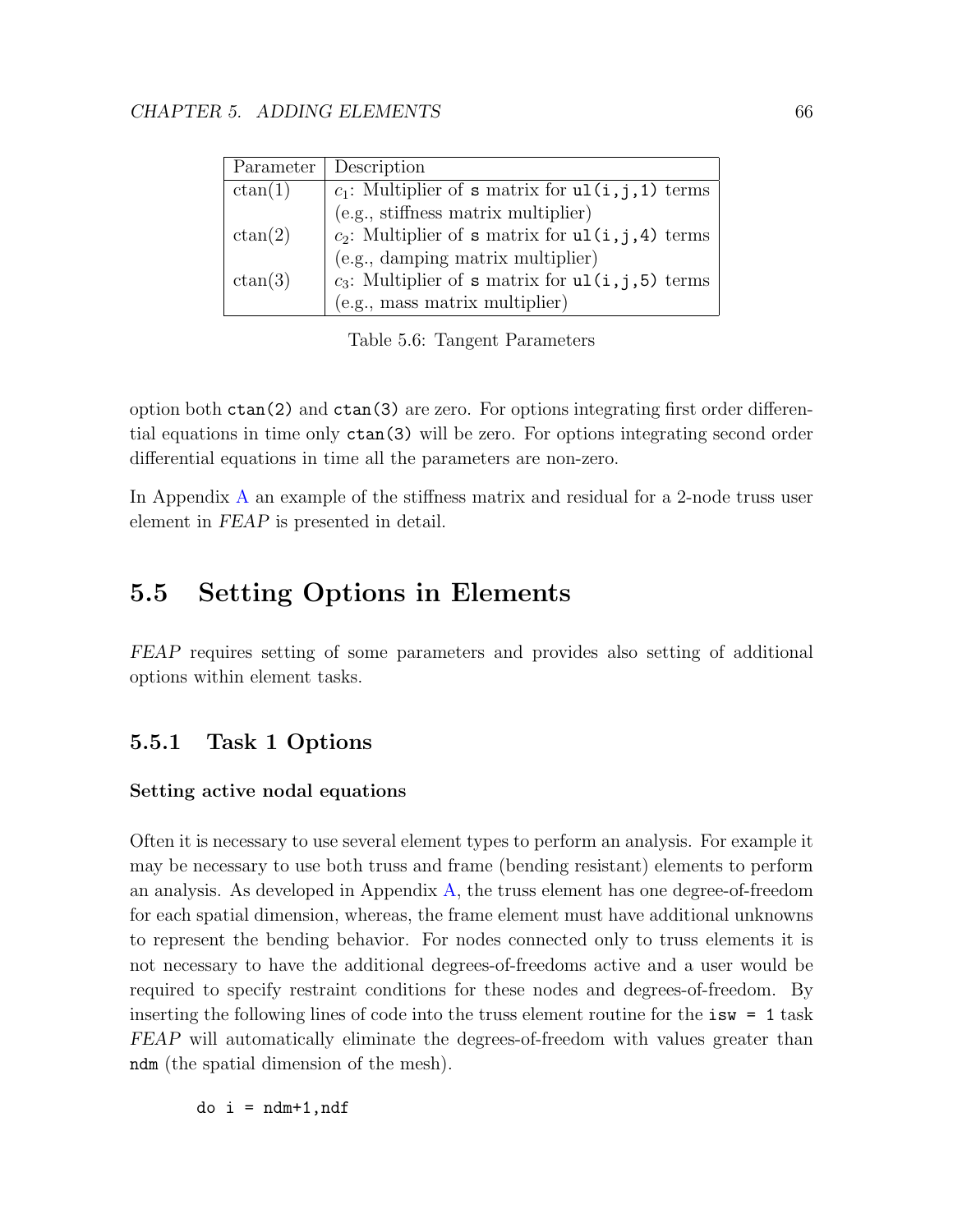```
ix(i) = 0end do ! i
```
This avoids the need to specify appropriate fixed boundary conditions for the unused values.

Instead, if one wishes to set the active degrees-of-freedom at each individual node of an element it is necessary to dimension the array as  $ix(ndf,*)$ . In this form the first column corresponds to the global pattern described above and columns 2 to nen+1 are associated with the local element nodes 1 to nen. The element degrees-of-freedom are then assigned to each node individually by assigning a 1 for an active degree-of-freedom or 0 for an inactive one. Note when using this option: Do not make changes to the first column of the ix array.

#### Example: 3-node element with 3-dof/node

Consider a problem with three degrees-of-freedom and three nodes on each element. It is desired to have degrees-of-freedom 1 and 3 active on node 2 and degree-of-freedom 2 active on nodes 1 and 3. This is accomplished by setting the ix array values as:

```
ix(1,2) = 0 ! For node 1
ix(2,2) = 1ix(3,2) = 0ix(1,3) = 1 ! For node 2
ix(2,3) = 0ix(3,3) = 1ix(1,4) = 0 ! For node 3
ix(2,4) = 1ix(3,4) = 0.
```
Note that for  $i \cdot \text{sw} = 1$  the  $i \cdot \text{ex}$  parameter is not used to pass the nodal connection array but is used to return the list of unused degrees-of-freedom.

#### Setting element plot sequence

Utility routines are also provided to provide the necessary list of nodes needed to properly draw the mesh for each element type during plot outputs. The names of the routines available are listed in Table [5.7.](#page-74-0) Generally, FEAP can figure out which routine to call if the parameter pstyp is set to the spatial dimension of the plot. Thus for line plots one includes the statement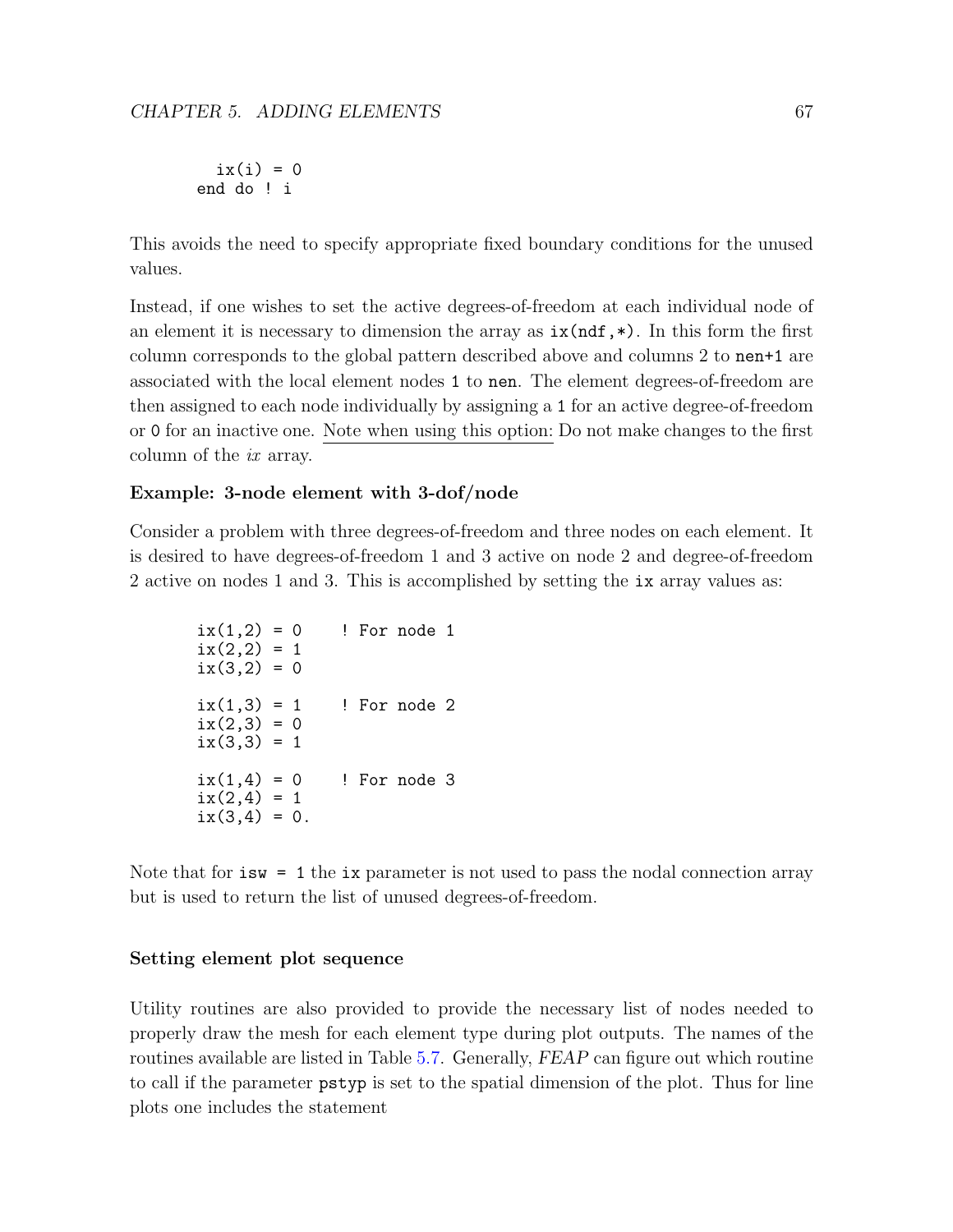| Routine Name | Description                       |
|--------------|-----------------------------------|
| PLTLN2       | 2-node line element               |
| PLTLN3       | 3-node line element               |
| PLTRI3       | 3-node triangular element         |
| PLTRI6       | 6-node triangular element         |
| PLTR10       | 10-node triangular element        |
| PLQUD4       | 4-node quadrilateral element      |
| PLQUD8       | 8 or 9-node quadrilateral element |
| PLTQ16       | 16-node quadrilateral element     |
| PLTET4       | 4-node tetrahedron element        |
| PLTET10      | 4-node tetrahedron element        |
| PLBRK8       | 8-node brick element              |
| PLBK27       | 27-node brick element             |
| PLBKPQR      | 64-node brick element             |

<span id="page-74-0"></span>Table 5.7: Element Plot Definition Subprograms

 $pstyle = 1$  ! 1-d line plots

selection of the correct plot is then determined by the number of nodes on the elements. Similarly for surface plots one includes

 $pstyle = 2$  ! 2-d surface plots

and for solid elements the statement

pstyp = 3 ! 3-d solid plots

If no plotting is wanted for the element the parameter is set as

pstyp = 0 ! No plots

#### Setting plot captions

The plot captions for contour plots may be set by the user adding the include file

```
include 'elcapt.h' ! ecapt(50), dcapt(50)
```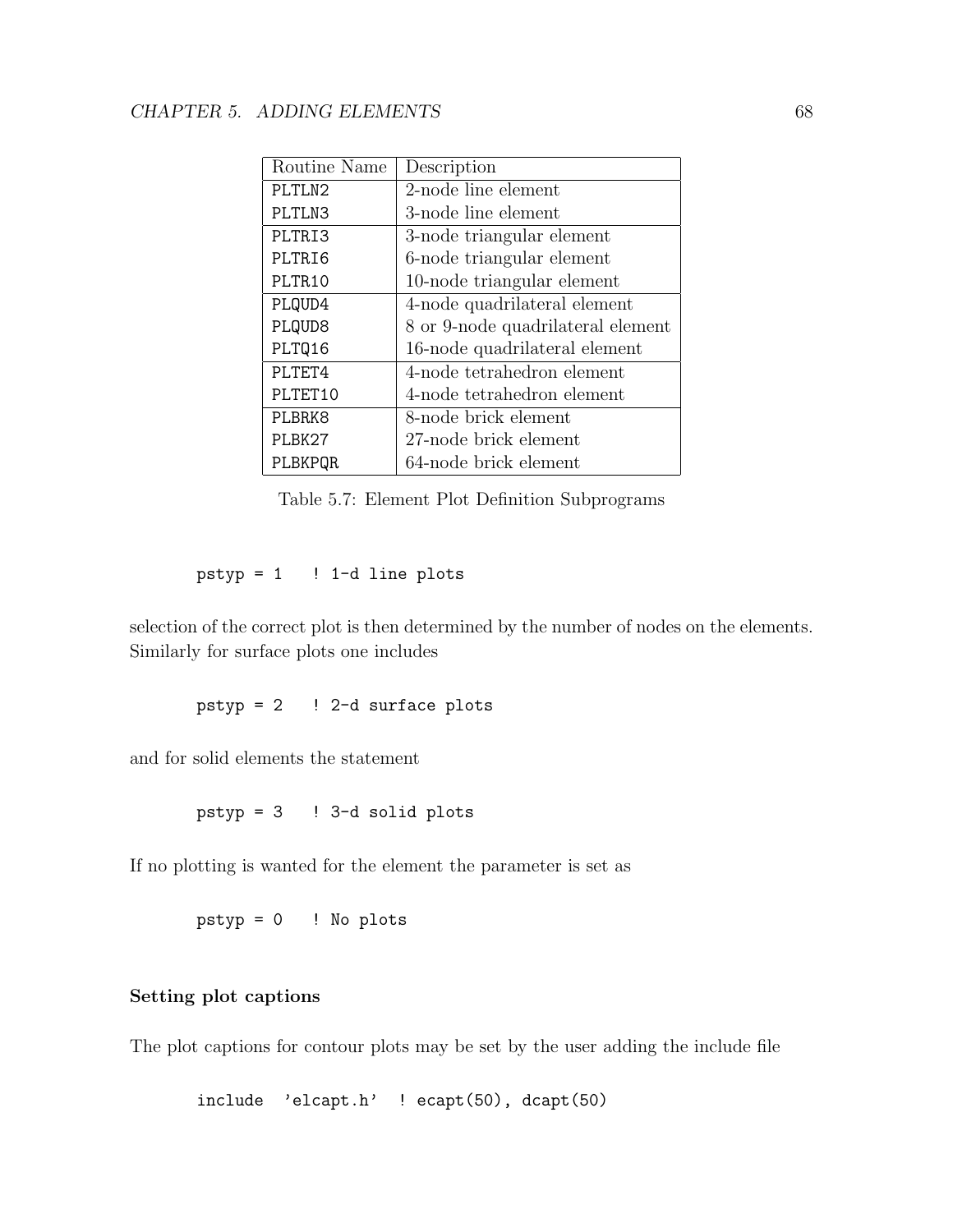which contains two arrays:  $\epsilon$ capt(50) and dcapt(50) which replace the default captions for element variables (PLOT STREss) and nodal variables (PLOT CONT), respectively. For example, the caption for nodal degree of freedom 3 may be reset in the element isw=1 part using the statement:

 $dcapt(3) = '$  PRESSURE ' ! up to 17 characters

Similarly, the caption for stress variable 1 may be changed to a force type using the caption

```
ecapt(1) = ' Axial Force: N ' ! up to 17 characters
```
Alternatively, the ecapt(\*) may be defined in the isw.eq.8 part of the element.

#### Setting maximum number of element projections

By default the number of element items that may be projected to nodes is limited to eight (8). This may be increased by add the include file

include 'strnum.h'

and setting the variable istv to the number desired. This should be set as follows:

istv = max(istv,<number element projections>)

to avoid loss from other element projections.

N.B. Be sure to also set iste in the plot projection module (See Task 8 Options).

#### Setting number of element equations

In some problems individual elements have solution parameters that are not associated with a node. Also, in some cases the parameters are associated with a Lagrange multiplier constraint which implies the global equations have initial zero diagonals. To facilitate these constraints when using the standard profile solver the equations are placed after all the equations of all nodal parameters on each element.

During input of material parameters the number of element parameters associated with each material set may be assigned to the parameter nlm which may be included using the statement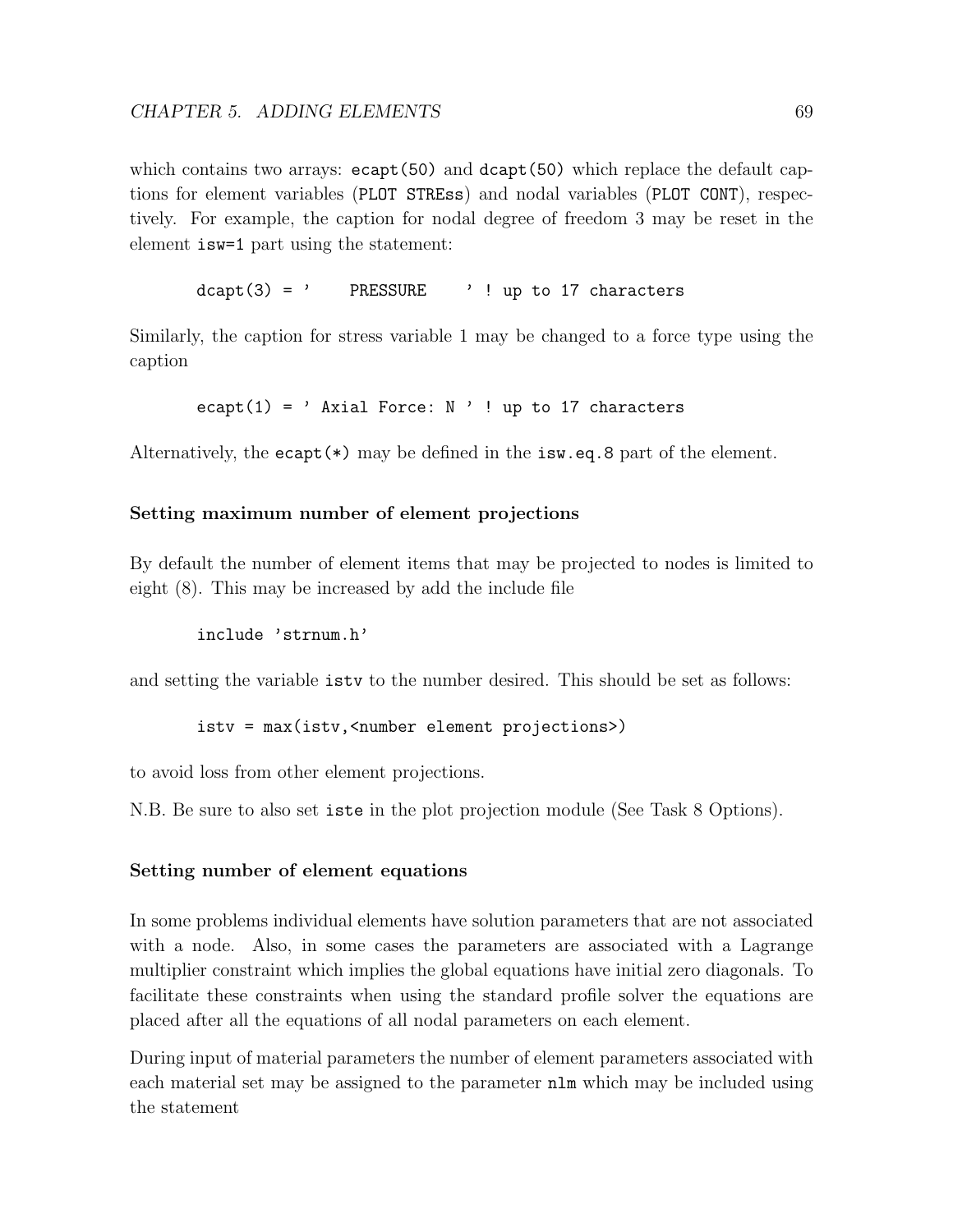include 'hdata.h' ! nlm,plm

If partitions are used during problem solution the appropriate partition for the multipliers may be assigned to the parameter plm which is in the same include file.

1. Hint: The value of nlm should also be saved in one of the material parameters of the  $d(n)$  array and retrieved for other is values using:

 $nlm = nint(d(n))$ 

where 'n' is the location saved.

The solution for parameter 'i' in each element is returned in the local array  $u \cdot (i,1)$ . The value at the previous time step is in  $ule(i,2)$ , and the last solution increment in  $ule(i,3).$  These are returned to the element using

include 'lmdata.h' ! ule(100,3)

This is identical to the way nodal variables are ordered. If the parameters have inertial effects a user needs to perform these and manage using additional history variables.

#### Setting number of global equations

An element module may also set the number of global equations (see Sect. [5.11\)](#page-89-0) during input of the material parameters. this is accomplished by setting the desired value in the parameter nge and add the include file

include 'hdata.h' ! nge,pge

If partitions are used in the problem solution the one to be used may be set in the parameter pge which is in the same include file.

The values of global equations are passed back to an element during problem solution in the array  $\mathbf{u}_g(*)$  which is accessed using the include

```
include 'lmdata.h' ! ulg(100)
```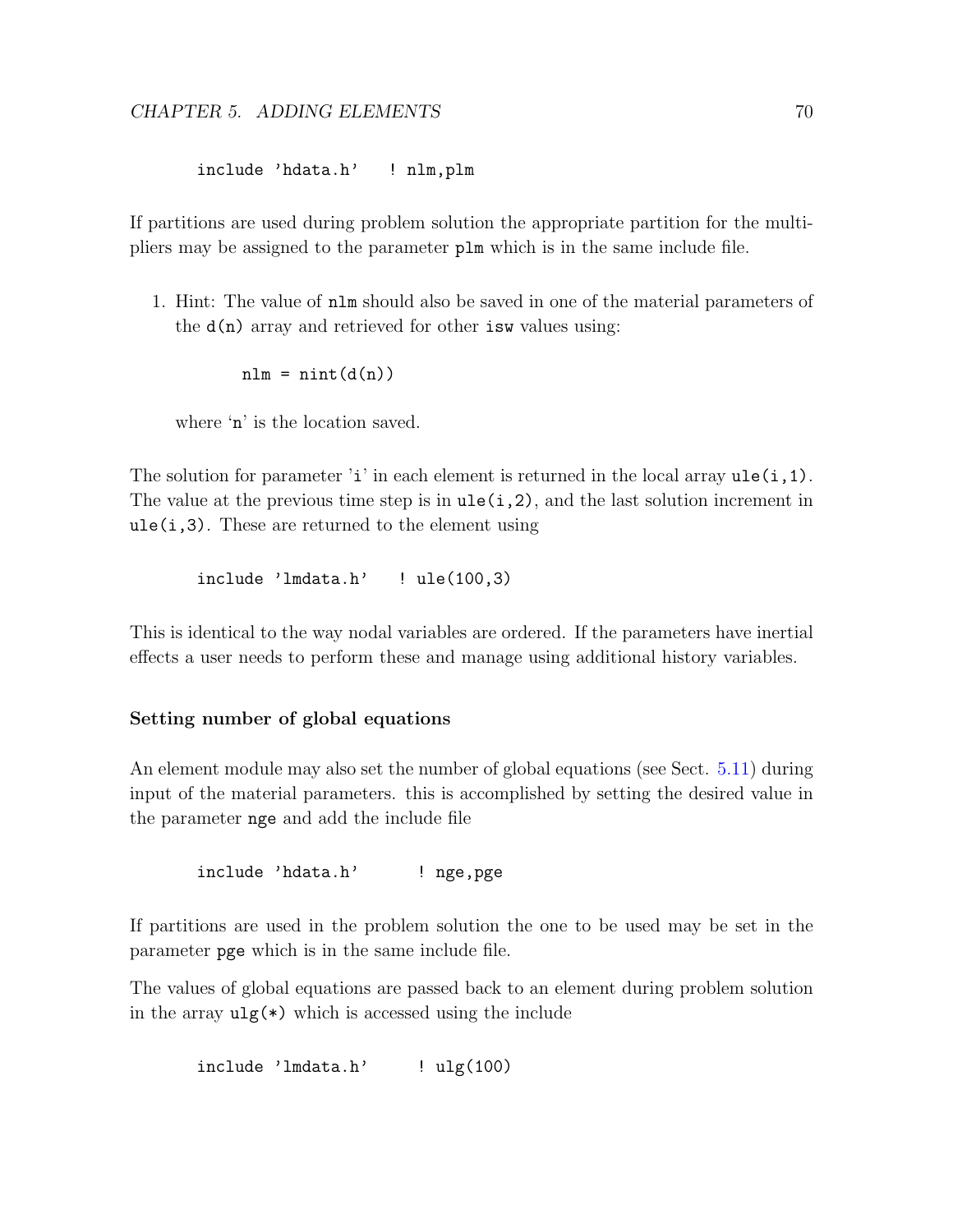| Routine Name  | Description                            |
|---------------|----------------------------------------|
| CKTRIS        | $2-d$ 3, 6, 7 or 10 node triangle      |
| CKISOP        | $2-d$ 4, 8, 9 or 16 node quadrilateral |
| <b>CKTETS</b> | $3-d$ 4 or 10 node tetrahedron         |
| CKPYR5        | 3-d 5 node pyramid                     |
| CKWED6        | 3-d 6 node wedge                       |
| <b>CKBRK8</b> | 3-d 8, 27 or 64 node hexahedron        |

<span id="page-77-0"></span>Table 5.8: Element Checking Subprograms

# 5.5.2 Task 2 Options

Mesh checking is performed using the solution command

CHECk

and is used to ensure, where possible, that the element connection array IX is correctly numbered and that the element area or volume is positive. Table [5.8](#page-77-0) lists the basic routines that are available for use in checking 2 or 3-d solid elements. In some instances these routines will make changes to the ordering of nodes in the IX array to give proper ordering. It is recommended that after correction a new input file be created using

**OUTM** 

It may be necessary to edit this file to add any missing parts.

The routines for 2-d checking are accessed form an ELMTnn module using the call

call <cktris,ckisop>(ix,xl,shp2(1,1),ndm)

and for 3-d by

call <cktets,ckbrks>(n\_el,ix,xl,ndm,nel, shp3) call <ckpyr5,ckwed6>(n\_el,ix,xl,ndm, shp3)

The parameters require using include files

include 'qudshp.h' ! shp2, shp3 include 'eldata.h' ! n\_el, nel

while the remainder are arguments of the **ELMTnn** module.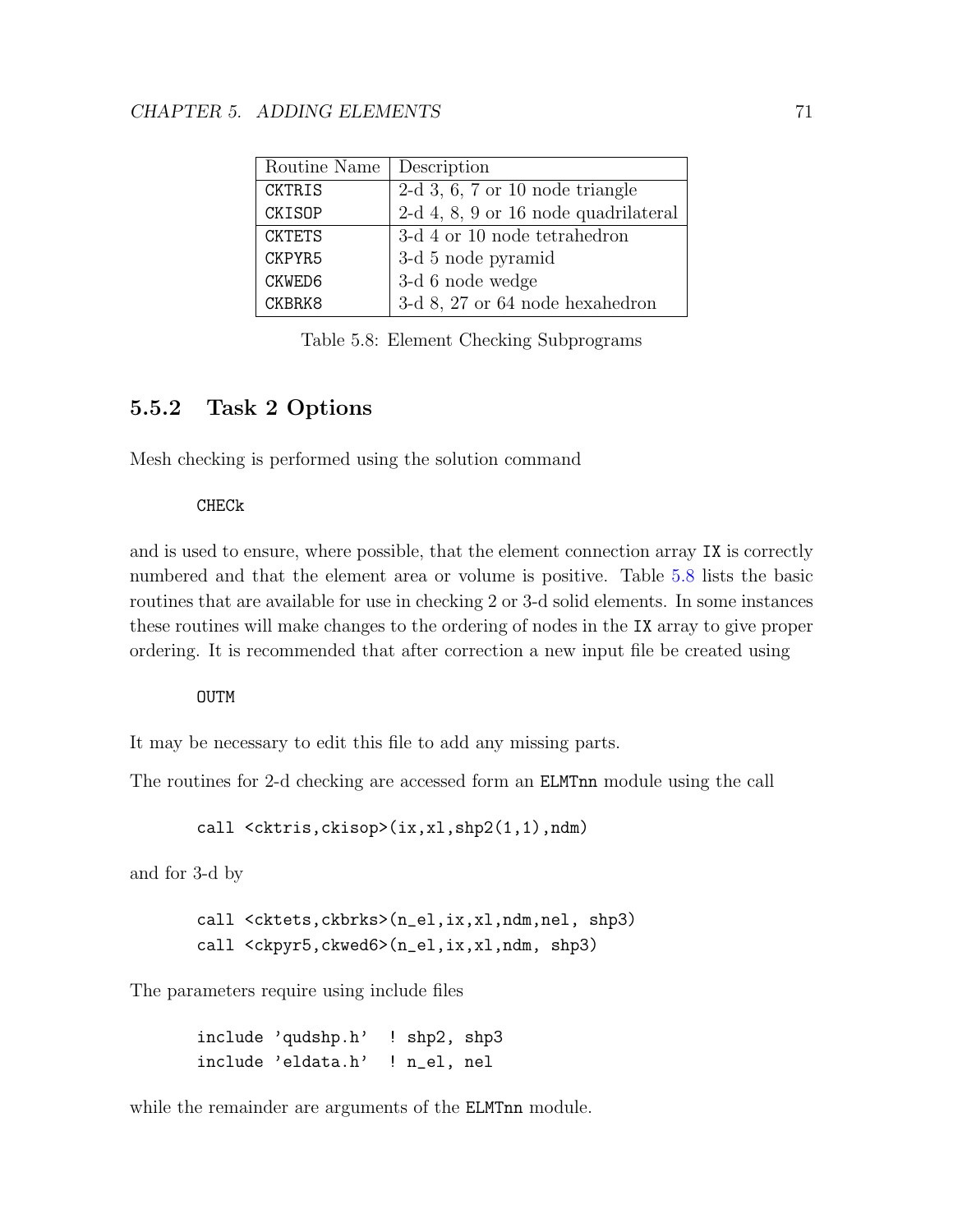## 5.5.3 Task 3 Options

The basic structure of the element module for transient calculations also permits the calculation of eigenpairs when shifts are needed. That is when the command

TANG EIGE ,, s

is used the problem

$$
[\mathbf{K} - s \mathbf{M}] \mathbf{\Phi} = \mathbf{M} \mathbf{\Phi} \mathbf{\Lambda}
$$

is needed. This is accomplished by setting  $ctan(3) = -s * ctan(1)$  and  $ctan(2)$ = 0 and forming the element tangent as

$$
S(:,:) = K(:,:) * chan(1) + M(:,:) * chan(3)
$$

which is the required form for the transient solution (without damping) also.

## 5.5.4 Task 6 Options

The TPLOt solution command includes an option to save specific element quantities (e.g., stress,strain, etc.). This option is implemented for user elements by including the common

real (kind=8) :: tt common /elplot/ tt(1000)

which is best set using

include 'elplot.h'

and then inserting the statement

$$
tt(i) = value
$$

at an appropriate location in the isw = 3 task.

For example if it were desired to save the force and strain in the truss element the statements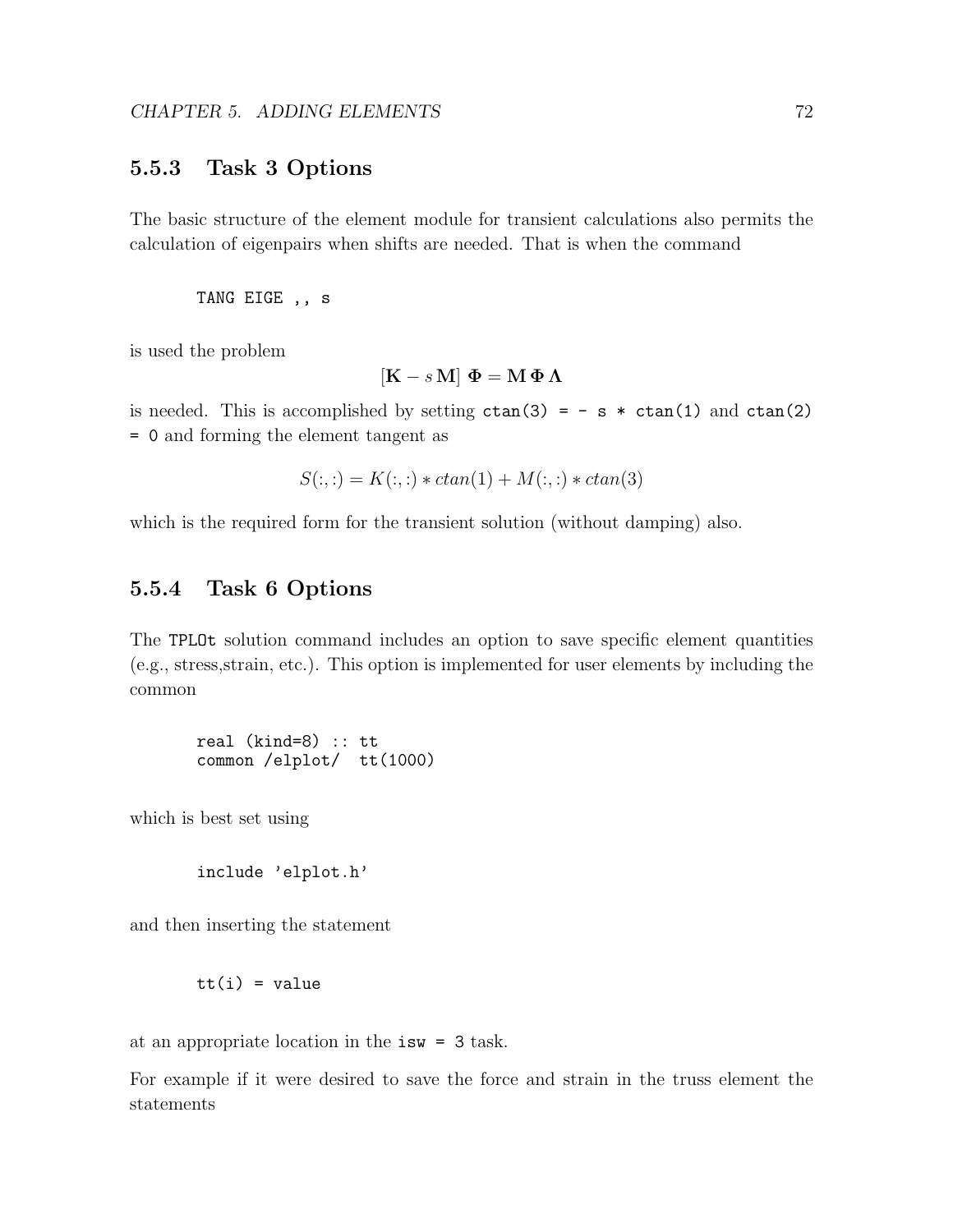$tt(1) = EA*eps$  ! Element axial force<br> $tt(2) =eps$  ! Element axial strain ! Element axial strain

could be placed anywhere after the stress and strain are defined. These values would be output by using a solution command sequence such as

```
batch
 tplot
end
stress, nn, 1 ! saves force for element nn
stress,nn,2 ! saves strain for element nn
show ! writes tplot items to output file
```
#### Task 8 Options

The computation of element variables projected to nodes is carried out under isw = 8. This is described in the next section for a simple example. It is important when completing the projection module to inform FEAP how many parameters are being projected. This is accomplished in conjunction to the setting of istv in the isw = 1 part by including

```
include 'setnum.h'
```
and then assigning the parameter iste the number of projected items [see Fig. [5.6\]](#page-82-0).

# 5.6 Projection of element variables to nodes

The STREss NODE n solution command and the PLOT STREss n command require a projection of element variables to nodes.

For the solid elements these commands consider the parameter " $n=1,2,\ldots,6$ " to be the stresses in the order

```
\sigma_{11}, \sigma_{22}, \sigma_{33}, \sigma_{12}, \sigma_{23}, \sigma_{31},
```
and the strains in the same order to be in  $n=7,8,\ldots,12$ . Alternatively, the strains may be obtained using the commands STRAin NODE n or PLOT STRAin n with  $n=1,2,\ldots,6$ . The stresses are also used to compute principal values which are output with the STREss NODE command and may be plotted using the command PLOT PSTRess n where the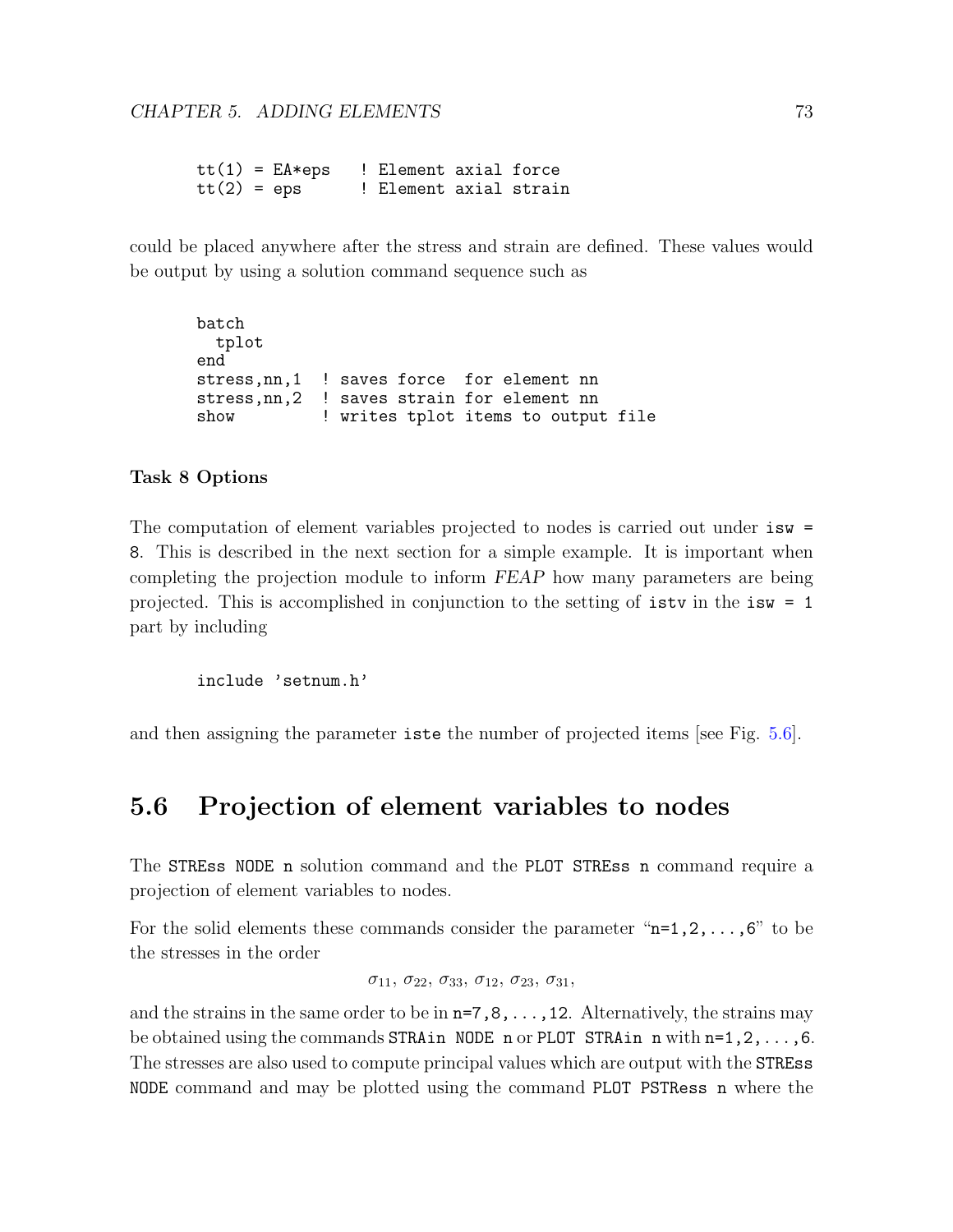values are  $\sigma_n$  for n=1,2,3 and are the invariants  $I_1, J_2, J_3$  for n=5,6,7. The plotted value for  $n = 4$  depends on the spatial dimension of the problem.

For other elements the values projected differ and programmers should consult the user manual or the source code of each element.

A continuous stress field is assumed to obtain the nodal values. Accordingly, each component is expressed as

$$
\sigma_i = N_\alpha \,\tilde{\sigma}_\alpha
$$

where  $\sigma_i$  is any value which is to be projected to nodes (e.g., a stress or strain),  $N_\alpha$  are shape functions for the element type considered, and  $\sigma_{\alpha}$  nodal values of the projected quantity.

Solid and thermal elements use a local least squares method to project stress, strain, and temperatues as described in the paper by Govindiee *et al.*<sup>[\[13\]](#page-128-0)</sup> or in the monograph chapter by Mitchell *et al.*<sup>[\[14\]](#page-128-1)</sup>. In this approach one first does a full least squares projection on each element individually using

$$
M^e_{\alpha\beta}\tilde{\sigma}^e_{\beta} = \int_{\Omega} N_{\alpha} N_{\beta} \,d\Omega = \int_{\Omega} N_{\alpha} \,\hat{\sigma}_i \,d\Omega
$$

and then averages the element nodal values as

$$
\tilde{\sigma}_{\beta} = \frac{1}{E} \sum_{e=1}^{E} \tilde{\sigma}_{\beta}^{e}
$$

where E is the number of elements at node  $\beta$ . The averaging step is performed automatically by FEAP.

Other elements use a diagonal weight matrix to project the values. For simple elements the matrix is computed by a procedure identical to mass lumping. For example,

$$
M_{\alpha\alpha} = \int_{\Omega} N_{\alpha} \, d\Omega
$$

defines a 'row sum' form of projection matrix<sup>[\[15,](#page-128-2) [16,](#page-128-3) [17,](#page-128-4) [18\]](#page-128-5)</sup>. Using the above results in the set of equations and a least square fit with the finite element values  $\hat{\sigma}_i$  gives the equation set

$$
M_{\alpha\alpha}\,\tilde{\sigma}_{\alpha} = \int_{\Omega}\,N_{\alpha}\,\hat{\sigma}_i\,\mathrm{d}\Omega\;.
$$

This defines nodal values for projected quantities. Since the coefficient matrix is diagonal the solution to the set of equations for each component is trivial. The diagonal equation solution may also be performed automatically by FEAP.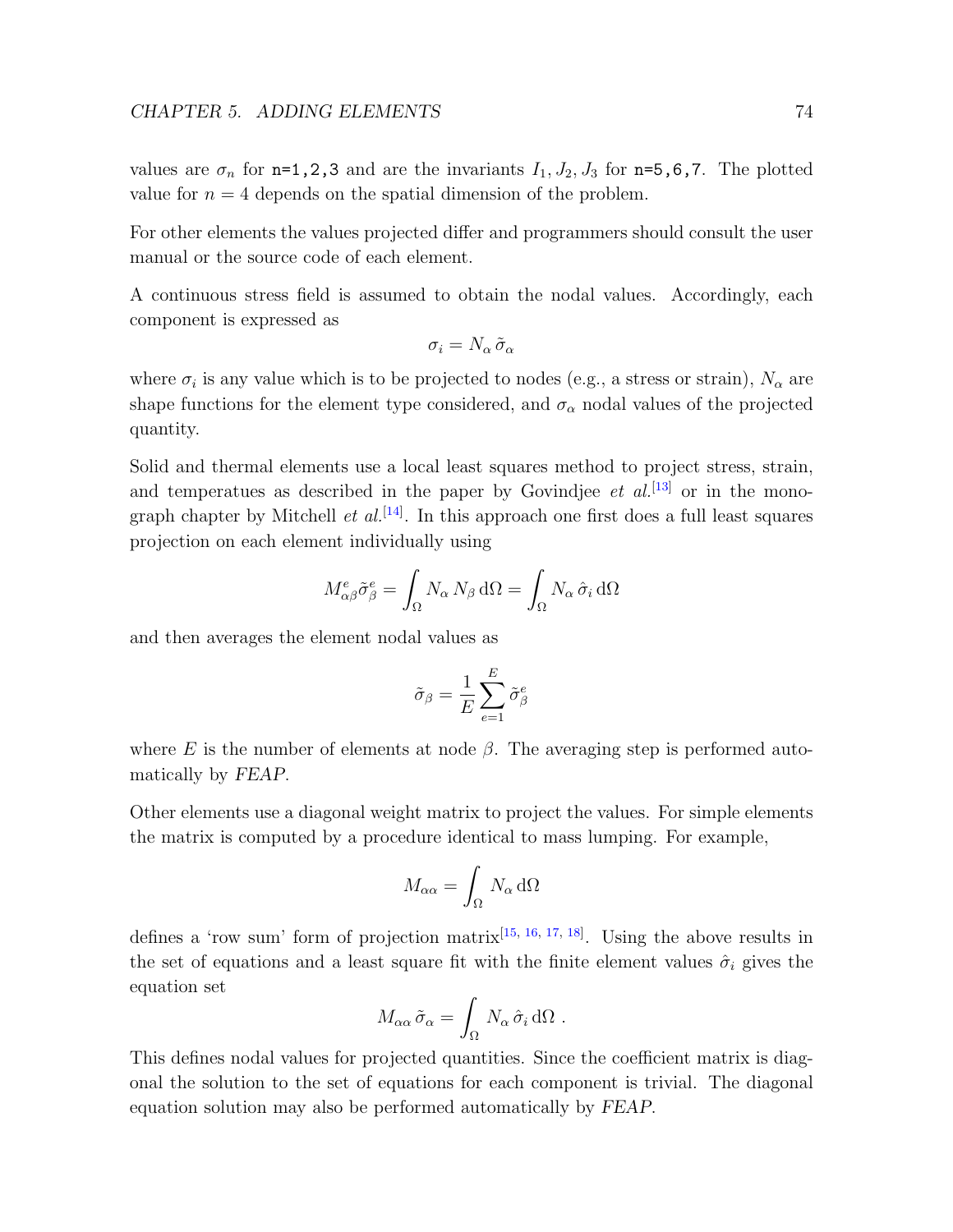Each of the above may be performed using the P and S element array when  $i\text{sw} = 8$ . In the local least squares approach the values are returned as

$$
P(\beta) = 1
$$
 and  $S(\beta, i) = \tilde{\sigma}_{\beta}$ 

In the row sum algorithm the values are returned as

$$
P(\alpha) = M_{\alpha\alpha} \text{ and } S(\alpha, i) = \int_{\Omega} N_{\alpha} \hat{\sigma}_i d\Omega
$$

For the stress projection, the array for the projected quantities is dimensioned  $S(nen,*)$ and not S(nst,\*).

To permit each element to project its own quantities it is necessary to add the projection operations for each element under  $ISW = 8.4$  $ISW = 8.4$  These are performed locally for each element similar to all other operations. Figure [5.6](#page-82-0) shows a simple row sum routine for two-dimensional elements with 4-stress components begin projected. When multiple element types are used in an analysis users must be careful to project like quantities to common values of the  $S(nen,*)$  array so as to get correct results.

# 5.7 Elements with History Variables

FEAP provides options for each element to manage variables which must be saved during the solution. These are history variables and are separated into three groups: (a) Variables associated with the last converged solution time  $t_n$ ; (b) Variables associated with the current solution time  $t_{n+1}$ ; and variables which are not associated to any particular time. All history variables are associated with the allocation name H which has a pointer value 49. Users are not permitted direct access to the data stored as H (of course, it is possible to access from  $\text{hr}(\text{np}(49))$ ) but this should not normally be attempted!). Before calling the element routine for each element, FEAP transfers the required history variable to a local storage for each type. Users may then access the history data for each element and if necessary update values and return them FEAP. Only for specific actions will the local history data be transferred back to the appropriate H locations. The element history data associated with  $t_n$  starts at the memory address of the pointer for NH1 using the double precision dummy array HR in blank common; similarly data for  $t_{n+1}$  starts at the memory address of the pointer for NH2, and that not associated with a time at NH3. The three pointers are passed to each element routine in the labeled common

<span id="page-81-0"></span><sup>4</sup>An implementation of the Zienkiewicz-Zhu projection method is implemented using ISW = 24.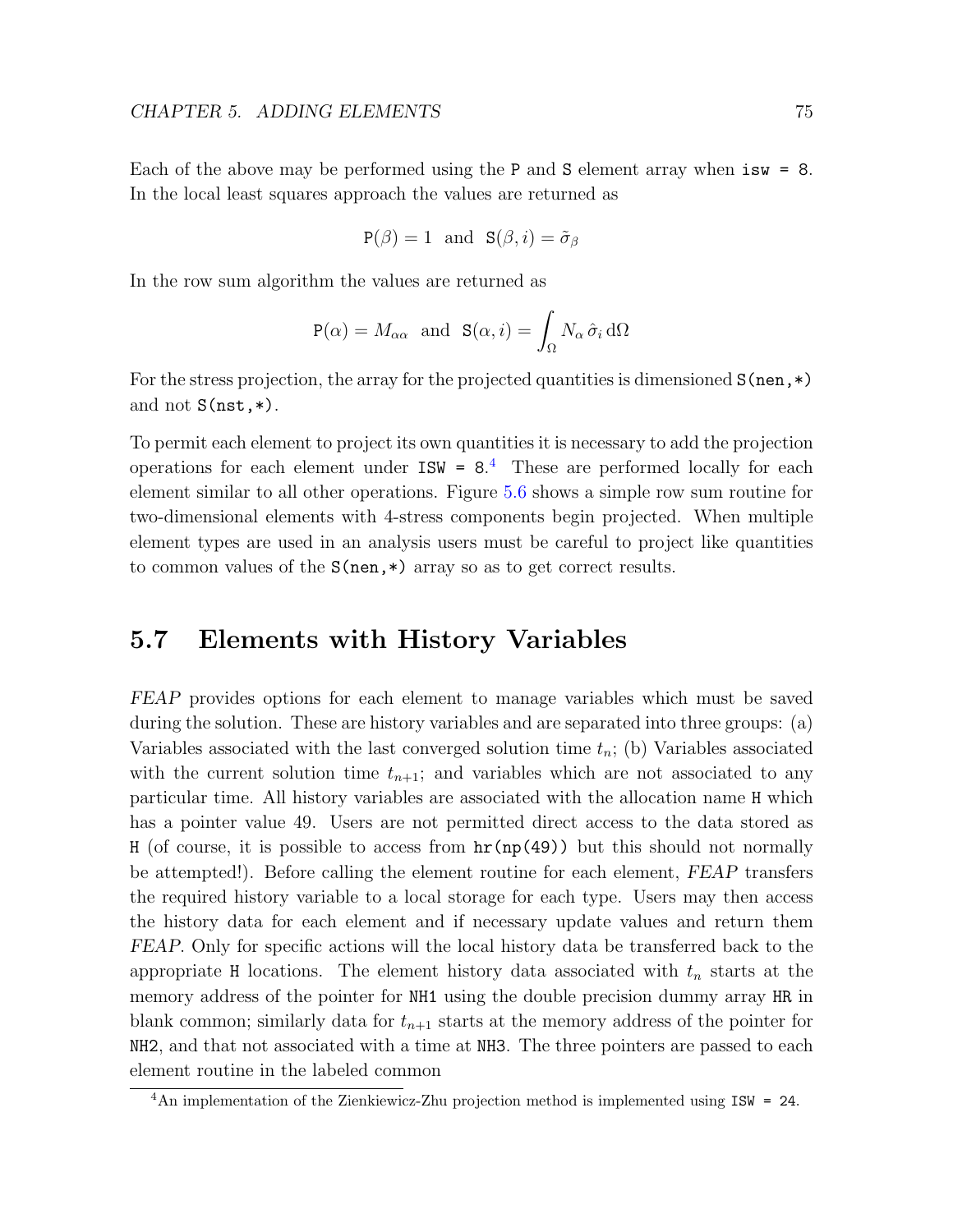```
subroutine slcn2d(sig,shp,xsj,sg,lint,nel,nes, p,s)
!-----[--.----+----.----+----.---------------------------------------]
! Purpose: Project element variables to nodes
! Inputs:<br>! sig(n
        sig(nes,*) - Stresses at quadrature points
! shp(nel,*) - Shape functions at quadrature points
! xsj(*) - Volume element at quadrature points
\text{sg}(3,*) - Gauss points (1,2) and weights (3)! lint - Number of quadrature points
! nel - Number nodes on element
! nes - Dimension of stress array
! Outputs:
! p(nen) - Weights for 'lumped' projection
! s(nen,*) - Integral of variables
!-----[--.----+----.----+----.---------------------------------------]
     implicit none
     include 'cdata.h' ! Contains 'nen'
     include 'strnum.h' ! Contains 'iste'
     integer :: i,l,lint,nel,nes
     real (kind=8) :: xsj(*), sig(nes,*), shp(nel,*), sg(3,*)real (kind=8): p(*), s(nen,*)do 1 = 1,lint
       do i = 1, nel
        p(i) = p(i) + shp(i,1) * xs(i)s(i,1:4) = s(i,1:4) + sig(1:4,1)*shp(i,1)*xsj(1)end do ! i
     end do ! i
     iste = 4 ! Returns number projections
     end subroutine slcn2d
```
<span id="page-82-0"></span>Figure 5.6: Element variable projection routine by row sum

integer nh1,nh2,nh3 common /hdata/ nh1,nh2,nh3

## 5.7.1 Assigning amount of storage for each element

The specification for the amount of history information to be associated with each material set is controlled in the isw = 1 task of an element routine. For each material type specified within the element routine a value for the length of the NH1 and the NH3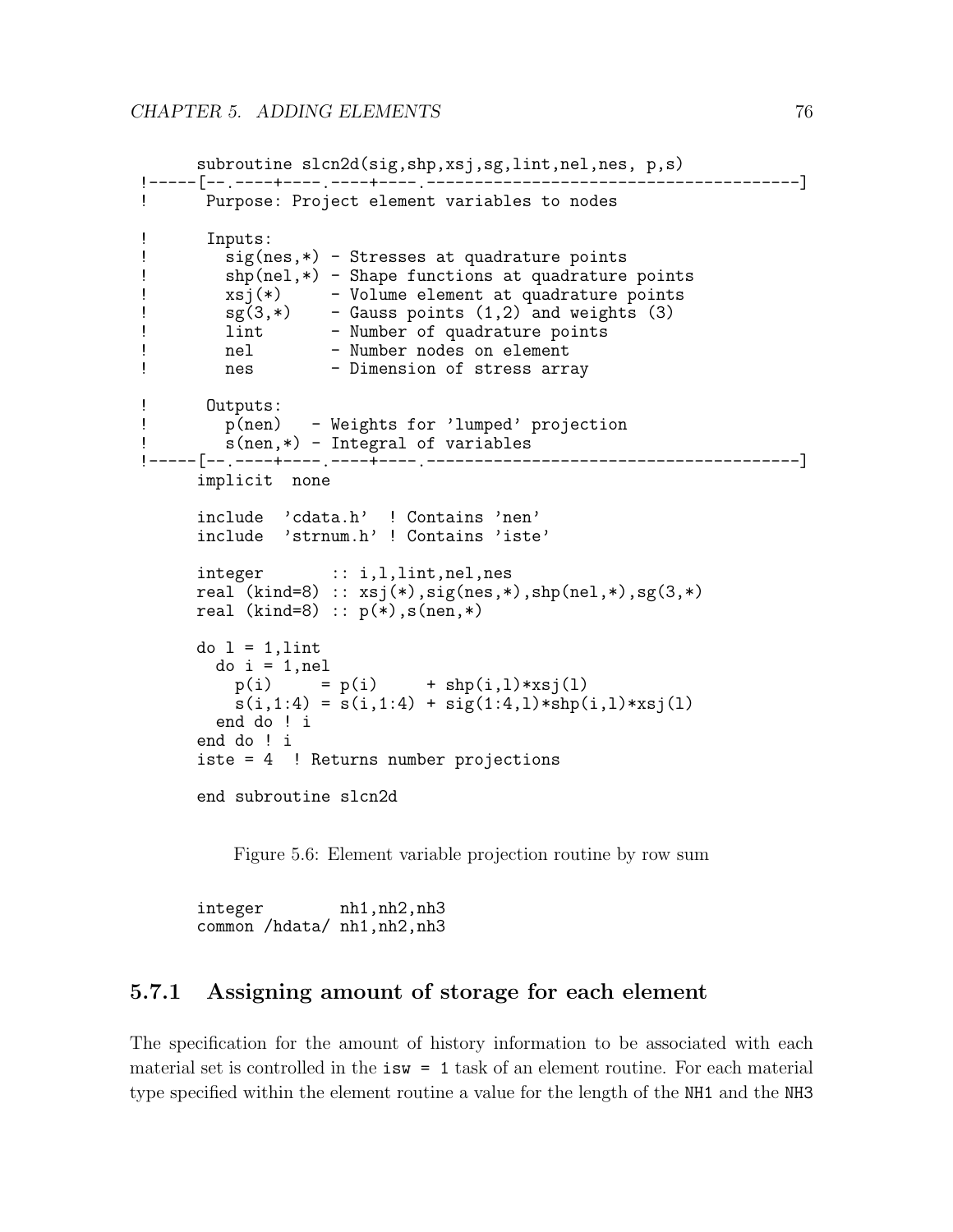data must be provided (the amount of NH2 data will be the same as for NH1). This is accomplished by setting the variables nh1 and nh2 in common hdata (see above) to the required values. That is, the statements required are:

```
if(isw .eq. 1) then
  . . .
 nh1 = 6nh3 = 10
  . . .
```
reserves 6 words of NH1 and NH2 data and 10 words of NH3 data for each element with the current material number. Care should be taken to minimize the number of history variables since, for very large problems, the memory requirements can become large, thus reducing the size of problem that FEAP can solve.

#### Assigning storage for a user material

The storage for history parameters at each solution point in an element (usually a quadrature point) is assigned to the parameters  $n1$  and/or  $n3$  in the umatin module. These are then used to compute the total values for  $n h 1$  and  $n h 3$  in each element.

## 5.7.2 Accessing history data for each element

As noted above the data for each element is contained in arrays whose first word is located at  $hr(nh1)$ ,  $hr(nh2)$  (where nh1 and nh2 are pointers) for  $t_n$ ,  $t_{n+1}$ , respectively; and at  $hr(nh3)$  for that not associated with time (note that there are values for each only if non-zero values are assigned to  $nh1$  and/or  $nh3$  during the isw = 1 task. Any other allocated data follows immediately after each first word It is a users responsibility to manage what is retained in each variable type; however, the order of placing the  $t_n$ and  $t_{n+1}$  data into the NH1 and NH2 arrays should be identical. There are no provisions to store integer history variables separately from double precision quantities. It is necessary to cast the integer data as double precision and move to the history location. For example, using the statement

 $hr(nh3+5) = dble(ivarbl)$ 

saves the value for the integer variable ivarbl in the sixth word of the NH3 element history array. At a subsequent iteration for this element the value of the integer would be recovered as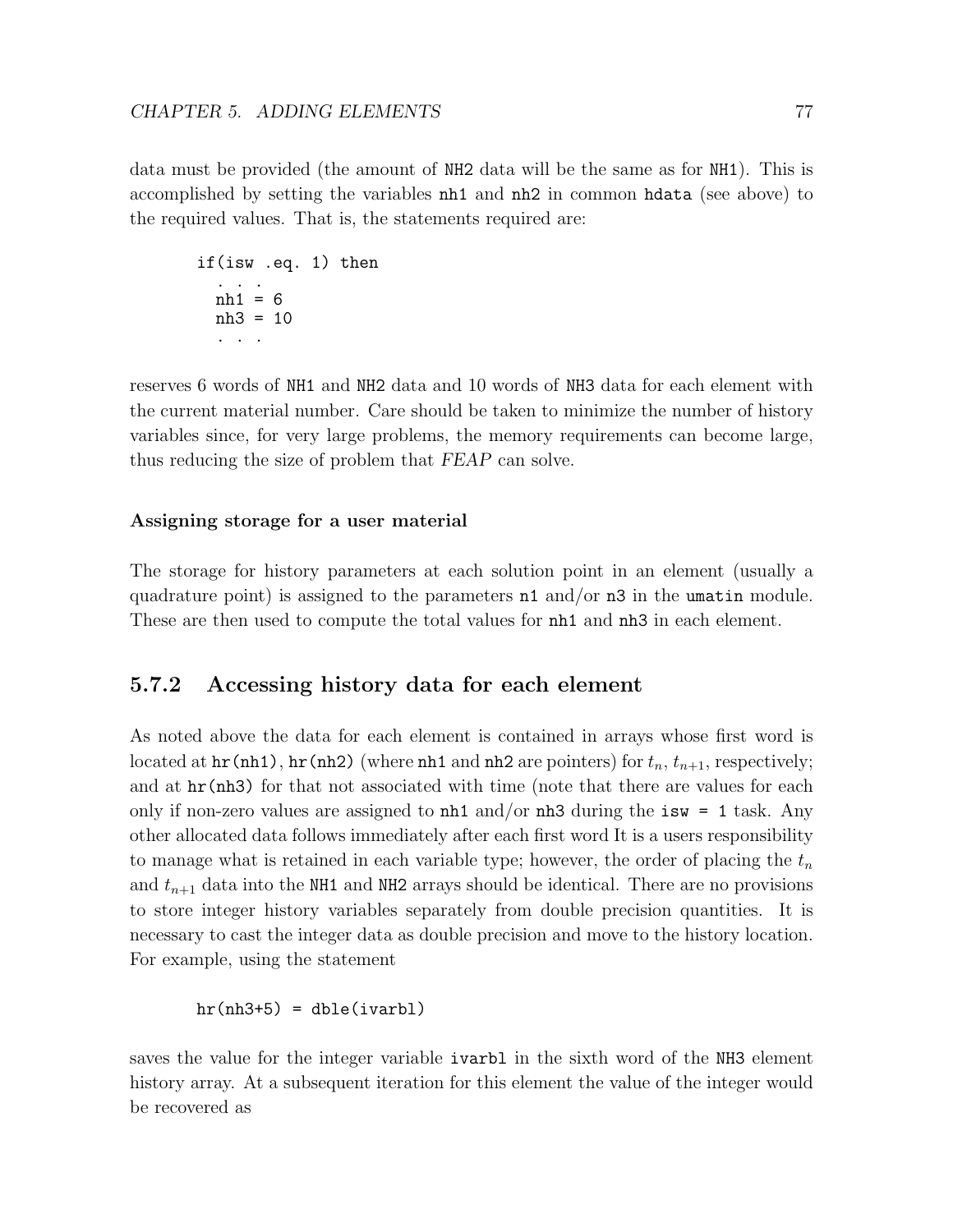```
ivarbl = int(hr(nh3+5))
```
While this wastes storage for integer variables, experience indicates there is little need to save many integer quantities and, thus, it was not deemed necessary to provide for integer history variables separately.

Although users may define new values for any of the  $hr(nh1)$ ,  $hr(nh2)$ , or  $hr(nh3)$ types, the new quantities will be returned to the H history for the element only for isw tasks where residuals are being formed for a solution step (i.e., solution command FORM, TANG,, 1, or UTAN,, 1 and for history reinitialization during a time update (i.e., solution command, TIME). These access the task options isw equal to 3 or 6 and 14, respectively.

If a user adds a new option for which it is desired to save the history variables, it is necessary to set the variables hflgu and h3flgu to true as required, if no update is wanted the variables should be set to false. These parameters are located in

logical hflgu,h3flgu common /hdatam/ hflgu,h3flgu

# 5.8 Accessing global array values

Usually, FEAP passes all the information needed to compute element arrays and results, either as arguments to the elmtnn routine or as variables in common blocks using the include statements. However, there are instances when other values may be useful. For example it may be useful to know which degree-of-freedoms are restrained by boundary conditions or have active equations. The information can be obtained using the  $ix(*)$  array for node numbers (one of the arguments to the elmtnn module) and the information in Table [3.1](#page-18-0) for the ID array which has pointer np(31). Based on the information in this table the array is retrieved using the code fragment

```
include 'cdata.h' ! numnp
include 'pointer.h' ! np(400) and up(200)
include 'comblk.h' ! mr(*) and hr(*)...
call sub_name(ix, mr(np(31)), ndf, numnp)
```
where any name may be substituted for sub name. Then in the module sub name one has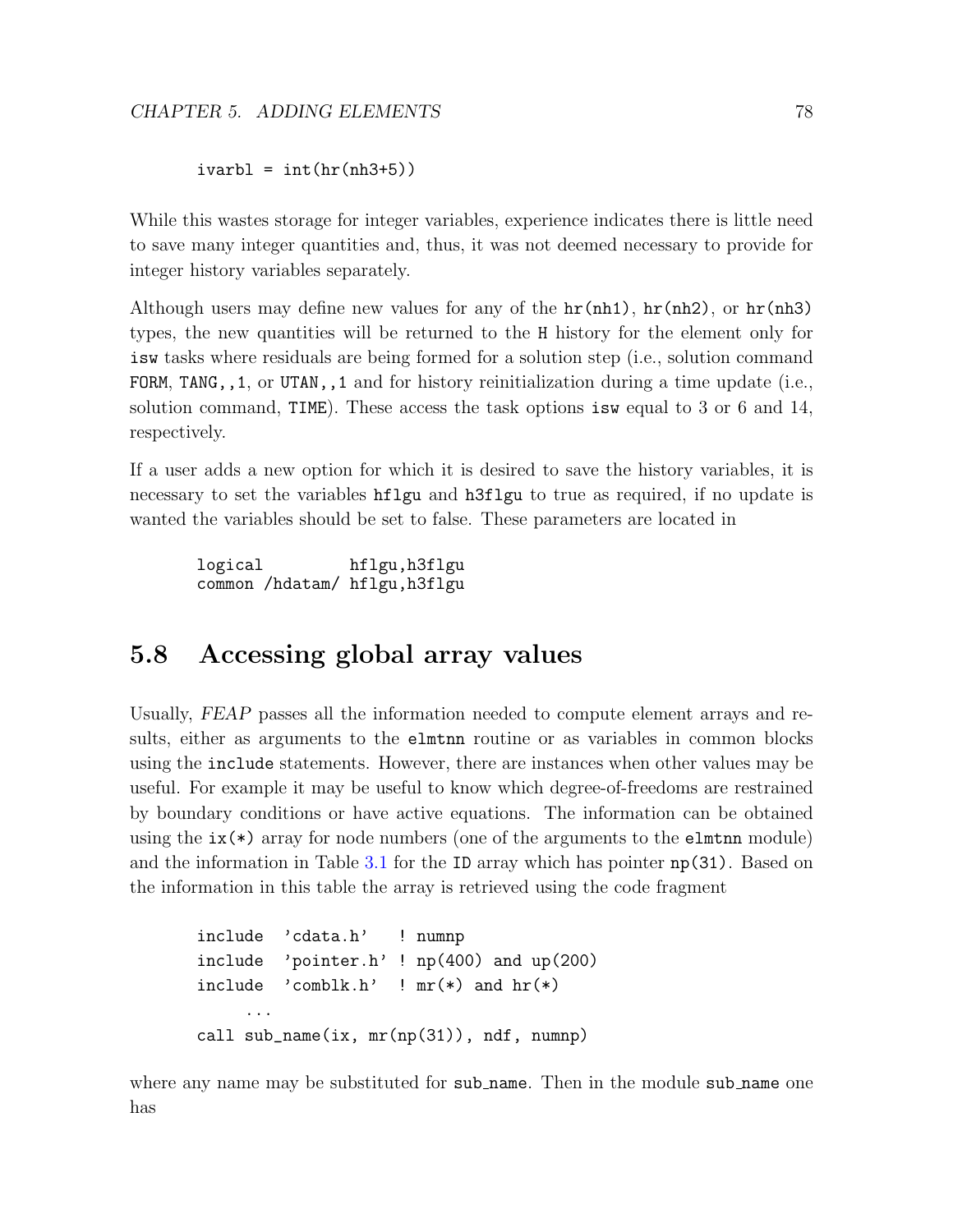```
subroutine sub_name(ix, id, ndf, numnp)
implicit none
include 'eldata.h' ! nel
integer ndf, numnp
integer ix(nel), id(ndf,numnp,2)
```
It is now possible to look at each node in the ix array to know if the node is active (a zero value in  $ix(*,*,2)$  or fixed (non-zero). In addition one may know the equation number of the active degree-of-freedoms by checking values in the  $id(*,*,1)$  part of the array (active equations are positive entries).

# 5.9 Elements with Finite Rotation Parameters

When considering structural elements that undergo large displacements it is usually necessary to treat the rotation parameters for large angle changes. The nodal parameters for this case are a rotation vector  $\theta$  and the finite rotations are given as an orthogonal matrix  $\Lambda$ .

$$
\boldsymbol{\Lambda}_{n+1}=\exp[\hat{\boldsymbol{\theta}}]\,\boldsymbol{\Lambda}_{n}
$$

in which  $\hat{\boldsymbol{\theta}}$  denotes a skew matrix given as

$$
\hat{\boldsymbol{\theta}} = \begin{bmatrix} 0 & \theta_3 & -\theta_2 \\ -\theta_3 & 0 & \theta_1 \\ \theta_2 & -\theta_1 & 0 \end{bmatrix}
$$

The actual method used to update the rotations and their increments must be specified when writing the element module **ELMTnn** and is performed by a user subprogram named UROTmm where mm is a number between 01 and 10. To specify which routine is to be used, it is necessary to include the statement

 $rotyp = mm$ 

in the section of **ELMTnn** where  $\mathbf{i}$  sw = 1. This parameter is located in the common erotas which has the structure:

| real*8                         | xln  |       |                                                                     |       |       |
|--------------------------------|------|-------|---------------------------------------------------------------------|-------|-------|
| real*8                         | rots | .rvel | .racc                                                               | ,thkl |       |
| integer                        |      |       |                                                                     |       | rotyp |
| common /erotas/ $xln(9,9,4)$ , |      |       |                                                                     |       |       |
| &                              |      |       | $rots(3,9,2)$ , $rvel(3,9,2)$ , $racc(3,9,2)$ , $thkl(9)$ , $rotyp$ |       |       |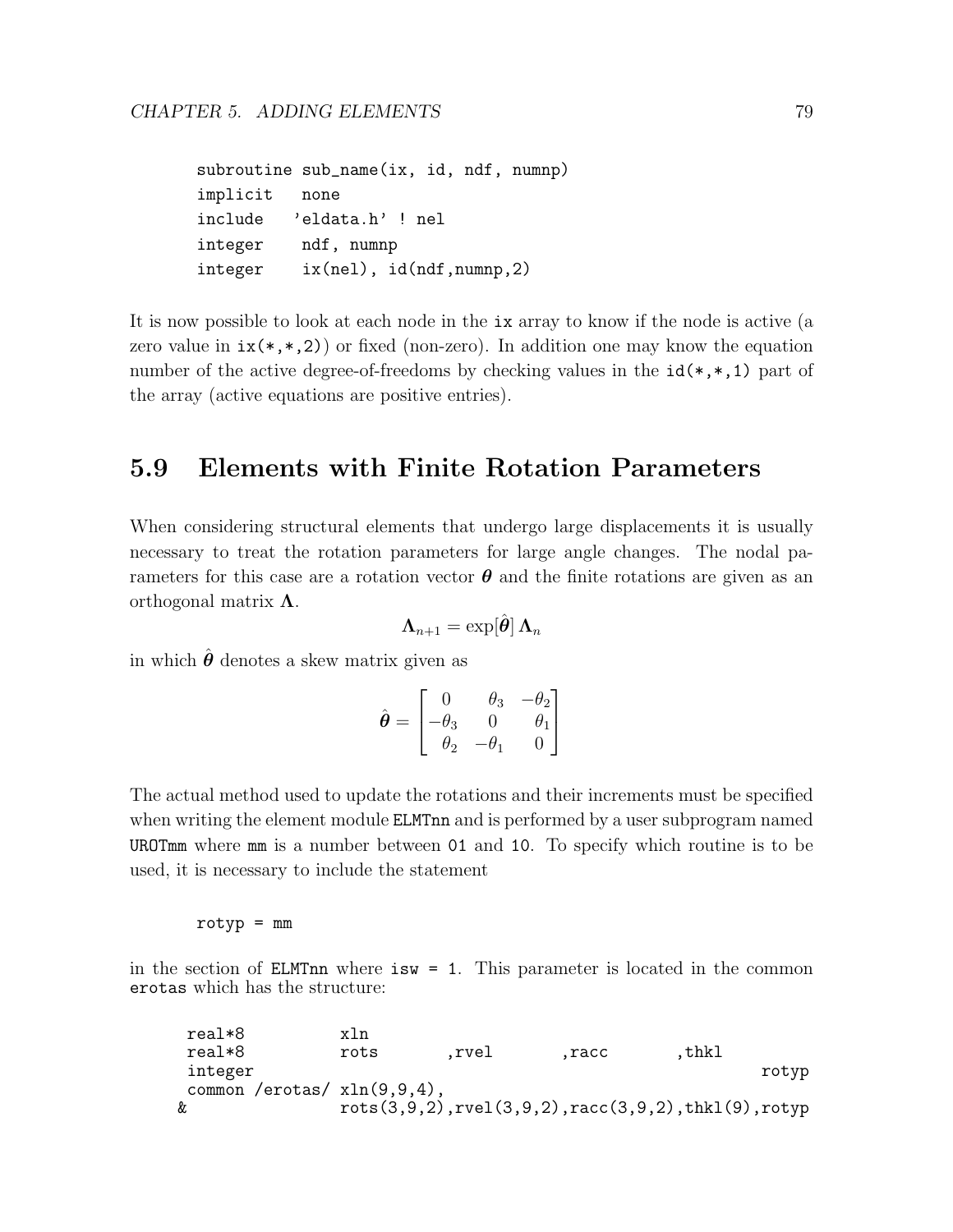The other entries in the common are arrays that return values for each element to treat the rotation values and rates. We shall return to their description after describing the treatment of the global nodal data for rotations.

## 5.9.1 Nodal rotation treatment: UROTmm subprogram

The nodal rotation data is stored in the array xlg which is dimensioned as

#### xlg(9,6,numnp)

For node ng, the entries in xlg are stored as follows:

| Component       | O                | Description                                                 |
|-----------------|------------------|-------------------------------------------------------------|
| XLG(1:9,1,ng)   | $\mathbf{L}$     | Rotation matrix $\Lambda_n$ at time $t_n$ (Alterna-         |
|                 |                  | tively, entries 1 to 4 may be used to store                 |
|                 |                  | a quaternion).                                              |
| XLG(1:9,2,ng)   | $\Omega$         | Rotation matrix $\Lambda_{n_a}$ at time $t_{n_a}$           |
| XLG(1:9,3,ng)   | $\theta$         | Rotation matrix $\Lambda_{n+1}$ at time $t_{n+1}$           |
| XLG(1:3,4,ng)   | $\left( \right)$ | Rotation increment angle $\Delta\theta$                     |
| XLG(4:6, 4, ng) | Ι                | Rotation rate $\boldsymbol{\omega}_n$ at time $t_n$         |
| XLG(7:9,4,ng)   | Ι                | Rotation acceleration $\alpha_n$ at time $t_n$              |
| XLG(1:3,5,ng)   | $\left( \right)$ | Rotation angle $\theta$                                     |
| XLG(4:6,5,ng)   | $\Omega$         | Rotation rate $\boldsymbol{\omega}_{n+a}$ at time $t_{n+a}$ |
| XLG(7:9,5,ng)   |                  | Rotation acceleration $\alpha_{n+a}$ at time $t_{n+a}$      |
| XLG(1:9,6,ng)   |                  | Rotation matrix $\Lambda_0$ at time $t_0$                   |

While storage is provided for the  $3 \times 3$  rotation matrices the representation may also be specified in terms of quaternions for which only 4 components are necessary. In this case the 9 entries may be divided into two 4 entry quantities if required. Indeed, the space may be used in anyway necessary provided, no conflict in the way each time value is associated to the data. Note that sufficient storage is available to define integration methods for which the rotation is defined at an intermediate time  $t_{n+a}$ .

For a typical node n in the mesh the location of the entries in the xlg array are obtained from

 $ng = mroot(n,2)$ 

and the routine UROTmm is called as: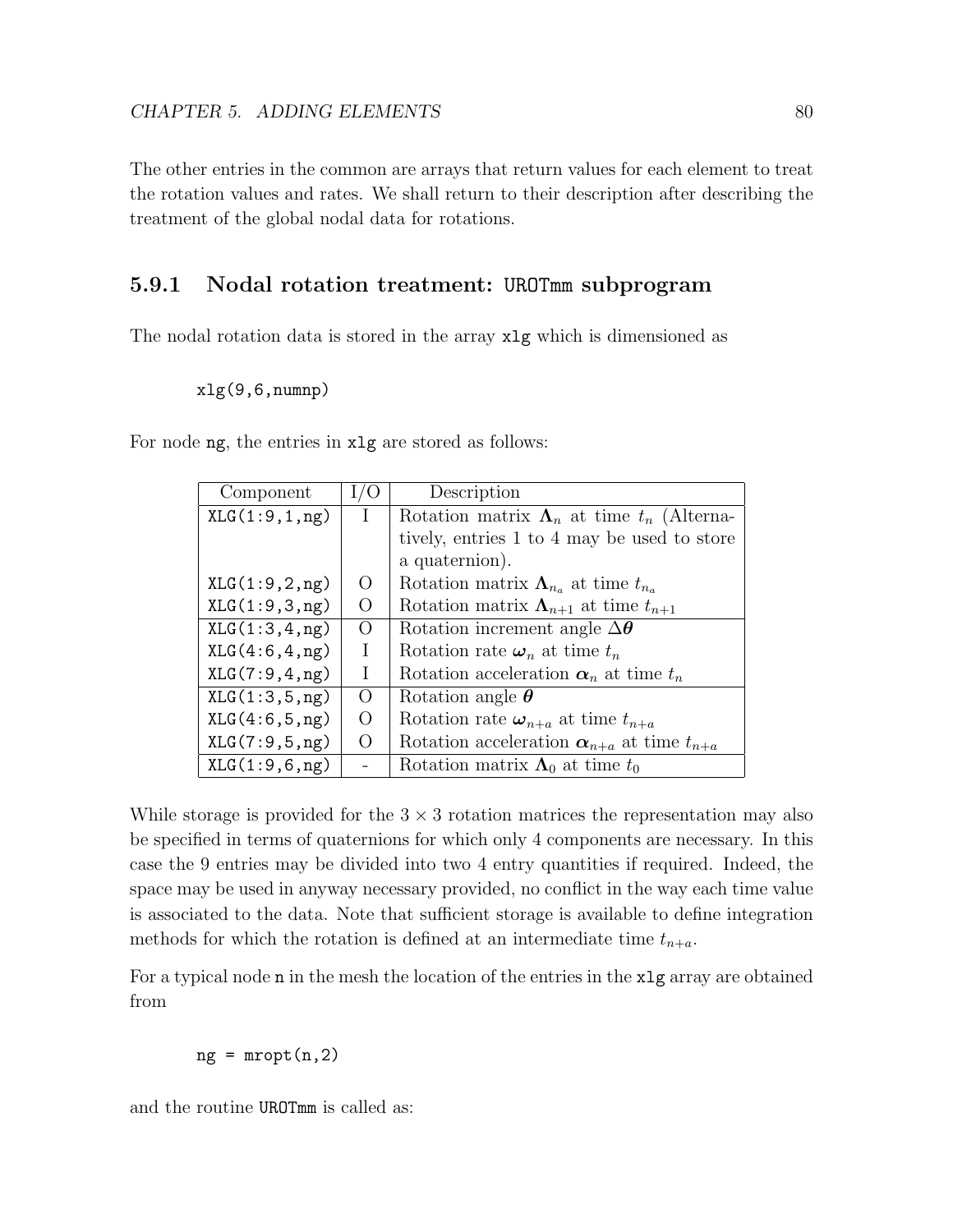|   | call $urotmm(xlg(1,1,ng),xlg(1,2,ng),xlg(1,3,ng),$ |
|---|----------------------------------------------------|
| & | xlg(1,4,ng), xlg(1,5,ng),                          |
| & | xlg(4,4,ng), xlg(4,5,ng),                          |
| & | xlg(7,4,ng), xlg(7,5,ng), du, tsw)                 |

where  $du(1:3)$  are the solution increments for rotation from the solver and  $\tan x$  is the time update switch which is set according to

```
tsw = 1: Initialize for new time step
tsw = 2: Update within a time step
tsw = 3: Back up to beginning of time step
```
The entry  $u(1)$  is the location for the first entry in the rotation vector  $\boldsymbol{\theta}$ .

# 5.9.2 Local nodal rotation treatment

When each element that is associated with nodal rotation parameters is called the rotation data is transferred to local storage in a manner similar to treatment of translations. The local data is passed to each element using the common erotas defined above. The entries in the local arrays are extracted from the global array according to:

| xln(1:9, n1, 1) | $= xlg(1:9,1,ng)$                    |
|-----------------|--------------------------------------|
| xln(1:9, n1, 2) | $= xlg(1:9,2,ng)$                    |
| xln(1:9, n1, 3) | $= xlg(1:9,3,ng)$                    |
| xln(1:9, n1, 4) | $= xlg(1:9,6,ng)$                    |
| rots(1:3,n1,1)  | $= xlg(1:3,4,ng)$                    |
| rots(1:3,n1,2)  | $= xlg(1:3,5,ng)$                    |
|                 | $rvel(1:3, n1, 1) = xlg(4:6, 4, ng)$ |
|                 | $rvel(1:3, n1, 2) = xlg(4:6, 5, ng)$ |
|                 | $racc(1:3, n1, 1) = xlg(7:9, 4, ng)$ |
|                 | $racc(1:3, n1, 2) = xlg(7:9, 5, ng)$ |

where **nl** is a local node number between 1 and 9 (the maximum provided in the current erotas and ng is the global node number associated with each local number.

Using the above data structure one can program the updates in any manner that does not conflict with the time treatment. The only interface to FEAP is through how the increment du(4:6,n) is defined.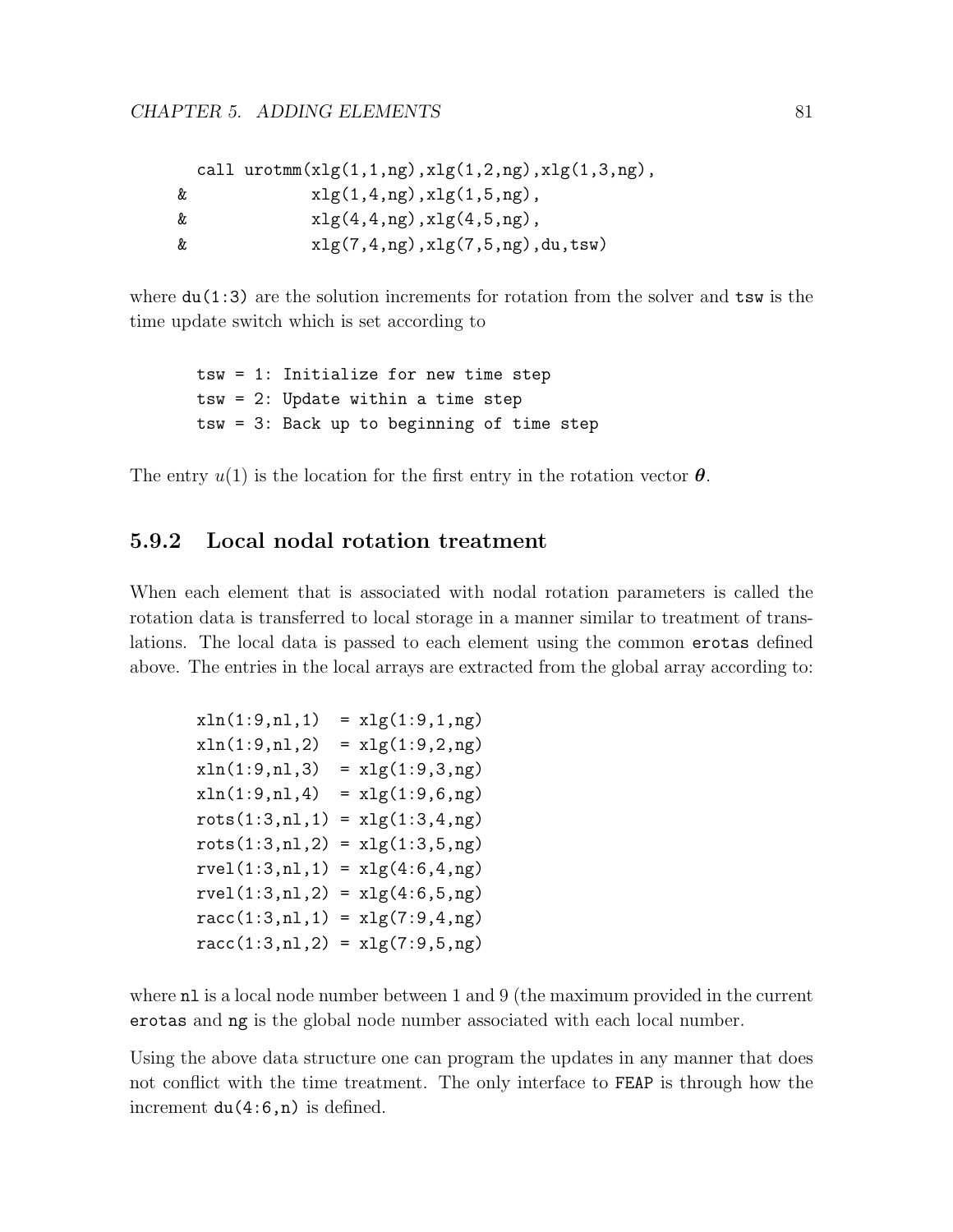| Component           | Description            |
|---------------------|------------------------|
| $EPL(1)$ - $EPL(3)$ | Linear momenta         |
| $EPL(4)$ - $EPL(6)$ | Angular momenta        |
| EPL(7)              | Kinetic energy         |
| EPL(8)              | Stored energy          |
| EPL(9)              | Work by external loads |
| EPL(10)             | Total energy           |

Table 5.9: Momenta and Energy Assignments

# 5.10 Energy Computation

FEAP elements provide an option to accumulate the total momenta and energy during the solution process. The values are accumulated in the array EPL(20) when the switch parameter isw is 13 and written to a file named Pxxxx.ene (where xxxx is extracted from the problem input filename) whenever the solution command TIME is used. The array EPL(2) is in the common block named ptdat6 which has the structure:

real\*8 epl integer iepl, neplts common /ptdat6/ epl(20)0,iepl(2,200),neplts

For problems in solid mechanics the linear momenta are stored as follows:

The linear momenta are computed as:

$$
\mathbf{p} = \int_{\Omega} \rho \mathbf{v} \, d\Omega
$$

the angular momenta as:

$$
\boldsymbol{\pi} = \int_{\Omega} (\mathbf{I} \boldsymbol{\omega} + \mathbf{x} \times \mathbf{p}) d\Omega
$$

the kinetic energy

$$
K = \int_{\Omega} \rho \mathbf{v} \cdot \mathbf{v} \, d\Omega
$$

the stored energy as

$$
U = \int_{\Omega} W(\mathbf{C}) \; d\Omega
$$

and the work by external loads as

$$
V = \int_{\Gamma} (\mathbf{x} - \mathbf{X}) \cdot \mathbf{F}_{ext} d\Gamma.
$$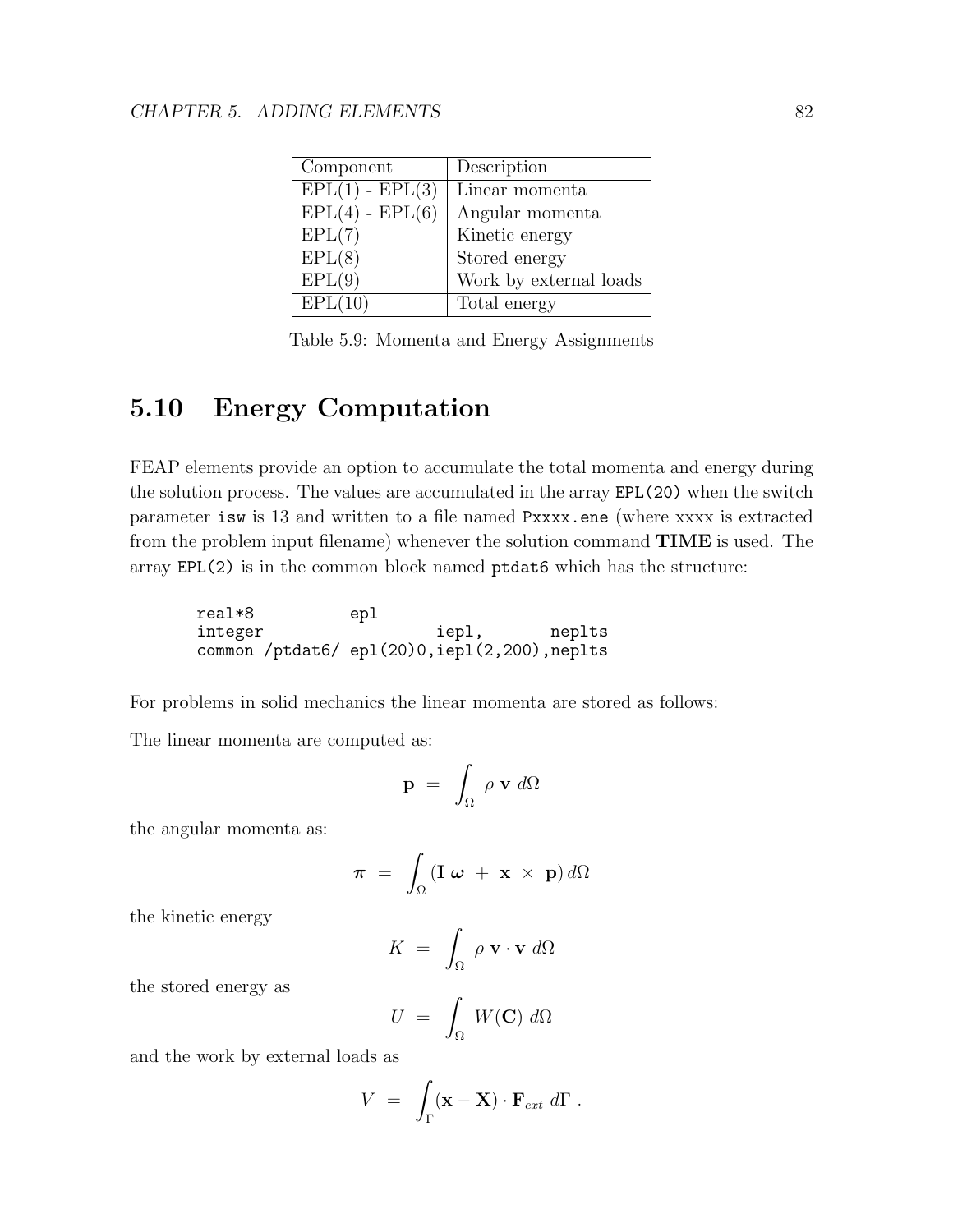| Array             | Description                                             |
|-------------------|---------------------------------------------------------|
| U(NDF, NUMNP, 1)  | Displacement at $t_{n+1}^k$                             |
| U(NDF, NUMNP, 2)  | Incremental Displacement at $t_{n+1}^k - t_n$           |
| U(NDF, NUMNP, 3)  | Incremental Displacement at $t_{n+1}^k - t_{n+1}^{k-1}$ |
| UD(NDF, NUMNP, 1) | Velocity at $t_{n+1}^k$                                 |
| UD(NDF, NUMNP, 2) | Acceleration at $t_{n+1}^k$                             |
|                   | Additional arrays depend on time integrator             |

<span id="page-89-1"></span>Table 5.10: Displacement and rate arrays at current solution state.

The value of the displacement and velocity at the current time  $t_{n+1}$  are passed in  $ul(i,j,1)$  and  $ul(i,j,4)$ , respectively. Note that this is true no matter which time integration algorithm is specified.

The local values are assigned from the global arrays for displacement, which has the pointer location  $hr(np(40))$  and often dimensioned as  $u(ndf,numnp,*)$ , and rates, which has the pointer location  $hr(np(42))$  and often dimensioned as  $ud(ndf,nump,*)$ [see Table [5.10\]](#page-89-1).

# <span id="page-89-0"></span>5.11 Global constraints on elements

In some cases it is necessary to add constraints that affect more than a single element in the mesh. Some constraints are applied directly to the elements. The specification of the input data for global equations is described in the user manual for FEAP (see, Sect. 5.15). The value of the number of global equations is stored in the integer variable geqnum and the partition to which it applies in the integer variable gpart and added to the common blocks accessed using the statement

```
include 'pglob1.h'
```
This data is used to construct the matrix structure but is not needed directly to develop the contributions to elements.

Given the set of constraint equations  $C_I(\tilde{\mathbf{u}}_a) = 0$ , where implicitly we assume that the displacements affect at least several elements, the introduction using a perturbed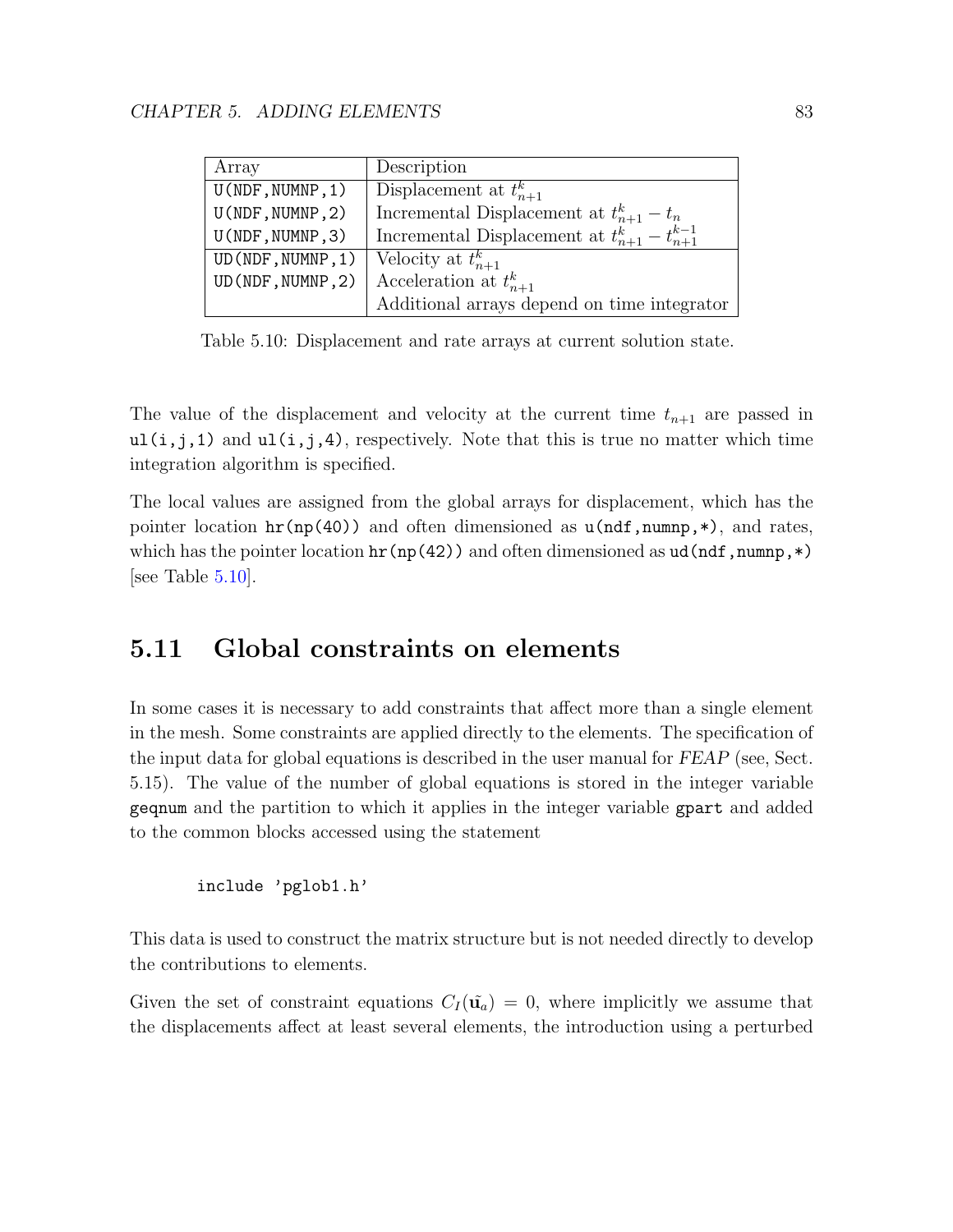

<span id="page-90-1"></span>Figure 5.7: Tangent matrix and residual including element and global constraints.

Lagrangian approach may be written  $as<sup>5</sup>$  $as<sup>5</sup>$  $as<sup>5</sup>$ 

$$
\Pi_{\lambda}(\tilde{\mathbf{u}}_a, \lambda_I) = \lambda_I \left[ C_I(\tilde{\mathbf{u}}_a) - \frac{1}{2k} \lambda_I \right]
$$

The variation of the functional yields the result

$$
\delta\Pi_{\lambda} = \delta\lambda_{I} \left[ C_{I}(\tilde{\mathbf{u}}_{a}) - \frac{1}{k} \lambda_{I} \right] + \lambda_{I} \left[ \frac{\partial C_{I}}{\partial \tilde{\mathbf{u}}_{a}} \delta \tilde{\mathbf{u}}_{a} \right]
$$

The multiples of the variations are appended to each of the affected element residuals using

$$
\delta \tilde{\mathbf{u}}_a^T \mathbf{P}_u^a = -\delta \tilde{\mathbf{u}}_a^T \left( \frac{\partial C_I}{\partial \tilde{\mathbf{u}}_a} \right)^T \lambda_I
$$

$$
\delta \lambda_I P_\lambda^I = -\delta \lambda_I \left[ C_I(\tilde{\mathbf{u}}_a) - \frac{1}{k} \lambda_I \right]
$$

where the configuration for the terms is shown in Fig. [5.7.](#page-90-1) Note that the actual number of nodes on an element may be nel and be less than nen. Nevertheless, the global equations always occupy the locations shown based on nen. The values for the Lagrange multipliers is available in an element in the array ule(100) (current maximum for global constraints controlled by this include) which is included using

<span id="page-90-0"></span><sup>&</sup>lt;sup>5</sup>The term with the penalty factor k may be omitted to give a classical Lagrange multiplier implementation.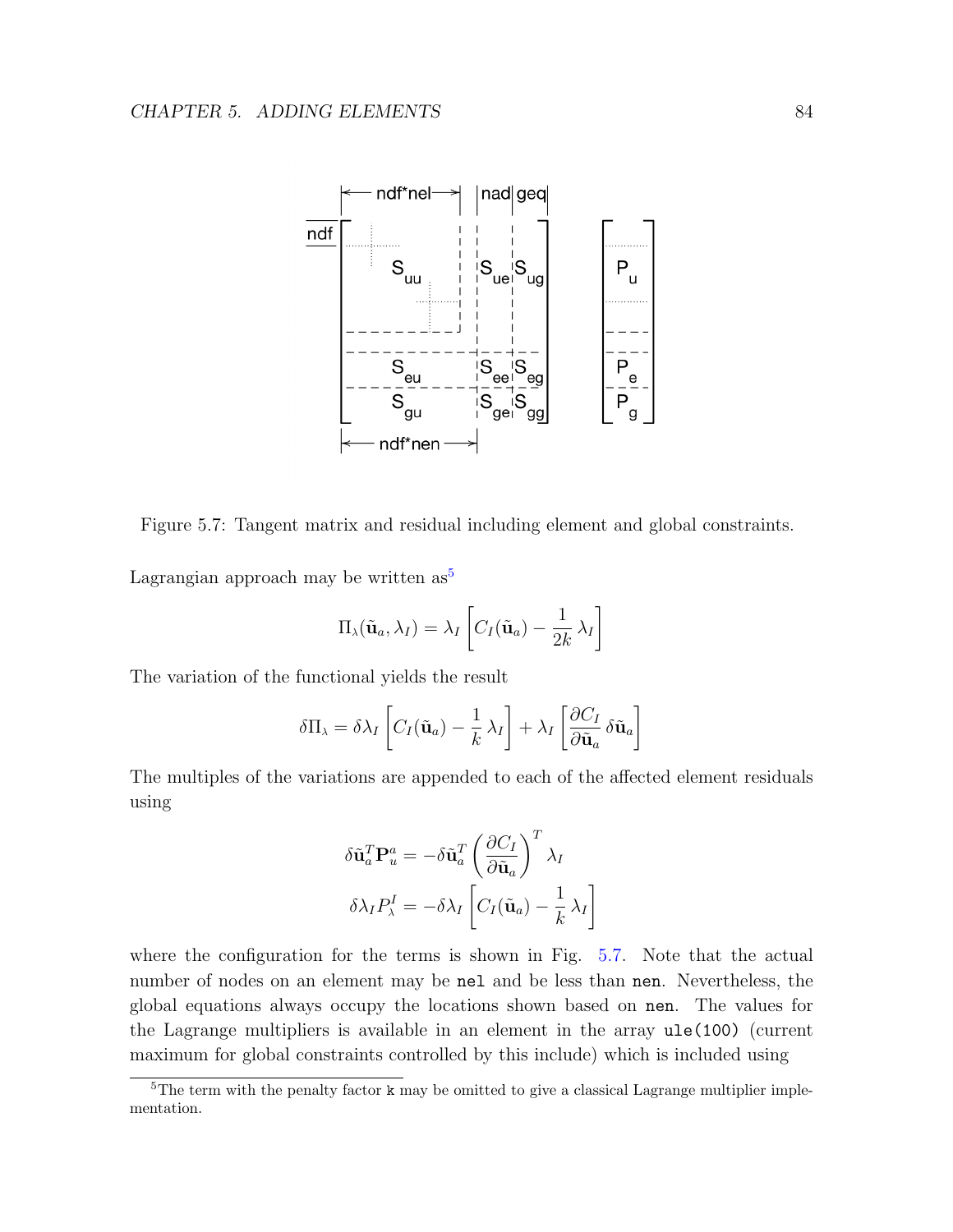| Type         | Logical | Values      |
|--------------|---------|-------------|
| Coordinate   | globxsc | gxscale     |
| Time         | globtsc | gtscale     |
| Mass         | globmsc | gmscale     |
| Displacement | globdsc | gdscale(50) |
| Element      | globesc | gescale(50) |

<span id="page-91-0"></span>Table 5.11: Global scaling parameters in pglob1.h.

#### include 'lmdata.h'

The remaining quantities (e.g., nen) are passed as arguments to the element or in include files as previously described.

The terms in the tangent matrix are deduced from

$$
d(\delta\Pi_{\lambda}) = \delta\lambda_{I} \left[ \frac{\partial C_{I}}{\partial \tilde{\mathbf{u}}_{a}} d\tilde{\mathbf{u}}_{a} - \frac{1}{k} \delta_{IJ} d\lambda_{J} \right] + \delta \tilde{\mathbf{u}}_{a}^{T} \left[ \left( \frac{\partial C_{I}}{\partial \tilde{\mathbf{u}}_{a}} \right)^{T} d\lambda_{I} + \frac{\partial^{2} C_{I}}{\partial \tilde{\mathbf{u}}_{a} \partial \tilde{\mathbf{u}}_{b}} d\tilde{\mathbf{u}}_{b} \lambda_{I} \right]
$$

and give

$$
\mathbf{S}_{ab} = \lambda_I \frac{\partial^2 C_I}{\partial \tilde{\mathbf{u}}_a \partial \tilde{\mathbf{u}}_b} \quad \mathbf{G}_{aJ} = \left(\frac{\partial C_I}{\partial \tilde{\mathbf{u}}_a}\right)^T
$$

$$
\mathbf{G}_{bI}^T = \left(\frac{\partial C_I}{\partial \tilde{\mathbf{u}}_b}\right) \qquad H_{IJ} = \frac{1}{k} \delta_{IJ}
$$

# 5.12 Scaling factors for elements

When multi-physics problems are solved it may be necessary to scale equations into a non-dimensional form. FEAP permits the scaling factors to be specified using *global* mesh commands (See User Manual for details on specifying commands). The global scaling parameters are passed to routines in the program in the pglob1.h include file. The data consists of a logical flag and numeric values. If the data is input the logical flag is set to .true. otherwise it is false. The parameter names and flags are shown in Table [5.11.](#page-91-0)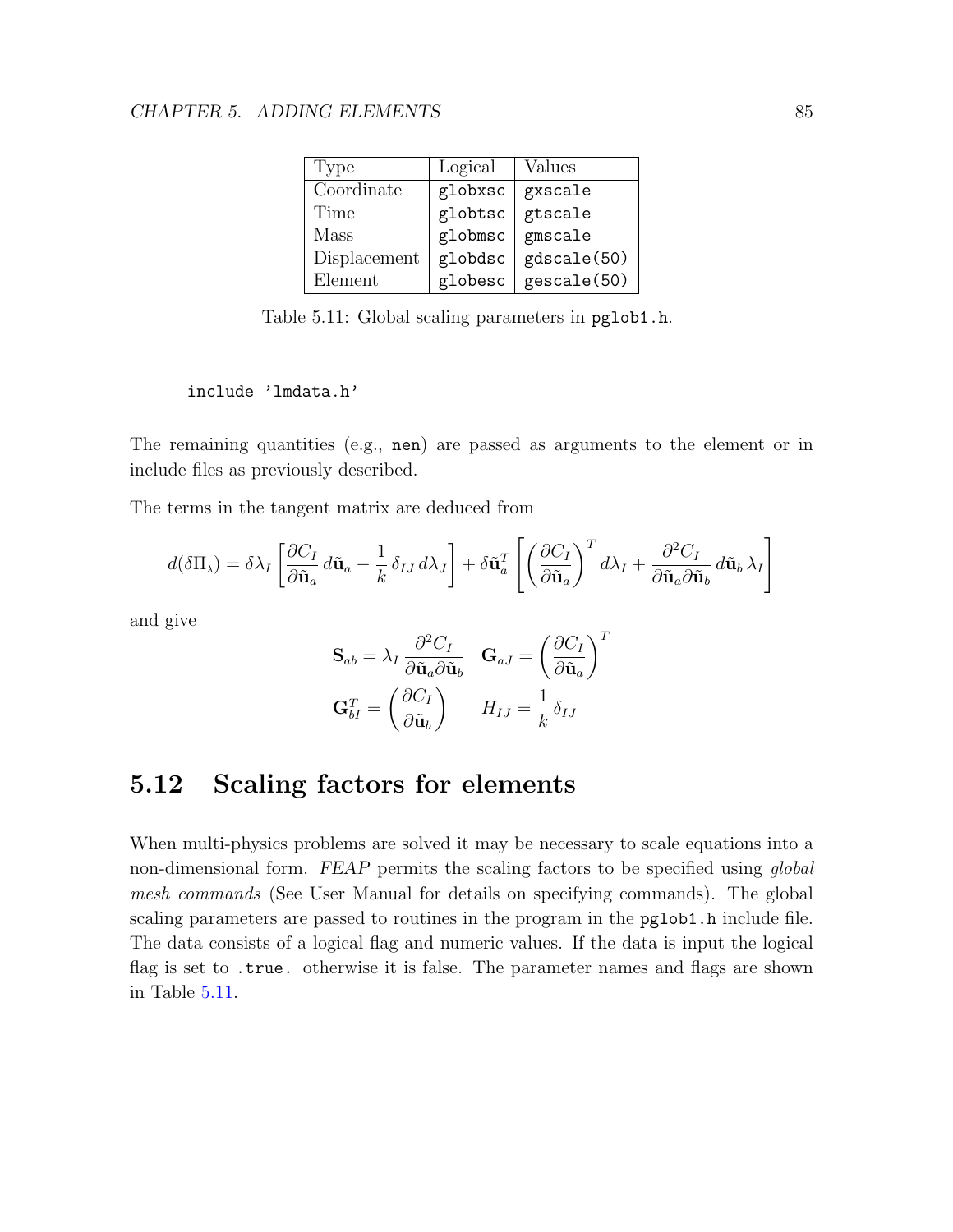# 5.13 Dynamic periodic response in elements

The solution of linear problems may be performed in frequency if the equations are written in complex arithmetic form (see FEAP User Manual section on periodic inputs on linear equations). Accordingly, we let the force be expressed as

$$
\mathbf{F}(t) = \hat{\mathbf{F}}(\omega) \exp(i \omega t) \tag{5.1}
$$

where  $i =$  $\sqrt{-1}$  and  $\omega$ . The notation  $\hat{(\cdot)}$  denotes a complex quantity. Thus, the intensity of the force is assumed to be a complex vector. Accordingly,

$$
\mathbf{F}_r = \Re(\hat{\mathbf{F}}) \tag{5.2}
$$

$$
\mathbf{F}_i = \Im(\hat{\mathbf{F}}) \,. \tag{5.3}
$$

For a linear problem the matrices  $M$ ,  $C$ , and  $K$  are constant and assuming a solution in the form:

$$
\mathbf{u}(t) = \hat{\mathbf{u}}(\omega) \exp(i \omega t) \tag{5.4}
$$

the equation of motion for a solid mechanics problem may be written as

$$
\begin{bmatrix} -\omega^2 \mathbf{M} + i\,\omega \,\mathbf{C} + \hat{\mathbf{K}} \end{bmatrix} \hat{\mathbf{u}}(\omega) = \hat{\mathbf{F}}(\omega) \n\hat{\mathbf{A}} \hat{\mathbf{u}}(\omega) = \hat{\mathbf{F}}(\omega)
$$
\n(5.5)

which may be solved for each specified frequency and load to give a solution for the  $\hat{\mathbf{u}}(\omega)$ .

To program the above in an element routine in FEAP the element array for the stiffness is dimensioned as  $s(nst,nst,2)$  and that for the residual as  $p(nst,2)$ . The real parts are stored in  $s(nst,nst,1)$  and  $p(nst,1)$  and the imaginary parts in  $s(nst,nst,2)$ and p(nst,2).

### 5.13.1 Viscoelastic damping

For a linear viscoelastic material the stiffness matrix in the frequency domain is written in terms of complex moduli. Accordingly, for this case the element stiffness matrix is also complex and may be expressed as

$$
\hat{\mathbf{K}} = \mathbf{K}_r + i \, \mathbf{K}_i \tag{5.6}
$$

Thus, the element array is computed as

$$
\mathbf{K}_{r} = \int_{\Omega_{e}} \mathbf{B}^{T} \mathbf{D}_{r} \mathbf{B} d\Omega
$$
\n
$$
\mathbf{K}_{i} = \int_{\Omega_{e}} \mathbf{B}^{T} \mathbf{D}_{i} \mathbf{B} d\Omega
$$
\n(5.7)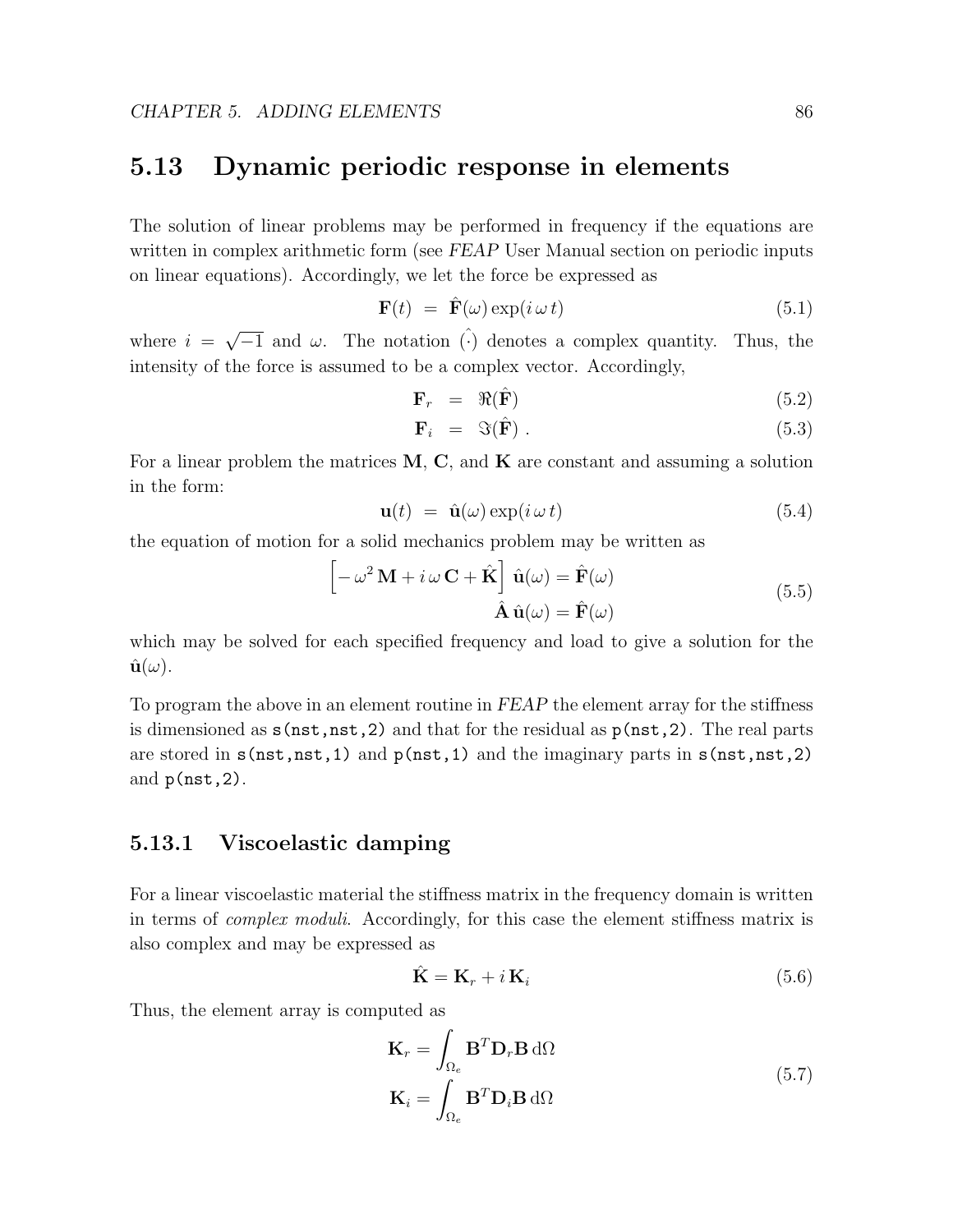The residual is obtained by computing the real and imaginary parts of the strain as

$$
\epsilon_r = \mathbf{B} \mathbf{u}_r
$$
  
\n
$$
\epsilon_i = \mathbf{B} \mathbf{u}_i
$$
\n(5.8)

and premultiplying by the complex moduli as

$$
\hat{\mathbf{p}} = \int_{\Omega_e} \mathbf{B}^T \left[ \mathbf{D}_r + i \, \mathbf{D}_i \right] \left( \boldsymbol{\epsilon}_r + i \, \boldsymbol{\epsilon}_i \right) \, \mathrm{d}\Omega \tag{5.9}
$$

to obtain

$$
\mathbf{p}_r = \int_{\Omega_e} \mathbf{B}^T \left[ \mathbf{D}_r \boldsymbol{\epsilon}_r - \mathbf{D}_i \boldsymbol{\epsilon}_i \right] d\Omega
$$
  

$$
\mathbf{p}_i = \int_{\Omega_e} \mathbf{B}^T \left[ \mathbf{D}_r \boldsymbol{\epsilon}_i - \mathbf{D}_i \boldsymbol{\epsilon}_r \right] d\Omega
$$
 (5.10)

Alternatively, the calculations may be performed from the element stiffness matrix parts as

$$
\mathbf{p}_r = \mathbf{K}_r \mathbf{u}_r - \mathbf{K}_i \mathbf{u}_i
$$
  
\n
$$
\mathbf{p}_i = \mathbf{K}_r \mathbf{u}_i + \mathbf{K}_i \mathbf{u}_r
$$
\n(5.11)

In either case, all the FEAP elements for solids and structures compute the first term as part of the standard residual. Similarly, all the elements compute the real part of the stiffness matrix.

# 5.13.2 Rayleigh damping

In Rayleigh damping we express the damping matrix as

$$
\hat{\mathbf{C}} = a_0 \mathbf{M} + a_1 \hat{\mathbf{K}} \tag{5.12}
$$

thus, the complex coefficient matrix becomes

$$
\hat{\mathbf{A}} = -\omega^2 \mathbf{M} + i \omega \left[ a_0 \mathbf{M} + a_1 \left( \mathbf{K}_r + i \mathbf{K}_i \right) \right] + \mathbf{K}_r + i \mathbf{K}_i \tag{5.13}
$$

giving the real and imaginary parts as

$$
\mathbf{A}_r = -\omega^2 \mathbf{M} - \omega a_1 \mathbf{K}_i + \mathbf{K}_r
$$
  
\n
$$
\mathbf{A}_i = \omega (a_0 \mathbf{M} + a_1 \mathbf{K}_r) + \mathbf{K}_i
$$
\n(5.14)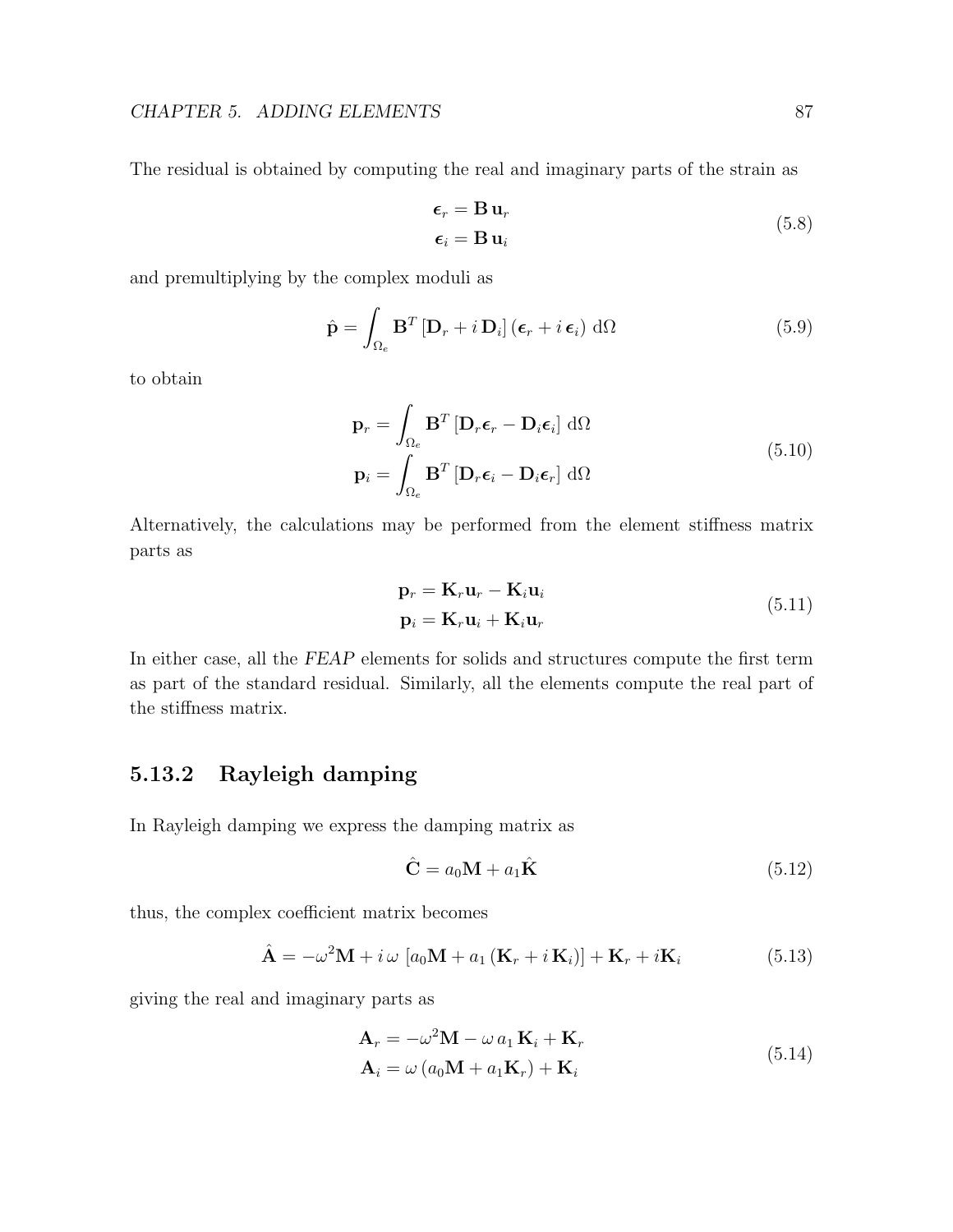# 5.14 Using formfe to add element functions

Access to all element operations is carried out by a call to the module formfe. Users may add new element functions using this access as:

call formfe(np(40),pnd,pnd,pnd,dfl,dfl,dfl,dfl,isw,nl1,nl2,nl3)

where the arguments are defined in Table [5.12.](#page-94-0)

| <b>NAME</b> | Description                                                            |
|-------------|------------------------------------------------------------------------|
| np(40)      | Pointer in $\operatorname{hr}(\ast)$ array for current solution values |
| pnd,        | Dummy pointers (can be $np(26)$ ).                                     |
| df1         | Logical flags (set to .false)                                          |
| isw         | Element operation parameter (should be $> 30$                          |
| n11         | First element to process                                               |
| n12         | Last element to process                                                |
| n13         | Increment in element counter (usually 1)                               |

<span id="page-94-0"></span>Table 5.12: Argument parameters for calls to formfe.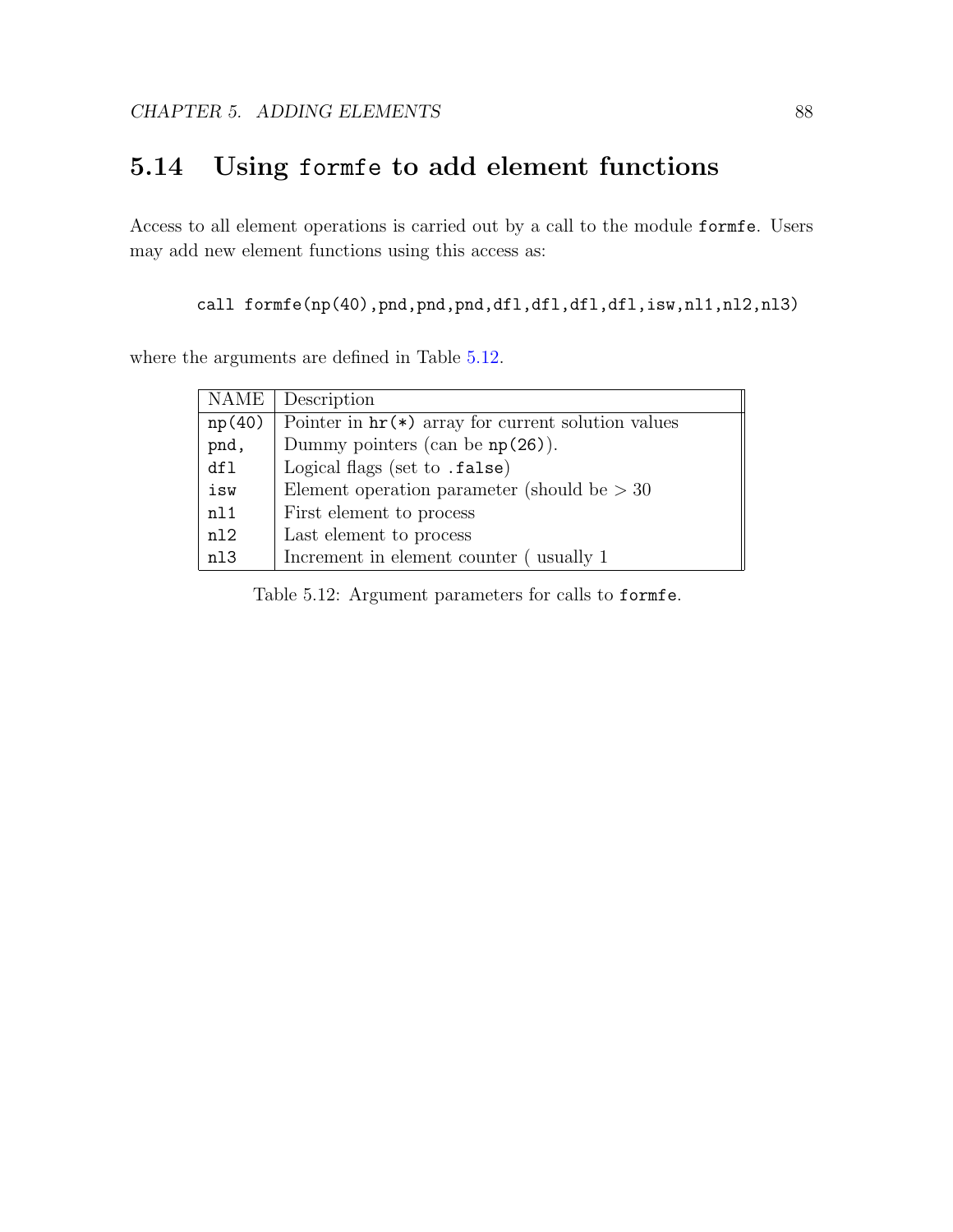# Chapter 6

# UTILITY ROUTINES

The FEAP system includes several subprograms that can assist developers in writing new modules. In the next sections we describe some of the routines which perform numerical integration, compute shape functions and their derivatives, etc.

# 6.1 Numerical quadrature routines

Details on quadrature formula types and the layout and location of points and weights may be found in standard references.<sup>[\[19,](#page-128-6) [20,](#page-128-7) [21,](#page-128-8) [15,](#page-128-2) [16,](#page-128-3) [17,](#page-128-4) [18\]](#page-128-5)</sup> Here only the description of subroutine calls is included together with the available options on number of points.

## 6.1.1 One dimensional quadrature

Line integrals may be evaluated using Gaussian quadrature in which the approximation to an integral is given as

$$
\int_{-1}^{+1} f(\xi) d\xi \approx \sum_{l=1}^{L} f(\xi_l) W_l
$$
 (6.1)

where  $\xi_l$  are quadrature *points* and  $W_l$  are the *weights* to be applied at each point. The weights satisfy the condition.

$$
\sum_{l=1}^{L} W_l = 2 \tag{6.2}
$$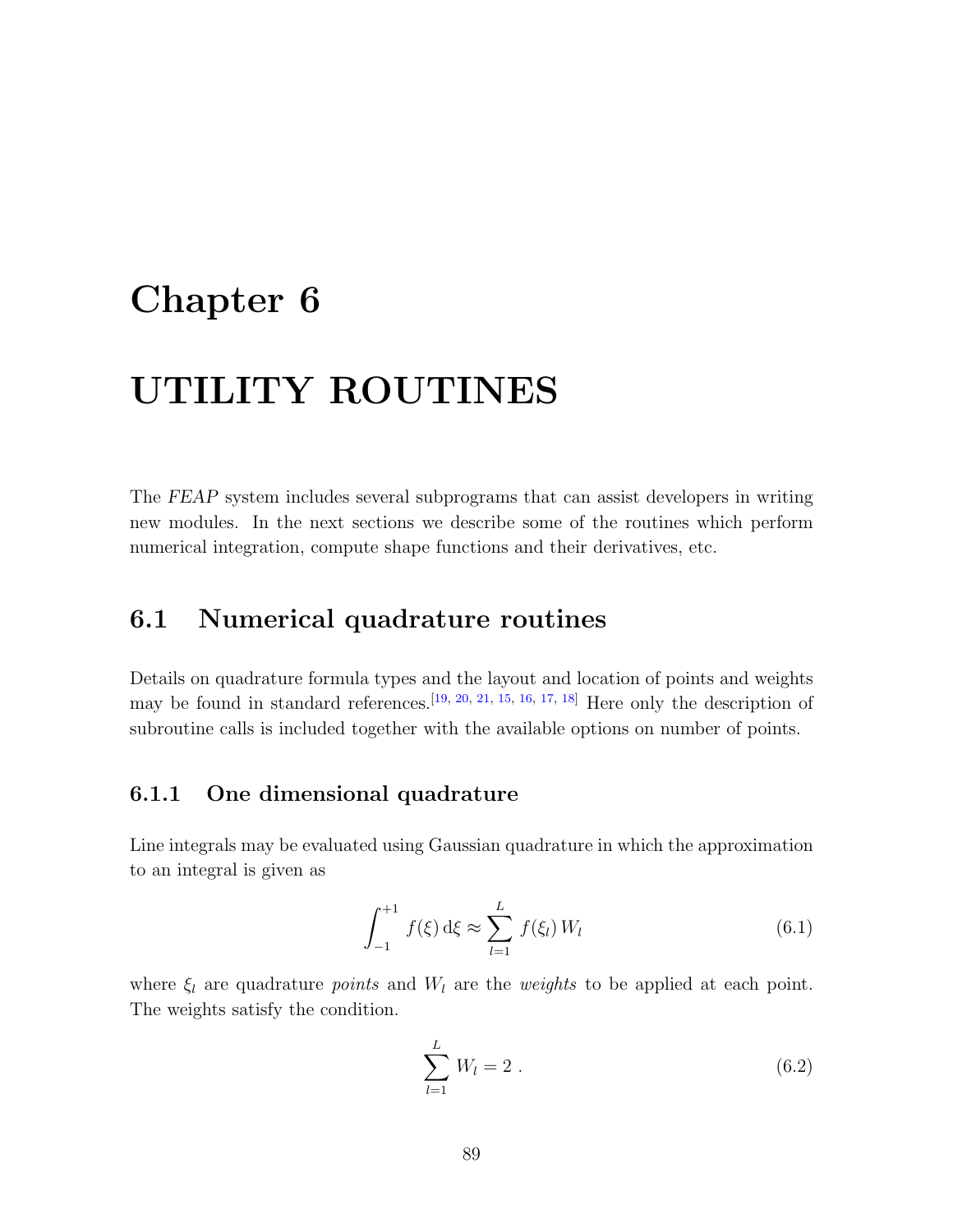The Gauss-Legendre formula has points  $|\xi_l|$  which are all less than unity. The subprogram call

```
CALL INT1D ( L , SW )
```
in which L is assigned an integer value between 1 and 5 returns the points and weights are returned in the two dimensional array  $SW(2,*)$  of type REAL\*8: Points in  $SW(1,*)$ and weights in  $SW(2,*)$ . The Gauss-Legendre formula integrates exactly polynomials up to order  $2*L - 1$ .

The Gauss-Lobato formula has two of its points at  $-1$  and 1 with the remainder in the interior of the interval. A routine to perform quadrature is obtain by using the call

CALL INT1DL ( L , SW )

in which L is assigned an integer value between 1 and 6. The values of the points and weights are returned in the two dimensional array SW: Points in SW(1,\*) and weights in  $SW(2, *)$ .

## 6.1.2 Two dimensional quadrature

Two dimensional quadrature on quadrilateral domains may be performed by repeated one-dimensional integration. The two dimensional integrations are approximated by

$$
\iint_{-1}^{+1} f(\xi, \eta) \,d\xi \,d\eta \approx \sum_{l=1}^{L} f(\xi_l, \eta_l) \,W_l \tag{6.3}
$$

where L is the total of all quadrature points. A routine to compute  $n \times n$  order Gauss-Legendre quadrature is obtained by the call

CALL INT2D ( L , LINT, SW )

where L is assigned to the number of points in each direction, LINT is returned as the total number of points and  $SW(3,*)$  is an array containing the points and weights according to:  $\text{SW}(1,1)$  contains values of the points  $\xi_l$ ;  $\text{SW}(2,1)$  contains values of the points  $\eta_l$ ; and SW(3,1) contains values of the weights  $W_l$ .

Two dimensional quadrature on triangles may be performed using the subprograms call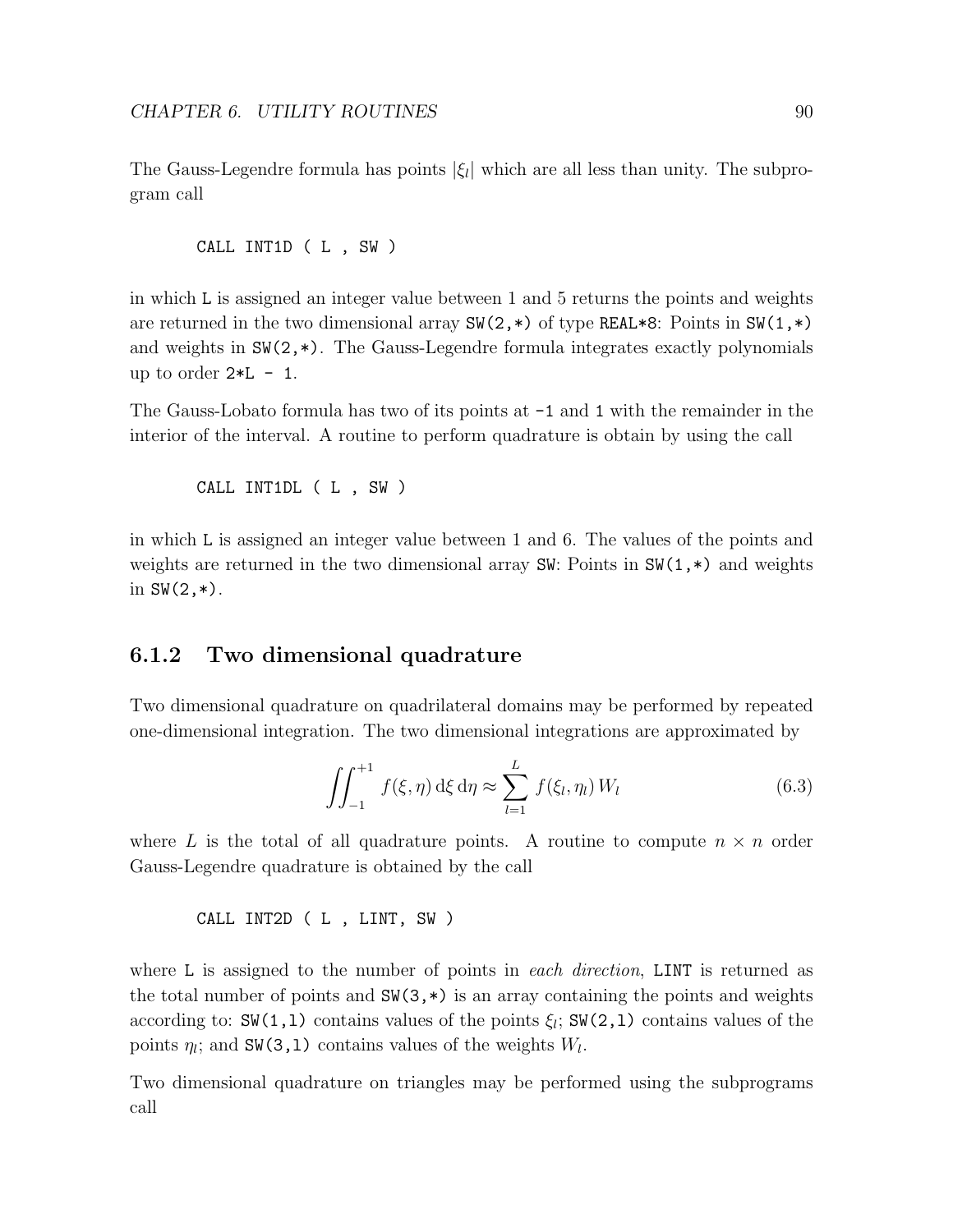| Type           | Number         | Location                           |
|----------------|----------------|------------------------------------|
|                | Points         |                                    |
|                |                | Centroid $(O(h^2))$                |
| 3              | 3              | Mid-sides $(O(h^3))$               |
| $-3$           | 3              | Interior $(O(h^3))$                |
| $\overline{4}$ | 4              | Interior $(O(h^4))$ - Negative Wt. |
| 6              | 6              | Nodal $(O(h^3))$                   |
| -6             | 6              | Interior $(O(h^4))$                |
| $\overline{7}$ | $\overline{7}$ | Interior $(O(h^6))$                |
| $-7$           | 7              | $(O(h^4))$<br>Nodal                |
| 12             | 12             | Interior $(O(h^7))$                |
| 13             | 13             | Interior $(O(h^8))$ - Negative Wt. |

<span id="page-97-0"></span>Table 6.1: Quadrature for triangles

CALL TINT2D ( L , LINT, SW )

where L is a type indicator, LINT returns the number of points, and  $SW(4,*)$  is an array which returns three area coordinates and the quadrature weight:  $SW(1,1)$  returns the area coordinate  $L_{1l}$  (as defined in [\[15,](#page-128-2) [16,](#page-128-3) [17,](#page-128-4) [18\]](#page-128-5)); SW(2,1) returns the area coordinate  $L_{2l}$ ; SW(3,1) returns the area coordinate  $L_{3l}$ ; SW(4,1) returns the weight  $W_l$ ; Table [6.1](#page-97-0) describes the admissible types, number and location of quadrature points.

## 6.1.3 Three dimensional quadrature

Three dimensional quadrature on brick domains may be performed by repeated onedimensional integration. The three dimensional integrations are approximated by

$$
\iiint_{-1}^{+1} f(\xi, \eta, \zeta) d\xi d\eta d\zeta \approx \sum_{l=1}^{L} f(\xi_l, \eta_l, \zeta) W_l \tag{6.4}
$$

where L is the total of all quadrature points. A routine to compute  $n \times n \times n$  order Gauss-Legendre quadrature is obtained by the call

CALL INT3D ( L , LINT, SW )

where L is assigned to the number of points in each direction, LINT is returned as the total number of points and  $SW(4,*)$  is an array containing the points and weights according to:  $SW(1,1)$  contains values of the points  $\xi_l$ ;  $SW(2,1)$  contains values of the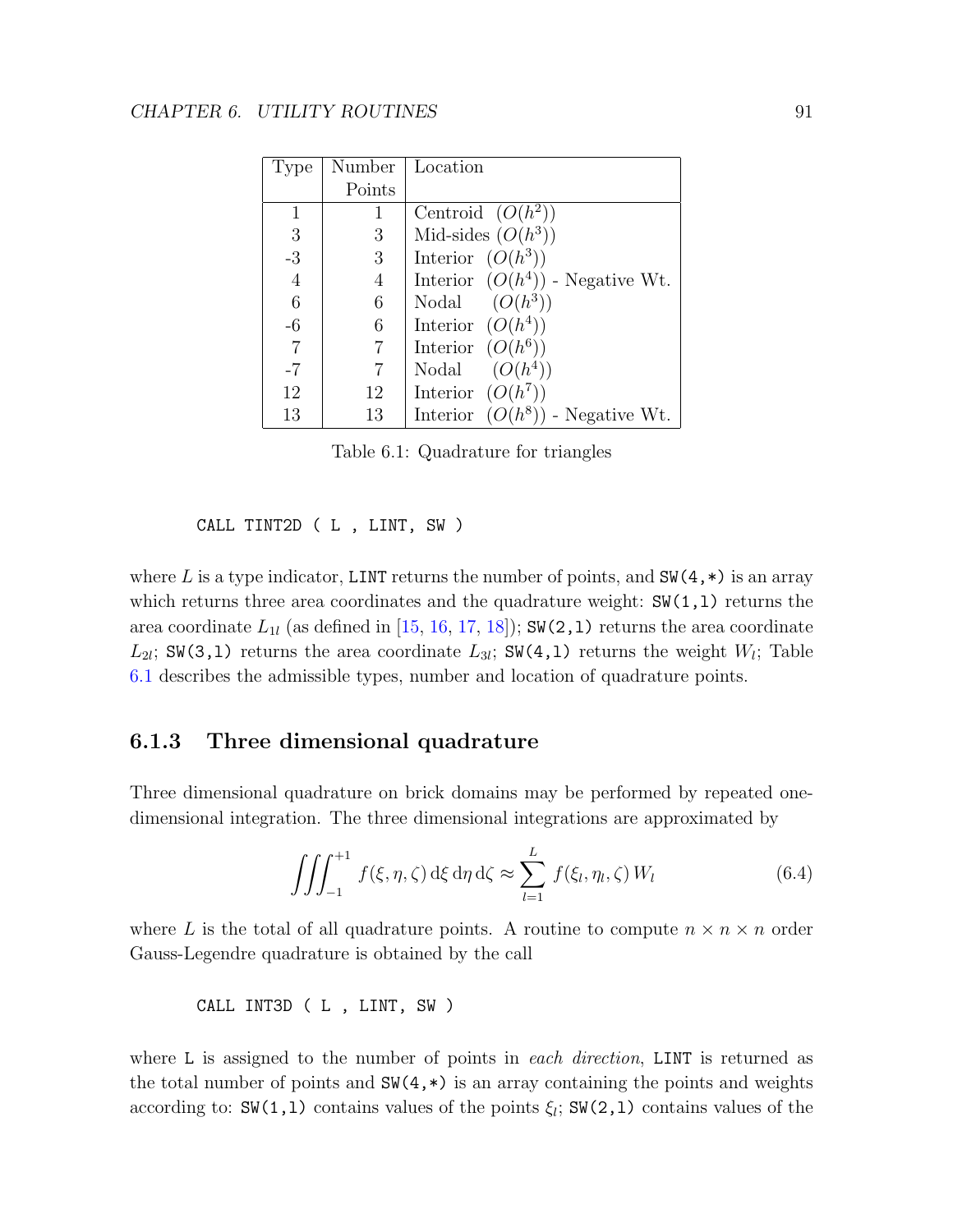| Type           | Number | Location                           |
|----------------|--------|------------------------------------|
|                | Points |                                    |
| 1              |        | Centroid $(O(h^2))$                |
| $-1$           | 4      | $((h^2))$<br>Nodal                 |
| $\overline{2}$ | 4      | Interior $(O(h^3))$                |
| 3              | 5      | Interior $(O(h^4))$ - Negative wt. |
| $\overline{4}$ | 11     | Interior $(O(h^4))$ - Negative wt. |
| $-4$           | 11     | $(O(h^3))$<br>Nodal                |
| $\overline{5}$ | 14     | Interior $(O(h^5))$                |
| 6              | 16     | Interior $(O(h^5))$                |
|                | 8      | Node & Face $(O(h^2))$             |

<span id="page-98-0"></span>Table 6.2: Quadrature for tetrahedra

points  $\eta_l$ ; and SW(3,1) contains values of the points  $\zeta_l$ ; and SW(4,1) contains values of the weights  $W_l$ .

Three dimensional quadrature on tetrahedra may be performed using the subprograms call

CALL TINT3D ( L , LINT, SW )

where L is a type indicator, LINT returns the number of points, and  $\mathsf{SW}(5,*)$  is an array which returns three area coordinates and the quadrature weight:  $SW(1,1)$  returns the volume coordinate  $L_{1,l}$  (as defined in [\[15,](#page-128-2) [16,](#page-128-3) [17,](#page-128-4) [18\]](#page-128-5)); SW(2,1) returns the volume coordinate  $L_{2,l}$ ; SW(3,1) returns the volume coordinate  $L_{3,l}$ ; SW(4,1) returns the volume coordinate  $L_{4,l}$ ; SW(5,1) returns the weight  $W_l$ ; Table [6.2](#page-98-0) describes the admissible types, number and location of quadrature points.

# 6.2 Shape function subprograms

Finite element approximations commonly use shape function subprograms to perform computations of the functions and their derivatives at preselected points (often the quadrature points). FEAP includes options to obtain the shape functions for some low order elements (linear and quadratic order) in one and two dimensions and linear shape functions for three dimensions. In addition a cubic Hermitian interpolation routine is available. The calling arguments for routines is summarized below.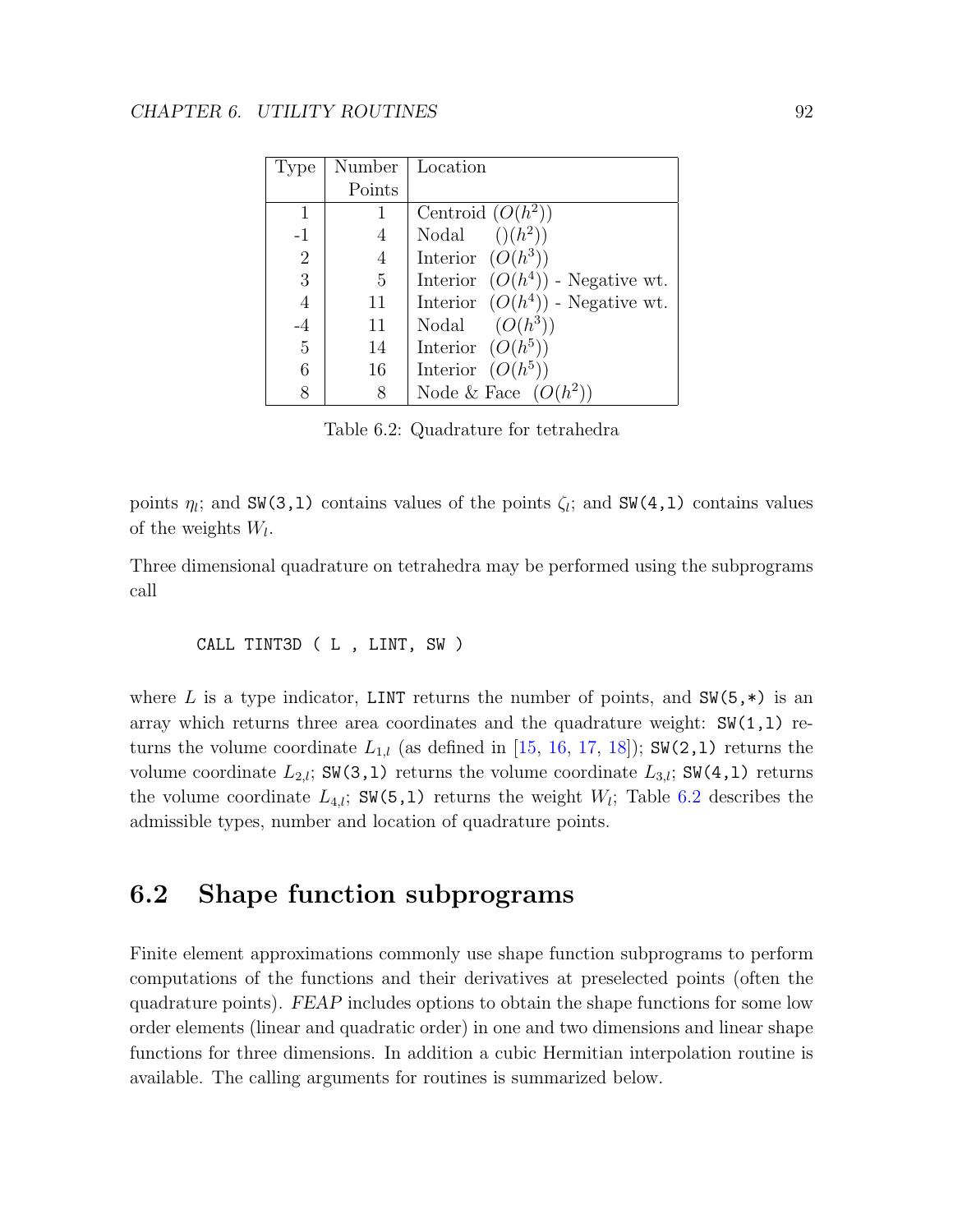## 6.2.1 Shape functions in one-dimension

The shape functions for one dimensional elements, as shown in Fig. [6.1,](#page-99-0) may be computed using the shape function routines described below.



<span id="page-99-0"></span>Figure 6.1: Line type elements in FEAP library

Lagrangian interpolation in one-dimensional isoparametric forms may be obtained using the call

CALL SHP1D ( S , XL , SHP, NDM, NEL, XJAC )

where

| Parameter    | Description                              |
|--------------|------------------------------------------|
| S            | Natural coordinate $\xi$                 |
| $XL(NDM, *)$ | Nodal coordinates for element            |
| <b>NDM</b>   | Spatial dimension of mesh                |
| NF.I.        | Number element nodes $(2 \text{ or } 3)$ |
| SHP(2, NEL)  | Shape function and derivative            |
| <b>XJAC</b>  | Jacobian transformation                  |

The shape functions are evaluated as:  $SHP(1,i)$  shape function derivative along the axis of the element and  $SHP(2,i)$  the shape function  $N_i$ . In calculations integrals are represented as

$$
\int_{L} f(N_{i}, N_{i,s}) ds = \int_{-1}^{1} f[N_{i}(\xi), N_{i,s}(\xi)] X JAC(\xi) d\xi
$$
\n(6.5)

and quadrature may be used for evaluation.

Calculation of natural coordinate derivatives only may be obtained with the call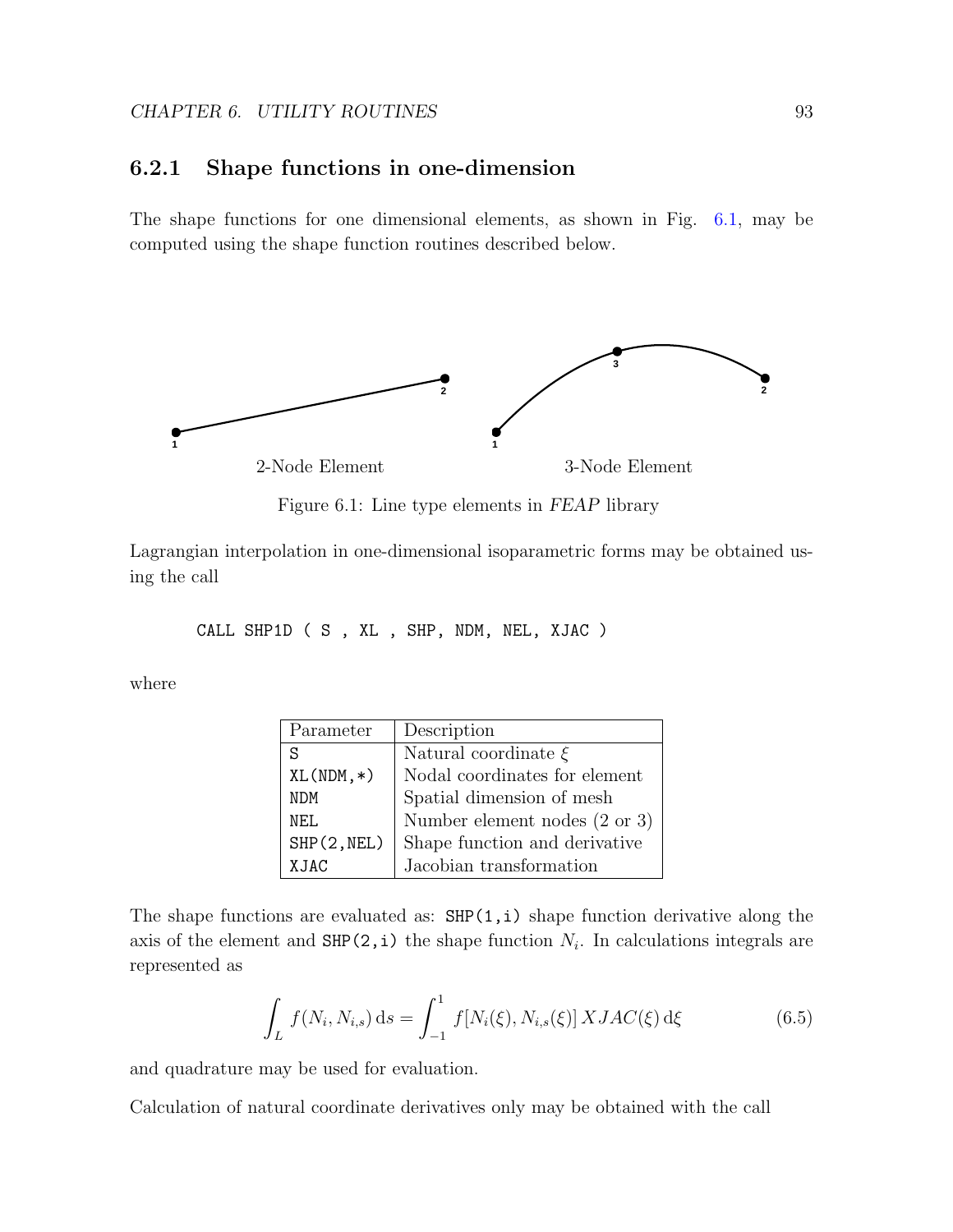#### CALL SHAP1DN( S , SHP, NEL )

where

| Parameter | Description                                 |
|-----------|---------------------------------------------|
|           | Natural coordinate $\xi$                    |
|           | $SHP(2, NEL)$ Shape function and derivative |
| NFI.      | Number element nodes $(2 \text{ or } 3)$    |

where SHP(1, i contains  $N_{i,\xi}$  and SHP(2, i) the shape function  $N_i$ .

Cubic Hermitian interpolation (e.g., for use in straight linear beam elements) given by

$$
w = N_1^w \,\bar{w}_1 + N_2^w \,\bar{w}_2 + N_1^\theta \,\bar{\theta}_1 + N_2^\theta \,\bar{\theta}_2 \tag{6.6}
$$

is obtained using the call

CALL SHP1DH ( S , LEN , SHPW, SHPT )

where

| Parameter | Description                             |
|-----------|-----------------------------------------|
| S         | Natural coordinate $\xi$                |
| LEN       | Length of the element $(2\text{-node})$ |
| SHPW(4,2) | Shape functions for $w_i$               |
| SHPT(4,2) | Shape functions for $\theta_i$          |

The arrays are evaluated as follows:

- 1. SHPW(1,i), SHPT(1,i) are first derivatives (e.g.  $N_{i,x}$ );
- 2. SHPW(2,i), SHPT(2,i) are second derivatives (e.g.  $N_{i,xx}$ );
- 3. SHPW(3,i), SHPT(3,i) are third derivatives (e.g.  $N_{i,xxx}$ ); and
- 4. SHPW(4,i), SHPT(4,i) are shape functions (e.g.  $N_i$ ).

## 6.2.2 Shape functions in two-dimensions

The shape functions for two dimensional triangular elements, as shown in Fig. [6.2,](#page-101-0) and quadrilateral elements, as shown in Fig. [6.3,](#page-102-0) may be computed using the shape function routines described below.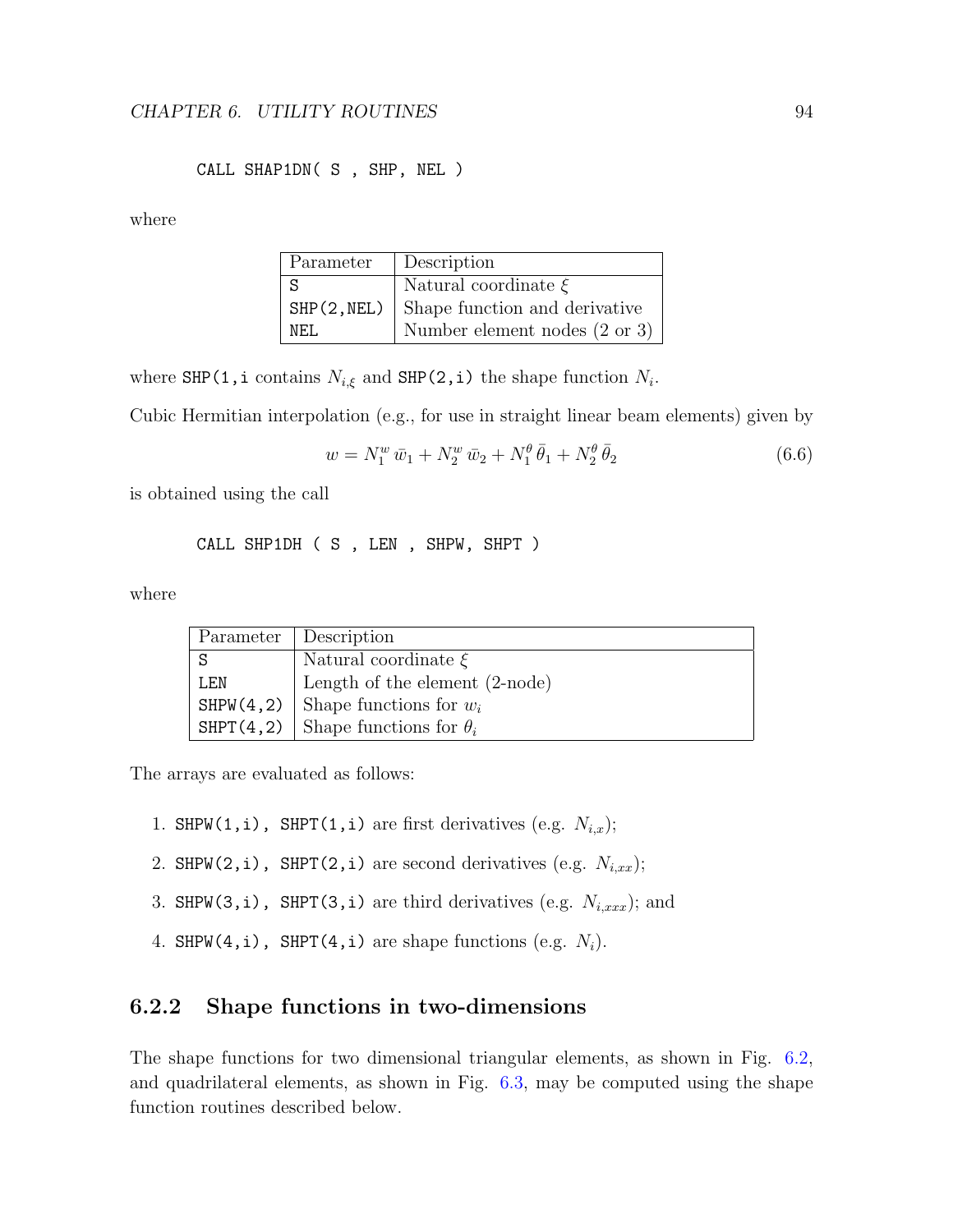Two-dimensional  $C_0$  isoparametric interpolation on quadrilaterals of linear, quadratic and cubic order may be obtained using the subprogram call

```
CALL SHP2D ( SS, XL, SHP, XJAC, NDM, NEL, IX, FLG )
```
where

| Parameter    | Description                                            |
|--------------|--------------------------------------------------------|
| SS(2)        | Natural coordinates $\xi$ , $\eta$                     |
| XL(NDM, NEL) | Element coordinates in local order                     |
| <b>NDM</b>   | Spatial dimension mesh $(2 \text{ or } 3)$             |
| <b>NEL</b>   | Number nodes on element $(4-9, 12, 16)$                |
| IX(NEL)      | Element global node numbers                            |
| <b>FLG</b>   | Return $\xi - \eta$ derivatives if true or             |
|              | $x - y$ derivatives if false                           |
| SHP(3, NEL)  | Shape functions and derivatives                        |
| XJAC         | Jacobian transformation from $x - y$ to $\xi - \eta$ . |

The array SHP stores the values in the order: SHP(1,i) derivative with respect to  $\xi$  or x; SHP(2, i) derivative with respect to  $\eta$  or y; SHP(3, i) shape function.

Two-dimensional  $C_0$  isoparametric interpolation on triangles of linear, quadratic and cubic order may be obtained using the subprogram call

CALL TRISHP ( SS, XL, NDM, IORD, XJAC, SHP )

where



<span id="page-101-0"></span>Figure 6.2: Triangular surface type elements in FEAP library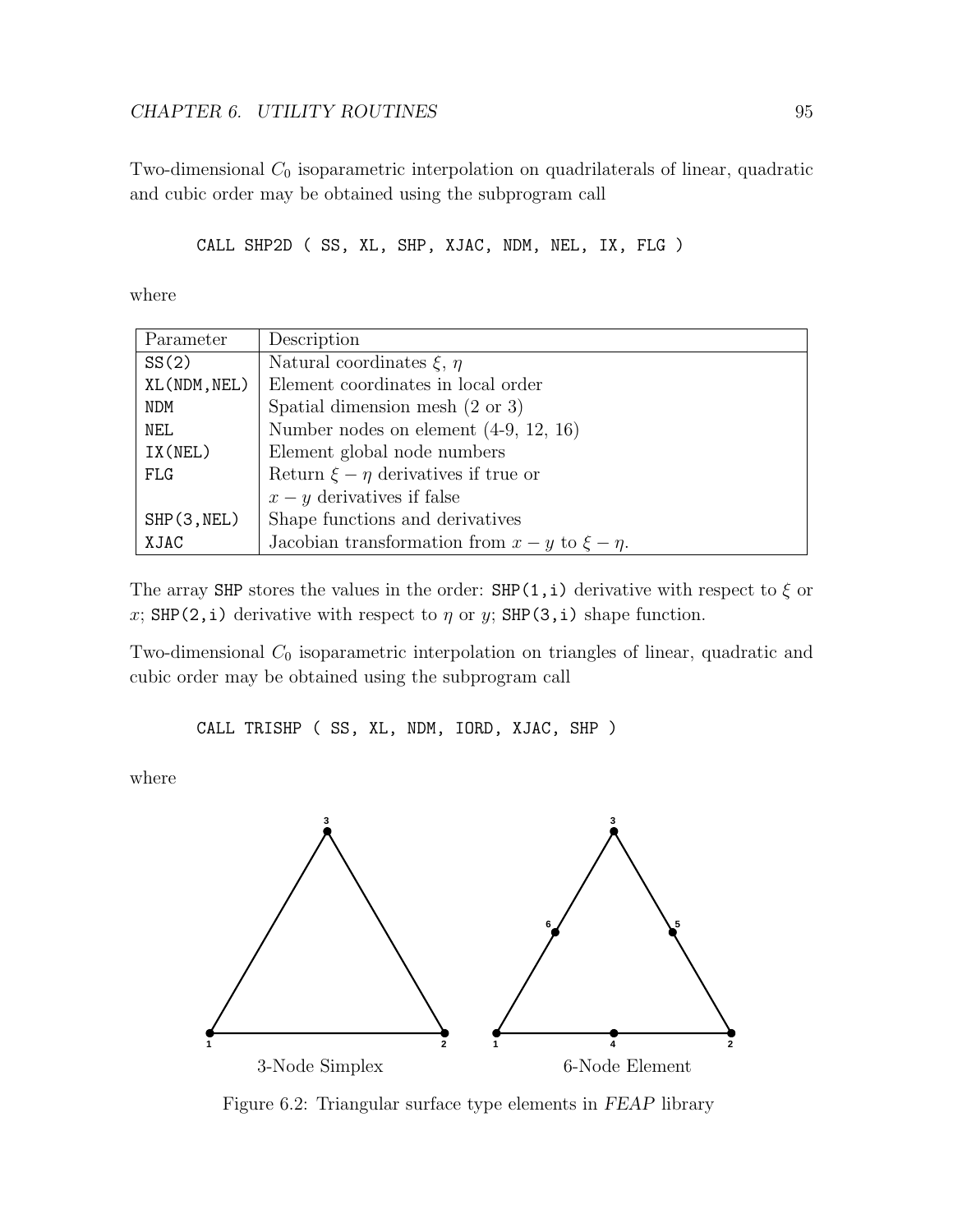

<span id="page-102-0"></span>Figure 6.3: Quadrilateral surface type elements in FEAP library

| Parameter    | Description                                                    |  |
|--------------|----------------------------------------------------------------|--|
| SS(3)        | Area coordinates $L_1, L_2, L_3$                               |  |
| $XL(NDM, *)$ | Element coordinates in local order                             |  |
| <b>NDM</b>   | Spatial dimension mesh $(2 \text{ or } 3)$                     |  |
| IORD         | Order of interpolation (1= 3-node, 2 = 6-node, 3 = 7-node, 4 = |  |
|              | $6$ -node + 3 bubble, $10 = 10$ -node cubic)                   |  |
| XJAC         | Jacobian transformation from $x - y$ to $\xi - \eta$           |  |
| SHP(3, NEL)  | Shape functions and derivatives                                |  |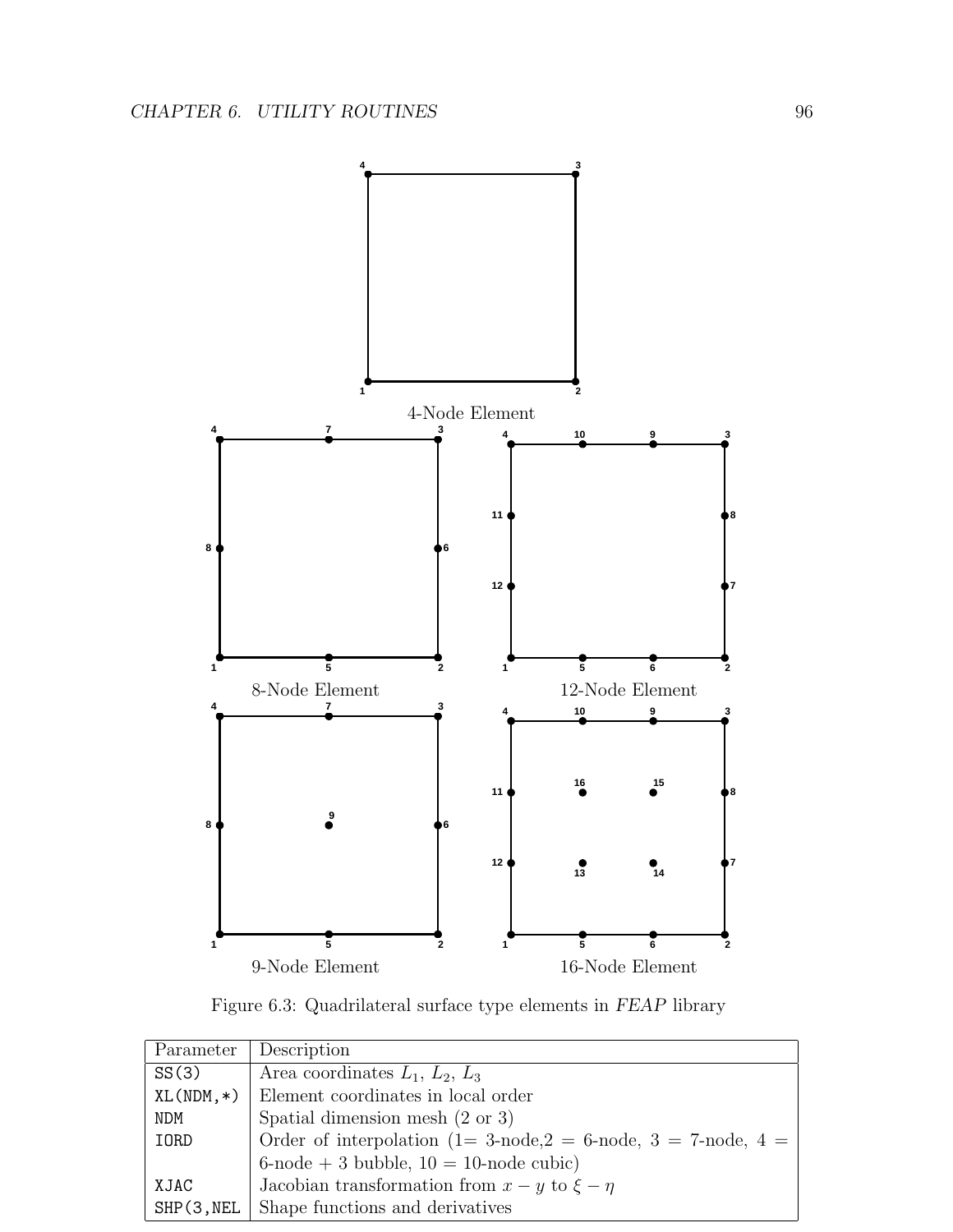The array SHP stores the values in the order:  $SHP(1,i)$  derivative with respect to  $\xi$  or x; SHP(2,i) derivative with respect to  $\eta$  or y; SHP(3,i) shape function. The parameter IORD defines the order of interpolation. If it is 1 simple 3-node triangles with linear interpolation is returned; if 2 quadratic interpolation; if 3 the interpolation is generated plus a cubic bubble in the seventh function. Giving the IORD parameter as a negative returns hierarchical form for mid side nodes.

## 6.2.3 Shape functions in three-dimensions

The shape functions for three dimensional tetrahedral elements, as shown in Fig. [6.4,](#page-103-0) and brick elements, as shown in Fig. [6.5,](#page-104-0) may be computed using the shape function routines described below.

Three-dimensional  $C_0$  isoparametric interpolation on bricks of linear order (i.e., 8-node elements) may be obtained using the subprogram call

CALL SHP3D ( SS, XJAC, SHP, XL, NDM, NEL )

where



<span id="page-103-0"></span>Figure 6.4: Tetrahedron solid type elements in FEAP library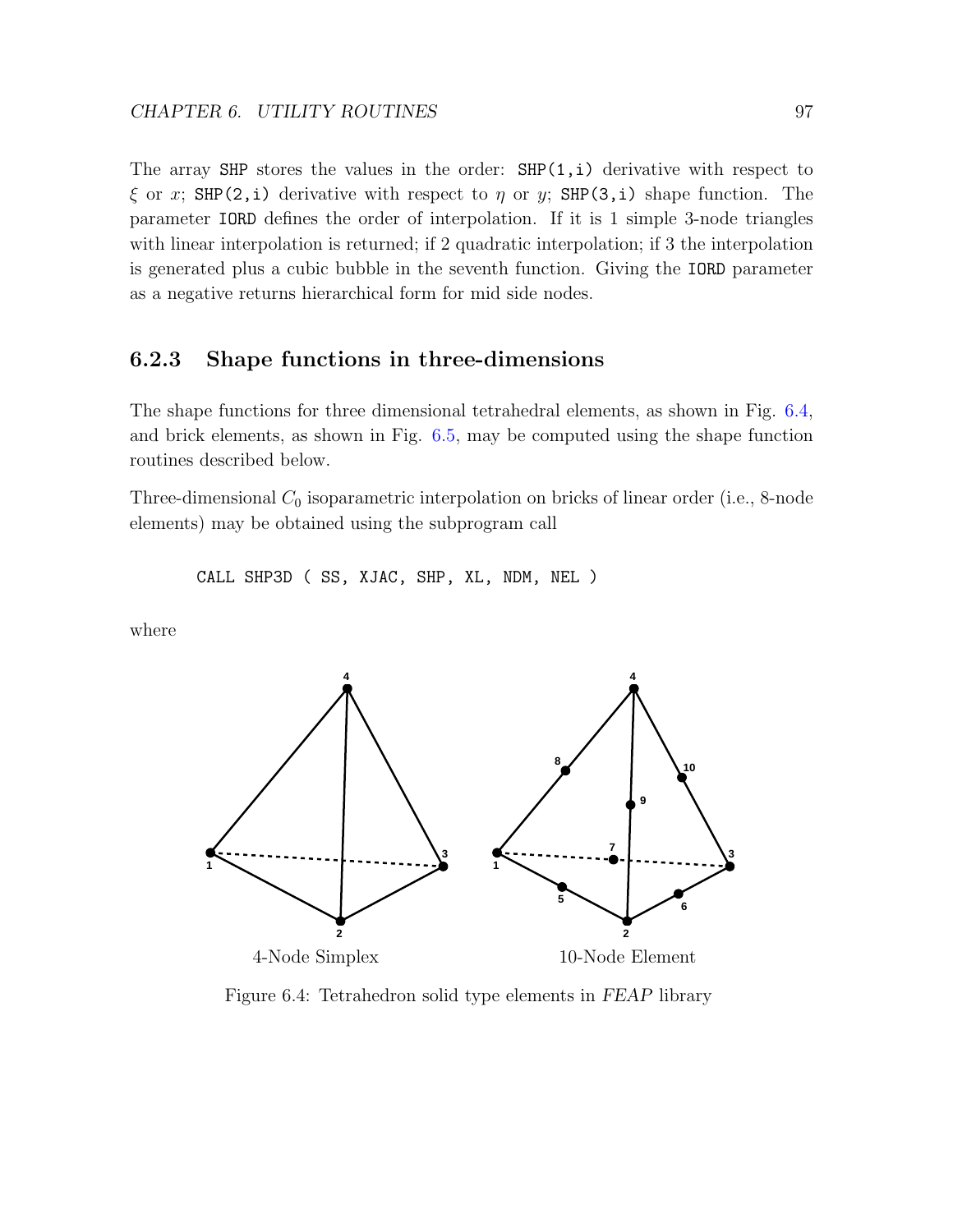

<span id="page-104-0"></span>Figure 6.5: Brick solid type elements in FEAP library

| Parameter  | Description                                                     |  |
|------------|-----------------------------------------------------------------|--|
| SS(3)      | Natural coordinates $\xi, \eta, \zeta$                          |  |
| XL(NDM, 8) | Element coordinates in local order                              |  |
| <b>NDM</b> | Spatial dimension mesh $(2 \text{ or } 3)$                      |  |
| <b>NEL</b> | Number nodes on element: $8 =$ linear brick; $20 =$ serendipity |  |
|            | quadratic; $27 =$ Lagrangian quadratic; $64 =$ Lagrangian cubic |  |
| SHP(4,8)   | Shape functions and derivatives                                 |  |
| XJAC       | Jacobian transformation from xyz to $\xi \eta \zeta$ .          |  |

The array SHP stores the values in the order:  $SHP(1,i)$  derivative with respect to x; SHP(2, i) derivative with respect to y; SHP(3, i) derivative with respect to z; SHP(4, i) shape function.

Three-dimensional  $C_0$  isoparametric interpolation on tetrahedra of linear order (i.e., 4-node elements) may be obtained using the subprogram call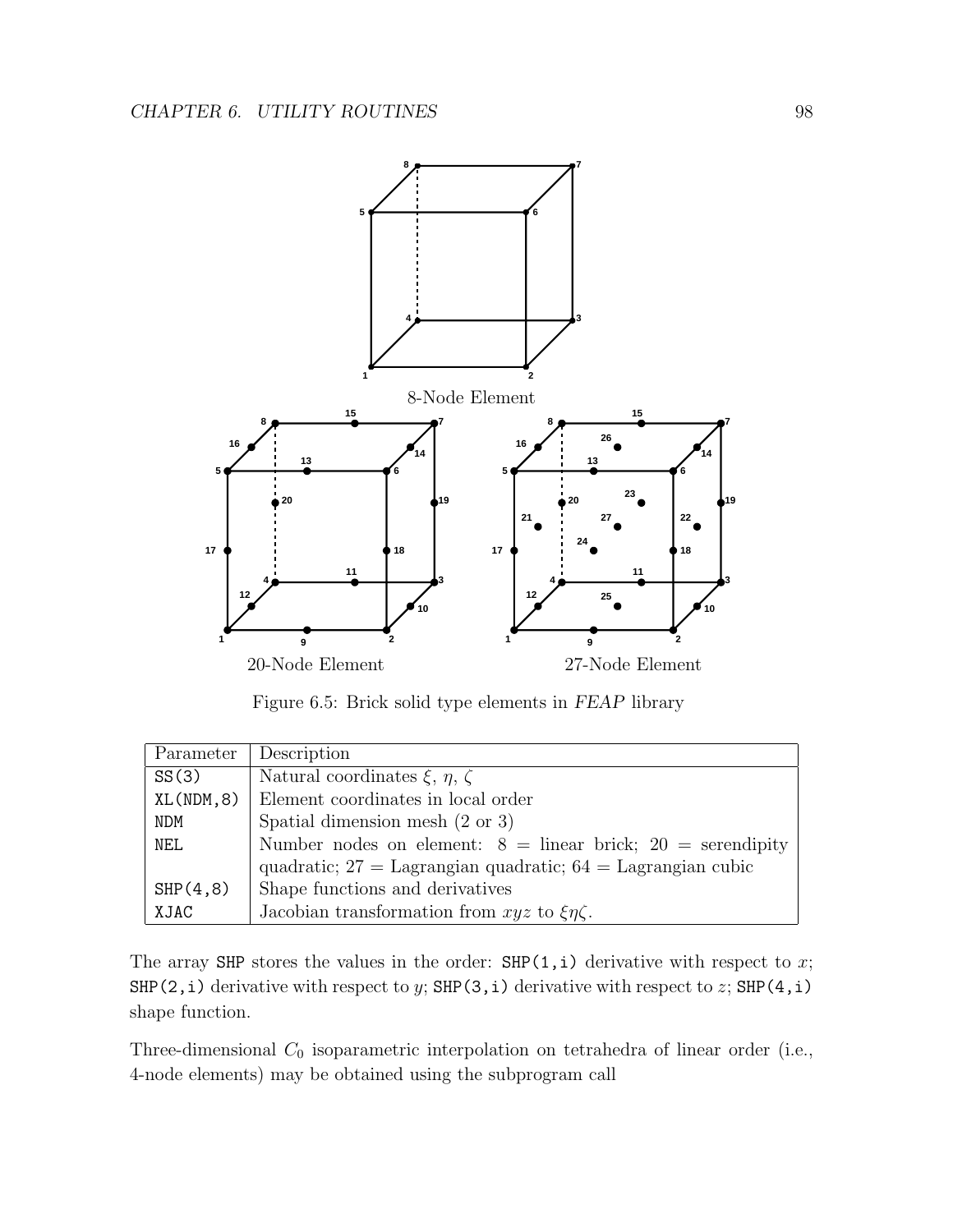#### CALL TETSHP ( SS, XL, NDM, NEL, XJAC, SHP )

where

| Parameter  | Description                                          |
|------------|------------------------------------------------------|
| SS(4)      | Volume coordinates $L_1, L_2, L_3, L_4$              |
| XL(NDM, 4) | Element coordinates in local order                   |
| <b>NDM</b> | Spatial dimension mesh $(3)$                         |
| <b>NEL</b> | Number of nodes on element $(4, 10, 11, 14, 15)$     |
| XJAC       | Jacobian transformation from xyz to $\xi \eta \zeta$ |
| SHP(4,4)   | Shape functions and derivatives                      |

The array SHP stores the values in the same order as for the brick element.

# **6.3** Eigenvalues for  $3 \times 3$  matrix

Three dimensional problems often require the solution of a  $3 \times 3$  eigenproblem to generate principal values and directions. FEAP includes a special routine to calculate the values and vectors for symmetric arrays. The routine is used by a call to the subprogram as

CALL EIG3 ( V, D, ROT )

On call to the routine  $V(3,3)$  is a REAL\*8 array containing the symmetric array to be diagonalized. On return the eigenvalues are contained in D(3) and the vectors for each value in the columns of the V array. A Jacobi method is used with ROT an integer parameter returning the number of rotations to diagonalize. The routine is quite efficient compared to any attempt to compute vectors after closed form solution of the cubic for roots.

In addition to the general eigensolution above FEAP includes options to compute principal values of a symmetric second order tensor for two and three dimensional problems. In two dimensional use, the call to

CALL PSTR2D ( SIG, PV )

is used where SIG(4) stores stresses in the order  $\sigma_{11}$ ,  $\sigma_{22}$ ,  $\sigma_{33}$ ,  $\sigma_{12}$  and returns principal values and directions in PV(3) in the order  $\sigma_1$ ,  $\sigma_2$ , and  $\theta$ , where the angle is in degrees between x and the 1-axis. This routine does not use  $\text{SIG}(3)$ .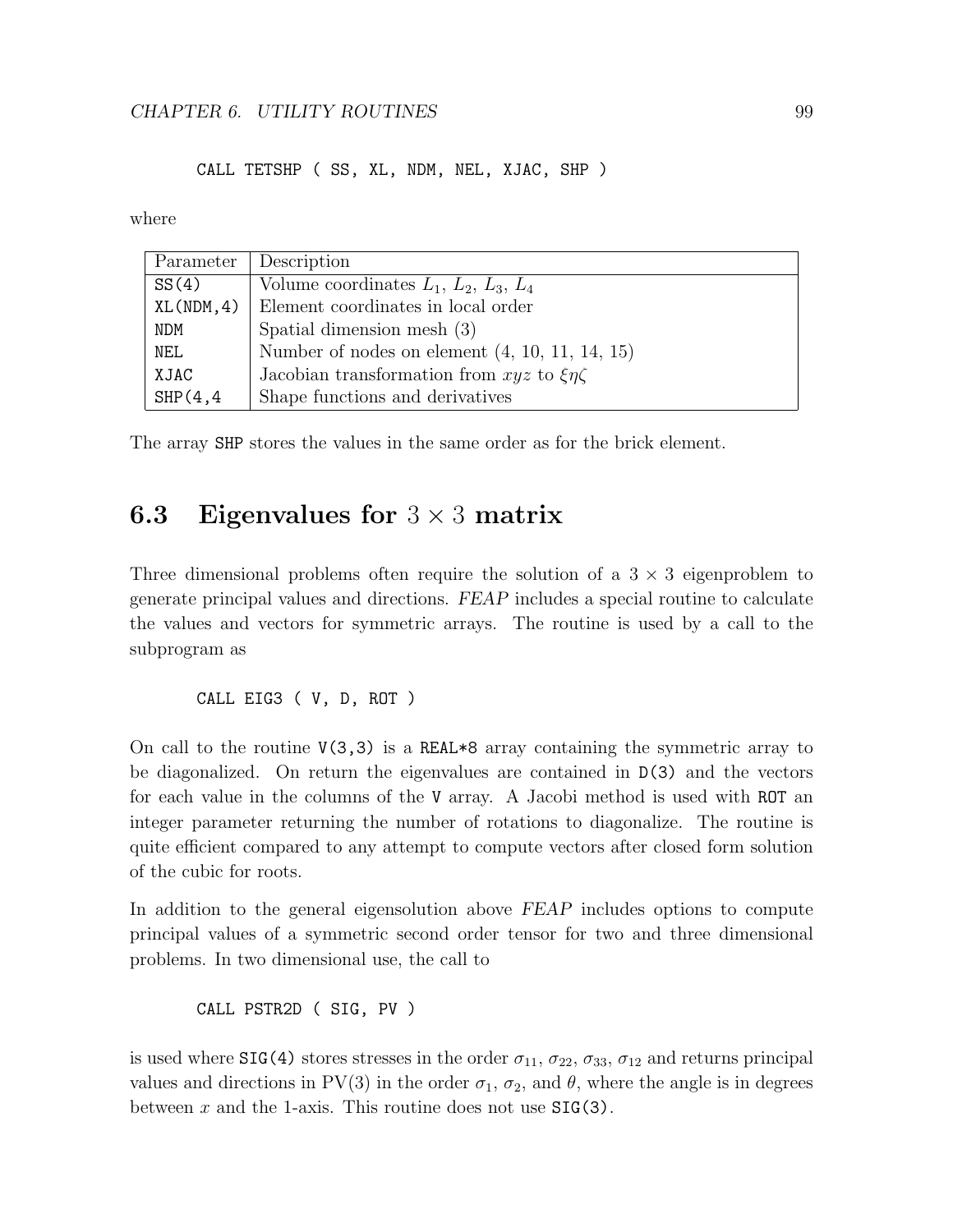In three dimensions the principal values are obtained using the call

CALL PSTR3D ( SIG, PV )

where SIG(6) stores stresses in the order  $\sigma_{11}$ ,  $\sigma_{22}$ ,  $\sigma_{33}$ ,  $\sigma_{12}$ ,  $\sigma_{23}$ ,  $\sigma_{31}$ , and returns principal values in PV(3) in the order  $\sigma_1$ ,  $\sigma_2$ ,  $\sigma_3$ . Roots are ordered from most positive to most negative.

# 6.4 Plot routines

Several options exist in the FEAP system to create graphical plots for data and results.

## 6.4.1 Mesh plots

FEAP has plot capabilities to represent some standard element shapes (provided element numbering is according to the standard FEAP convention - see User Manual for numbering). By default user elements are set to produce no plot of any mesh data. To add a capability for plotting standard elements it is necessary to set the parameter pstyp within the ISW = 1 part of the element routine. To access the parameter pstyp it is necessary to include the common statement using

```
include 'eldata.h'
```
For continuum elements where the shape of the element is identical to the space dimension of the mesh the parameter may be set as

pstyp = ndm

However, if the dimension of the element topology is different from the mesh dimension it is necessary to explicitly state the dimension. For example, in a three dimensional problem where NDM = 3 and the element topology is two dimensional the statement is given as

pstyp = 2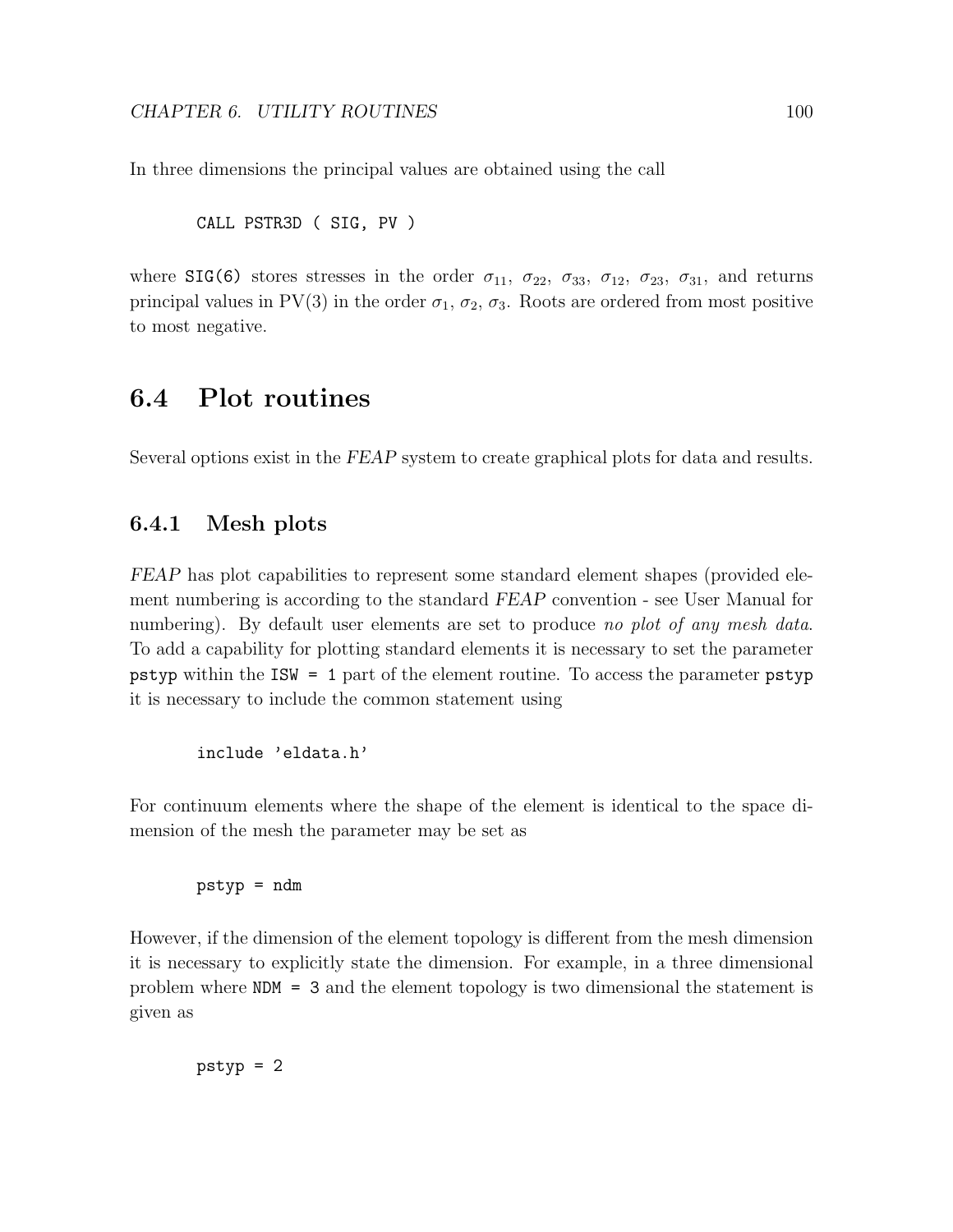Provided the nodal numbering of an element is as described in the FEAP User manual (i.e., numbered with vertex nodes first, followed by mid-side nodes, then face nodes and finally internal nodes) the program can use the actual number of nodes on the element to draw each element.

Failure to include a pstyp statement may result in unpredictable plots of the mesh and contour values.

The known types of plots for pstyp = 1 are

1. Point element with one node obtained by call

CALL PLTPT1 ( IEL )

2. Line element with two nodes obtained by call

CALL PLTLN2 ( IEL )

and for three node elements

CALL PLTLN3 ( IEL )

The known types of plots for pstyp = 2 are:

1. Triangular element with 3-nodes obtained by call

CALL PLTRI3 ( IEL )

and for 6-nodes obtained by call

CALL PLTRI6 ( IEL )

2. Quadrilateral element with 4-nodes obtained by call

CALL PLQUD4 ( IEL )

for 8- or 9-node elements the plot call is

CALL PLQUD8 ( IEL )

and for 12- or 16-node quadrilaterals the call is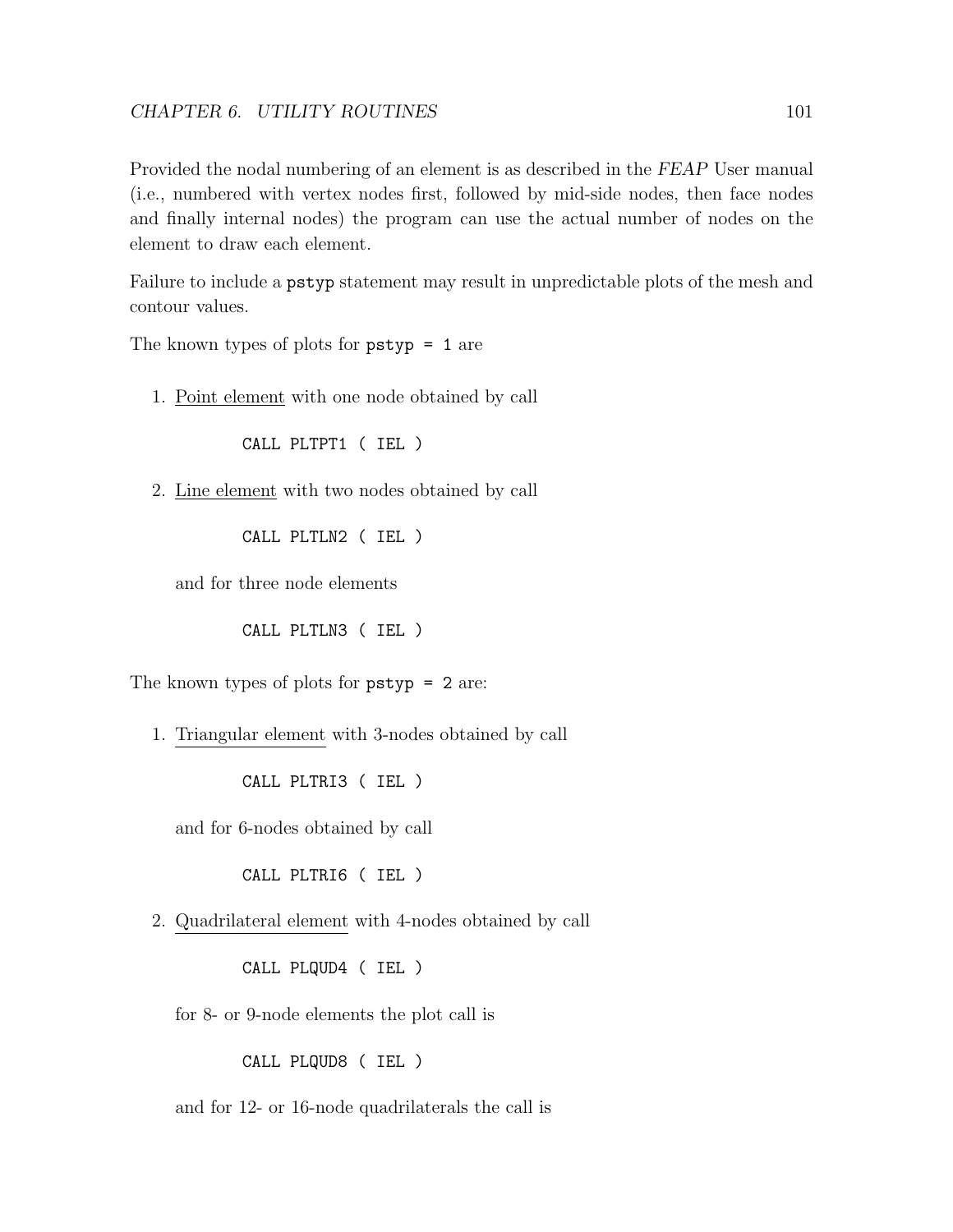#### CALL PLTQ16 ( IEL )

<span id="page-108-0"></span>The known types of plots for pstyp = 3 are:

1. Tetrahedral element with 4-nodes obtained by call

CALL PLTET4 ( IEL )

and for 10-node tetrahedra the call is

CALL PLTET10( IEL )

2. Brick element with 8-nodes obtained by call

CALL PLBRK8 ( IEL )

and for 20- or 27-node bricks the call is

CALL PLBRK27( IEL )

Using the above and internal extraction of element surfaces the program is able to make some hidden surface plots in three dimensions.

### 6.4.2 Element data plots

Users may construct plots within their elements (i.e., an ELMTnn) and access using the plot command:

PLOT, PELE, v1, v2, v3

In interactive mode in the plot environment it is only necessary to enter

PELE,v1,v2,v3

The values entered in  $v1, v2, v3$  are optional and are passed to the element through a common block as

REAL\*8 ELPLT COMMON /ELPDAT/ ELPLT(3)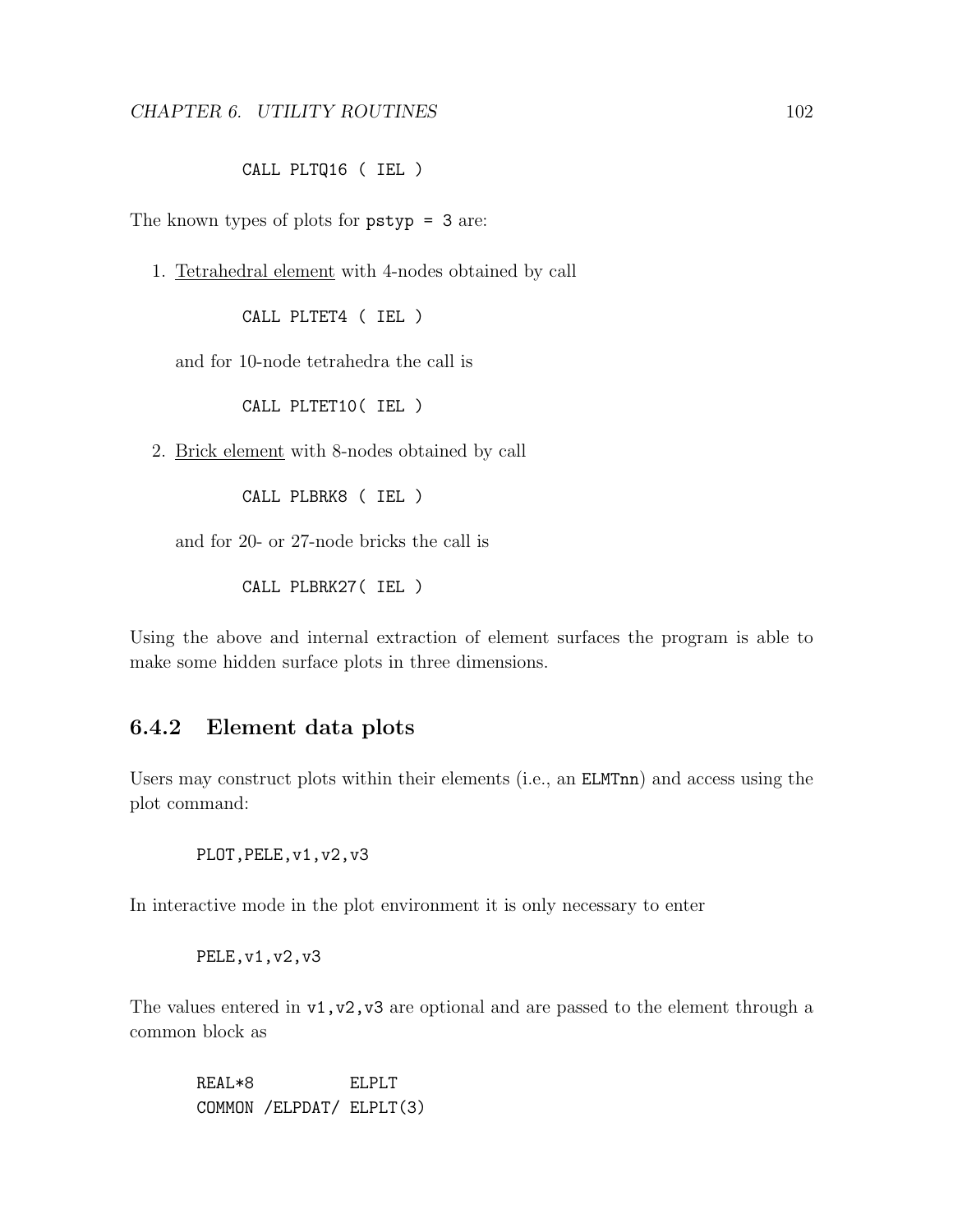<span id="page-109-1"></span>The PELE option calls each element with the switch parameter ISW = 20. Users merely code whatever option they wish to include within their element module.

The standard color table is available through use of the subroutine call

CALL PPPCOL(ICOL, 0)

in which ICOL designates the color to be assigned according to Table [6.3.](#page-109-0) An exception occurs for PostScript outputs where black and white are switched (since the background then is assumed to be white).

| ICOL             | COLOR   | ICOL | COLOR           |
|------------------|---------|------|-----------------|
| $\left( \right)$ | Black   | 10   | Green-yellow    |
|                  | White   | 11   | Wheat           |
| $\overline{2}$   | Red     | 12   | Royal blue      |
| 3                | Green   | 13   | Purple          |
| 4                | Blue    | 14   | Aquamarine      |
| 5                | Yellow  | 15   | Violet-red      |
| 6                | Cyan    | 16   | Dark slate blue |
| 7                | Magenta | 17   | Grey            |
| 8                | Orange  | 18   | Light grey      |
| 9                | Coral   |      |                 |

<span id="page-109-0"></span>Table 6.3: Color pallet for FEAP plots

A straight line segment may be drawn to the screen in the current color between the coordinates  $(x_1, y_1, z_1)$  and  $(x_2, y_2, z_2)$  using the commands

CALL PLOTL(X1,Y1,Z1, 3) CALL PLOTL(X2,Y2,Z2, 2)

Here the basic command is

CALL PLOTL(Xi,Yi,Zi, IP)

where the three Cartesian coordinates relate to mesh coordinates (not screen values) and IP is a parameter defined according to Table [6.4.](#page-110-0)

The perimeter of a panel is drawn with standard line drawing commands starting with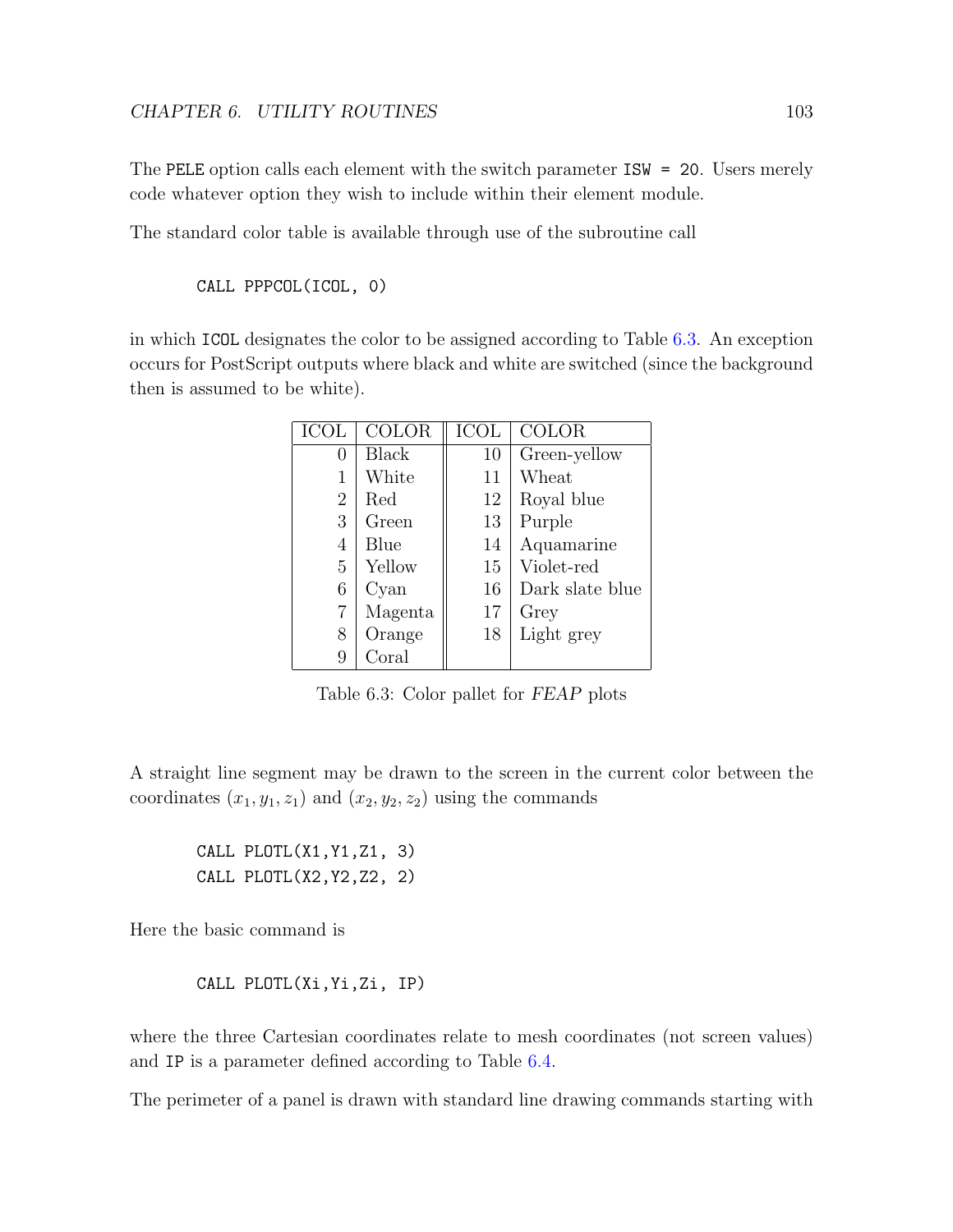| ΤP | Action           |  |
|----|------------------|--|
|    | Start panel fill |  |
| 2  | Move to point    |  |
| 3  | Draw to point    |  |

<span id="page-110-0"></span>Table 6.4: Values for control of plots

```
CALL PLOTL(X1,Y1,Z1, 1)
```
and continuing with a sequence of draw commands

CALL PLOTL(Xi,Yi,Zi, 2)

(however, no lines appear on the screen) and the fill of each panel is completed by the statement

#### CALL CLPAN

It should be noted that all plots within FEAP are performed in three dimensions. For two dimensional problems no  $z_i$  coordinates are available in the XL(NDM,NEN) array and, hence, it is necessary to assign zero values for the  $z_i$  coordinates before calling a plot subprogram. If a perspective view has been requested a full use of a  $x_i, y_i, z_i$  specification is made. In this case a user may wish to pass the value of some solution variable as the  $z_i$  value (scaled so that it will make sense relative to the  $x_i, y_i$ coordinate values). Similarly, if deformed plots are being performed it is necessary to add (scaled) displacements to the coordinates. The current value of the scaling parameter (i.e., variable CS) is available in labeled common PVIEW. In this case one can add the statements (assuming here that the displacements correspond to the coordinate directions)

```
DO NE = 1, NELDO I = 1, NDMXP(I, NE) = XL(I, NE) + CS*UL(I, NE)END DO ! I
END DO ! NE
```
(NEL is the number of connected nodes to each element and is passed through labeled common ELDATA) before performing any deformed plots and then plot the appropriate values of XP. Indeed, this may always be performed as the value of CS will be zero for an undeformed plot.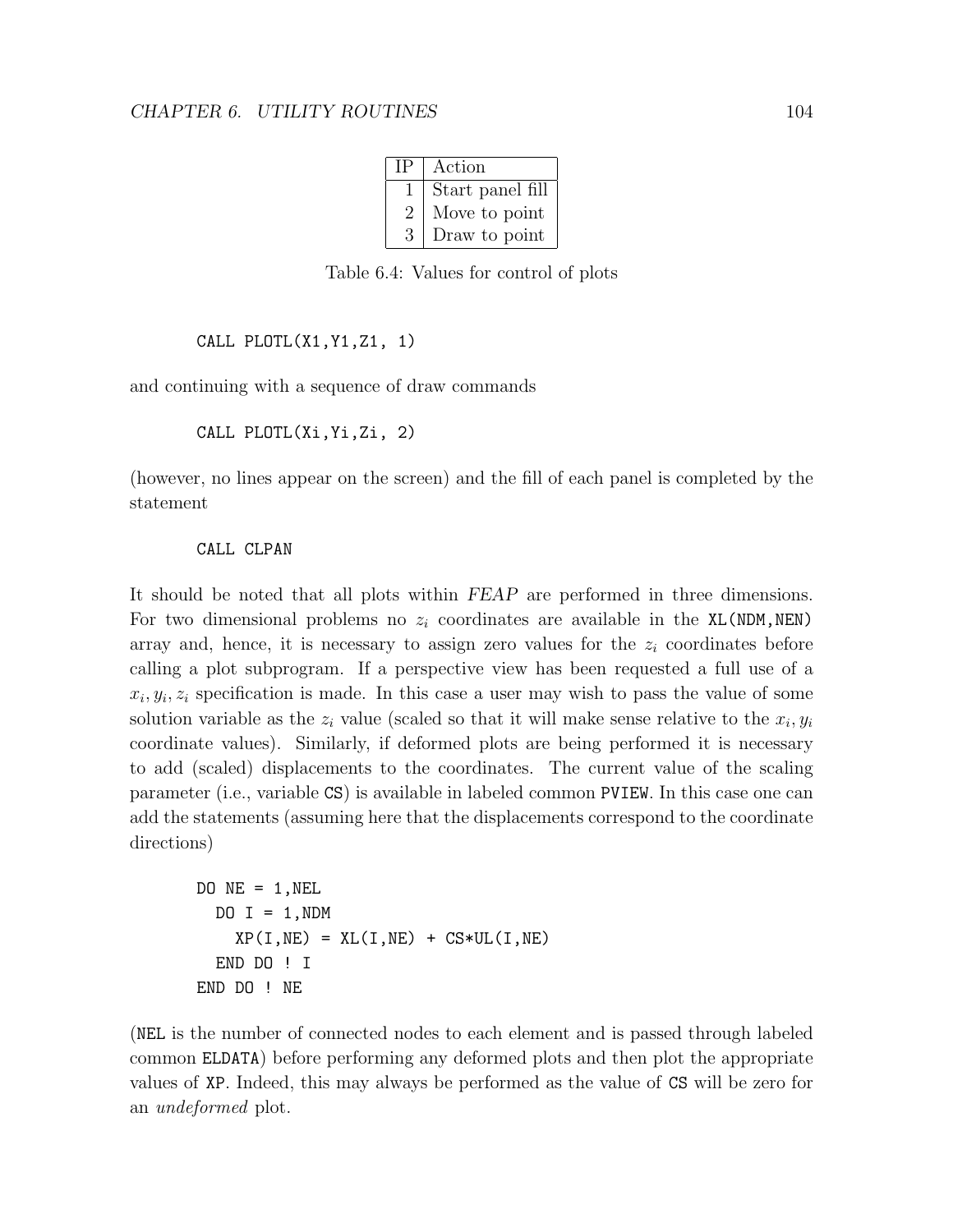### <span id="page-111-0"></span>6.4.3 Other user plots

It is also possible for users to prepare plot outputs unrelated to elements. The plot command

```
PLOT UPLOt v1 v2 v3
```
initiates a call to the subroutine UPLOT which has the basic structure

```
SUBROUTINE UPLOT(CT)
IMPLICIT NONE
REAL*8 CT(3)
  ...
END
```
The argument CT contains the values for the three parameters  $v1$ ,  $v2$ ,  $v3$ . The default color is white. Direct plots in screen coordinates [lower left at  $(0,0)$ ; upper right at  $(1,1)$ ] may be given using the statement

CALL DPLOT(XS,YS, IP)

where  $XS, YS$  are between zero (0) and one (1) and IP is interpreted according to Table [6.4.](#page-110-0) Panels are closed using

CALL CLPAN

and colors treated according to values specified in calls to PPPCOL.

### 6.5 Tabular data

In some instances the parameters for loads or material data may be in tabular form. For example, a set of x-y data is shown in Fig.  $6.6(a)$  $6.6(a)$  as a set of piecewise linear data between the data points. The derivatives are constant between the data points as shown in Fig.  $6.6(b)$  $6.6(b)$ .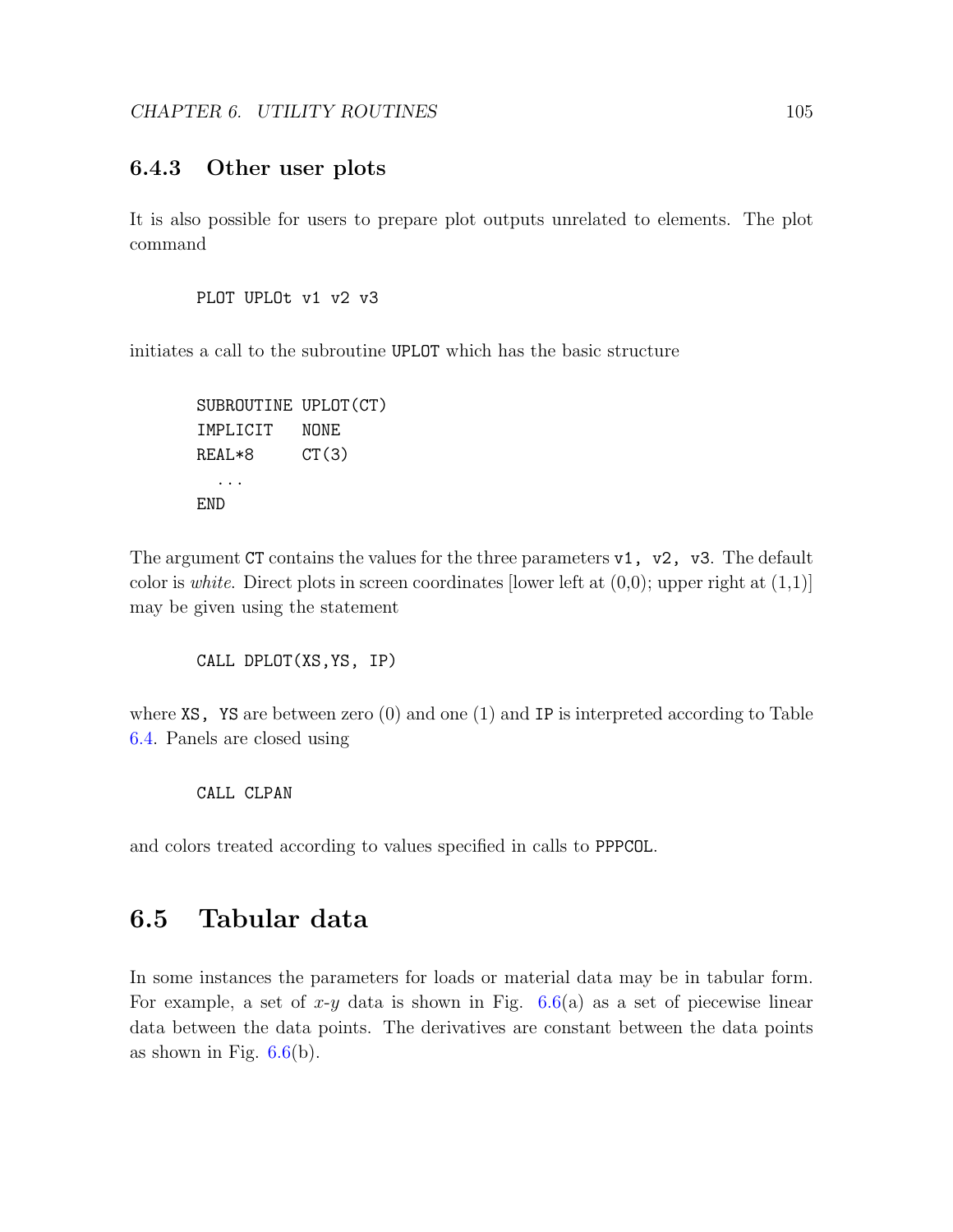

<span id="page-112-0"></span>Figure 6.6: Example of tabular  $x-y$  data

If the data is stored in an array  $xy$ -val $(2,8)$  as

$$
xy_val(i,j) = \begin{bmatrix} 0.00 & 1.000 \\ 0.10 & 0.700 \\ 0.25 & 0.500 \\ 0.35 & 0.400 \\ 0.50 & 0.350 \\ 0.70 & 0.330 \\ 0.85 & 0.320 \\ 1.00 & 0.315 \end{bmatrix}
$$
(6.7)

the table may be initialized with a single call to the module

call dy\_dx\_table(xy\_val, dy\_dx, num\_x)

where  $dy$ <sup> $dx$ </sup> $(i)$  is an output array storing the constant derivative values and num  $x =$ 8 is the number of table entries.

The value and its derivative for any  $x \in (0 \le x \le 1)$  may obtained by a call to

call xy\_table(x, xy\_val, dy\_dx, num\_x, y, y\_deriv)

where the output is the value of y and its derivative with respect to x. The value of an interpolant and its derivative between  $xy$ -val $(1,i)$  and  $xy$ -val $(1,i+1)$  are computed from

$$
y = xy_val(2,i-1) + (x - xy_val(1,i-1))*dy_dx(i)
$$
  

$$
y_d = dy_dx(i)
$$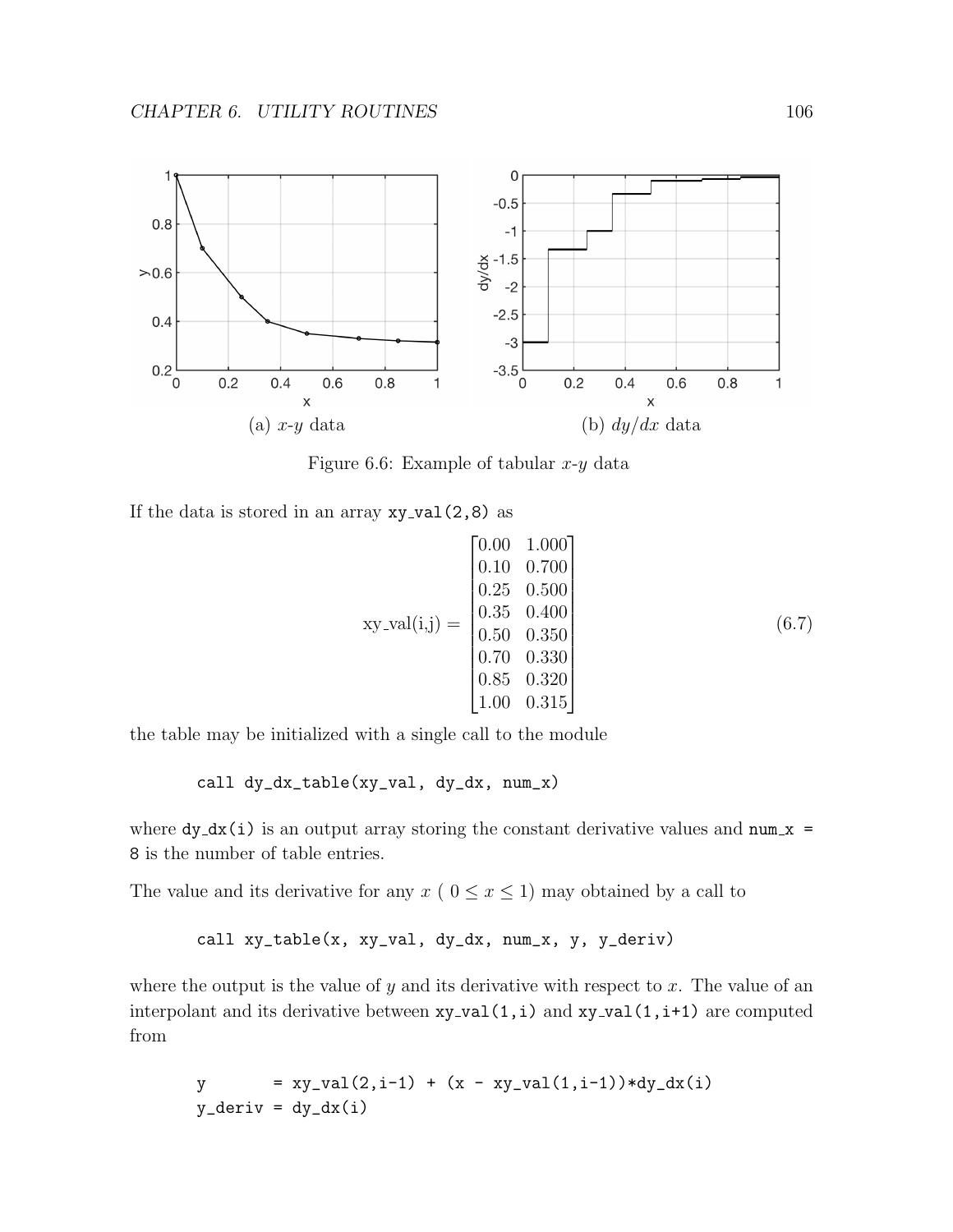The precomputation of the  $dy$ <sub>-</sub> $dx(i)$  avoids unnecessary numerical operations (especially the divide!).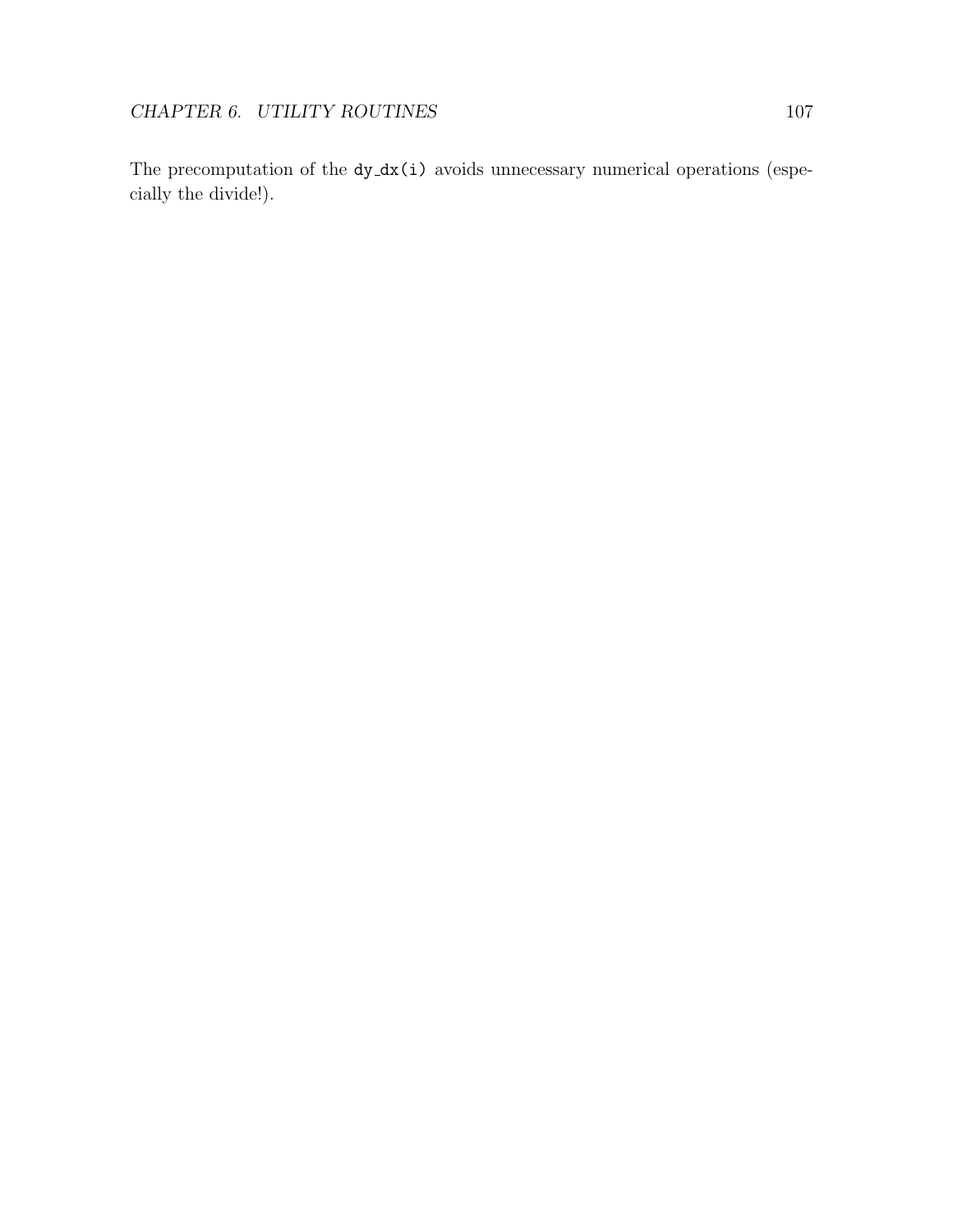# Chapter 7

## Adding a user solver

#### ADDING USER SOLVERS

There are several public domain linear equation solution routines available at various internet locations. Examples are SuperLU, umfpack, Pardiso to name three. To access any of these solvers it is necessary to add user modules named umacr1.f and usolve.f to FEAP. The module umacrx  $f(x)$  ranges between 0 and 9) has the basic form

```
subroutine umacr1(lct,ctl,prt)
include 'setups.h' ! for parameter 'solver'
include 'umac1.h' ! for parameter 'uct'
logical :: prt
character (len=15) :: lct
real (kind=8) :: ctl(3)if(pcomp(uct,'mac1',4)) then
 uct = 'name' ! Set name of command for solver
else
 if(pcomp(lct,'off',3)) then
   solver = .true. ! Sets flag for FEAP solvers
     ... any other statements needed
 else
   solver = .false. ! Sets flag for user solver
     ... any other statements needed
 endif
endif
end
```
and the module usolve.f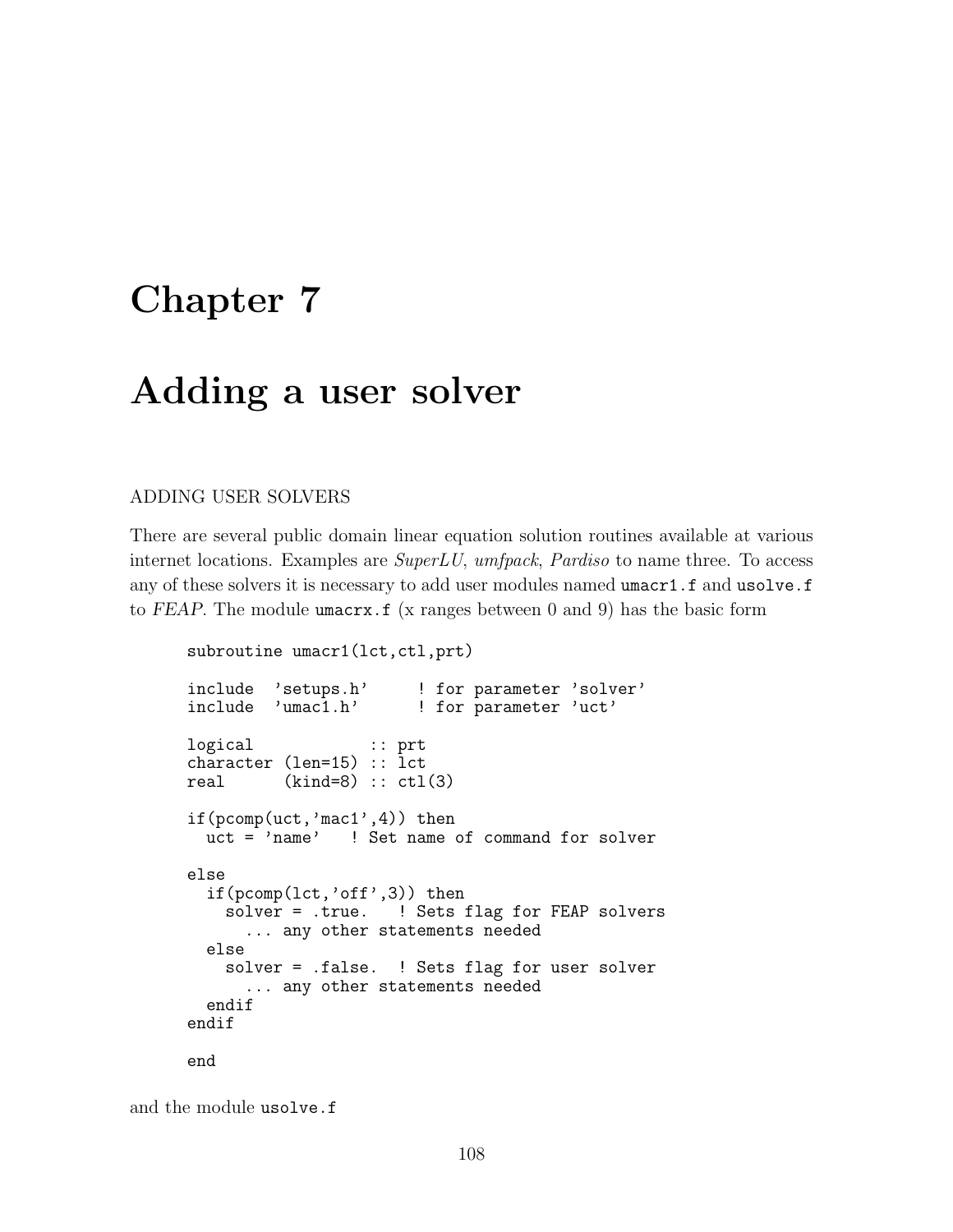```
subroutine usolve(flags,b)
c-----[--.----+----.----+----.---------------------------------------]
c Purpose: Solver interface for SuperLU
c Inputs:
c flags(1) - Allocation and/or initialization phase
c flags(2) - Perform factorization for direct solutions
c flags(3) - Coefficient array unsymmetric
c flags(4) - Solve equations
c flags(5) - Purge storage of pointers<br>c b(*) - RHS vector
c b(*) - RHS vector
c Outputs:
c flags(5) - True if error occurs (for factor/solve only)
c-----[--.----+----.----+----.---------------------------------------]
     implicit none
     logical :: flags(*)
     real (kind=8) :: b(*)c Presolve setups
     if(flags(1)) then
       ...
c Solution steps for assembled equations
     else
c Factor equations
       if(flags(2)) then
          ...
       endif
c Perform solve
       if(flags(4)) then
         ...
       endif
c Purge storage in 'factor'
       if(flags(5)) then
          ...
       endif
     endif
     end
```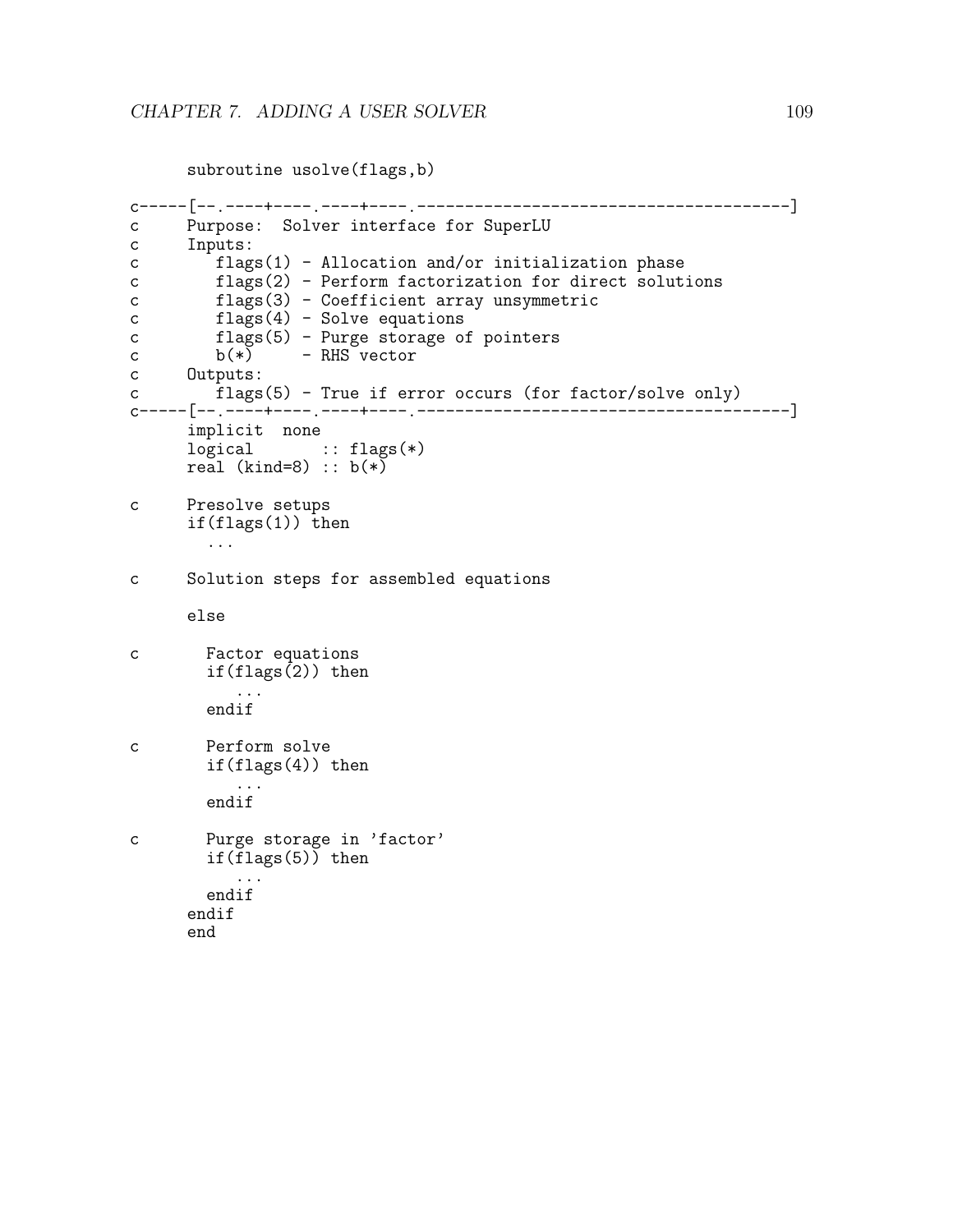# <span id="page-116-0"></span>Appendix A

## Example: 2-Node Truss Element

An element routine carries out tasks according to the value assigned to the parameter isw as indicated in Table [5.2](#page-55-0) To describe basic steps to program the various tasks defined by isw, we consider next the problem of a 2-node, linear elastic truss element for small deformation applications. The element is described in sufficient generality to permit solution of both two and three dimensional truss problems.

### A.1 Linear truss element

The governing equations for a typical truss member element, shown in Figure [A.1,](#page-118-0) are the balance of momentum equation:

$$
\frac{\partial (A\sigma_{ss})}{\partial s} + A b_s = \rho A \ddot{u}_s
$$

the strain-displacement equation for small deformations:

$$
\epsilon_{ss} = \frac{\partial u_s}{\partial s}
$$

and a constitutive equation. For example, considering a linear elastic material the constitutive equation may be written as

$$
\sigma_{ss} = E \,\epsilon_{ss} \;.
$$

Boundary and initial conditions must also be specified to obtain a well posed problem; however, our emphasis here is the derivation of the element arrays associated with the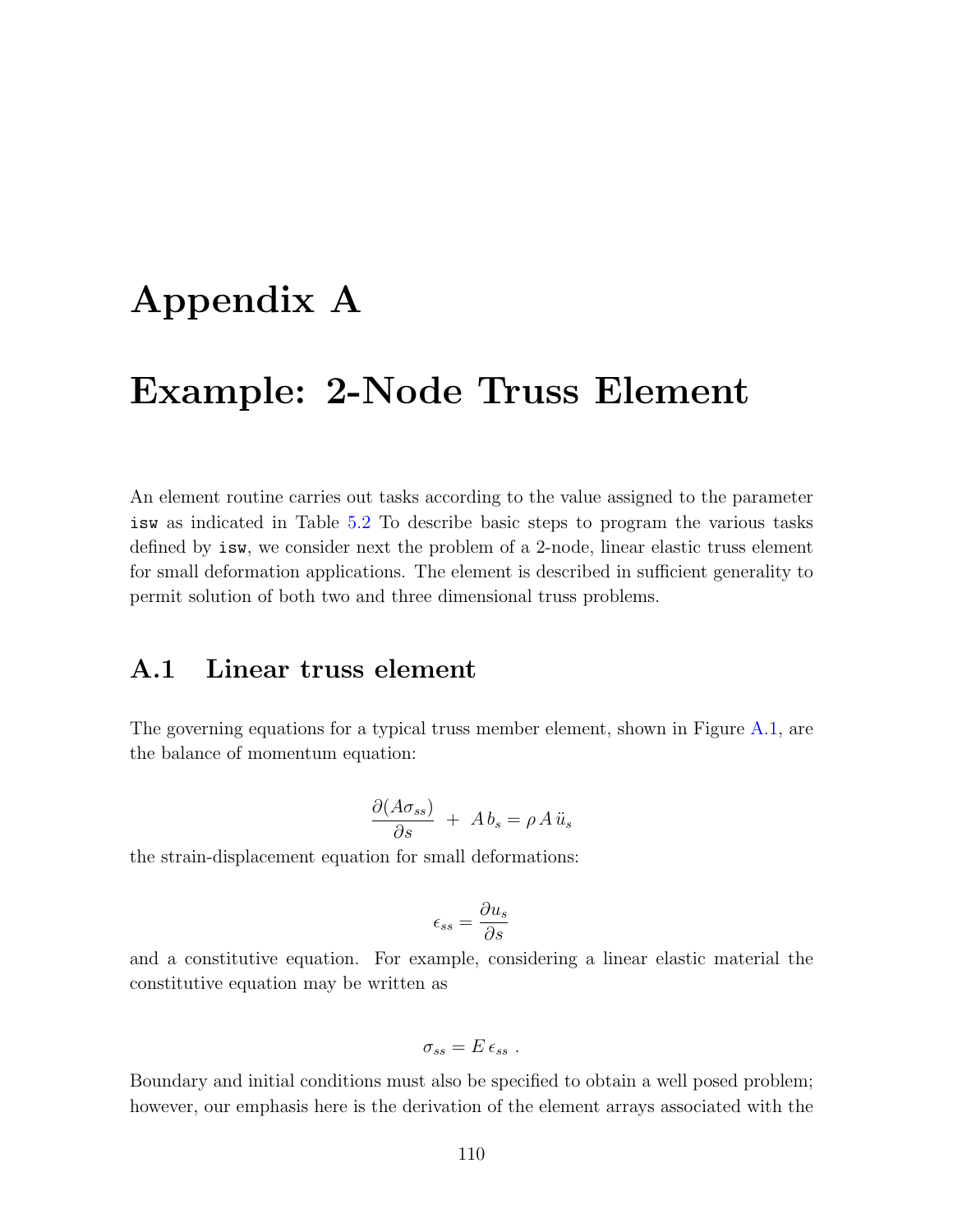above differential equations. In the above:

- $s$  is the coordinate along the truss member axis,
- $b_s$  is a loading in direction s per unit length,
- $A$  is the truss cross-section area,
- $\bullet$   $\rho$  is the mass density per unit volume,
- $u_s$  is a displacement in direction  $s$ ,
- $\dot{v}_s$  is an acceleration in direction s  $(v = \dot{u})$ ,
- $\epsilon_{ss}$  is a strain along the truss member axis, and
- $\sigma_{ss}$  is the stress on a truss cross section.

The equations may also be deduced from the variational equation

$$
\delta \Pi = \int_L \delta \epsilon_{ss} \sigma_{ss} A \, ds + \sum_{i=1}^d \int_L \delta u_i \, \rho A \dot{v}_i \, ds - \sum_{i=1}^d \int_L \delta u_i \, b_i \, ds + \delta \Pi_{ext}
$$

where  $\delta \Pi_{ext}$  contains the boundary and loading terms not associated with an element. Where, in addition to previously defined quantities, we define:

- $d$  is the spatial dimension of the truss  $(1, 2, \text{or } 3)$ ,
- $x_i$  are the Cartesian coordinates in the d directions.
- $L$  is the length of the truss member,
- $\delta u_i$  is a virtual displacement in direction  $x_i$ ,
- $\dot{v}_i$  is an acceleration in direction  $x_i$   $(v = \dot{u})$ ,
- $b_i$  is a loading in direction  $x_i$  per unit length, and
- $\delta \epsilon_{ss}$  is a virtual strain along the truss axis.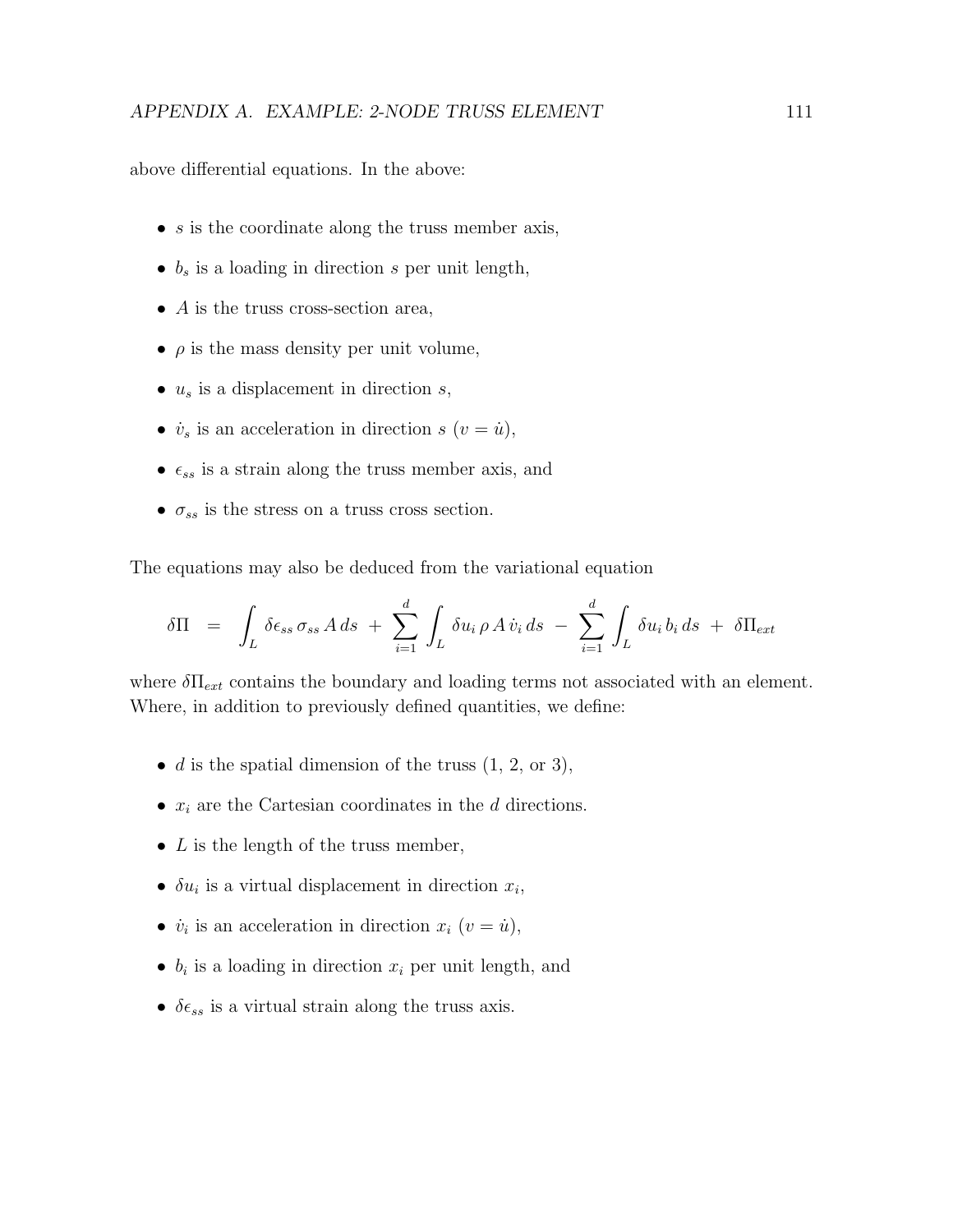

<span id="page-118-0"></span>Figure A.1: 2-Node Truss Element

For a straight truss member the displacement along the axis,  $u_s$  may be expressed in terms of the components in the directions  $x_i$  as

$$
u_s = 1 \cdot \mathbf{u}(s, t) = \sum_{i=1}^d l_i u_i(s, t)
$$

where t is time, **u** is the displacement vector with components  $u_i$ , I is a unit vector along the axis of the member with direction cosines  $l_i$  defined by

$$
l_i = \frac{\partial x_i}{\partial s} = \frac{x_{i2} - x_{i1}}{L}
$$

$$
L^2 = \sum_{i=1}^d (x_{i2} - x_{i1})^2
$$

and  $x_{i1}$ ,  $x_{i2}$  are the coordinates of nodes 1 and 2, respectively. The displacement components are interpolated on the 2-node truss member as

$$
u_i(s, t) = (1 - \xi) u_{i1}(t) + \xi u_{i2}(t) ; \xi = \frac{s}{L}
$$

in which  $u_{i1}$ ,  $u_{i2}$  are the displacements at nodes 1 and 2. The virtual displacements are obtained from the above by replacing  $u_i$  by  $\delta u_i$ , etc. The truss strain is

$$
\epsilon_{ss} = \frac{\partial u_s}{\partial s} = \sum_{i=1}^d l_i \frac{\partial u_i}{\partial s}.
$$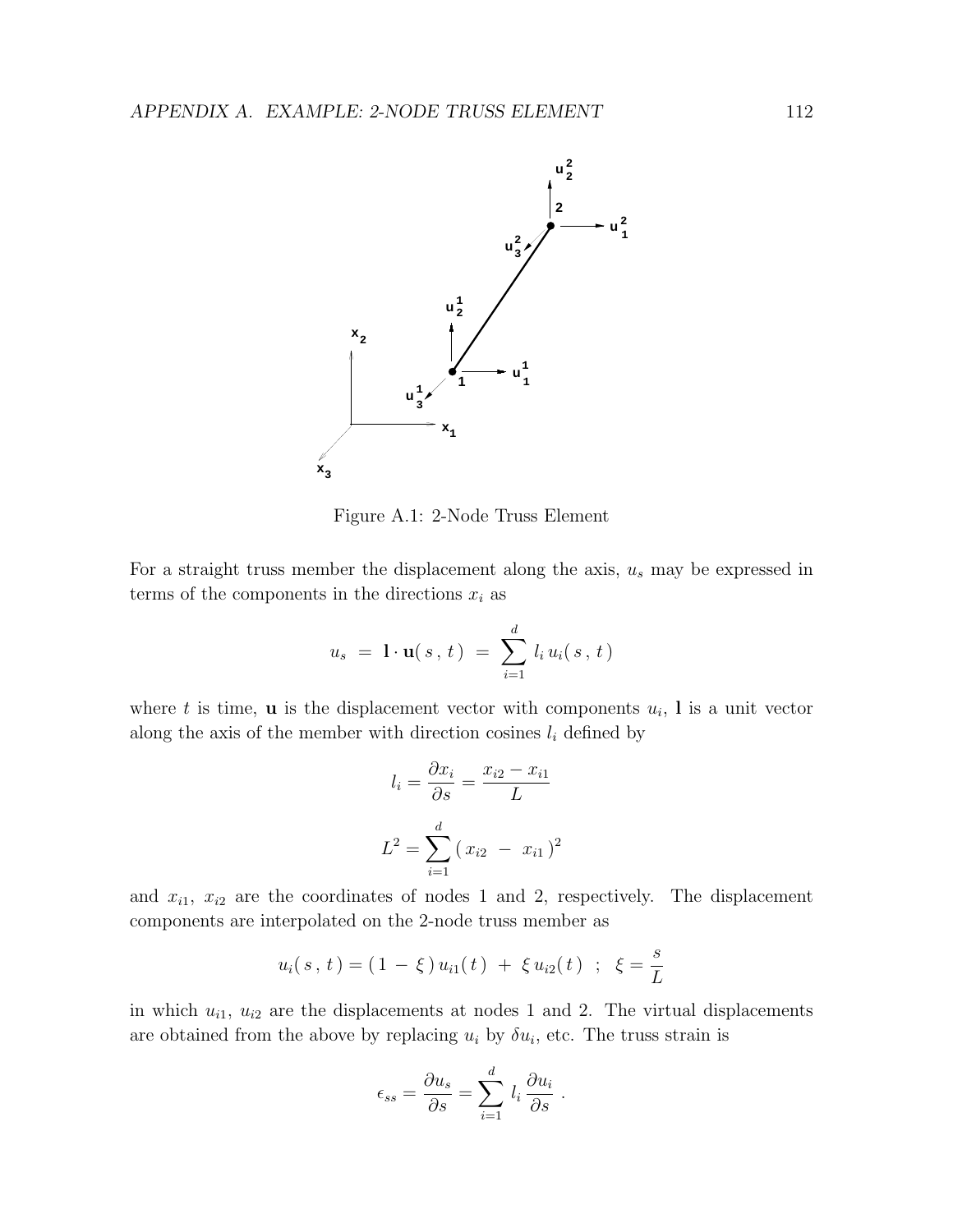<span id="page-119-1"></span>Using the interpolations for the displacement components yields

$$
\epsilon_{ss} = \frac{1}{L^2} \sum_{i=1}^d \Delta x_i \Delta u_i
$$

where

$$
\Delta x_i = x_{i2} - x_{i1} = l_i L
$$

and

$$
\Delta u_i = u_{i2} - u_{i1} .
$$

Thus, in matrix form the strain is

$$
\epsilon_{ss} = \frac{1}{L^2} \sum_{i=1}^d \left[ -\Delta x_i \ \Delta x_i \right] \begin{bmatrix} u_{i1} \\ u_{i2} \end{bmatrix}
$$

Using the above displacement interpolations, the variational equation for the truss may be expressed in matrix form as

$$
\delta\Pi = \begin{bmatrix} \delta u_{i1} & \delta u_{i2} \end{bmatrix} \left\{ \int_L \frac{1}{L^2} \begin{bmatrix} -\Delta x_i \\ \Delta x_i \end{bmatrix} \sigma_{ss} A ds + \int_L \begin{bmatrix} 1-\xi \\ \xi \end{bmatrix} \rho A \begin{bmatrix} 1-\xi \\ \xi \end{bmatrix} ds \begin{bmatrix} \ddot{u}_{i1} \\ \ddot{u}_{i2} \end{bmatrix} - \int_L \begin{bmatrix} 1-\xi \\ \xi \end{bmatrix} b_i ds \right\} + \delta \Pi_{ext}.
$$

FEAP constructs the finite element arrays from the element residuals which are obtained from the negative of the terms multiplying the nodal displacements. Accordingly,

$$
\mathbf{R}_{i} = \begin{bmatrix} R_{i1} \\ R_{i2} \end{bmatrix} = \int_{L} \begin{bmatrix} 1 - \xi \\ \xi \end{bmatrix} b_{i} ds
$$

$$
- \int_{L} \frac{1}{L^{2}} \begin{bmatrix} -\Delta x_{i} \\ \Delta x_{i} \end{bmatrix} \sigma_{ss} A ds - \int_{L} \begin{bmatrix} 1 - \xi \\ \xi \end{bmatrix} \rho A \begin{bmatrix} 1 - \xi \\ \xi \end{bmatrix} ds \begin{bmatrix} \ddot{u}_{i1} \\ \ddot{u}_{i2} \end{bmatrix}
$$

is the residual for the i-coordinate direction. For constant properties and loading over an element length (note that for this case the stress will also be constant since strains are constant on the element), the above may be integrated to yield

<span id="page-119-0"></span>
$$
\mathbf{R}_{i} = \begin{bmatrix} R_{i1} \\ R_{i2} \end{bmatrix} = \frac{1}{2} b_{i} L \begin{bmatrix} 1 \\ 1 \end{bmatrix} - \frac{\sigma_{ss} A}{L} \begin{bmatrix} -\Delta x_{i} \\ \Delta x_{i} \end{bmatrix} - \frac{\rho A L}{6} \begin{bmatrix} 2 & 1 \\ 1 & 2 \end{bmatrix} \begin{bmatrix} \ddot{u}_{i1} \\ \ddot{u}_{i2} \end{bmatrix} . \tag{A.1}
$$

For the present we assume the material model is a linear elastic in which the stress is related to strain through

$$
\sigma_{ss}=E\,\epsilon_{ss}
$$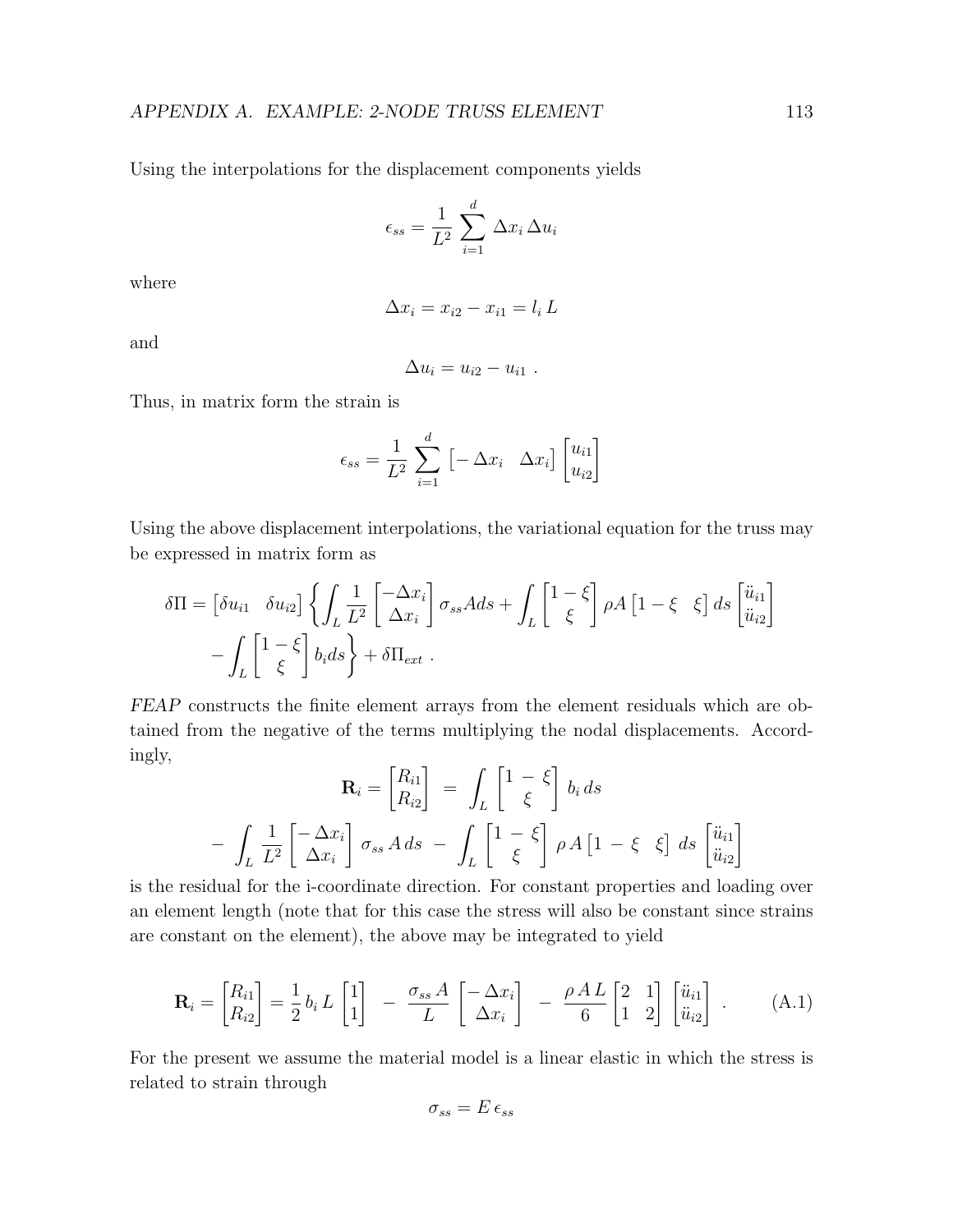<span id="page-120-0"></span>where  $E$  is the Young's modulus.

Based on a linear elastic material, the term in the residual involving  $\sigma_{ss}$  may be written as

$$
\frac{\sigma_{ss} A}{L} \begin{bmatrix} -\Delta x_i \\ \Delta x_i \end{bmatrix} = \frac{EA}{L^3} \begin{bmatrix} -\Delta x_i \\ \Delta x_i \end{bmatrix} \sum_{j=1}^d \begin{bmatrix} -\Delta x_j & \Delta x_j \end{bmatrix} \begin{bmatrix} u_{j1} \\ u_{j2} \end{bmatrix}.
$$

For the linear elastic material, a stiffness matrix may be expressed as

$$
\mathbf{K}_{ij} = \frac{EA}{L^3} \begin{bmatrix} -\Delta x_i \\ \Delta x_i \end{bmatrix} \begin{bmatrix} -\Delta x_j & \Delta x_j \end{bmatrix} = \begin{bmatrix} k_{ij} & -k_{ij} \\ -k_{ij} & k_{ij} \end{bmatrix}
$$

where

$$
k_{ij} = \frac{EA}{L^3} \Delta x_i \Delta x_j.
$$

The residual may now be written using a stiffness and mass matrix as

$$
\mathbf{R}_{i} = \begin{bmatrix} R_{i1} \\ R_{i2} \end{bmatrix} = \frac{1}{2} b_{i} L \begin{bmatrix} 1 \\ 1 \end{bmatrix} - \sum_{j=1}^{d} \begin{bmatrix} k_{ij} & -k_{ij} \\ -k_{ij} & k_{ij} \end{bmatrix} \begin{bmatrix} u_{j1} \\ u_{j2} \end{bmatrix} - \begin{bmatrix} m_{11} & m_{12} \\ m_{21} & m_{22} \end{bmatrix} \begin{bmatrix} \ddot{u}_{i1} \\ \ddot{u}_{i2} \end{bmatrix}
$$
 (A.2)

with

$$
m_{11} = m_{22} = \frac{\rho A L}{3}
$$
;  $m_{12} = m_{21} = \frac{\rho A L}{6}$ .

For non-linear material behavior the residual must be computed using Equation [A.1](#page-119-0) with the stress replaced by the value computed from the constitutive equation.

The integration method for nodal quantities is taken as Newmark's method described in Section [5.4.](#page-69-0) The residual and tangent matrix for a Newton type method are now available and may be inserted into  $\bf{R}$  and  $\bf{S}$  after noting that for the truss that the damping matrix C is zero. The residual may be programmed directly from Equation [A.1](#page-119-0) and an implementation using the two dimensional form  $\mathbf{r}(\text{ndf},\text{nen})$  is shown in Figure [A.2.](#page-121-0)

Similarly, using the results from Section [5.4,](#page-69-0) the tangent matrix for the truss may be programmed as indicated in Figures [A.3](#page-122-0) and [A.4.](#page-123-0)

### A.2 A Non-linear Theory for a Truss

A simple non-linear theory for a two or three dimensional truss which may undergo large displacements for which the strains remain small may be developed by defining the axial strain approximation in each member as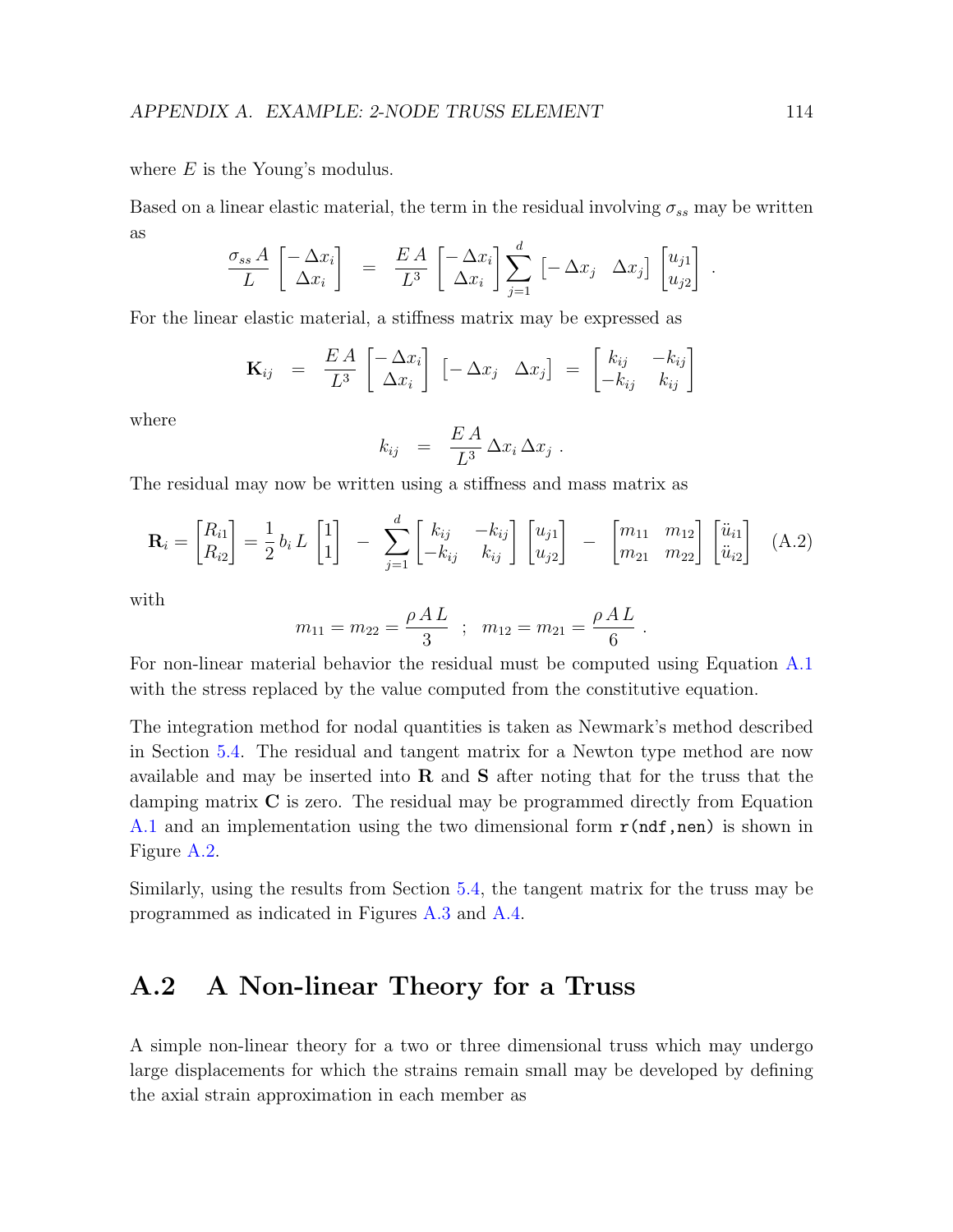```
if(isw.eq.3 .or. isw.eq.6) then
c Compute element length
       L2 = 0.0d0do i = 1,ndm
         L2 = L2 + (x1(i,2) - x1(i,1))**2end do
       L = sqrt(L2)c Compute strain-displacement matrix
        Lr = 1. d0/L2eps = 0.0d0
        do i = 1,ndm
         bb(i,1) = -(x1(i,2) - x1(i,1))*Lr
          bb(i,2) = -bb(i,1)eps = eps + bb(i,2)*(ul(i,2,1) - ul(i,1,1))
        end do
c Compute mass terms
        cmd = rhoA*L/3.0d0\text{cmo} = \text{cmd} * 0.5 \text{d} 0c Form body/inertia force vector (dm = prop. ld.)
        sigA = EA*eps*Lbody = 0.5d0*L*dmdo i = 1,ndm
         r(i,1) = body*d(6+i) - bb(i,1)*sigA\& - cmd*ul(i,1,5) - cmo*ul(i,2,5)
          r(i,2) = body*d(6+i) - bb(i,2)*sigA& - \text{cm} \times \text{ul}(i,1,5) - \text{cm} \times \text{ul}(i,2,5)end do
```
<span id="page-121-0"></span>Figure A.2: Element residual for two node truss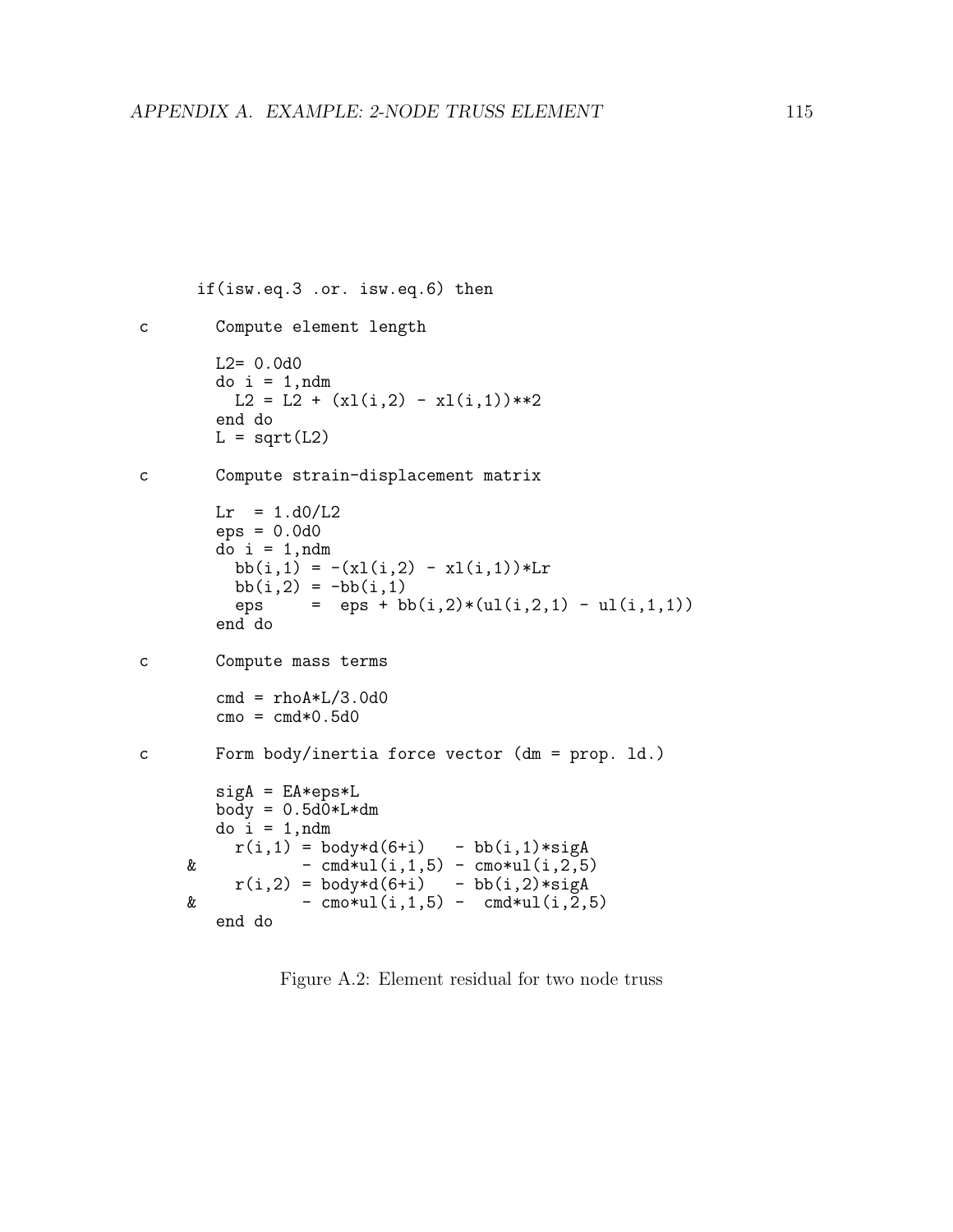```
if(isw.eq.3) then
c Compute element length
       L2= 0.0d0
       do i = 1,ndm
         L2 = L2 + (x1(i,2) - x1(i,1))**2end do
       L = sqrt(L2)c Form stiffness multiplier
       dd = ctan(1)*EA*Lc Compute strain-displacement matrix
       Lr = 1. d0/L2do i = 1,ndm
         bb(i,1) = -(x1(i,2) - x1(i,1))*Lr
         bb(i,2) = -bb(i,1)db(i,1) = dd * bb(i,1)db(i,2) = -db(i,1)end do
```
<span id="page-122-0"></span>Figure A.3: Truss Tangent Matrix. Part 1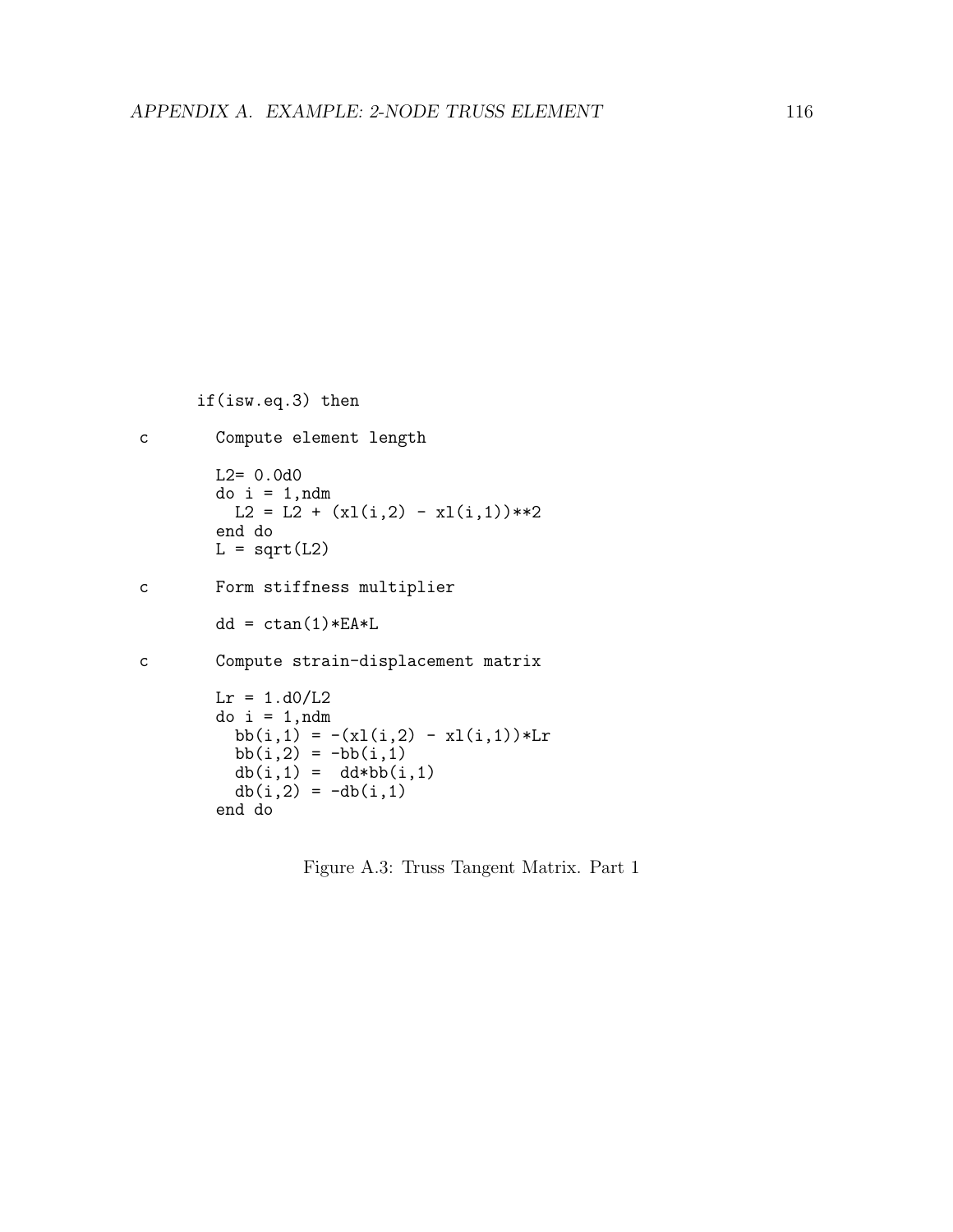```
c Compute stiffness terms (N.B. ndm < or = ndf)
      i1 = 0do ii = 1,2
        j1 = 0do jj = 1,2
          d<sup>o</sup> i = 1, ndm
            do j = 1,ndm
              s(i+i1,j+j1) = db(i,ii)*bb(j,jj)end do
          end do
        j1 = j1 + ndfend do
        i1 = i1 + ndfend do
c Compute mass terms and correct for inertial effects
      cmd = ctan(3) *rhoA * L/3.0d0\text{cmo} = \text{cmd} * 0.5 \text{d} 0do i = 1,ndm
        j = i + ndfs(i,i) = s(i,i) + cms(i,j) = s(i,j) + cms(j,i) = s(j,i) + cms(j, j) = s(j, j) + cmdend do
    endif
```
<span id="page-123-0"></span>Figure A.4: Truss Tangent Matrix. Part 2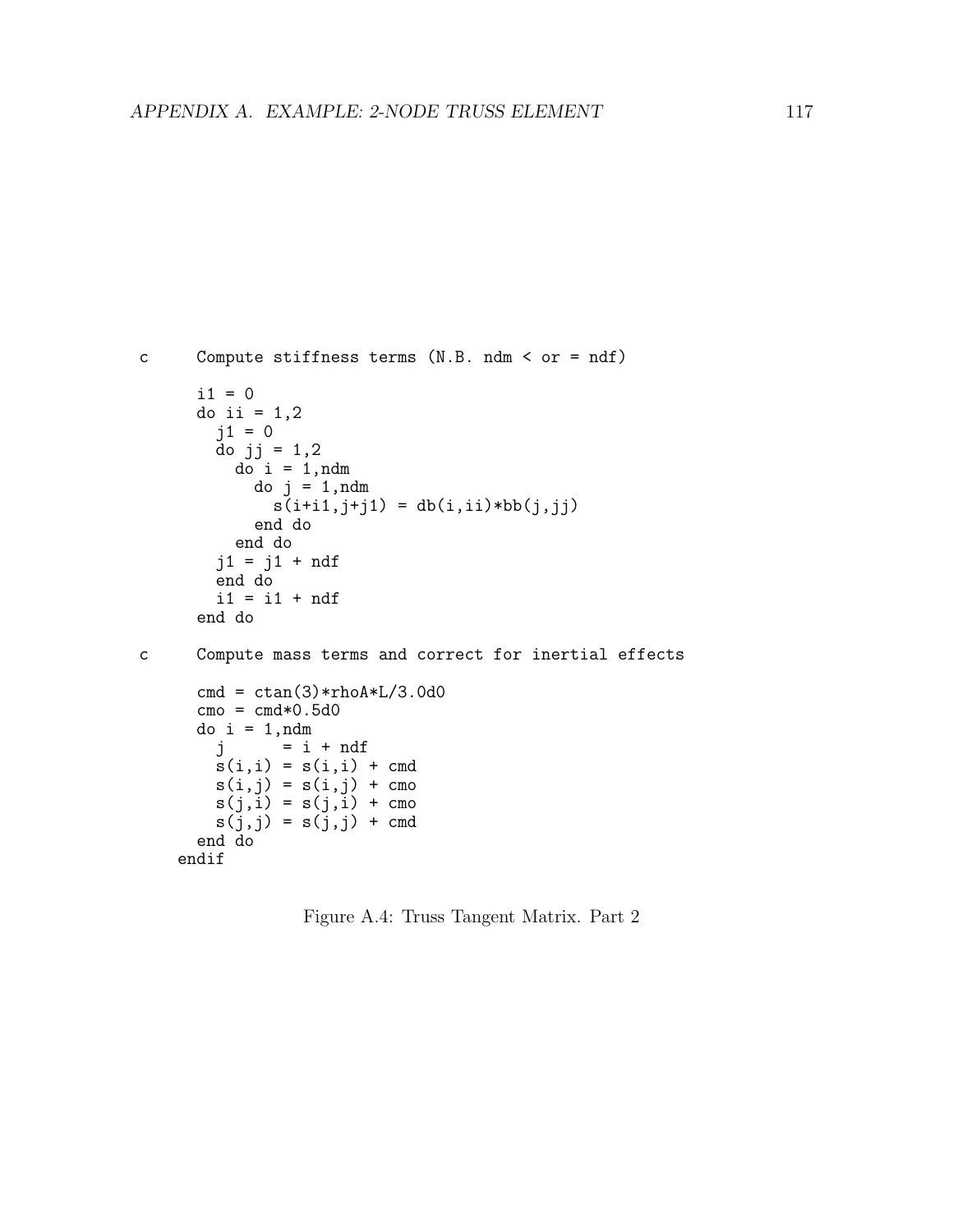$$
\epsilon_{ss} = \frac{\partial u_s}{\partial s} + \frac{1}{2} \sum_{j=1}^{d-1} \left( \frac{\partial u_{nj}}{\partial s} \right)^2
$$

where  $u_{nj}$  is a displacement component normal to the axis of the member. The virtual strain from a linearization of the strain is given as

$$
\delta \epsilon_{ss} = \frac{\partial \delta u_s}{\partial s} + \sum_{j=1}^{d-1} \left( \frac{\partial \delta u_{nj}}{\partial s} \right) \left( \frac{\partial u_{nj}}{\partial s} \right) .
$$

An algorithm to define the two orthogonal unit vectors which are normal to the member may be constructed by taking

$$
\mathbf{v} = \mathbf{e}_k
$$

where k is a direction for which a minimum value of the direction cosine  $l_i$  exists (for a 2-dimensional problem defined in the  $x_1, x_2$  plane v may be taken as  $e_3$ ). Now,

$$
\mathbf{n}_1 = \frac{\mathbf{v} \times \mathbf{l}}{\mid \mathbf{v} \times \mathbf{l} \mid}
$$

and

$$
\mathbf{n}_2 = \mathbf{l} \times \mathbf{n}_1 \ .
$$

Using these vectors the two normal components of the displacement are given by

$$
u_{nj}(s, t) = \mathbf{n}_j \cdot \mathbf{u}(s, t) = \sum_{i=1}^d n_{ji} u_i(s, t)
$$

and the derivative by

$$
\frac{\partial u_{nj}}{\partial s} = \sum_{i=1}^d n_{ji} \frac{\partial u_i}{\partial s} .
$$

Collecting terms and combining with previously defined quantities the virtual strain may be written as

$$
\delta \epsilon_{ss} = \frac{\partial \delta \mathbf{u}}{\partial s} \cdot [\mathbf{g}]
$$

where

$$
\mathbf{g} \ = \ \mathbf{l} \ + \ \ \sum_{j=1}^{d-1} \frac{\partial u_{nj}}{\partial s} \mathbf{n}_j \ .
$$

After differentiation of the displacement field the discrete form of the virtual strain is given by

$$
\delta \epsilon_{ss} = \frac{1}{L} \begin{bmatrix} \delta \mathbf{u}_1 & \delta \mathbf{u}_2 \end{bmatrix} \cdot \begin{bmatrix} - \mathbf{g} \\ \mathbf{g} \end{bmatrix}
$$

.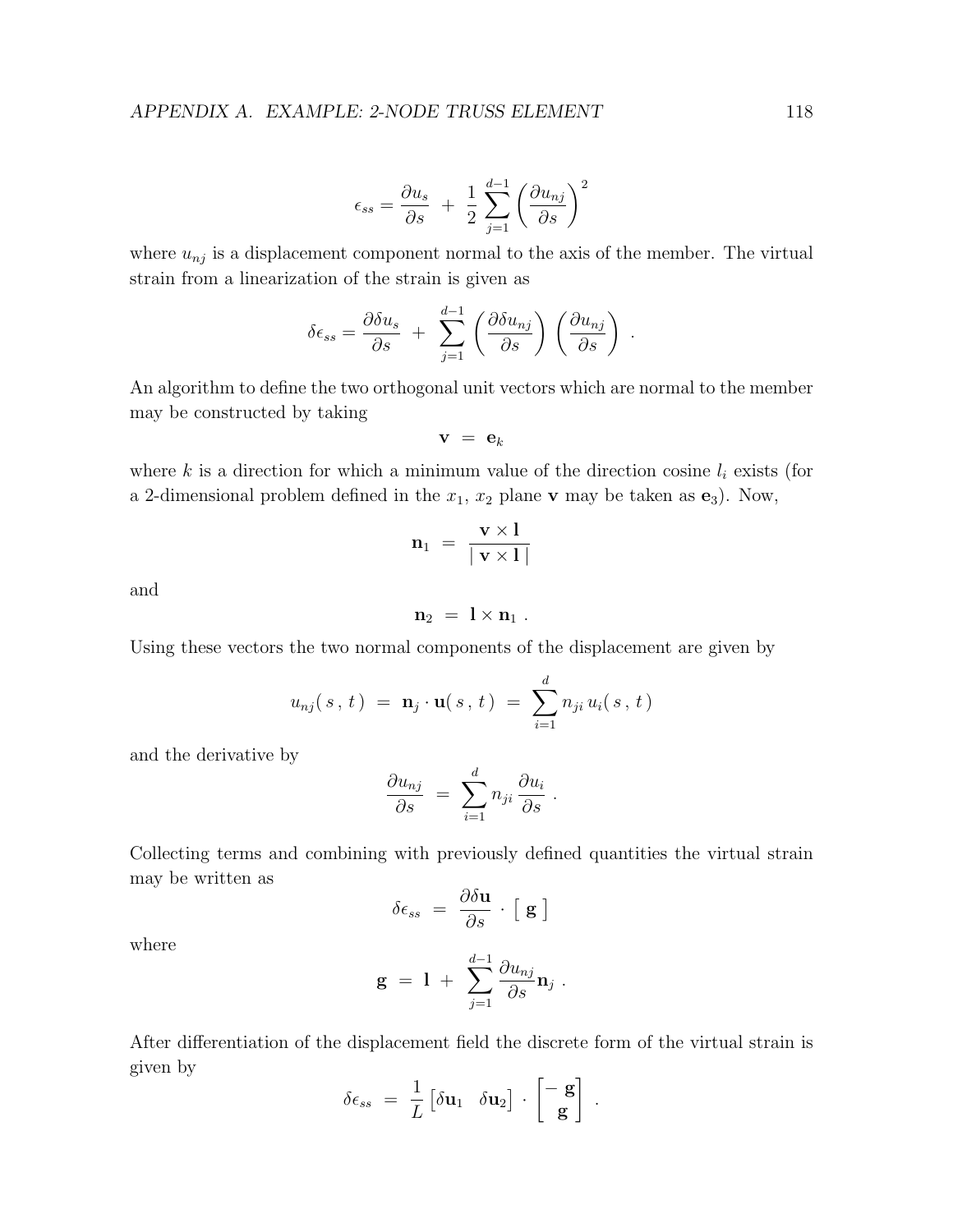<span id="page-125-0"></span>Substituting the above virtual strain expression into the weak form gives the modified residual expression

$$
\mathbf{R}_{i} = \frac{1}{2} b_{i} L \begin{bmatrix} 1 \\ 1 \end{bmatrix} - \sigma_{ss} A \begin{bmatrix} -g_{i} \\ g_{i} \end{bmatrix} - \rho A \frac{L}{6} \begin{bmatrix} 2 & 1 \\ 1 & 2 \end{bmatrix} \begin{bmatrix} \ddot{u}_{i1} \\ \ddot{u}_{i2} \end{bmatrix} . \tag{A.3}
$$

.

.

The tangent tensor is obtained by linearizing the residual as shown previously. The only part which is different is the term with  $\sigma_{ss}$ . Noting that

$$
d\epsilon_{ss} = [\mathbf{g}] \cdot \frac{\partial d\mathbf{u}}{\partial s}
$$

and

$$
d \,\delta \epsilon_{ss} = \frac{\partial \delta \mathbf{u}}{\partial s} \cdot (\mathbf{n}_1 \otimes \mathbf{n}_1 + \mathbf{n}_2 \otimes \mathbf{n}_2) \cdot \frac{\partial d\mathbf{u}}{\partial s} \ .
$$

If the  $n_i$  are constructed as *column* vectors then the tensor product becomes a matrix defined as

$$
G = n_1 \otimes n_1 + n_2 \otimes n_2 = n_1 n_1^T + n_2 n_2^T
$$

With these definitions, the *tangent* matrix for the non-linear problem is given as

$$
\mathbf{K}_{ij} = \frac{EA}{L} \begin{bmatrix} -g_i \\ g_i \end{bmatrix} \begin{bmatrix} -g_j & g_j \end{bmatrix} + \frac{\sigma_{ss} A}{L^2} \begin{bmatrix} G_{ij} & -G_{ij} \\ -G_{ij} & G_{ij} \end{bmatrix}
$$

Notice that for the linear problem

$$
g_i = \frac{\Delta x_i}{L}
$$

thus, the only difference between the linear and non-linear problem is the definition of  $\epsilon_{ss}$  in terms of displacements, the modification for geometric effects for the  $g_i$  and the second term on the tangent matrix which is sometimes called the *geometric* stiffness part.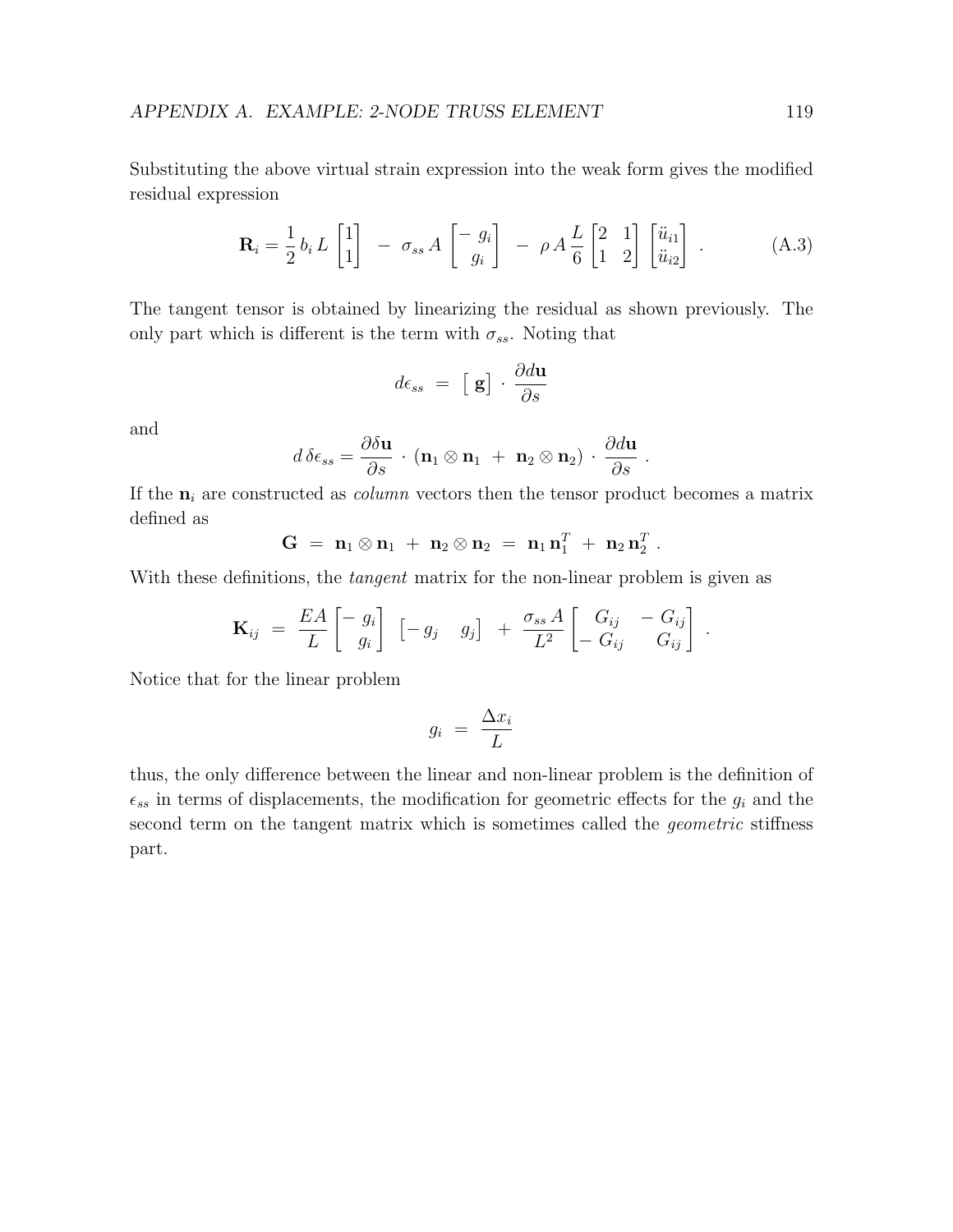# <span id="page-126-1"></span>Appendix B

# Compiling in C

User modules may be added in either Fortran or C by using proper variable types for each quantity. In Fortran variables are passed between modules either as arguments to the module or in common blocks. To facilitate variable typing common blocks are defined as include statements. In C these must be converted to structures.

The various variable types used in FEAP are shown in Table [B.1.](#page-126-0)

| Fortran Type     | C Type   | Description                   |
|------------------|----------|-------------------------------|
| integer          | int      | All variables except pointers |
| integer (kind=8) | long int | Array pointers                |
| real (kind=4)    | float    | Some graphics variables       |
| real (kind=8)    | double   | All floating point values     |

<span id="page-126-0"></span>Table B.1: Fortran and C variable typing.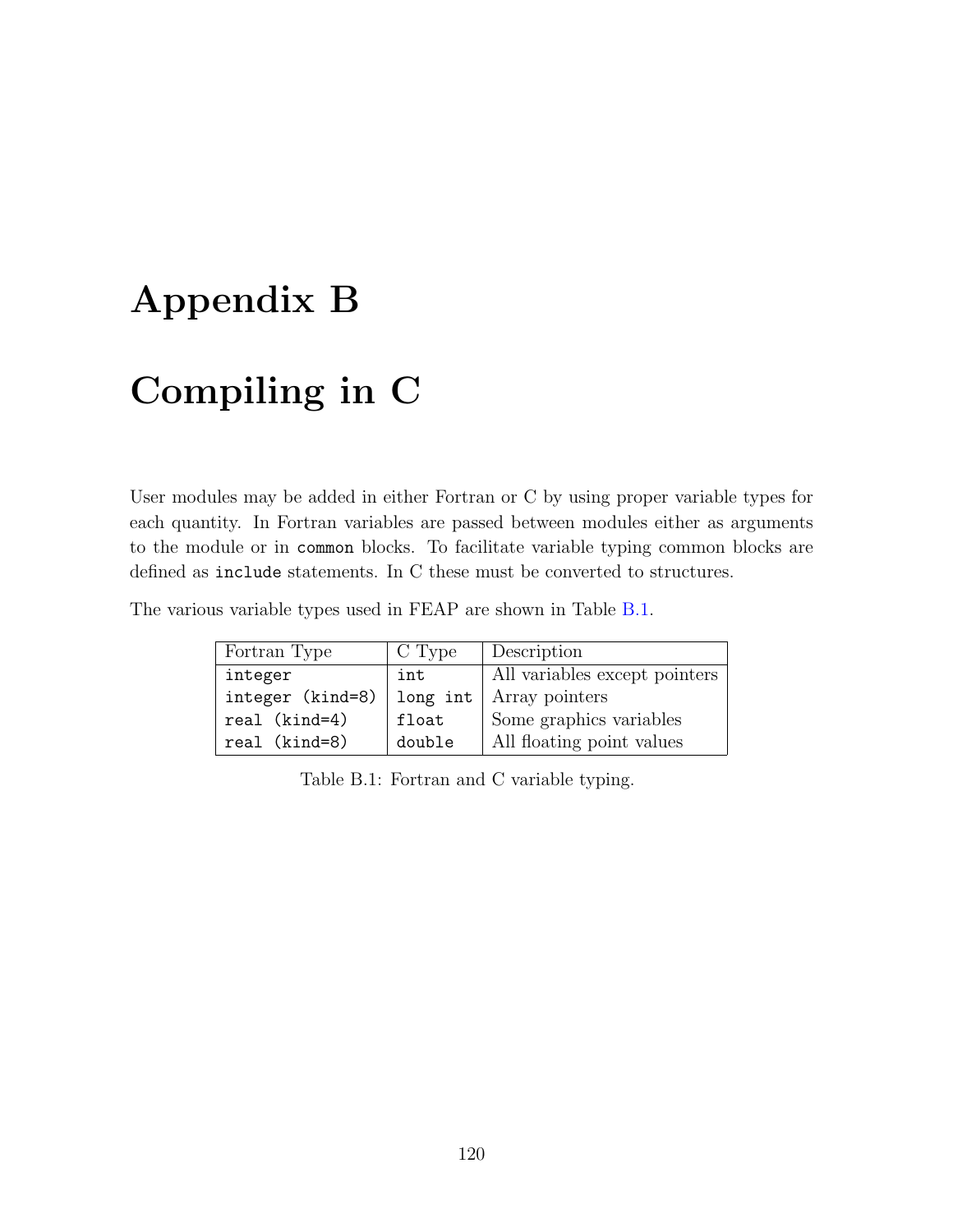# Bibliography

- [1] R.L. Taylor and S. Govindjee. FEAP A Finite Element Analysis Program, User Manual. University of California, Berkeley. [http://projects.ce.berkeley.edu/](http://projects.ce.berkeley.edu/feap) [feap](http://projects.ce.berkeley.edu/feap).
- [2] G.G. Weber, A.M. Lush, A. Zavaliangos, and L. Anand. An objective timeintegration procedure for isotropic rate-independent and rate-dependent elasticplastic constitutive equations. International Journal of Plasticity, 6:701–744, 1990.
- [3] J.N. Lyness and C.B. Moler. Numerical differentiation of analytic functions. SIAM Journal on Numerical Analysis, 4:202–210, 1967.
- [4] J.N. Lyness. Numerical altorithms based on the theory of complex variables. In Proceedings 22nd National Conference A.C.M., pages 125–133, 1967. Publication P-67.
- [5] J.N. Lyness. Differentiation formulas for analytic functions. Mathematics of Computation, 22:352–362, 1968.
- [6] W. Squire and G. Trapp. Using complex variables to estimate derivatives of real functions. SIAM Review, 40:110–112, 1998.
- [7] L.I. Cerviño and T.R. Bewley. On the extension of the complex-step derivative technique to pseudospectral algorithms. Journal of Computational Physics, 187:544–549, 2003.
- [8] J. Kim, D.G. Bates, and I. Postlethwaite. Nonlinear robust performance analysis using complex-step gradient approximation. Automatica, 42:177–182, 2006.
- [9] S. Kim, J. Ryu, and M. Cho. Numerically generated tangent stiffness matrices using the complex variable derivative method for nonlinear structural analysis. Computer Methods in Applied Mechanics and Engineering, 200:403–413, 2011.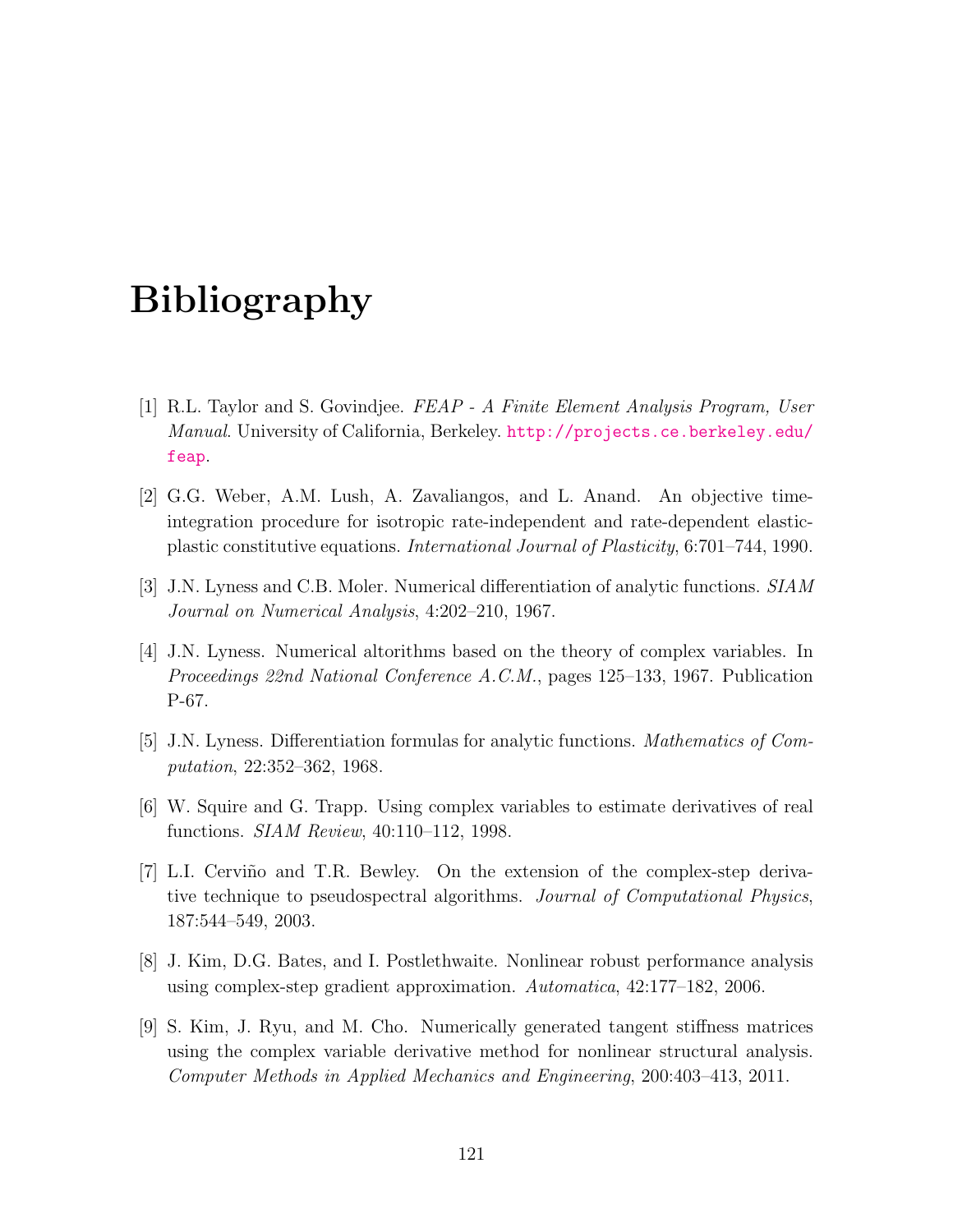- [10] K.-L. Lai and J.L. Crassidis. Extensions of the first and second complex-step derivative approximations. Journal of Computational and Applied Mathematics, 219:276–293, 2008.
- [11] M. Tanaka, M. Fujikawa, D. Balzani, and J. Schröder. Robust numerical calculation of tangent moduli at finite strains based on complex-step derivative approximation and its application to localization analysis. Computer Methods in Applied Mechanics and Engineering, 269:454–470, 2014.
- [12] R. Kran and K. Khandelwal. Complex step derivative approximations for numerical evaluation of tangent moduli. Computers and Structures, 140:1–13, 2014.
- [13] S. Govindjee, J. Strain, T.J. Mitchell, and R.L. Taylor. Convergence of an efficient local least-squares fitting method for bases with compact support. Computer Methods in Applied Mechanics and Engineering, 213–216:84–92, 2012. http://dx.doi.org/10.1016/j.cma.2011.11.017.
- [14] T.J. Mitchell, S. Govindjee, and R.L. Taylor. A method for enforcement of Dirichlet boundary conditions in isogeometric analysis. In Dana Mueller-Hoeppe, Stefan Loehnert, and Stefanie Reese, editors, Recent Developments and Innovative Applications in Computational Mechanics, pages 283–293. Springer-Verlag, Berlin Heidelberg, 2010.
- [15] O.C. Zienkiewicz and R.L. Taylor. The Finite Element Method, volume 1. McGraw-Hill, London,  $4^{th}$  edition, 1989.
- [16] O.C. Zienkiewicz and R.L. Taylor. The Finite Element Method: The Basis, volume 1. Butterworth-Heinemann, Oxford,  $5<sup>th</sup>$  edition, 2000.
- [17] O.C. Zienkiewicz, R.L. Taylor, and J.Z. Zhu. The Finite Element Method: Its Basis and Fundamentals. Elsevier, Oxford,  $6^{th}$  edition, 2005.
- [18] O.C. Zienkiewicz, R.L. Taylor, and J.Z. Zhu. The Finite Element Method: Its Basis and Fundamentals. Elsevier, Oxford,  $7<sup>th</sup>$  edition, 2013.
- [19] M. Abramowitz and I.A. Stegun, editors. Handbook of Mathematical Functions. Dover Publications, New York, 1965.
- [20] T.J.R. Hughes. The Finite Element Method: Linear Static and Dynamic Analysis. Prentice-Hall, Englewood Cliffs, N.J., 1987.
- [21] M. Gellert and R. Harbord. Moderate degree cubature formulas for 3-D tetrahedral finite-element approximations. Communications in Applied Numerical Methods, 7:487–495, 1991.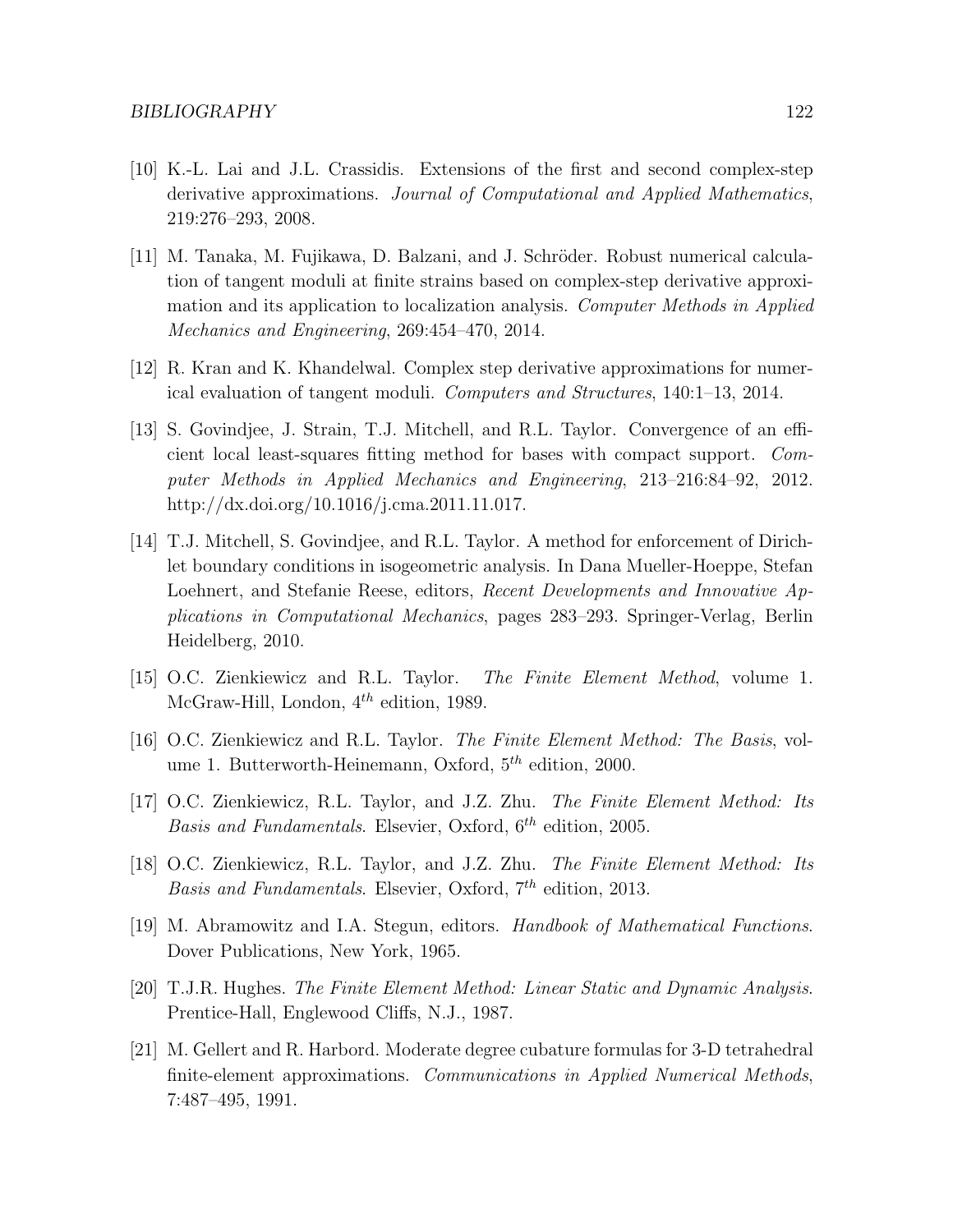## Index

Accessing global array values, [78](#page-84-0) Adding elements, [45](#page-51-0) ELMTnn subprogram, [46](#page-52-0) Arguments on subprogram ELMTnn, [48](#page-54-0) Array allocation, [9](#page-15-0) PALLOC subprogram, [10](#page-16-0) Removing arrays, [11](#page-17-0) UALLOC subprogram, [10](#page-16-0) Calls to formfe, [88](#page-94-0) Color in plots, [28](#page-34-0) Common block definitions, [54](#page-60-0) Common statements, [4](#page-10-0) Compiling in C, [120](#page-126-1) Complex step tangent arrays, [43](#page-49-0) Data input Converting text to real, [7](#page-13-0) PINPUT, [5](#page-11-0) TINPUT, [6](#page-12-0) Data output Complex arrays, [8](#page-14-0) Integer arrays, [8](#page-14-0) Logical arrays, [8](#page-14-0) Non-zero part real arrays, [7](#page-13-0) Real arrays, [7](#page-13-0) Debug output, [2](#page-8-0) Dynamic periodic response, [86](#page-92-0) Eigenvalues for  $3 \times 3$  matrix, [99](#page-105-0) Element array names, [12](#page-18-0)

Element connection array, [13](#page-19-0)

Element control array, [14](#page-20-0) Element degree of freedom array, [14](#page-20-0) Element energy computation, [82](#page-88-0) Element history variables, [75](#page-81-0) Accessing for each element, [77](#page-83-0) Element matrix dimensions, [51](#page-57-0) Element options, [66](#page-72-0) Eigenvalue shifts, [72](#page-78-0) Mesh checks, [71](#page-77-0) Plot captions, [68](#page-74-0) Projection to nodes, [73](#page-79-0) Setting active nodal equations, [66](#page-72-0) Setting number of element equations, [69](#page-75-0) Setting number of global equations, [70](#page-76-0) Setting number of projections, [69](#page-75-0) Setting plot sequence, [67](#page-73-0) Task 1 (ISW=1),  $66$ Task 2 (ISW=2),  $71$ Task 3 (ISW=3), [72](#page-78-0) Task 6 (ISW=6),  $72$ Task 8 (ISW=8), [73](#page-79-0) TPLOt definitions, [72](#page-78-0) Element plots User, [102](#page-108-0) Element task definitions, [49](#page-55-1) Element type labels, [13](#page-19-0) Element vector storage, [54](#page-60-0) Elements Active nodal equations, [66](#page-72-0) Displacement plot captions, [68](#page-74-0) Dynamic periodic response, [86](#page-92-0)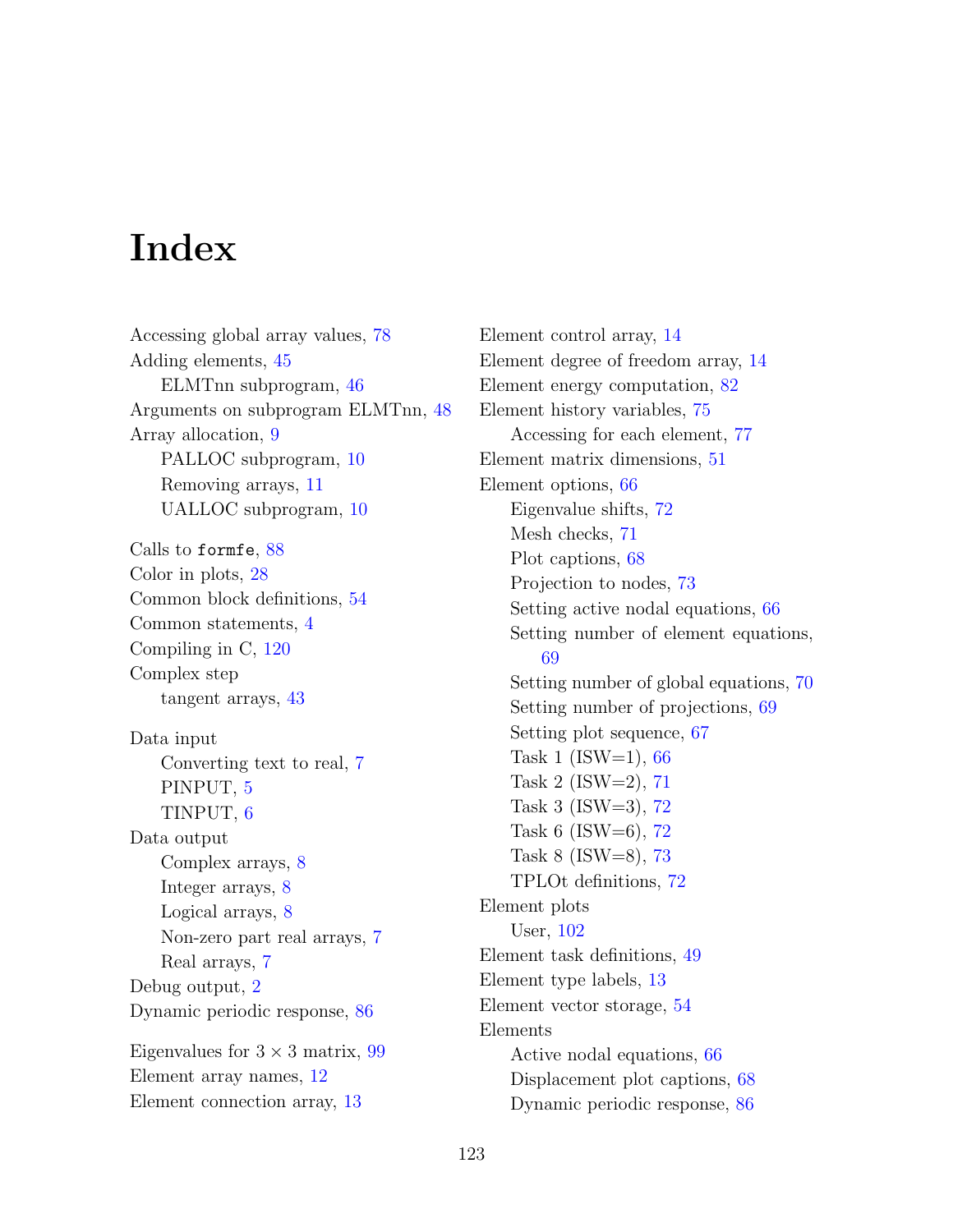Element equations, [69](#page-75-0) Element plot captions, [68](#page-74-0) Element projections, [69](#page-75-0) Global equations, [70,](#page-76-0) [83](#page-89-0) Mesh checks, [71](#page-77-0) Plot sequence, [67](#page-73-0) Rayleigh damping, [87](#page-93-0) Scaling factors, [85](#page-91-0) Viscoelastic damping, [86](#page-92-0) Finite rotation, [79](#page-85-0) Global equations, [83](#page-89-0) Include statements, [4](#page-10-0) Locating arrays PGETD, [15](#page-21-0) Material models, [28](#page-34-0) Accessing element data, [38](#page-44-0) Accessing nodal data, [38](#page-44-0) Auto time step control, [39](#page-45-0) History variables, [36](#page-42-0) Internal variables, [36](#page-42-0) UCON use, [28](#page-34-0) UMATIn subprogram, [30](#page-36-0) UMATLn subprogram, [30](#page-36-0) Material property variables, [50](#page-56-0) Mesh array names, [12](#page-18-0) Mesh input UMESHn subprogram, [17](#page-23-0) Element TYPE inputs, [23](#page-29-0) Nodal coordinate inputs, [20](#page-26-0) Mesh manipulation UMANIn subprogram, [25](#page-31-0) Mesh plots, [100](#page-106-0) Brick element, [102](#page-108-0) Line element, [101](#page-107-0) Point element, [101](#page-107-0) Quadrilateral element, [101](#page-107-0)

Newton solution Non-linear problems, [63](#page-69-1) Tangent array definition, [64](#page-70-0) Numerical integration, [89](#page-95-0) One dimension, [89](#page-95-0) Three dimension, [91](#page-97-0) Two dimension, [90](#page-96-0) Partial list of element common block variables, [51,](#page-57-0) [52](#page-58-0) Plot command UPLOT subprogram, [105](#page-111-0) UPLOTn subprogram, [26](#page-32-0) Plot utility function Fills, [103](#page-109-1) Lines, [103](#page-109-1) Plot utility functions Color, [28](#page-34-0) Fills, [27](#page-33-0) Lines, [27](#page-33-0) Numbers, [28](#page-34-0) Text, [28](#page-34-0) Polar decomposition left, [43](#page-49-0) right, [42](#page-48-0) Using FEAP, [43](#page-49-0) Precision Integer, [1](#page-0-0) Real, [1](#page-0-0) Principal stress Three dimensional, [99](#page-105-0) Two dimensional, [99](#page-105-0) Problem size, [1](#page-0-0)

Tetrahedral element, [102](#page-108-0) Triangular element, [101](#page-107-0)

Quadrature, [89](#page-95-0) One dimension, [89](#page-95-0)

Push forwards, [40](#page-46-0)